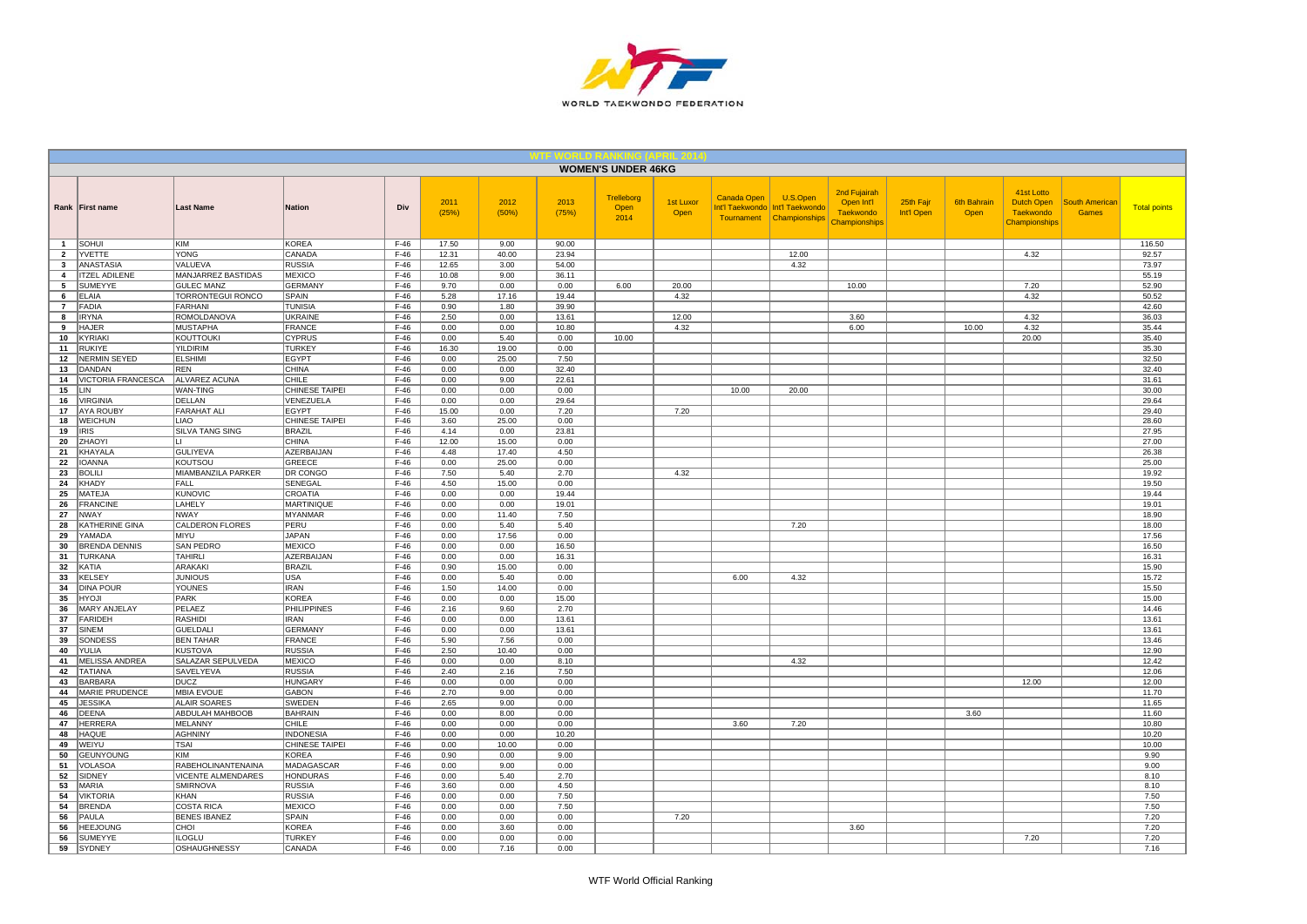

|            |                           |                                    |                                   |                  |               |               |               | <b>WOMEN'S UNDER 46KG</b>  |                          |             |                                                                           |                                                          |                         |                            |                                                                      |                                       |                     |
|------------|---------------------------|------------------------------------|-----------------------------------|------------------|---------------|---------------|---------------|----------------------------|--------------------------|-------------|---------------------------------------------------------------------------|----------------------------------------------------------|-------------------------|----------------------------|----------------------------------------------------------------------|---------------------------------------|---------------------|
|            | Rank First name           | <b>Last Name</b>                   | <b>Nation</b>                     | Div              | 2011<br>(25%) | 2012<br>(50%) | 2013<br>(75%) | Trelleborg<br>Open<br>2014 | <b>1st Luxor</b><br>Open | Canada Open | U.S.Open<br>Int'l Taekwondo   Int'l Taekwondo<br>Tournament Championships | 2nd Fujairah<br>Open Int'l<br>Taekwondo<br>Championships | 25th Fajr<br>Int'l Open | <b>6th Bahrain</b><br>Open | 41st Lotto<br><b>Dutch Open</b><br><b>Taekwondo</b><br>Championships | <b>South American</b><br><b>Games</b> | <b>Total points</b> |
| 60         | YULIYA                    | <b>VOLKOVA</b>                     | <b>UKRAINE</b>                    | $F-46$           | 7.13          | 0.00          | 0.00          |                            |                          |             |                                                                           |                                                          |                         |                            |                                                                      |                                       | 7.13                |
| 61         | CAROLENA                  | <b>CARSTENS</b>                    | PANAMA                            | $F-46$           | 6.78          | 0.00          | 0.00          |                            |                          |             |                                                                           |                                                          |                         |                            |                                                                      |                                       | 6.78                |
| 62<br>63   | <b>ALISON</b><br>MICHAL   | PINTENO<br><b>ZERIHEN</b>          | <b>FRANCE</b><br><b>ISRAEL</b>    | $F-46$<br>$F-46$ | 6.55<br>0.00  | 0.00<br>0.00  | 0.00<br>2.70  | 3.60                       |                          |             |                                                                           |                                                          |                         |                            |                                                                      |                                       | 6.55<br>6.30        |
| 64         | ANASTASIA                 | KAN                                | AZERBAIJAN                        | $F-46$           | 0.00          | 0.00          | 0.00          |                            |                          |             |                                                                           |                                                          |                         | 6.00                       |                                                                      |                                       | 6.00                |
| 65         | SAMERY                    | MORAS                              | <b>USA</b>                        | $F-46$           | 0.00          | 0.00          | 5.94          |                            |                          |             |                                                                           |                                                          |                         |                            |                                                                      |                                       | 5.94                |
| 66         | WONJUNG                   | GOO                                | <b>KOREA</b>                      | $F-46$           | 2.50          | 3.00          | 0.00          |                            |                          |             |                                                                           |                                                          |                         |                            |                                                                      |                                       | 5.50                |
| 67         | SHRADDHA                  | DIXIT                              | <b>INDIA</b>                      | $F-46$           | 0.00          | 5.40          | 0.00          |                            |                          |             |                                                                           |                                                          |                         |                            |                                                                      |                                       | 5.40                |
| 67         | MAYELIN                   | <b>REYES</b>                       | <b>DOMINICAN REP</b>              | $F-46$           | 0.00          | 5.40          | 0.00          |                            |                          |             |                                                                           |                                                          |                         |                            |                                                                      |                                       | 5.40                |
| 67         | <b>NOORAM</b>             | <b>KANTHARAT</b>                   | THAILAND                          | $F-46$           | 0.00          | 5.40          | 0.00          |                            |                          |             |                                                                           |                                                          |                         |                            |                                                                      |                                       | 5.40                |
| 67         | <b>JESSICA</b>            | KOUAME AMENAN                      | COTE D'IVOIRE                     | $F-46$           | 0.00          | 5.40          | 0.00          |                            |                          |             |                                                                           |                                                          |                         |                            |                                                                      |                                       | 5.40                |
| 71<br>71   | YUNA<br><b>SEOHEE</b>     | <b>MATSUI</b><br>LEE               | <b>JAPAN</b><br><b>KOREA</b>      | $F-46$<br>$F-46$ | 0.00<br>0.00  | 0.00<br>0.00  | 5.40<br>5.40  |                            |                          |             |                                                                           |                                                          |                         |                            |                                                                      |                                       | 5.40<br>5.40        |
| 73         | ALEXANDRIA                | CARINO                             | USA                               | $F-46$           | 1.50          | 3.60          | 0.00          |                            |                          |             |                                                                           |                                                          |                         |                            |                                                                      |                                       | 5.10                |
| 74         | PETRA                     | <b>KAKAKIOS</b>                    | <b>AUSTRALIA</b>                  | $F-46$           | 0.00          | 1.80          | 3.24          |                            |                          |             |                                                                           |                                                          |                         |                            |                                                                      |                                       | 5.04                |
| 75         | <b>ZEYNEB</b>             | AMDOUNI                            | TUNISIA                           | $F-46$           | 0.00          | 5.00          | 0.00          |                            |                          |             |                                                                           |                                                          |                         |                            |                                                                      |                                       | 5.00                |
| 75         | CASSANDRA                 | <b>WILCOX</b>                      | <b>AUSTRALIA</b>                  | $F-46$           | 0.00          | 5.00          | 0.00          |                            |                          |             |                                                                           |                                                          |                         |                            |                                                                      |                                       | 5.00                |
| 77         | <b>JESSICA</b>            | <b>JUNIO</b>                       | <b>USA</b>                        | $F-46$           | 2.50          | 2.16          | 0.00          |                            |                          |             |                                                                           |                                                          |                         |                            |                                                                      |                                       | 4.66                |
| 78         | <b>TALINA</b>             | LE.                                | USA                               | $F-46$           | 0.00          | 0.00          | 4.54          |                            |                          |             |                                                                           |                                                          |                         |                            |                                                                      |                                       | 4.54                |
| 79         | <b>MARESHET</b>           | ZEUDU WELDEHANA                    | <b>ETHIOPIA</b>                   | $F-46$           | 4.50          | 0.00          | 0.00          |                            |                          |             |                                                                           |                                                          |                         |                            |                                                                      |                                       | 4.50                |
| 79         | SAMANTHA                  | LEZCANO                            | <b>ARGENTINA</b>                  | $F-46$           | 0.00          | 0.00          | 4.50          |                            |                          |             |                                                                           |                                                          |                         |                            |                                                                      |                                       | 4.50                |
| 79         | LESLI                     | <b>TORRES</b>                      | <b>MEXICO</b>                     | $F-46$           | 0.00          | 0.00          | 4.50          |                            |                          |             |                                                                           |                                                          |                         |                            |                                                                      |                                       | 4.50                |
| 79<br>79   | SHAHARUDDIN<br>ADRIANA    | NUR DHIA LIYANA<br><b>FEDERICI</b> | <b>MALAYSIA</b><br><b>GERMANY</b> | $F-46$<br>$F-46$ | 0.00<br>0.00  | 0.00<br>0.00  | 4.50<br>4.50  |                            |                          |             |                                                                           |                                                          |                         |                            |                                                                      |                                       | 4.50<br>4.50        |
| 79         | PANIPAK                   | <b>WONGPATTANAKIT</b>              | THAILAND                          | $F-46$           | 0.00          | 0.00          | 4.50          |                            |                          |             |                                                                           |                                                          |                         |                            |                                                                      |                                       | 4.50                |
| 79         | <b>MARYAM</b>             | <b>ISMAILI</b>                     | <b>BELGIUM</b>                    | $F-46$           | 0.90          | 0.00          | 0.00          | 3.60                       |                          |             |                                                                           |                                                          |                         |                            |                                                                      |                                       | 4.50                |
| 86         | KOMILOVA                  | MALIKA                             | <b>UZBEKISTAN</b>                 | $F-46$           | 0.00          | 0.00          | 0.00          |                            | 4.32                     |             |                                                                           |                                                          |                         |                            |                                                                      |                                       | 4.32                |
| 86         | <b>TSAI</b>               | SHU HUA                            | CHINESE TAIPEI                    | $F-46$           | 0.00          | 0.00          | 0.00          |                            |                          |             | 4.32                                                                      |                                                          |                         |                            |                                                                      |                                       | 4.32                |
| 88         | SARA                      | KHOSH JAMAL FEKRY                  | <b>IRAN</b>                       | $F-46$           | 2.50          | 1.80          | 0.00          |                            |                          |             |                                                                           |                                                          |                         |                            |                                                                      |                                       | 4.30                |
| 89         | AYAN                      | TURSYN                             | KAZAKHSTAN                        | $F-46$           | 0.00          | 3.96          | 0.00          |                            |                          |             |                                                                           |                                                          |                         |                            |                                                                      |                                       | 3.96                |
| 89         | <b>MIRIAM</b>             | <b>GALECKI</b>                     | USA                               | $F-46$           | 0.00          | 3.96          | 0.00          |                            |                          |             |                                                                           |                                                          |                         |                            |                                                                      |                                       | 3.96                |
| 91<br>92   | <b>BUTTREE</b><br>LAURA   | <b>PUEDPONG</b><br>LORENZO AMOEDO  | THAILAND<br>SPAIN                 | $F-46$<br>$F-46$ | 3.78<br>0.00  | 0.00<br>3.60  | 0.00<br>0.00  |                            |                          |             |                                                                           |                                                          |                         |                            |                                                                      |                                       | 3.78<br>3.60        |
| 92         | <b>JOOIN</b>              | KIM                                | <b>KOREA</b>                      | $F-46$           | 0.00          | 3.60          | 0.00          |                            |                          |             |                                                                           |                                                          |                         |                            |                                                                      |                                       | 3.60                |
| 92         | ANNA                      | <b>SOBOLEVA</b>                    | <b>RUSSIA</b>                     | $F-46$           | 0.00          | 3.60          | 0.00          |                            |                          |             |                                                                           |                                                          |                         |                            |                                                                      |                                       | 3.60                |
| 92         | MERVE                     | YAZICI                             | <b>TURKEY</b>                     | $F-46$           | 0.00          | 3.60          | 0.00          |                            |                          |             |                                                                           |                                                          |                         |                            |                                                                      |                                       | 3.60                |
| 92         | <b>BLANCA</b>             | <b>ESPINOZA</b>                    | USA                               | $F-46$           | 0.00          | 3.60          | 0.00          |                            |                          |             |                                                                           |                                                          |                         |                            |                                                                      |                                       | 3.60                |
| 92         | <b>VAN DRISSE</b>         | <b>KELLY</b>                       | <b>USA</b>                        | $F-46$           | 0.00          | 0.00          | 0.00          |                            |                          | 3.60        |                                                                           |                                                          |                         |                            |                                                                      |                                       | 3.60                |
| 92         | <b>DINA</b>               | ALSALMAN                           | <b>BAHRAIN</b>                    | $F-46$           | 0.00          | 0.00          | 0.00          |                            |                          |             |                                                                           |                                                          |                         | 3.60                       |                                                                      |                                       | 3.60                |
| 99         | <b>JEMMA</b>              | <b>JOHNSON</b>                     | <b>GREAT BRITAIN</b>              | $F-46$           | 3.30          | 0.00          | 0.00          |                            |                          |             |                                                                           |                                                          |                         |                            |                                                                      |                                       | 3.30                |
| 100        | <b>SUJIN</b>              | PARK                               | <b>KOREA</b>                      | $F-46$           | 0.00          | 0.00          | 3.24          |                            |                          |             |                                                                           |                                                          |                         |                            |                                                                      |                                       | 3.24                |
| 100<br>100 | <b>GIULIANA</b><br>YUNSEO | <b>GIL</b><br>SIN                  | <b>USA</b><br><b>KOREA</b>        | $F-46$<br>$F-46$ | 0.00<br>0.00  | 0.00<br>0.00  | 3.24<br>3.24  |                            |                          |             |                                                                           |                                                          |                         |                            |                                                                      |                                       | 3.24<br>3.24        |
| 100        | <b>SOHYEON</b>            | <b>BANG</b>                        | <b>KOREA</b>                      | $F-46$           | 0.00          | 0.00          | 3.24          |                            |                          |             |                                                                           |                                                          |                         |                            |                                                                      |                                       | 3.24                |
| 100        | <b>ENJI</b>               | <b>YANG</b>                        | <b>KOREA</b>                      | $F-46$           | 0.00          | 0.00          | 3.24          |                            |                          |             |                                                                           |                                                          |                         |                            |                                                                      |                                       | 3.24                |
| 100        | <b>MINJI</b>              | KIM                                | <b>KOREA</b>                      | $F-46$           | 0.00          | 0.00          | 3.24          |                            |                          |             |                                                                           |                                                          |                         |                            |                                                                      |                                       | 3.24                |
| 106        | <b>SUMMER</b>             | SUHAWAIL                           | <b>USA</b>                        | $F-46$           | 0.00          | 3.00          | 0.00          |                            |                          |             |                                                                           |                                                          |                         |                            |                                                                      |                                       | 3.00                |
| 106        | <b>BENECIA</b>            | CHEONG                             | <b>AUSTRALIA</b>                  | $F-46$           | 0.00          | 3.00          | 0.00          |                            |                          |             |                                                                           |                                                          |                         |                            |                                                                      |                                       | 3.00                |
| 106        | <b>XIAHUAN</b>            | YU                                 | <b>CHINA</b>                      | $F-46$           | 0.00          | 3.00          | 0.00          |                            |                          |             |                                                                           |                                                          |                         |                            |                                                                      |                                       | 3.00                |
| 106        | PRVIN                     | KESHAVARZ                          | <b>IRAN</b>                       | $F-46$           | 0.00          | 3.00          | 0.00          |                            |                          |             |                                                                           |                                                          |                         |                            |                                                                      |                                       | 3.00                |
| 110<br>110 | <b>HARRIET</b><br>MARY    | AGOBAH<br>WANJIRY MURIU            | <b>GHANA</b>                      | $F-46$<br>$F-46$ | 2.70          | 0.00          | 0.00          |                            |                          |             |                                                                           |                                                          |                         |                            |                                                                      |                                       | 2.70                |
| 110        | <b>OKORO QUEEN</b>        | <b>OSARO</b>                       | KENYA<br><b>NIGERIA</b>           | $F-46$           | 2.70<br>2.70  | 0.00<br>0.00  | 0.00<br>0.00  |                            |                          |             |                                                                           |                                                          |                         |                            |                                                                      |                                       | 2.70<br>2.70        |
| 110        | <b>REEM ABDULLAH</b>      | AL DOY                             | <b>BAHRAIN</b>                    | $F-46$           | 0.00          | 0.00          | 2.70          |                            |                          |             |                                                                           |                                                          |                         |                            |                                                                      |                                       | 2.70                |
| 110        | MOOZA ADEL                | SALMAN                             | <b>BAHRAIN</b>                    | $F-46$           | 0.00          | 0.00          | 2.70          |                            |                          |             |                                                                           |                                                          |                         |                            |                                                                      |                                       | 2.70                |
| 110        | ALIAA                     | ABU-ELWAFA                         | EGYPT                             | $F-46$           | 0.00          | 0.00          | 2.70          |                            |                          |             |                                                                           |                                                          |                         |                            |                                                                      |                                       | 2.70                |
| 110        | <b>CRISTINA</b>           | <b>TORRES</b>                      | PUERTO RICO                       | $F-46$           | 0.00          | 0.00          | 2.70          |                            |                          |             |                                                                           |                                                          |                         |                            |                                                                      |                                       | 2.70                |
| 110        | DARIYA                    | LINEITCCEVA                        | <b>RUSSIA</b>                     | $F-46$           | 0.00          | 0.00          | 2.70          |                            |                          |             |                                                                           |                                                          |                         |                            |                                                                      |                                       | 2.70                |
| 110        | ELENA                     | AFANASYEVA                         | <b>RUSSIA</b>                     | $F-46$           | 0.00          | 0.00          | 2.70          |                            |                          |             |                                                                           |                                                          |                         |                            |                                                                      |                                       | 2.70                |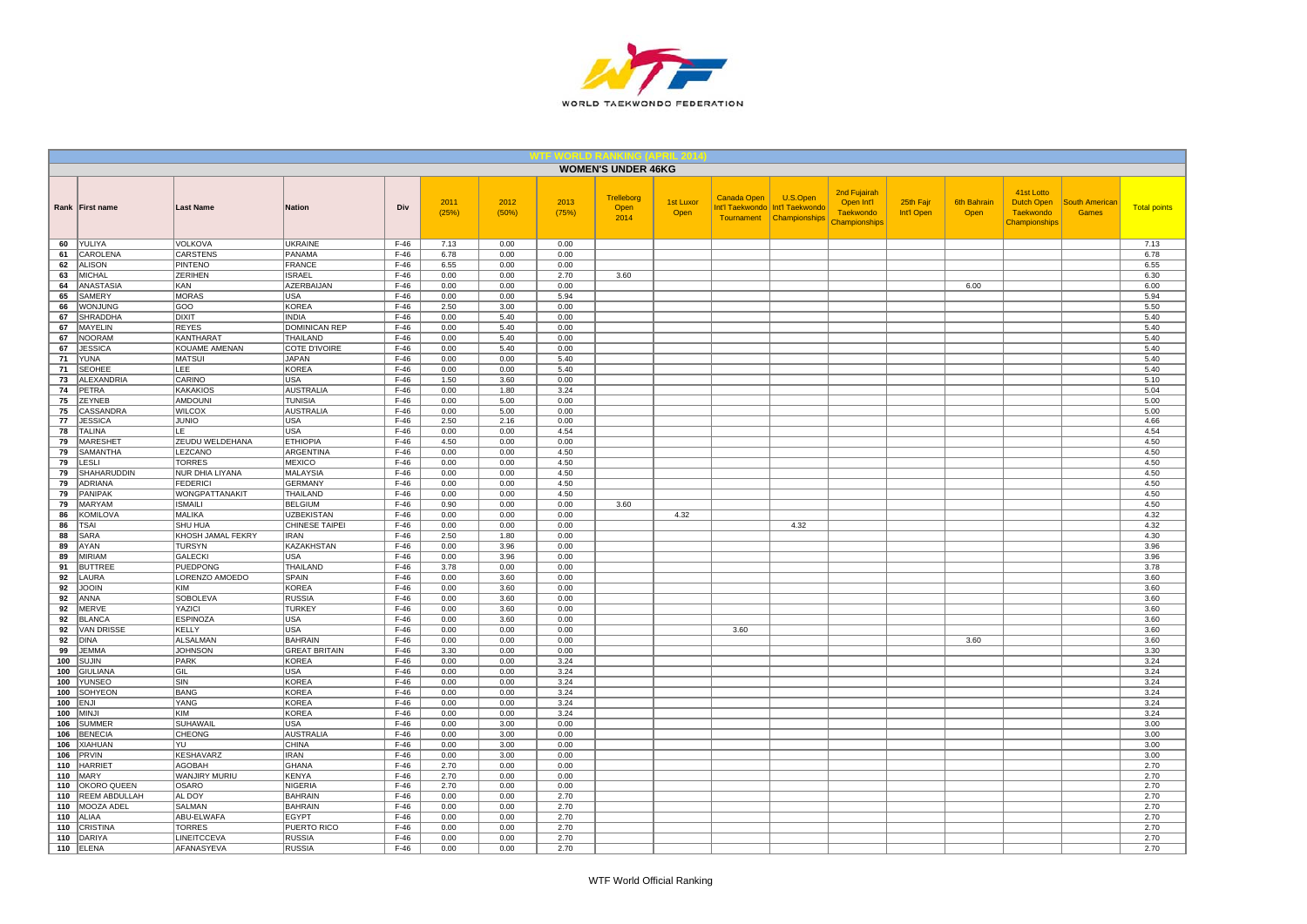

|     |                        |                          |                       |        |               |               |               | <b>WOMEN'S UNDER 46KG</b>         |                   |                           |                                                                |                                                                        |                         |                     |                                                                             |                                |                     |
|-----|------------------------|--------------------------|-----------------------|--------|---------------|---------------|---------------|-----------------------------------|-------------------|---------------------------|----------------------------------------------------------------|------------------------------------------------------------------------|-------------------------|---------------------|-----------------------------------------------------------------------------|--------------------------------|---------------------|
|     | Rank First name        | <b>Last Name</b>         | <b>Nation</b>         | Div    | 2011<br>(25%) | 2012<br>(50%) | 2013<br>(75%) | <b>Trelleborg</b><br>Open<br>2014 | 1st Luxor<br>Open | Canada Open<br>Tournament | U.S.Open<br>Int'l Taekwondo   Int'l Taekwondo<br>Championships | 2nd Fujairah<br>Open Int'l<br><b>Taekwondo</b><br><b>Championships</b> | 25th Fajr<br>Int'l Open | 6th Bahrair<br>Open | 41st Lotto<br><b>Dutch Open</b><br><b>Taekwondo</b><br><b>Championships</b> | South American<br><b>Games</b> | <b>Total points</b> |
|     | 110 VANESA             | <b>GALLEGOS RICARDEZ</b> | <b>MEXICO</b>         | $F-46$ | 0.00          | 0.00          | 2.70          |                                   |                   |                           |                                                                |                                                                        |                         |                     |                                                                             |                                | 2.70                |
|     | 110 GIULIANA           | <b>FEDERICI</b>          | GERMANY               | $F-46$ | 0.00          | 0.00          | 2.70          |                                   |                   |                           |                                                                |                                                                        |                         |                     |                                                                             |                                | 2.70                |
|     | 110 MIRYAM             | <b>SOLER</b>             | <b>COLOMBIA</b>       | $F-46$ | 0.00          | 0.00          | 2.70          |                                   |                   |                           |                                                                |                                                                        |                         |                     |                                                                             |                                | 2.70                |
|     | 122 WAN CHEN           | <b>LEE</b>               | <b>CHINESE TAIPEI</b> | $F-46$ | 2.65          | 0.00          | 0.00          |                                   |                   |                           |                                                                |                                                                        |                         |                     |                                                                             |                                | 2.65                |
| 122 | <b>JASMINE</b>         | <b>BRANCA</b>            | <b>AUSTRAILA</b>      | $F-46$ | 2.65          | 0.00          | 0.00          |                                   |                   |                           |                                                                |                                                                        |                         |                     |                                                                             |                                | 2.65                |
| 122 | <b>MARINA</b>          | <b>USANOVIC</b>          | <b>CROATIA</b>        | $F-46$ | 2.65          | 0.00          | 0.00          |                                   |                   |                           |                                                                |                                                                        |                         |                     |                                                                             |                                | 2.65                |
| 125 | <b>FRANCISCA</b>       | <b>VALENTINA</b>         | <b>INDONESIA</b>      | $F-46$ | 2.50          | 0.00          | 0.00          |                                   |                   |                           |                                                                |                                                                        |                         |                     |                                                                             |                                | 2.50                |
| 126 | <b>SILVIA PELLICER</b> | <b>DOMINGUEZ</b>         | SPAIN                 | $F-46$ | 0.00          | 2.16          | 0.00          |                                   |                   |                           |                                                                |                                                                        |                         |                     |                                                                             |                                | 2.16                |
| 126 | <b>JINGYUN</b>         | WU                       | <b>CHINA</b>          | $F-46$ | 2.16          | 0.00          | 0.00          |                                   |                   |                           |                                                                |                                                                        |                         |                     |                                                                             |                                | 2.16                |
| 126 | LUISA ALEJANDRA        | MARTINEZ MARIN           | <b>MEXICO</b>         | $F-46$ | 0.00          | 2.16          | 0.00          |                                   |                   |                           |                                                                |                                                                        |                         |                     |                                                                             |                                | 2.16                |
| 126 | <b>WARATTAYA</b>       | THAOTAENG                | THAILAND              | $F-46$ | 0.00          | 2.16          | 0.00          |                                   |                   |                           |                                                                |                                                                        |                         |                     |                                                                             |                                | 2.16                |
| 126 | SIMONE                 | <b>FRANZ</b>             | <b>AUSTRIA</b>        | $F-46$ | 0.00          | 2.16          | 0.00          |                                   |                   |                           |                                                                |                                                                        |                         |                     |                                                                             |                                | 2.16                |
| 131 | <b>SARAH DANIELA</b>   | PADILLA                  | <b>MEXICO</b>         | $F-46$ | 1.80          | 0.00          | 0.00          |                                   |                   |                           |                                                                |                                                                        |                         |                     |                                                                             |                                | 1.80                |
| 131 | <b>ATYAB</b>           | <b>SALAH RASHID</b>      | <b>BAHRAIN</b>        | $F-46$ | 0.00          | 1.80          | 0.00          |                                   |                   |                           |                                                                |                                                                        |                         |                     |                                                                             |                                | 1.80                |
| 131 | KHALITHEM              | AHMED ALHALOE            | <b>BAHRAIN</b>        | $F-46$ | 0.00          | 1.80          | 0.00          |                                   |                   |                           |                                                                |                                                                        |                         |                     |                                                                             |                                | 1.80                |
| 131 | JIMENA                 | <b>REBOLLEDO</b>         | <b>MEXICO</b>         | $F-46$ | 0.00          | 1.80          | 0.00          |                                   |                   |                           |                                                                |                                                                        |                         |                     |                                                                             |                                | 1.80                |
| 131 | <b>JUSTINE ABIGAIL</b> | <b>SANGALANG</b>         | <b>AUSTRALIA</b>      | $F-46$ | 0.00          | 1.80          | 0.00          |                                   |                   |                           |                                                                |                                                                        |                         |                     |                                                                             |                                | 1.80                |
| 131 | CAO THI                | KIM CHI                  | <b>VIETNAM</b>        | $F-46$ | 0.00          | 1.80          | 0.00          |                                   |                   |                           |                                                                |                                                                        |                         |                     |                                                                             |                                | 1.80                |
| 131 | <b>TAHERA</b>          | <b>SOBHANI</b>           | AFGHANISTAN           | $F-46$ | 0.00          | 1.80          | 0.00          |                                   |                   |                           |                                                                |                                                                        |                         |                     |                                                                             |                                | 1.80                |
| 131 | <b>TREFA NOAMAN</b>    | <b>HAMAD</b>             | <b>IRAQ</b>           | $F-46$ | 0.00          | 1.80          | 0.00          |                                   |                   |                           |                                                                |                                                                        |                         |                     |                                                                             |                                | 1.80                |
| 139 | NURUL ASFAHLINA        | MOHAMED JOHARI           | <b>MALAYSIA</b>       | $F-46$ | 1.50          | 0.00          | 0.00          |                                   |                   |                           |                                                                |                                                                        |                         |                     |                                                                             |                                | 1.50                |
| 139 | SHAHRUN                | <b>YUSIFOVA</b>          | AZERBAIJAN            | $F-46$ | 1.50          | 0.00          | 0.00          |                                   |                   |                           |                                                                |                                                                        |                         |                     |                                                                             |                                | 1.50                |
| 139 | LESLEY                 | <b>JAKUBIAK</b>          | <b>GREAT BRITAIN</b>  | $F-46$ | 1.50          | 0.00          | 0.00          |                                   |                   |                           |                                                                |                                                                        |                         |                     |                                                                             |                                | 1.50                |
| 139 | <b>ANNA</b>            | <b>MIRKIN</b>            | <b>ISRAEL</b>         | $F-46$ | 1.50          | 0.00          | 0.00          |                                   |                   |                           |                                                                |                                                                        |                         |                     |                                                                             |                                | 1.50                |
| 139 | CHRISTINA              | ALTMAIZY                 | <b>JORDAN</b>         | $F-46$ | 1.50          | 0.00          | 0.00          |                                   |                   |                           |                                                                |                                                                        |                         |                     |                                                                             |                                | 1.50                |
| 139 | <b>JEONGYEON</b>       | <b>YEOM</b>              | <b>KOREA</b>          | $F-46$ | 1.50          | 0.00          | 0.00          |                                   |                   |                           |                                                                |                                                                        |                         |                     |                                                                             |                                | 1.50                |
| 145 | KYMBERLY               | <b>BUSET</b>             | <b>USA</b>            | $F-46$ | 1.08          | 0.00          | 0.00          |                                   |                   |                           |                                                                |                                                                        |                         |                     |                                                                             |                                | 1.08                |
| 145 | <b>SOPHIE</b>          | THRELFALL                | <b>GREAT BRITAIN</b>  | $F-46$ | 1.08          | 0.00          | 0.00          |                                   |                   |                           |                                                                |                                                                        |                         |                     |                                                                             |                                | 1.08                |
|     | 145 SHEENA             | AU-YEUNG                 | <b>GREAT BRITAIN</b>  | $F-46$ | 1.08          | 0.00          | 0.00          |                                   |                   |                           |                                                                |                                                                        |                         |                     |                                                                             |                                | 1.08                |
| 145 | MARIANGEL              | <b>SALOMON</b>           | <b>MEXICO</b>         | $F-46$ | 1.08          | 0.00          | 0.00          |                                   |                   |                           |                                                                |                                                                        |                         |                     |                                                                             |                                | 1.08                |
|     | 145 KATHERINE          | TRINH                    | <b>USA</b>            | $F-46$ | 1.08          | 0.00          | 0.00          |                                   |                   |                           |                                                                |                                                                        |                         |                     |                                                                             |                                | 1.08                |
|     | $150$ NAIMA            | NADER                    | <b>MOROCCO</b>        | $F-46$ | 0.90          | 0.00          | 0.00          |                                   |                   |                           |                                                                |                                                                        |                         |                     |                                                                             |                                | 0.90                |
|     | 150   PAULINE LOUISE   | LOPEZ                    | <b>PHILIPPINES</b>    | $F-46$ | 0.90          | 0.00          | 0.00          |                                   |                   |                           |                                                                |                                                                        |                         |                     |                                                                             |                                | 0.90                |
| 150 | GLORICEL               | PACHECO                  | PUERTO RICO           | $F-46$ | 0.90          | 0.00          | 0.00          |                                   |                   |                           |                                                                |                                                                        |                         |                     |                                                                             |                                | 0.90                |
|     | 150 GULNAR             | ZEYNALOVA                | AZERBAIJAN            | $F-46$ | 0.90          | 0.00          | 0.00          |                                   |                   |                           |                                                                |                                                                        |                         |                     |                                                                             |                                | 0.90                |
| 150 | NARMINA                | <b>MAMMADOVA</b>         | AZERBAIJAN            | $F-46$ | 0.90          | 0.00          | 0.00          |                                   |                   |                           |                                                                |                                                                        |                         |                     |                                                                             |                                | 0.90                |
|     | 150 LUISA              | <b>DOS SANTOS ROSA</b>   | <b>EAST TIMOR</b>     | $F-46$ | 0.90          | 0.00          | 0.00          |                                   |                   |                           |                                                                |                                                                        |                         |                     |                                                                             |                                | 0.90                |
| 150 | MILAN DEVI             |                          | <b>INDIA</b>          | $F-46$ | 0.90          | 0.00          | 0.00          |                                   |                   |                           |                                                                |                                                                        |                         |                     |                                                                             |                                | 0.90                |
| 150 | KASDANIATY             | AZIS                     | <b>INDONESIA</b>      | $F-46$ | 0.90          | 0.00          | 0.00          |                                   |                   |                           |                                                                |                                                                        |                         |                     |                                                                             |                                | 0.90                |
| 150 | WEAD                   | AL AMOUSH                | <b>JORDAN</b>         | $F-46$ | 0.90          | 0.00          | 0.00          |                                   |                   |                           |                                                                |                                                                        |                         |                     |                                                                             |                                | 0.90                |
| 150 | <b>LEIGH ANNE</b>      | <b>NUGUI</b>             | <b>PHILIPPINES</b>    | $F-46$ | 0.90          | 0.00          | 0.00          |                                   |                   |                           |                                                                |                                                                        |                         |                     |                                                                             |                                | 0.90                |
|     | 150 JUAN JUAN          | <b>CHUA</b>              | SINGAPORE             | $F-46$ | 0.90          | 0.00          | 0.00          |                                   |                   |                           |                                                                |                                                                        |                         |                     |                                                                             |                                | 0.90                |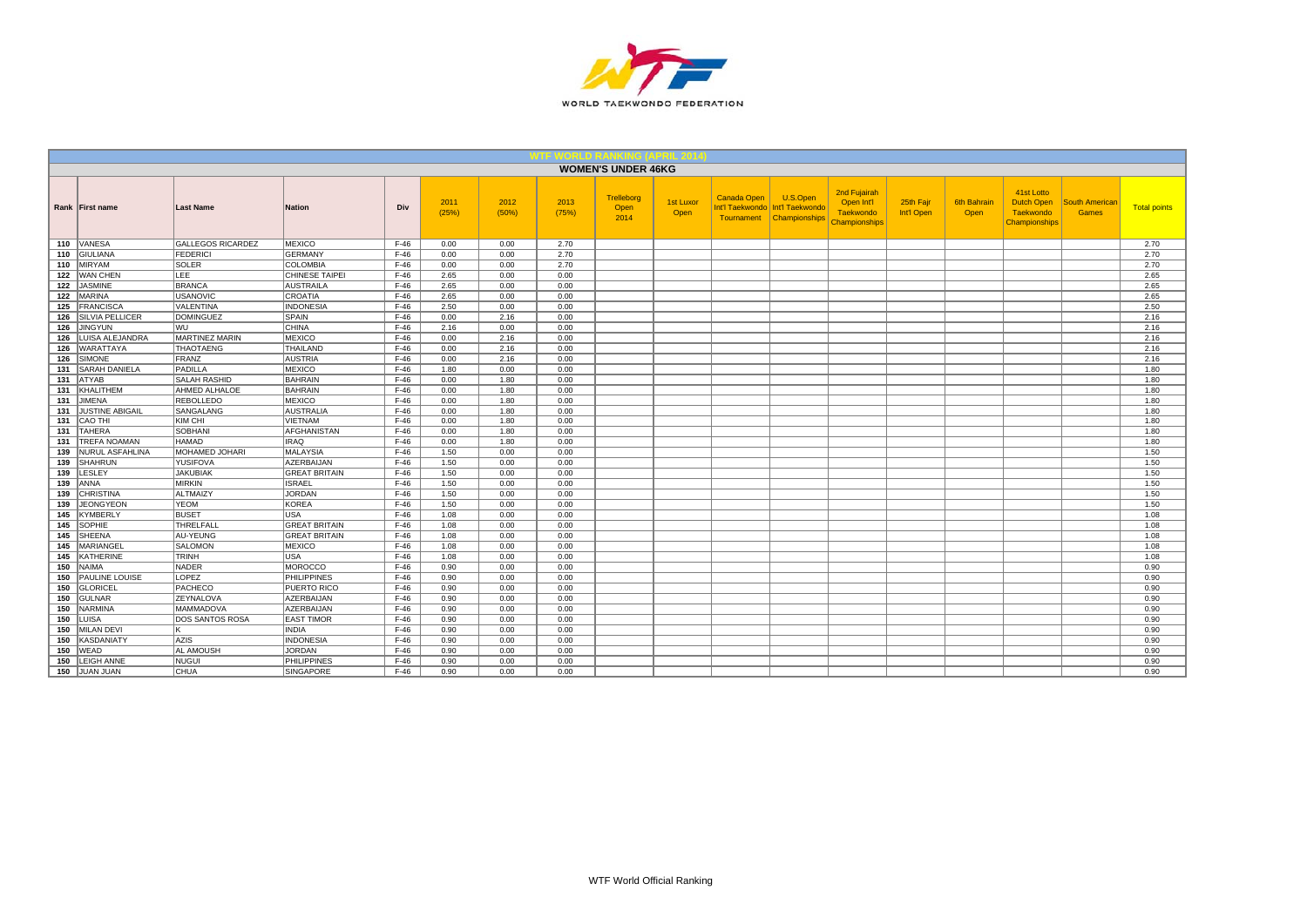

|                                |                                           |                                     |                                           |                  |                |                |                | <b>WOMEN'S UNDER 49KG</b>  |                          |                                                     |                                              |                                                          |                         |                            |                                                        |                                       |                     |
|--------------------------------|-------------------------------------------|-------------------------------------|-------------------------------------------|------------------|----------------|----------------|----------------|----------------------------|--------------------------|-----------------------------------------------------|----------------------------------------------|----------------------------------------------------------|-------------------------|----------------------------|--------------------------------------------------------|---------------------------------------|---------------------|
|                                | Rank First name                           | <b>Last Name</b>                    | <b>Nation</b>                             | Div              | 2011<br>(25%)  | 2012<br>(50%)  | 2013<br>(75%)  | Trelleborg<br>Open<br>2014 | 1st Luxor<br><b>Open</b> | <b>Canada Open</b><br>Int'l Taekwondo<br>Tournament | U.S.Open<br>Int'l Taekwondo<br>Championships | 2nd Fujairah<br>Open Int'l<br>Taekwondo<br>Championships | 25th Fajr<br>Int'l Open | <b>6th Bahrain</b><br>Open | 41st Lotto<br>Dutch Open<br>Taekwondo<br>Championships | <b>South American</b><br><b>Games</b> | <b>Total points</b> |
| $\overline{1}$                 | CHANATIP                                  | <b>SONKHAM</b>                      | THAILAND                                  | $F-49$           | 17.50          | 27.00          | 105.00         |                            |                          |                                                     |                                              |                                                          |                         |                            |                                                        |                                       | 149.50              |
| $\overline{2}$                 | <b>BRIGITTE</b><br><b>LUCIJA</b>          | YAGUE ENRIQUE<br><b>ZANINOVIC</b>   | <b>SPAIN</b><br>CROATIA                   | $F-49$<br>$F-49$ | 21.50          | 49.00<br>46.60 | 60.00<br>39.90 |                            | 12.00                    |                                                     |                                              | 3.60                                                     |                         |                            |                                                        |                                       | 130.50              |
| $\mathbf{3}$<br>$\overline{a}$ | <b>YASMINA</b>                            | <b>AZIEZ</b>                        | FRANCE                                    | $F-49$           | 16.08<br>16.81 | 9.00           | 32.40          |                            | 20.00                    |                                                     |                                              | 10.00                                                    |                         | 10.00                      | 12.00                                                  |                                       | 118.18<br>110.21    |
| 5                              | AHMED HOUSSINE                            | <b>NOUR</b>                         | <b>EGYPT</b>                              | F-49             | 0.00           | 30.00          | 54.90          |                            | 7.20                     |                                                     |                                              |                                                          |                         | 6.00                       |                                                        |                                       | 98.10               |
| 6                              | <b>JINGYU</b>                             | WU                                  | <b>CHINA</b>                              | $F-49$           | 35.00          | 50.00          | 0.00           |                            |                          |                                                     |                                              |                                                          |                         |                            |                                                        |                                       | 85.00               |
| $\overline{7}$                 | <b>DANA HAIDER</b>                        | <b>IZZAT TOURAN</b>                 | <b>JORDAN</b>                             | $F-49$           | 9.13           | 5.00           | 54.00          |                            |                          |                                                     |                                              |                                                          |                         | 3.60                       |                                                        |                                       | 71.73               |
| 8                              | SHU CHUN                                  | YANG                                | <b>CHINESE TAIPEI</b>                     | $F-49$           | 26.10          | 36.29          | 0.00           |                            |                          |                                                     |                                              |                                                          |                         |                            |                                                        |                                       | 62.39               |
| 9<br>10                        | <b>ZHAO YI</b><br><b>JANETE</b>           | ALEGRIA PENA                        | <b>CHINA</b><br>MEXICO                    | $F-49$<br>$F-49$ | 0.00<br>18.79  | 0.00<br>22.96  | 53.21<br>17.40 |                            |                          |                                                     | 7.20                                         |                                                          |                         |                            |                                                        |                                       | 60.41<br>59.15      |
| 11                             | <b>JAEAH</b>                              | KIM                                 | KOREA                                     | $F-49$           | 6.00           | 0.00           | 52.50          |                            |                          |                                                     |                                              |                                                          |                         |                            |                                                        |                                       | 58.50               |
| 12                             | <b>RUKIYE</b>                             | <b>YILDIRIM</b>                     | <b>TURKEY</b>                             | $F-49$           | 3.69           | 3.00           | 32.94          | 10.00                      |                          |                                                     |                                              |                                                          |                         |                            | 7.20                                                   |                                       | 56.83               |
| 13                             | LIZBETH JULISSA                           | DIAZ CANSECO                        | PERU                                      | $F-49$           | 11.24          | 11.16          | 15.60          |                            |                          |                                                     | 12.00                                        |                                                          |                         |                            |                                                        | 6.00                                  | 56.00               |
| 14                             | CAROLA                                    | LOPEZ                               | ARGENTINA                                 | F-49             | 4.50           | 30.29          | 16.31          |                            |                          | 3.60                                                |                                              |                                                          |                         |                            |                                                        |                                       | 54.70               |
| 15                             | CHARLOTTE                                 | CRAIG                               | <b>USA</b>                                | $F-49$           | 0.00           | 11.16          | 28.48          |                            |                          |                                                     | 7.20                                         |                                                          |                         |                            | 4.32                                                   |                                       | 51.16               |
| 16<br>17                       | <b>MELANIE</b>                            | PHAN                                | CANADA                                    | $F-49$           | 0.00           | 9.00           | 32.51          |                            |                          | 6.00                                                |                                              |                                                          |                         |                            |                                                        |                                       | 47.51               |
| 18                             | <b>GANNA</b><br><b>ELIZABETH</b>          | <b>SOROKA</b><br>ZAMORA GORDILLO    | <b>UKRAINE</b><br><b>GUATEMALA</b>        | $F-49$<br>$F-49$ | 8.70<br>15.15  | 5.40<br>16.56  | 7.50<br>13.14  |                            | 4.32                     |                                                     |                                              |                                                          |                         |                            | 20.00                                                  |                                       | 45.92<br>44.85      |
| 19                             | <b>ITZEL ADILENE</b>                      | MANJARREZ BASTIDAS                  | MEXICO                                    | $F-49$           | 0.00           | 1.80           | 20.46          |                            |                          |                                                     | 20.00                                        |                                                          |                         |                            |                                                        |                                       | 42.26               |
| 20                             | SANAA                                     | <b>ATABROUR</b>                     | MOROCCO                                   | $F-49$           | 28.43          | 7.31           | 4.50           |                            |                          |                                                     |                                              |                                                          |                         |                            |                                                        |                                       | 40.23               |
| 21                             | THERES/                                   | <b>TONA</b>                         | <b>PAPUA NEW GUINEA</b>                   | F-49             | 15.50          | 21.71          | 0.00           |                            |                          |                                                     |                                              |                                                          |                         |                            |                                                        |                                       | 37.21               |
| 22                             | <b>KRISTINA</b>                           | KIM                                 | <b>RUSSIA</b>                             | $F-49$           | 13.18          | 23.71          | 0.00           |                            |                          |                                                     |                                              |                                                          |                         |                            |                                                        |                                       | 36.89               |
| 23                             | SOHUI                                     | KIM                                 | KOREA                                     | $F-49$           | 0.00           | 0.00           | 36.00          |                            |                          |                                                     |                                              |                                                          |                         |                            |                                                        |                                       | 36.00               |
| 24                             | YANIA                                     | <b>AGUIRRE</b>                      | <b>CUBA</b>                               | $F-49$           | 0.00           | 0.00           | 32.40          |                            |                          |                                                     |                                              |                                                          |                         |                            |                                                        |                                       | 32.40               |
| 25<br>26                       | <b>ERIKA</b><br><b>LIPING</b>             | <b>KASAHARA</b><br>LIU              | <b>JAPAN</b><br><b>CHINA</b>              | F-49<br>$F-49$   | 12.79<br>1.62  | 18.96<br>5.40  | 0.00<br>17.46  |                            |                          |                                                     | 4.32                                         |                                                          |                         |                            |                                                        |                                       | 31.75<br>28.80      |
| 27                             | PATIMAT                                   | ABAKAROVA                           | <b>AZERBAIJAN</b>                         | $F-49$           | 0.00           | 0.00           | 16.31          |                            | 4.32                     |                                                     |                                              |                                                          |                         | 3.60                       | 4.32                                                   |                                       | 28.55               |
| 28                             | ANDREA                                    | <b>KILDAY</b>                       | NEW ZEALAND                               | $F-49$           | 0.00           | 26.80          | 0.00           |                            |                          |                                                     |                                              |                                                          |                         |                            |                                                        |                                       | 26.80               |
| 29                             | <b>SUEMEYYE</b>                           | MANZ                                | <b>GERMANY</b>                            | $F-49$           | 13.00          | 11.27          | 0.00           |                            |                          |                                                     |                                              |                                                          |                         |                            |                                                        |                                       | 24.27               |
| 30                             | HUEI NING                                 | SUN                                 | CHINESE TAIPEI                            | $F-49$           | 0.00           | 0.00           | 13.61          |                            |                          | 10.00                                               |                                              |                                                          |                         |                            |                                                        |                                       | 23.61               |
| 31                             | <b>HUONG GIANG</b>                        | <b>DOAN THI</b>                     | VIETNAM                                   | $F-49$           | 0.00           | 18.00          | 4.50           |                            |                          |                                                     |                                              |                                                          |                         |                            |                                                        |                                       | 22.50               |
| 32<br>33                       | MARGARITA<br><b>MIYU</b>                  | <b>ESPINOZA MORALES</b><br>YAMADA   | MEXICO<br><b>JAPAN</b>                    | $F-49$<br>$F-49$ | 1.80<br>0.00   | 15.00<br>0.00  | 2.70<br>19.44  |                            |                          |                                                     |                                              |                                                          |                         |                            |                                                        |                                       | 19.50<br>19.44      |
| 34                             | <b>EMILIANA</b>                           | <b>MACHADO</b>                      | VENEZUELA                                 | $F-49$           | 0.00           | 0.00           | 19.01          |                            |                          |                                                     |                                              |                                                          |                         |                            |                                                        |                                       | 19.01               |
| 35                             | <b>MAEVA</b>                              | COUTANT                             | FRANCE                                    | $F-49$           | 15.22          | 0.00           | 3.24           |                            |                          |                                                     |                                              |                                                          |                         |                            |                                                        |                                       | 18.46               |
| 36                             | <b>IVETT</b>                              | <b>GONDA</b>                        | <b>HUNGARY</b>                            | $F-49$           | 14.35          | 0.00           | 0.00           |                            |                          | 3.60                                                |                                              |                                                          |                         |                            |                                                        |                                       | 17.95               |
| 37                             | <b>EKATERINA</b>                          | PULINA                              | <b>RUSSIA</b>                             | $F-49$           | 6.40           | 10.00          | 0.00           |                            |                          |                                                     |                                              |                                                          |                         |                            |                                                        |                                       | 16.40               |
| 38                             | <b>IRIS</b>                               | <b>SILVA TANG SING</b>              | <b>BRAZIL</b>                             | $F-49$           | 0.00           | 5.40           | 7.20           |                            |                          |                                                     |                                              |                                                          |                         |                            |                                                        | 3.60                                  | 16.20               |
| 39<br>40                       | <b>SVETLANA</b><br>FERNANDA               | <b>IGUMENOVA</b><br><b>DA SILVA</b> | <b>RUSSIA</b><br><b>BRAZIL</b>            | $F-49$<br>$F-49$ | 9.00<br>3.78   | 0.00<br>1.80   | 2.70<br>10.20  |                            |                          |                                                     | 4.32                                         |                                                          |                         |                            |                                                        |                                       | 16.02<br>15.78      |
| 41                             | AMINATA MAKOU                             | TRAORE                              | MALI                                      | $F-49$           | 15.20          | 0.00           | 0.00           |                            |                          |                                                     |                                              |                                                          |                         |                            |                                                        |                                       | 15.20               |
| 42                             | <b>ROSA LUKUSA</b>                        | KELEKU                              | DR CONGO                                  | $F-49$           | 0.00           | 15.00          | 0.00           |                            |                          |                                                     |                                              |                                                          |                         |                            |                                                        |                                       | 15.00               |
| 42                             | YULIA                                     | <b>KUSTOVA</b>                      | RUSSIA                                    | $F-49$           | 0.00           | 3.00           | 12.00          |                            |                          |                                                     |                                              |                                                          |                         |                            |                                                        |                                       | 15.00               |
| 44                             | CAROLENA                                  | CARSTENS                            | PANAMA                                    | $F-49$           | 7.25           | 7.56           | 0.00           |                            |                          |                                                     |                                              |                                                          |                         |                            |                                                        |                                       | 14.81               |
| 45                             | <b>NANCY</b>                              | COTO                                | COSTA RICA                                | $F-49$           | 0.90           | 0.00           | 13.61          |                            |                          |                                                     |                                              |                                                          |                         |                            |                                                        |                                       | 14.51               |
| 46<br>47                       | <b>FADIA</b><br><b>SABRINA</b>            | <b>FARHANI</b><br><b>NOELP</b>      | <b>TUNISIA</b><br>GERMANY                 | $F-49$<br>$F-49$ | 4.50<br>0.00   | 0.00<br>0.00   | 0.00<br>13.61  |                            |                          |                                                     |                                              |                                                          | 10.00                   |                            |                                                        |                                       | 14.50<br>13.61      |
| 48                             | <b>BARNES</b>                             | <b>GEORGIA</b>                      | <b>GREAT BRITAIN</b>                      | $F-49$           | 0.00           | 0.00           | 0.00           | 6.00                       | 7.20                     |                                                     |                                              |                                                          |                         |                            |                                                        |                                       | 13.20               |
| 49                             | <b>NATASCHA</b>                           | <b>MITROVITS</b>                    | <b>AUSTRIA</b>                            | $F-49$           | 4.01           | 5.40           | 0.00           |                            |                          |                                                     |                                              | 3.60                                                     |                         |                            |                                                        |                                       | 13.01               |
| 50                             | ALEXANDRA                                 | LYCHAGINA                           | <b>RUSSIA</b>                             | $F-49$           | 10.00          | 0.00           | 2.70           |                            |                          |                                                     |                                              |                                                          |                         |                            |                                                        |                                       | 12.70               |
| 51                             | <b>IBETH CAMILA</b>                       | RODRIGUEZ PIRACON                   | COLOMBIA                                  | $F-49$           | 0.00           | 0.00           | 12.00          |                            |                          |                                                     |                                              |                                                          |                         |                            |                                                        |                                       | 12.00               |
| 52                             | FANJANIRINA HANITRINIAINA RAKOTONDRASOA   |                                     | <b>MADAGASCAR</b>                         | $F-49$           | 2.70           | 9.00           | 0.00           |                            |                          |                                                     |                                              |                                                          |                         |                            |                                                        |                                       | 11.70               |
| 53<br>54                       | <b>CATHERINE SEULKI</b><br><b>JASMINE</b> | KANG<br><b>BRANCA</b>               | <b>CENTRAL AFRICA</b><br><b>AUSTRALIA</b> | $F-49$<br>$F-49$ | 7.50<br>0.00   | 3.71<br>10.40  | 0.00<br>0.00   |                            |                          |                                                     |                                              |                                                          |                         |                            |                                                        |                                       | 11.21<br>10.40      |
| 55                             | <b>JESSIE</b>                             | <b>BATES</b>                        | <b>USA</b>                                | $F-49$           | 0.00           | 0.00           | 10.20          |                            |                          |                                                     |                                              |                                                          |                         |                            |                                                        |                                       | 10.20               |
| 56                             | HSING HUA                                 | LEE                                 | CHINESE TAIPEI                            | $F-49$           | 0.00           | 10.00          | 0.00           |                            |                          |                                                     |                                              |                                                          |                         |                            |                                                        |                                       | 10.00               |
| 56                             | <b>VIRGINIA</b>                           | DELLAN                              | VENEZUELA                                 | $F-49$           | 0.00           | 0.00           | 0.00           |                            |                          |                                                     |                                              |                                                          |                         |                            |                                                        | 10.00                                 | 10.00               |
| 58                             | <b>RADWA</b>                              | <b>REDA</b>                         | EGYPT                                     | $F-49$           | 9.00           | 0.00           | 0.00           |                            |                          |                                                     |                                              |                                                          |                         |                            |                                                        |                                       | 9.00                |
| 58                             | CYNTHIA                                   | <b>KRAGBE</b>                       | <b>COTE D'IVOIRE</b>                      | $F-49$           | 0.00           | 9.00           | 0.00           |                            |                          |                                                     |                                              |                                                          |                         |                            |                                                        |                                       | 9.00                |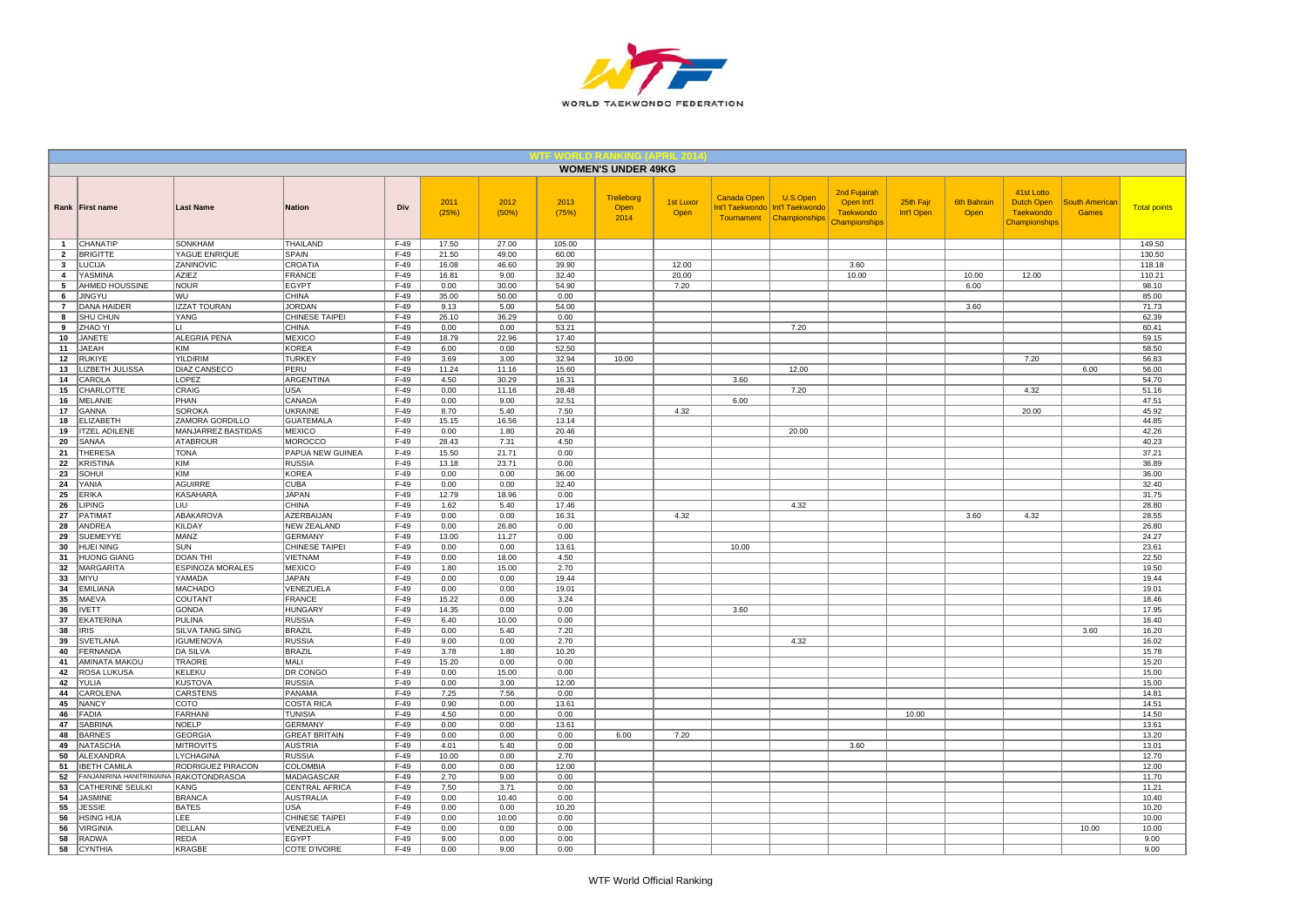

|            |                           |                                     |                                          |                  |               |               |               | <b>WOMEN'S UNDER 49KG</b>  |                   |             |                                                                           |                                                                 |                         |                            |                                                               |                                       |                     |
|------------|---------------------------|-------------------------------------|------------------------------------------|------------------|---------------|---------------|---------------|----------------------------|-------------------|-------------|---------------------------------------------------------------------------|-----------------------------------------------------------------|-------------------------|----------------------------|---------------------------------------------------------------|---------------------------------------|---------------------|
|            | Rank First name           | <b>Last Name</b>                    | <b>Nation</b>                            | Div              | 2011<br>(25%) | 2012<br>(50%) | 2013<br>(75%) | Trelleborg<br>Open<br>2014 | 1st Luxor<br>Open | Canada Open | U.S.Open<br>Int'l Taekwondo   Int'l Taekwondo<br>Tournament Championships | 2nd Fujairah<br>Open Int'l<br><b>Taekwondo</b><br>Championships | 25th Fajr<br>Int'l Open | <b>6th Bahrain</b><br>Open | 41st Lotto<br>Dutch Open<br><b>Taekwondo</b><br>Championships | <b>South American</b><br><b>Games</b> | <b>Total points</b> |
| 58         | JIHYE                     | PARK                                | <b>KOREA</b>                             | $F-49$           | 0.00          | 9.00          | 0.00          |                            |                   |             |                                                                           |                                                                 |                         |                            |                                                               |                                       | 9.00                |
| 58         | CASSANDRA<br><b>ANAIS</b> | <b>WILCOX</b><br><b>TOURANCHEAU</b> | <b>AUSTRALIA</b><br><b>NEW CALEDONIA</b> | $F-49$           | 0.00<br>0.00  | 9.00<br>9.00  | 0.00<br>0.00  |                            |                   |             |                                                                           |                                                                 |                         |                            |                                                               |                                       | 9.00                |
| 58<br>58   | <b>EUNJI</b>              | LIM                                 | KOREA                                    | $F-49$<br>$F-49$ | 0.00          | 0.00          | 9.00          |                            |                   |             |                                                                           |                                                                 |                         |                            |                                                               |                                       | 9.00<br>9.00        |
| 64         | <b>MONICA MARCELA</b>     | <b>OLARTE CANCINO</b>               | COLOMBIA                                 | $F-49$           | 2.70          | 5.40          | 0.00          |                            |                   |             |                                                                           |                                                                 |                         |                            |                                                               |                                       | 8.10                |
| 65         | <b>YEEUN</b>              | KIM                                 | KOREA                                    | $F-46$           | 0.00          | 0.00          | 7.50          |                            |                   |             |                                                                           |                                                                 |                         |                            |                                                               |                                       | 7.50                |
| 65         | PHANNAPA                  | <b>HARNSUJIN</b>                    | THAILAND                                 | $F-49$           | 0.00          | 0.00          | 7.50          |                            |                   |             |                                                                           |                                                                 |                         |                            |                                                               |                                       | 7.50                |
| 67         | <b>JOY</b>                | <b>EKHATOR</b>                      | <b>NIGERIA</b>                           | $F-49$           | 7.20          | 0.00          | 0.00          |                            |                   |             |                                                                           |                                                                 |                         |                            |                                                               |                                       | 7.20                |
| 67         | <b>TALISCA</b>            | <b>REIS</b>                         | <b>BRAZIL</b>                            | $F-49$           | 0.00          | 0.00          | 0.00          |                            |                   |             |                                                                           |                                                                 |                         |                            | 7.20                                                          |                                       | 7.20                |
| 69         | <b>YUMIN</b>              | LEE                                 | <b>KOREA</b>                             | $F-49$           | 1.50          | 0.00          | 5.40          |                            |                   |             |                                                                           |                                                                 |                         |                            |                                                               |                                       | 6.90                |
| 70         | AISCHAL JADRA ATILA       | VAN DER LINDEN                      | ARUBA                                    | $F-49$           | 1.89          | 5.00          | 0.00          |                            |                   |             |                                                                           |                                                                 |                         |                            |                                                               |                                       | 6.89                |
| 71<br>72   | YAOYE<br>CHEYENNE         | SONG<br>LEWIS                       | CHINA<br><b>USA</b>                      | $F-49$<br>$F-49$ | 1.50<br>0.00  | 5.00<br>6.00  | 0.00<br>0.00  |                            |                   |             |                                                                           |                                                                 |                         |                            |                                                               |                                       | 6.50<br>6.00        |
| 72         | <b>HYEJIN</b>             | <b>JEONG</b>                        | <b>KOREA</b>                             | $F-49$           | 0.00          | 0.00          | 0.00          |                            |                   |             |                                                                           | 6.00                                                            |                         |                            |                                                               |                                       | 6.00                |
| 72         | MASOOMEH                  | <b>HOJATI FARID</b>                 | <b>IRAN</b>                              | $F-49$           | 0.00          | 0.00          | 0.00          |                            |                   |             |                                                                           |                                                                 | 6.00                    |                            |                                                               |                                       | 6.00                |
| 75         | <b>AYSE HAZAL</b>         | <b>BOYANMIS</b>                     | <b>TURKEY</b>                            | $F-49$           | 2.16          | 3.60          | 0.00          |                            |                   |             |                                                                           |                                                                 |                         |                            |                                                               |                                       | 5.76                |
| 75         | YANA                      | <b>ENGOVATOVA</b>                   | <b>RUSSIA</b>                            | $F-49$           | 0.90          | 2.16          | 2.70          |                            |                   |             |                                                                           |                                                                 |                         |                            |                                                               |                                       | 5.76                |
| 77         | DORA JAMES                | <b>RUAICHI</b>                      | <b>KENYA</b>                             | $F-49$           | 2.70          | 3.00          | 0.00          |                            |                   |             |                                                                           |                                                                 |                         |                            |                                                               |                                       | 5.70                |
| 78         | <b>DICK WAH</b>           | <b>SUM</b>                          | <b>HONG KONG</b>                         | $F-49$           | 0.00          | 5.40          | 0.00          |                            |                   |             |                                                                           |                                                                 |                         |                            |                                                               |                                       | 5.40                |
| 78         | MARIFAH                   | <b>INDAH</b>                        | <b>INDONESIA</b>                         | $F-49$           | 0.00          | 5.40          | 0.00          |                            |                   |             |                                                                           |                                                                 |                         |                            |                                                               |                                       | 5.40                |
| 78         | <b>ANOUK</b>              | DORIA                               | <b>MONACO</b>                            | $F-49$           | 0.00          | 5.40          | 0.00          |                            |                   |             |                                                                           |                                                                 |                         |                            |                                                               |                                       | 5.40                |
| 78<br>78   | CAMILA<br><b>HABIBA</b>   | ALARCON<br><b>OUESLETI</b>          | <b>CHILE</b><br><b>TUNISIA</b>           | $F-49$<br>$F-49$ | 0.00<br>0.00  | 5.40<br>5.40  | 0.00<br>0.00  |                            |                   |             |                                                                           |                                                                 |                         |                            |                                                               |                                       | 5.40<br>5.40        |
| 83         | <b>YUNOK</b>              | KIM                                 | <b>KOREA</b>                             | $F-49$           | 0.00          | 0.00          | 5.40          |                            |                   |             |                                                                           |                                                                 |                         |                            |                                                               |                                       | 5.40                |
| 84         | JANE                      | PONGI                               | <b>TONGA</b>                             | $F-49$           | 0.00          | 5.40          | 0.00          |                            |                   |             |                                                                           |                                                                 |                         |                            |                                                               |                                       | 5.40                |
| 85         | RAYA                      | HATAHET                             | <b>JORDAN</b>                            | $F-49$           | 1.50          | 3.71          | 0.00          |                            |                   |             |                                                                           |                                                                 |                         |                            |                                                               |                                       | 5.21                |
| 86         | <b>ELAINE SHUEH</b>       | <b>TEO</b>                          | MALAYSIA                                 | $F-49$           | 5.20          | 0.00          | 0.00          |                            |                   |             |                                                                           |                                                                 |                         |                            |                                                               |                                       | 5.20                |
| 87         | CHAVETA                   | SANGUE                              | <b>TAHITI</b>                            | $F-49$           | 5.00          | 0.00          | 0.00          |                            |                   |             |                                                                           |                                                                 |                         |                            |                                                               |                                       | 5.00                |
| 88         | KATIA                     | ARAKAKI                             | <b>BRAZIL</b>                            | $F-49$           | 4.59          | 0.00          | 0.00          |                            |                   |             |                                                                           |                                                                 |                         |                            |                                                               |                                       | 4.59                |
| 89         | <b>ILIANA</b>             | <b>ENEVA</b>                        | <b>BULGARIA</b>                          | $F-49$           | 4.54          | 0.00          | 0.00          |                            |                   |             |                                                                           |                                                                 |                         |                            |                                                               |                                       | 4.54                |
| 90         | <b>BOLILI</b>             | MIAMBANZILA                         | <b>DR CONGO</b>                          | $F-49$           | 4.50          | 0.00          | 0.00          |                            |                   |             |                                                                           |                                                                 |                         |                            |                                                               |                                       | 4.50                |
| 90         | LINEO                     | <b>MOCHESANE</b>                    | <b>LESOTHO</b>                           | $F-49$           | 4.50          | 0.00          | 0.00          |                            |                   |             |                                                                           |                                                                 |                         |                            |                                                               |                                       | 4.50                |
| 90         | DEIREANNE<br>ANITA        | <b>MORALES</b><br>KALTAK            | USA                                      | $F-49$<br>$F-49$ | 4.50          | 0.00<br>0.00  | 0.00          |                            |                   |             |                                                                           |                                                                 |                         |                            |                                                               |                                       | 4.50<br>4.50        |
| 90<br>90   | ALGHLIA ASKAR             | ALKARBI                             | <b>SLOVENIA</b><br>UAE                   | $F-46$           | 0.00<br>0.00  | 0.00          | 4.50<br>4.50  |                            |                   |             |                                                                           |                                                                 |                         |                            |                                                               |                                       | 4.50                |
| 90         | <b>SURA</b>               | FARAJLI                             | AZERBAIJAN                               | $F-49$           | 0.00          | 0.00          | 4.50          |                            |                   |             |                                                                           |                                                                 |                         |                            |                                                               |                                       | 4.50                |
| 90         | <b>DIANA LARA</b>         | GOMEZ                               | <b>MEXICO</b>                            | $F-49$           | 0.00          | 0.00          | 4.50          |                            |                   |             |                                                                           |                                                                 |                         |                            |                                                               |                                       | 4.50                |
| 90         | <b>TABEA</b>              | WENKEN                              | <b>GERMANY</b>                           | $F-49$           | 0.00          | 0.00          | 4.50          |                            |                   |             |                                                                           |                                                                 |                         |                            |                                                               |                                       | 4.50                |
| 98         | <b>ISABEL MARIA</b>       | SANCHEZ JIMENEZ                     | SPAIN                                    | $F-49$           | 0.00          | 0.00          | 0.00          |                            | 4.32              |             |                                                                           |                                                                 |                         |                            |                                                               |                                       | 4.32                |
| 98         | ABDULLAYEVA               | AYGUL                               | AZERBAIJAN                               | $F-49$           | 0.00          | 0.00          | 0.00          |                            | 4.32              |             |                                                                           |                                                                 |                         |                            |                                                               |                                       | 4.32                |
| 98         | HALL                      | <b>CYRIESSE</b>                     | <b>JAMAICA</b>                           | $F-49$           | 0.00          | 0.00          | 0.00          |                            |                   |             | 4.32                                                                      |                                                                 |                         |                            |                                                               |                                       | 4.32                |
| 98         | <b>BJELKE</b>             | CHARLOTTE                           | <b>DENMARK</b>                           | $F-49$           | 0.00          | 0.00          | 0.00          |                            |                   |             | 4.32                                                                      |                                                                 |                         |                            |                                                               |                                       | 4.32                |
| 98<br>98   | ZERAVICA<br><b>SUDE</b>   | JELENA<br><b>BURCU</b>              | CROATIA<br><b>TURKEY</b>                 | $F-49$<br>$F-49$ | 0.00<br>0.00  | 0.00<br>0.00  | 0.00<br>0.00  |                            |                   |             |                                                                           |                                                                 |                         |                            | 4.32<br>4.32                                                  |                                       | 4.32<br>4.32        |
| 104        | <b>TURKANA</b>            | <b>TAHIRLI</b>                      | <b>AZERBAIJAN</b>                        | $F-49$           | 1.50          | 0.00          | 2.70          |                            |                   |             |                                                                           |                                                                 |                         |                            |                                                               |                                       | 4.20                |
| 105        | <b>HYEOJEONG</b>          | KIM                                 | <b>KOREA</b>                             | $F-49$           | 3.78          | 0.00          | 0.00          |                            |                   |             |                                                                           |                                                                 |                         |                            |                                                               |                                       | 3.78                |
| 105        | YAJAIRA                   | PEGUERO                             | <b>DOMINICAN REP</b>                     | $F-49$           | 3.78          | 0.00          | 0.00          |                            |                   |             |                                                                           |                                                                 |                         |                            |                                                               |                                       | 3.78                |
| 107        | <b>SHIH HAN</b>           | <b>HUNG</b>                         | CHINESE TAIPEI                           | $F-49$           | 3.60          | 0.00          | 0.00          |                            |                   |             |                                                                           |                                                                 |                         |                            |                                                               |                                       | 3.60                |
| 107        | MISO                      | KIM                                 | <b>KOREA</b>                             | $F-49$           | 0.00          | 3.60          | 0.00          |                            |                   |             |                                                                           |                                                                 |                         |                            |                                                               |                                       | 3.60                |
| 107        | YULIYA                    | VOLKOVA                             | <b>UKRAINE</b>                           | $F-49$           | 0.00          | 3.60          | 0.00          |                            |                   |             |                                                                           |                                                                 |                         |                            |                                                               |                                       | 3.60                |
| 107        | <b>TOMIC</b>              | KRISTINA                            | CROATIA                                  | $F-49$           | 0.00          | 0.00          | 0.00          | 3.60                       |                   |             |                                                                           |                                                                 |                         |                            |                                                               |                                       | 3.60                |
| 107        | <b>STRINER</b>            | PATRICIA                            | SWEDEN                                   | $F-49$           | 0.00          | 0.00          | 0.00          | 3.60                       |                   |             |                                                                           |                                                                 |                         |                            |                                                               |                                       | 3.60                |
| 107        | <b>DHAHRI</b>             | <b>IKRAM</b>                        | <b>TUNISIA</b>                           | $F-49$           | 0.00          | 0.00          | 0.00          |                            |                   |             |                                                                           |                                                                 | 3.60                    |                            |                                                               |                                       | 3.60                |
| 107        | <b>BENTAHER</b>           | <b>SANDES MIRYAM</b>                | <b>TUNISIA</b>                           | $F-49$           | 0.00          | 0.00          | 0.00          |                            |                   |             |                                                                           |                                                                 | 3.60                    |                            |                                                               |                                       | 3.60                |
| 107<br>115 | MICHELLE PAMELA<br>ANDREA | PERALTA PEREZ<br><b>SANCHEZ</b>     | <b>ECUADOR</b><br><b>MEXICO</b>          | $F-49$<br>$F-49$ | 0.00<br>1.50  | 0.00<br>1.80  | 0.00<br>0.00  |                            |                   |             |                                                                           |                                                                 |                         |                            |                                                               | 3.60                                  | 3.60<br>3.30        |
| 115        | <b>TRUONG</b>             | THI NHO                             | <b>VIETNAM</b>                           | $F-49$           | 1.50          | 1.80          | 0.00          |                            |                   |             |                                                                           |                                                                 |                         |                            |                                                               |                                       | 3.30                |
| 117        | AKNIYET                   | SADYKOVA                            | KAZAKHSTAN                               | $F-49$           | 0.00          | 0.00          | 3.24          |                            |                   |             |                                                                           |                                                                 |                         |                            |                                                               |                                       | 3.24                |
|            | $117$ JIHE                | PARK                                | <b>KOREA</b>                             | $F-49$           | 0.00          | 0.00          | 3.24          |                            |                   |             |                                                                           |                                                                 |                         |                            |                                                               |                                       | 3.24                |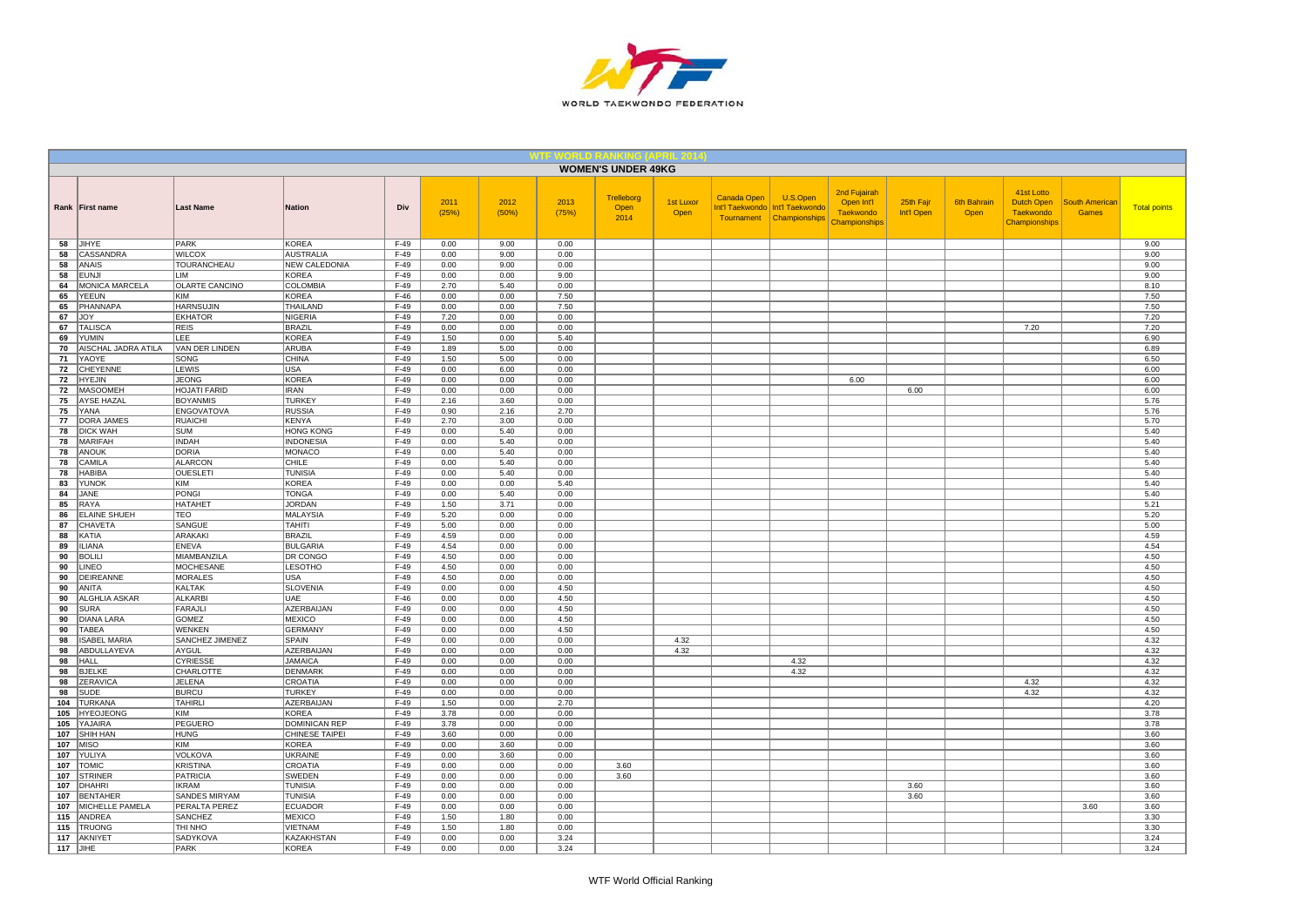

|            |                                |                                 |                                  |                  |               |               |               | <b>WOMEN'S UNDER 49KG</b>  |                          |             |                                                                           |                                                                 |                         |                     |                                                               |                                       |                     |
|------------|--------------------------------|---------------------------------|----------------------------------|------------------|---------------|---------------|---------------|----------------------------|--------------------------|-------------|---------------------------------------------------------------------------|-----------------------------------------------------------------|-------------------------|---------------------|---------------------------------------------------------------|---------------------------------------|---------------------|
|            | Rank First name                | <b>Last Name</b>                | <b>Nation</b>                    | Div              | 2011<br>(25%) | 2012<br>(50%) | 2013<br>(75%) | Trelleborg<br>Open<br>2014 | <b>1st Luxor</b><br>Open | Canada Open | U.S.Open<br>Int'l Taekwondo   Int'l Taekwondo<br>Tournament Championships | 2nd Fujairah<br>Open Int'l<br><b>Taekwondo</b><br>Championships | 25th Fajr<br>Int'l Open | 6th Bahrain<br>Open | 41st Lotto<br>Dutch Open<br><b>Taekwondo</b><br>Championships | <b>South Americar</b><br><b>Games</b> | <b>Total points</b> |
|            | 117 SEOJIN                     | <b>JEONG</b>                    | <b>KOREA</b>                     | $F-49$           | 0.00          | 0.00          | 3.24          |                            |                          |             |                                                                           |                                                                 |                         |                     |                                                               |                                       | 3.24                |
| 117<br>117 | BORA                           | KIM<br><b>KIM</b>               | <b>KOREA</b><br><b>KOREA</b>     | F-49<br>$F-49$   | 0.00          | 0.00          | 3.24          |                            |                          |             |                                                                           |                                                                 |                         |                     |                                                               |                                       | 3.24                |
| 122        | <b>YEJIN</b><br>FLORIANE       | <b>LIBORIO</b>                  | FRANCE                           | $F-49$           | 0.00<br>3.00  | 0.00<br>0.00  | 3.24<br>0.00  |                            |                          |             |                                                                           |                                                                 |                         |                     |                                                               |                                       | 3.24<br>3.00        |
| 122        | <b>SUMAYA</b>                  | MOHAMAD ALI                     | <b>BAHRAIN</b>                   | $F-49$           | 0.00          | 3.00          | 0.00          |                            |                          |             |                                                                           |                                                                 |                         |                     |                                                               |                                       | 3.00                |
| 122        | SIBYL                          | <b>TAN</b>                      | CANADA                           | $F-49$           | 0.00          | 3.00          | 0.00          |                            |                          |             |                                                                           |                                                                 |                         |                     |                                                               |                                       | 3.00                |
| 122        | Ш                              | WANG                            | <b>CHINA</b>                     | $F-49$           | 0.00          | 3.00          | 0.00          |                            |                          |             |                                                                           |                                                                 |                         |                     |                                                               |                                       | 3.00                |
| 126        | JENNIFER                       | <b>HURLEY</b>                   | <b>IRELAND</b>                   | $F-49$           | 2.79          | 0.00          | 0.00          |                            |                          |             |                                                                           |                                                                 |                         |                     |                                                               |                                       | 2.79                |
| 127        | <b>HIND</b>                    | <b>MOKHTARI</b>                 | ALEGERIA                         | $F-49$           | 2.70          | 0.00          | 0.00          |                            |                          |             |                                                                           |                                                                 |                         |                     |                                                               |                                       | 2.70                |
| 127        | LUISA                          | DOS SANTOS ROSA                 | <b>EAST TIMOR</b>                | $F-49$           | 0.00          | 0.00          | 2.70          |                            |                          |             |                                                                           |                                                                 |                         |                     |                                                               |                                       | 2.70                |
| 127        | ARIETH                         | <b>RISEIRO</b>                  | ANGOLA                           | $F-49$           | 2.70          | 0.00          | 0.00          |                            |                          |             |                                                                           |                                                                 |                         |                     |                                                               |                                       | 2.70                |
| 127        | <b>CHYNEA</b>                  | LANG                            | <b>AUSTRALIA</b>                 | $F-49$           | 2.70          | 0.00          | 0.00          |                            |                          |             |                                                                           |                                                                 |                         |                     |                                                               |                                       | 2.70                |
| 127<br>127 | <b>INES</b><br><b>JOHANYS</b>  | <b>MAKOSSO</b><br><b>TEJADA</b> | <b>GABON</b><br>PUERTO RICO      | $F-49$<br>$F-49$ | 2.70<br>2.70  | 0.00<br>0.00  | 0.00<br>0.00  |                            |                          |             |                                                                           |                                                                 |                         |                     |                                                               |                                       | 2.70<br>2.70        |
| 127        | VANESSA                        | <b>GALLEGOS RICARDEZ</b>        | MEXICO                           | $F-49$           | 0.90          | 1.80          | 0.00          |                            |                          |             |                                                                           |                                                                 |                         |                     |                                                               |                                       | 2.70                |
| 127        | MOOZA THANI                    | FAZIZA                          | <b>BAHRAIN</b>                   | $F-49$           | 0.00          | 0.00          | 2.70          |                            |                          |             |                                                                           |                                                                 |                         |                     |                                                               |                                       | 2.70                |
| 127        | <b>RENA SAMIR</b>              | <b>AL SAYED</b>                 | <b>EGYPT</b>                     | F-49             | 0.00          | 0.00          | 2.70          |                            |                          |             |                                                                           |                                                                 |                         |                     |                                                               |                                       | 2.70                |
| 127        | <b>RADEYA</b>                  | <b>ALHARTHE</b>                 | <b>OMAN</b>                      | $F-46$           | 0.00          | 0.00          | 2.70          |                            |                          |             |                                                                           |                                                                 |                         |                     |                                                               |                                       | 2.70                |
| 127        | <b>HEBAH</b>                   | <b>ALSAYFI</b>                  | <b>OMAN</b>                      | $F-46$           | 0.00          | 0.00          | 2.70          |                            |                          |             |                                                                           |                                                                 |                         |                     |                                                               |                                       | 2.70                |
| 127        | ANA                            | <b>PETRUSIC</b>                 | <b>SLOVENIA</b>                  | $F-49$           | 0.00          | 0.00          | 2.70          |                            |                          |             |                                                                           |                                                                 |                         |                     |                                                               |                                       | 2.70                |
| 127        | KYRIAKI                        | KOUTTOUKI                       | <b>CYPRUS</b>                    | $F-49$           | 0.00          | 0.00          | 2.70          |                            |                          |             |                                                                           |                                                                 |                         |                     |                                                               |                                       | 2.70                |
| 127        | NICOLE ABIGAIL                 | CHAM                            | <b>PHILIPPINES</b>               | $F-49$           | 0.00          | 0.00          | 2.70          |                            |                          |             |                                                                           |                                                                 |                         |                     |                                                               |                                       | 2.70                |
| 127<br>127 | <b>ISMAIL</b><br><b>FOTINI</b> | <b>UVARAJ</b><br><b>BIRBA</b>   | MALAYSIA<br>GREECE               | F-49<br>$F-49$   | 0.00<br>0.00  | 0.00<br>0.00  | 2.70<br>2.70  |                            |                          |             |                                                                           |                                                                 |                         |                     |                                                               |                                       | 2.70<br>2.70        |
| 127        | <b>JELENA</b>                  | PRODANOVIC                      | <b>NORWAY</b>                    | $F-49$           | 0.00          | 0.00          | 2.70          |                            |                          |             |                                                                           |                                                                 |                         |                     |                                                               |                                       | 2.70                |
| 127        | EAIMDRA                        | <b>AUNG</b>                     | <b>MYANMAR</b>                   | $F-49$           | 0.00          | 0.00          | 2.70          |                            |                          |             |                                                                           |                                                                 |                         |                     |                                                               |                                       | 2.70                |
| 127        | SANCHEZ INTRIAGO               | MARIA SUSNA                     | <b>ECUADOR</b>                   | F-49             | 0.00          | 0.00          | 2.70          |                            |                          |             |                                                                           |                                                                 |                         |                     |                                                               |                                       | 2.70                |
| 127        | <b>MUSTAPHA</b>                | <b>HAJER</b>                    | <b>FRANCE</b>                    | $F-49$           | 0.00          | 0.00          | 2.70          |                            |                          |             |                                                                           |                                                                 |                         |                     |                                                               |                                       | 2.70                |
| 147        | GALINA                         | KHAN                            | <b>UZBEKISTAN</b>                | $F-49$           | 2.65          | 0.00          | 0.00          |                            |                          |             |                                                                           |                                                                 |                         |                     |                                                               |                                       | 2.65                |
| 148        | YUJIN                          | CHOI                            | <b>KOREA</b>                     | $F-49$           | 2.50          | 0.00          | 0.00          |                            |                          |             |                                                                           |                                                                 |                         |                     |                                                               |                                       | 2.50                |
| 148        | <b>SARA</b><br>148 APITCHAYA   | FAISAL<br><b>CHAIKA</b>         | <b>BAHRAIN</b><br>THAILAND       | F-49<br>$F-49$   | 2.50<br>2.50  | 0.00<br>0.00  | 0.00<br>0.00  |                            |                          |             |                                                                           |                                                                 |                         |                     |                                                               |                                       | 2.50<br>2.50        |
| 151        | <b>HANNA</b>                   | ZAJC                            | <b>SWEDEN</b>                    | $F-49$           | 2.21          | 0.00          | 0.00          |                            |                          |             |                                                                           |                                                                 |                         |                     |                                                               |                                       | 2.21                |
| 152        | LEIDIANE                       | <b>SANTOS</b>                   | <b>BRAZIL</b>                    | $F-49$           | 2.16          | 0.00          | 0.00          |                            |                          |             |                                                                           |                                                                 |                         |                     |                                                               |                                       | 2.16                |
| 152        | <b>YANG</b>                    | ZHAO                            | <b>CHINA</b>                     | $F-49$           | 2.16          | 0.00          | 0.00          |                            |                          |             |                                                                           |                                                                 |                         |                     |                                                               |                                       | 2.16                |
| 152        | YANJINIKHAM                    | SAMDANSUREN                     | <b>MONGOLIA</b>                  | F-49             | 0.00          | 2.16          | 0.00          |                            |                          |             |                                                                           |                                                                 |                         |                     |                                                               |                                       | 2.16                |
| 152        | <b>ISABELLA ERIKA</b>          | <b>MORA</b>                     | <b>PHILIPPINES</b>               | $F-49$           | 0.00          | 2.16          | 0.00          |                            |                          |             |                                                                           |                                                                 |                         |                     |                                                               |                                       | 2.16                |
| 152        | <b>PAULA BENES</b>             | <b>IBENEZ</b>                   | <b>SPAIN</b>                     | $F-49$           | 0.00          | 2.16          | 0.00          |                            |                          |             |                                                                           |                                                                 |                         |                     |                                                               |                                       | 2.16                |
| 152        | <b>CILEM</b>                   | SARIOGLU                        | <b>TURKEY</b>                    | $F-49$           | 0.00          | 2.16          | 0.00          |                            |                          |             |                                                                           |                                                                 |                         |                     |                                                               |                                       | 2.16                |
| 152        | <b>DAMLA</b>                   | SEZGIN<br><b>KONG</b>           | <b>TURKEY</b><br><b>USA</b>      | $F-49$<br>$F-49$ | 0.00          | 2.16<br>2.16  | 0.00          |                            |                          |             |                                                                           |                                                                 |                         |                     |                                                               |                                       | 2.16                |
| 152<br>160 | <b>HALEY</b><br><b>ELAIA</b>   | TORRONTEGUI RONCO               | SPAIN                            | $F-49$           | 0.00<br>1.98  | 0.00          | 0.00<br>0.00  |                            |                          |             |                                                                           |                                                                 |                         |                     |                                                               |                                       | 2.16<br>1.98        |
| 161        | <b>BARBARA</b>                 | <b>DUCZ</b>                     | <b>HUNGARY</b>                   | $F-49$           | 1.89          | 0.00          | 0.00          |                            |                          |             |                                                                           |                                                                 |                         |                     |                                                               |                                       | 1.89                |
| 161        | VICTORIA FRANCESCA             | ALVAREZ ACUNA                   | CHILE                            | F-49             | 1.89          | 0.00          | 0.00          |                            |                          |             |                                                                           |                                                                 |                         |                     |                                                               |                                       | 1.89                |
| 161        | <b>SHUM</b>                    | <b>PUI SHAN</b>                 | <b>HONG KONG</b>                 | $F-49$           | 1.89          | 0.00          | 0.00          |                            |                          |             |                                                                           |                                                                 |                         |                     |                                                               |                                       | 1.89                |
| 161        | LATIKA                         | <b>BHANDARI</b>                 | <b>INDIA</b>                     | F-49             | 1.89          | 0.00          | 0.00          |                            |                          |             |                                                                           |                                                                 |                         |                     |                                                               |                                       | 1.89                |
| 161        | <b>ELIZABETH</b>               | <b>STEGHANI</b>                 | <b>INDONESIA</b>                 | $F-49$           | 1.89          | 0.00          | 0.00          |                            |                          |             |                                                                           |                                                                 |                         |                     |                                                               |                                       | 1.89                |
| 161<br>167 | KRISTINA<br>JYRA MARIE         | <b>KOROBKO</b><br>LIZARDO       | <b>TAJIKISTAN</b><br>PHILIPPINES | $F-49$<br>$F-49$ | 1.89<br>1.85  | 0.00<br>0.00  | 0.00<br>0.00  |                            |                          |             |                                                                           |                                                                 |                         |                     |                                                               |                                       | 1.89<br>1.85        |
| 167        | <b>KRISZTINA</b>               | <b>SIKESDI</b>                  | <b>HUNGARY</b>                   | $F-49$           | 1.85          | 0.00          | 0.00          |                            |                          |             |                                                                           |                                                                 |                         |                     |                                                               |                                       | 1.85                |
| 169        | PHAM                           | HANG                            | GUAM                             | $F-49$           | 1.80          | 0.00          | 0.00          |                            |                          |             |                                                                           |                                                                 |                         |                     |                                                               |                                       | 1.80                |
| 169        | <b>FEDERICA</b>                | <b>MASTRANTONI</b>              | <b>ITALY</b>                     | $F-49$           | 1.80          | 0.00          | 0.00          |                            |                          |             |                                                                           |                                                                 |                         |                     |                                                               |                                       | 1.80                |
| 169        | <b>JENNY</b>                   | <b>DABIN</b>                    | <b>NEW CALEDONIA</b>             | $F-49$           | 1.80          | 0.00          | 0.00          |                            |                          |             |                                                                           |                                                                 |                         |                     |                                                               |                                       | 1.80                |
| 169        | <b>JAMILA</b>                  | AYYED                           | <b>BAHRAIN</b>                   | $F-49$           | 0.00          | 1.80          | 0.00          |                            |                          |             |                                                                           |                                                                 |                         |                     |                                                               |                                       | 1.80                |
| 169        | WAAD KHALID                    | <b>ALMERBATI</b>                | <b>BAHRAIN</b>                   | $F-49$           | 0.00          | 1.80          | 0.00          |                            |                          |             |                                                                           |                                                                 |                         |                     |                                                               |                                       | 1.80                |
| 169        | <b>JERIKKA</b>                 | <b>NAHIBUAN</b>                 | CANADA                           | $F-49$           | 0.00          | 1.80          | 0.00          |                            |                          |             |                                                                           |                                                                 |                         |                     |                                                               |                                       | 1.80                |
| 169        | <b>KANICA</b>                  | MAY                             | <b>AUSTRALIA</b>                 | $F-49$           | 0.00          | 1.80          | 0.00          |                            |                          |             |                                                                           |                                                                 |                         |                     |                                                               |                                       | 1.80                |
| 169<br>169 | MARIA<br><b>YASMIN</b>         | <b>SMIRNOVA</b><br>WALL         | <b>RUSSIA</b><br><b>ISRAEL</b>   | F-49<br>$F-49$   | 0.00<br>0.00  | 1.80<br>1.80  | 0.00<br>0.00  |                            |                          |             |                                                                           |                                                                 |                         |                     |                                                               |                                       | 1.80<br>1.80        |
|            |                                |                                 |                                  |                  |               |               |               |                            |                          |             |                                                                           |                                                                 |                         |                     |                                                               |                                       |                     |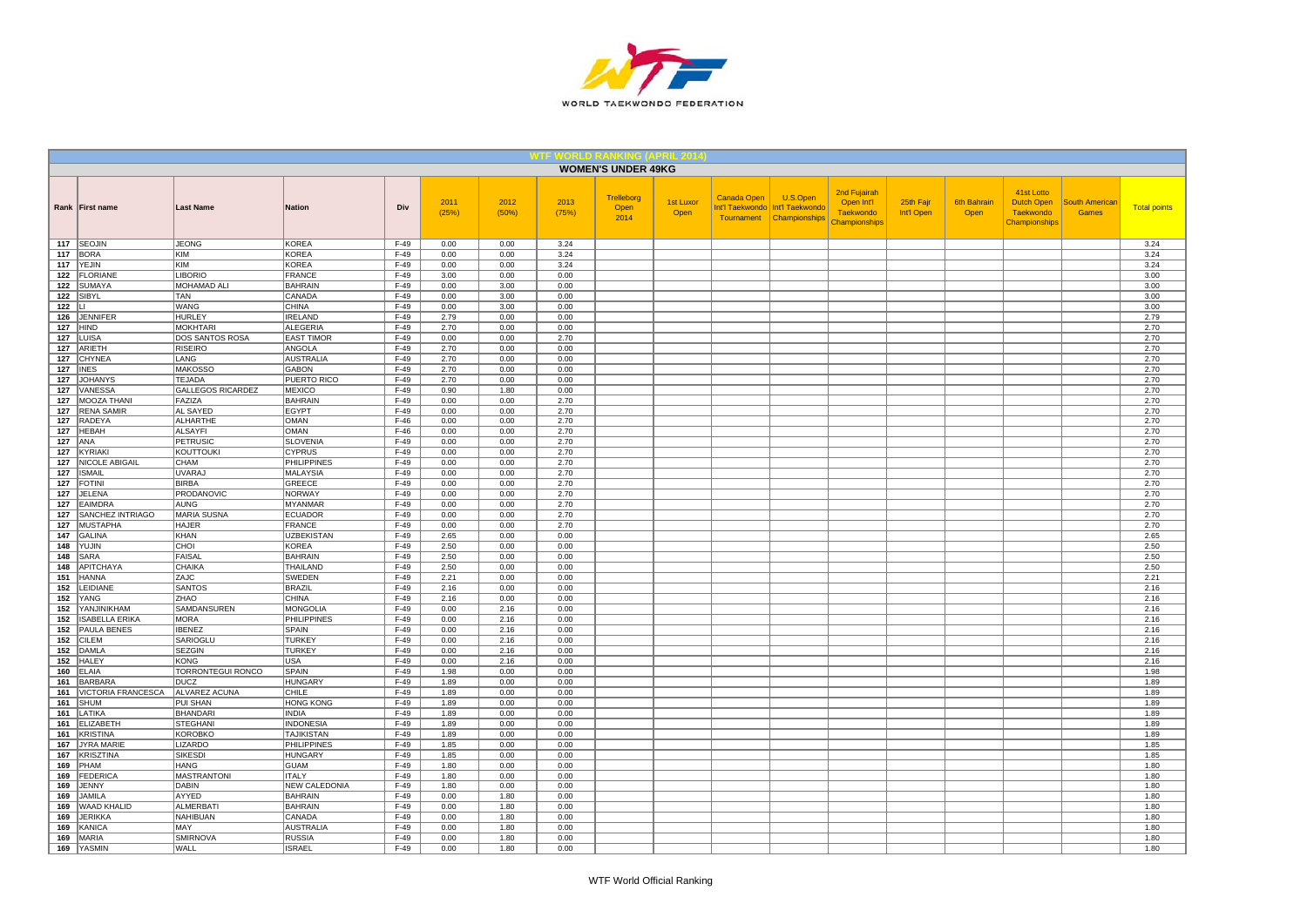

|     |                    |                   |                      |        |               |               |               | <b>WOMEN'S UNDER 49KG</b>  |                   |                                                     |                                              |                                                                 |                         |                     |                                                               |                         |                     |
|-----|--------------------|-------------------|----------------------|--------|---------------|---------------|---------------|----------------------------|-------------------|-----------------------------------------------------|----------------------------------------------|-----------------------------------------------------------------|-------------------------|---------------------|---------------------------------------------------------------|-------------------------|---------------------|
|     | Rank First name    | <b>Last Name</b>  | <b>Nation</b>        | Div    | 2011<br>(25%) | 2012<br>(50%) | 2013<br>(75%) | Trelleborg<br>Open<br>2014 | 1st Luxor<br>Open | <b>Canada Open</b><br>Int'l Taekwondo<br>Tournament | U.S.Open<br>Int'l Taekwondo<br>Championships | 2nd Fujairah<br>Open Int'l<br>Taekwondo<br><b>Championships</b> | 25th Fair<br>Int'l Open | 6th Bahrair<br>Open | 41st Lotto<br>Dutch Open<br>Taekwondo<br><b>Championships</b> | South American<br>Games | <b>Total points</b> |
|     | 178 ZAHRA          | <b>HUSSEIN</b>    | BAHRAIN              | $F-49$ | 1.50          | 0.00          | 0.00          |                            |                   |                                                     |                                              |                                                                 |                         |                     |                                                               |                         | 1.50                |
|     | 178 LOUISE         | <b>MAIR</b>       | <b>GREAT BRITAIN</b> | $F-49$ | 1.50          | 0.00          | 0.00          |                            |                   |                                                     |                                              |                                                                 |                         |                     |                                                               |                         | 1.50                |
|     | 180 SONDESS        | <b>BEN TAHAR</b>  | <b>FRANCE</b>        | F-49   | 1.13          | 0.00          | 0.00          |                            |                   |                                                     |                                              |                                                                 |                         |                     |                                                               |                         | 1.13                |
|     | 181 ALISON         | PINTENO           | FRANCE               | $F-49$ | 1.08          | 0.00          | 0.00          |                            |                   |                                                     |                                              |                                                                 |                         |                     |                                                               |                         | 1.08                |
|     | 181 SHELBY         | <b>OLSON</b>      | USA                  | $F-49$ | 1.08          | 0.00          | 0.00          |                            |                   |                                                     |                                              |                                                                 |                         |                     |                                                               |                         | 1.08                |
|     | 183 EBRU           | <b>ASKAR</b>      | <b>GERMANY</b>       | $F-49$ | 0.90          | 0.00          | 0.00          |                            |                   |                                                     |                                              |                                                                 |                         |                     |                                                               |                         | 0.90                |
|     | 183 FARIDEH        | RASHIDI           | <b>IRAN</b>          | $F-49$ | 0.90          | 0.00          | 0.00          |                            |                   |                                                     |                                              |                                                                 |                         |                     |                                                               |                         | 0.90                |
| 183 | RAGSANA            | GASIMOVA          | <b>AZERBAIJAN</b>    | $F-49$ | 0.90          | 0.00          | 0.00          |                            |                   |                                                     |                                              |                                                                 |                         |                     |                                                               |                         | 0.90                |
| 183 | <b>REYHAN</b>      | BAGHIROVA         | <b>AZERBAIJAN</b>    | $F-49$ | 0.90          | 0.00          | 0.00          |                            |                   |                                                     |                                              |                                                                 |                         |                     |                                                               |                         | 0.90                |
| 183 | AALAA MOHAMAD      | SAEED             | BAHRAIN              | $F-49$ | 0.90          | 0.00          | 0.00          |                            |                   |                                                     |                                              |                                                                 |                         |                     |                                                               |                         | 0.90                |
| 183 | RUXANDRA           | <b>RODGERS</b>    | CANADA               | $F-49$ | 0.90          | 0.00          | 0.00          |                            |                   |                                                     |                                              |                                                                 |                         |                     |                                                               |                         | 0.90                |
| 183 | AMRUTHA            | MOHANAN           | <b>INDIA</b>         | $F-49$ | 0.90          | 0.00          | 0.00          |                            |                   |                                                     |                                              |                                                                 |                         |                     |                                                               |                         | 0.90                |
| 183 | <b>BELONA DEVI</b> | M.                | <b>INDIA</b>         | $F-49$ | 0.90          | 0.00          | 0.00          |                            |                   |                                                     |                                              |                                                                 |                         |                     |                                                               |                         | 0.90                |
| 183 | MARYAM             | TAGHIZADEH        | <b>IRAN</b>          | $F-49$ | 0.90          | 0.00          | 0.00          |                            |                   |                                                     |                                              |                                                                 |                         |                     |                                                               |                         | 0.90                |
|     | 183 YUNMI          | JO.               | KOREA                | $F-49$ | 0.90          | 0.00          | 0.00          |                            |                   |                                                     |                                              |                                                                 |                         |                     |                                                               |                         | 0.90                |
| 183 | <b>MANIVANH</b>    | KHOUNVISET        | LAOS                 | $F-49$ | 0.90          | 0.00          | 0.00          |                            |                   |                                                     |                                              |                                                                 |                         |                     |                                                               |                         | 0.90                |
|     | 183 PAULINE LOUISE | LOPEZ             | PHILIPPINES          | $F-49$ | 0.90          | 0.00          | 0.00          |                            |                   |                                                     |                                              |                                                                 |                         |                     |                                                               |                         | 0.90                |
|     | 183 KALTHAM        | <b>AL-MUTAWAH</b> | <b>QATAR</b>         | $F-49$ | 0.90          | 0.00          | 0.00          |                            |                   |                                                     |                                              |                                                                 |                         |                     |                                                               |                         | 0.90                |
| 183 | ALEKSANDRA         | SOMOVA            | RUSSIA               | $F-49$ | 0.90          | 0.00          | 0.00          |                            |                   |                                                     |                                              |                                                                 |                         |                     |                                                               |                         | 0.90                |
| 183 | ANASTASIA          | VALUEVA           | <b>RUSSIA</b>        | $F-49$ | 0.90          | 0.00          | 0.00          |                            |                   |                                                     |                                              |                                                                 |                         |                     |                                                               |                         | 0.90                |
| 183 | <b>YAP ROE XIN</b> | <b>JACQIINE</b>   | UAE                  | $F-49$ | 0.90          | 0.00          | 0.00          |                            |                   |                                                     |                                              |                                                                 |                         |                     |                                                               |                         | 0.90                |
|     | 183 BEIYA          | <b>GARRACHAN</b>  | VENEZUELA            | $F-49$ | 0.90          | 0.00          | 0.00          |                            |                   |                                                     |                                              |                                                                 |                         |                     |                                                               |                         | 0.90                |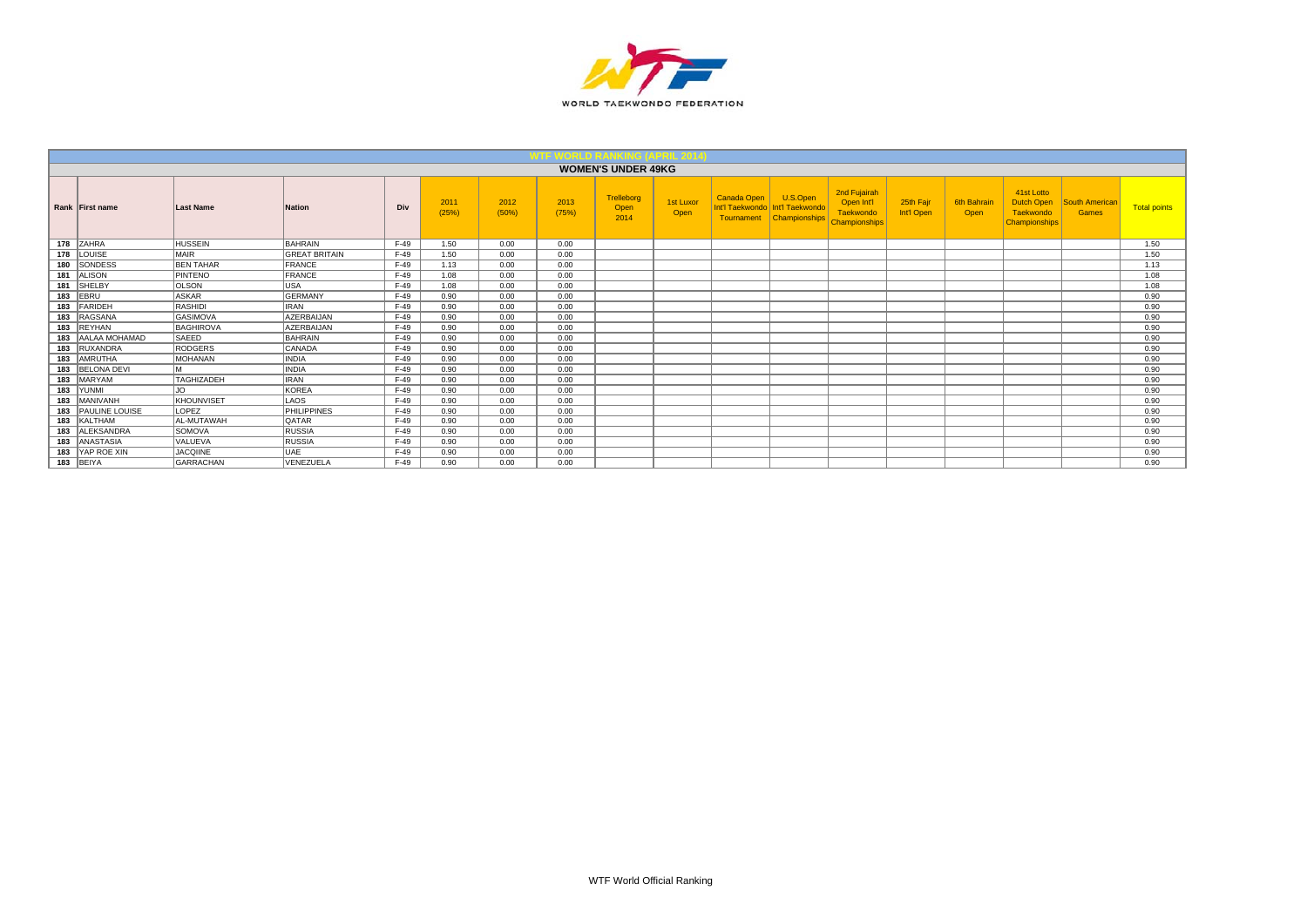

|                |                                    |                                               |                                   |                  |               |                |                | <b>WOMEN'S UNDER 53KG</b>  |                   |                                                     |                                              |                                                                        |                         |                            |                                                               |                                       |                     |
|----------------|------------------------------------|-----------------------------------------------|-----------------------------------|------------------|---------------|----------------|----------------|----------------------------|-------------------|-----------------------------------------------------|----------------------------------------------|------------------------------------------------------------------------|-------------------------|----------------------------|---------------------------------------------------------------|---------------------------------------|---------------------|
|                | Rank First name                    | <b>Last Name</b>                              | <b>Nation</b>                     | Div              | 2011<br>(25%) | 2012<br>(50%)  | 2013<br>(75%)  | Trelleborg<br>Open<br>2014 | 1st Luxor<br>Open | <b>Canada Open</b><br>Int'l Taekwondo<br>Tournament | U.S.Open<br>Int'l Taekwondo<br>Championships | 2nd Fujairah<br>Open Int'l<br><b>Taekwondo</b><br><b>Championships</b> | 25th Fajr<br>Int'l Open | <b>6th Bahrain</b><br>Open | 41st Lotto<br><b>Dutch Open</b><br>Taekwondo<br>Championships | <b>South American</b><br><b>Games</b> | <b>Total points</b> |
| $\mathbf{1}$   | YUJIN                              | KIM                                           | KOREA                             | $F-53$           | 17.50         | 20.00          | 90.00          |                            |                   |                                                     | 20.00                                        |                                                                        |                         |                            |                                                               |                                       | 147.50              |
| $\overline{2}$ | ANA                                | ZANINOVIC                                     | CROATIA                           | $F-53$           | 19.30         | 17.16          | 54.00          |                            | 12.00             |                                                     |                                              | 10.00                                                                  |                         | 3.60                       |                                                               |                                       | 116.06              |
| 3              | <b>HATICE KUBRA</b>                | YANGIN                                        | <b>TURKEY</b>                     | $F-53$           | 16.30         | 35.00          | 19.44          | 10.00                      | 20.00             |                                                     |                                              |                                                                        |                         |                            |                                                               |                                       | 100.74              |
| $\overline{a}$ | <b>FLORIANE</b><br>RADWA REDA      | <b>LIBORIO</b>                                | FRANCE                            | $F-53$<br>$F-53$ | 9.08<br>0.00  | 31.00<br>25.00 | 42.30<br>15.00 |                            |                   |                                                     |                                              |                                                                        |                         |                            |                                                               |                                       | 82.38<br>61.52      |
| 5<br>6         | <b>DIANA LARA</b>                  | ABDELKADER ELSAYED NADA EGYPT<br><b>NUNEZ</b> | MEXICO                            | $F-53$           | 0.00          | 11.16          | 48.84          |                            | 7.20              |                                                     |                                              |                                                                        |                         | 10.00                      | 4.32                                                          |                                       | 60.00               |
| $\overline{7}$ | <b>EUNKYUNG</b>                    | <b>KWON</b>                                   | <b>KOREA</b>                      | $F-53$           | 0.00          | 0.00           | 45.00          |                            |                   |                                                     |                                              |                                                                        |                         |                            |                                                               |                                       | 45.00               |
| 8              | MANUELA                            | <b>BEZZOLA</b>                                | SWITZERLAND                       | $F-53$           | 0.00          | 5.40           | 21.11          | 6.00                       | 4.32              |                                                     |                                              | 3.60                                                                   |                         | 3.60                       |                                                               |                                       | 44.03               |
| 9              | MAEVA                              | COUTANT                                       | FRANCE                            | $F-53$           | 4.00          | 33.60          | 0.00           |                            |                   |                                                     |                                              |                                                                        |                         |                            |                                                               |                                       | 37.60               |
| 10             | RAHMA                              | <b>BEN ALI</b>                                | <b>TUNISIA</b>                    | $F-53$           | 19.15         | 15.00          | 2.70           |                            |                   |                                                     |                                              |                                                                        |                         |                            |                                                               |                                       | 36.85               |
| 11             | SUVI                               | <b>MIKKONEN</b>                               | FINLAND                           | $F-53$           | 0.00          | 0.00           | 10.20          |                            |                   |                                                     |                                              | 6.00                                                                   |                         |                            | 20.00                                                         |                                       | 36.20               |
| 12             | <b>JINA</b>                        | KIM                                           | <b>KOREA</b>                      | $F-53$           | 0.00          | 5.40           | 30.00          |                            |                   |                                                     |                                              |                                                                        |                         |                            |                                                               |                                       | 35.40               |
| 13             | SARITA                             | <b>PHONGSRI</b>                               | THAILAND                          | $F-53$           | 2.50          | 5.40           | 26.94          |                            |                   |                                                     |                                              |                                                                        |                         |                            |                                                               |                                       | 34.84               |
| 14             | <b>JIYOUN</b>                      | HA                                            | <b>KOREA</b>                      | $F-53$           | 2.50          | 0.00           | 30.00          |                            |                   |                                                     |                                              |                                                                        |                         |                            |                                                               |                                       | 32.50               |
| 15             | YAMISEI                            | <b>NUNEZ</b>                                  | <b>CUBA</b>                       | $F-53$           | 0.00          | 0.00           | 32.40          |                            |                   |                                                     |                                              |                                                                        |                         |                            |                                                               |                                       | 32.40               |
| 16             | <b>JINGYU</b>                      | WU                                            | <b>CHINA</b>                      | $F-53$           | 0.00          | 30.00          | 0.00           |                            |                   |                                                     |                                              |                                                                        |                         |                            |                                                               |                                       | 30.00               |
| 17<br>18       | <b>CHEYENNE</b><br><b>SIMONE</b>   | LEWIS<br><b>DEVITO</b>                        | <b>USA</b><br><b>USA</b>          | $F-53$<br>$F-53$ | 0.00<br>0.00  | 0.00<br>25.00  | 28.61<br>3.24  |                            |                   |                                                     |                                              |                                                                        |                         |                            |                                                               |                                       | 28.61<br>28.24      |
| 19             | JANIKE                             | LAI                                           | <b>NORWAY</b>                     | $F-53$           | 4.45          | 0.00           | 22.68          |                            |                   |                                                     |                                              |                                                                        |                         |                            |                                                               |                                       | 27.13               |
| 20             | SAMANEH                            | <b>SHESHPARI</b>                              | <b>IRAN</b>                       | $F-53$           | 7.18          | 15.00          | 4.50           |                            |                   |                                                     |                                              |                                                                        |                         |                            |                                                               |                                       | 26.68               |
| 21             | <b>DISNANSI</b>                    | POLANCO                                       | <b>DOMINICAN REP</b>              | $F-53$           | 2.65          | 15.00          | 7.50           |                            |                   |                                                     |                                              |                                                                        |                         |                            |                                                               |                                       | 25.15               |
| 22             | <b>TALISCA</b>                     | DOS REIS                                      | <b>BRAZIL</b>                     | $F-53$           | 1.50          | 5.40           | 18.11          |                            |                   |                                                     |                                              |                                                                        |                         |                            |                                                               |                                       | 25.01               |
| 23             | PAULINE LOUISE                     | LOPEZ                                         | PHILIPPIINES                      | $F-53$           | 0.00          | 0.00           | 23.81          |                            |                   |                                                     |                                              |                                                                        |                         |                            |                                                               |                                       | 23.81               |
| 24             | <b>IVETT</b>                       | <b>GONDA</b>                                  | HUNGARY                           | $F-53$           | 12.38         | 11.40          | 0.00           |                            |                   |                                                     |                                              |                                                                        |                         |                            |                                                               |                                       | 23.78               |
| 25             | <b>HUANG</b>                       | YUN-WEN                                       | <b>CHINESE TAIPEI</b>             | $F-53$           | 0.00          | 0.00           | 0.00           |                            |                   | 10.00                                               | 12.00                                        |                                                                        |                         |                            |                                                               |                                       | 22.00               |
| 26             | <b>EKATERINA</b>                   | KIM                                           | <b>RUSSIA</b>                     | $F-53$           | 0.00          | 0.00           | 10.20          |                            |                   |                                                     | 7.20                                         |                                                                        |                         |                            | 4.32                                                          |                                       | 21.72               |
| 27             | AWA                                | <b>OUATTARA</b>                               | <b>COTE D'IVOIRE</b>              | F-53             | 0.00          | 9.00           | 10.80          |                            |                   |                                                     |                                              |                                                                        |                         |                            |                                                               |                                       | 19.80               |
| 28             | THI NHO                            | <b>TRUONG</b>                                 | <b>VIETNAM</b>                    | $F-53$           | 0.00          | 5.40           | 13.61          |                            |                   |                                                     |                                              |                                                                        |                         |                            |                                                               |                                       | 19.01               |
| 29             | <b>LIPING</b>                      | LIU<br><b>MAHONZA ALDINE</b>                  | <b>CHINA</b>                      | $F-53$<br>$F-53$ | 0.00<br>4.50  | 0.00<br>9.00   | 18.00<br>0.00  |                            | 4.32              |                                                     |                                              |                                                                        |                         |                            |                                                               |                                       | 18.00               |
| 30             | <b>BRENDA</b><br>LAMYA             | <b>BEKKALI</b>                                | <b>DR CONGO</b><br>MOROCCO        | $F-53$           | 13.98         | 3.60           | 0.00           |                            |                   |                                                     |                                              |                                                                        |                         |                            |                                                               |                                       | 17.82<br>17.58      |
| 31<br>32       | ALEXANDRA                          | LYCHAGINA                                     | <b>RUSSIA</b>                     | F-53             | 2.50          | 0.00           | 6.48           |                            |                   |                                                     | 7.20                                         |                                                                        |                         |                            |                                                               |                                       | 16.18               |
| 33             | CAROLINE                           | <b>FISHER</b>                                 | <b>GREAT BRITAIN</b>              | $F-53$           | 6.95          | 9.00           | 0.00           |                            |                   |                                                     |                                              |                                                                        |                         |                            |                                                               |                                       | 15.95               |
| 34             | CAROLENA                           | <b>CARSTENS</b>                               | PANAMA                            | $F-53$           | 0.00          | 3.60           | 0.00           |                            |                   | 6.00                                                | 4.32                                         |                                                                        |                         |                            |                                                               |                                       | 13.92               |
| 35             | ANIAT                              | <b>OQUENDO</b>                                | PUERTO RICO                       | $F-53$           | 0.00          | 0.00           | 13.61          |                            |                   |                                                     |                                              |                                                                        |                         |                            |                                                               |                                       | 13.61               |
| 35             | <b>ERICA</b>                       | <b>NICOLI</b>                                 | <b>ITALY</b>                      | $F-53$           | 0.00          | 0.00           | 13.61          |                            |                   |                                                     |                                              |                                                                        |                         |                            |                                                               |                                       | 13.61               |
| 35             | <b>DEWI</b>                        | SARI                                          | <b>INDONESIA</b>                  | $F-53$           | 0.00          | 0.00           | 13.61          |                            |                   |                                                     |                                              |                                                                        |                         |                            |                                                               |                                       | 13.61               |
| 38             | CAROLINE                           | <b>MARTON</b>                                 | AUSTRALIA                         | $F-53$           | 0.00          | 8.60           | 4.50           |                            |                   |                                                     |                                              |                                                                        |                         |                            |                                                               |                                       | 13.10               |
| 39             | YI HSUAN                           | <b>TSENG</b>                                  | <b>CHINESE TAIPEI</b>             | $F-53$           | 0.00          | 12.60          | 0.00           |                            |                   |                                                     |                                              |                                                                        |                         |                            |                                                               |                                       | 12.60               |
| 40             | <b>AZIZA</b>                       | CHAMBERS                                      | USA                               | $F-53$           | 6.60          | 2.16           | 3.24           |                            |                   |                                                     |                                              |                                                                        |                         |                            |                                                               |                                       | 12.00               |
| 40             | <b>NILA</b>                        | AHMADI                                        | AFGHANISTAN                       | F-53             | 0.00          | 12.00          | 0.00           |                            |                   |                                                     |                                              |                                                                        |                         |                            |                                                               |                                       | 12.00               |
| 40<br>40       | <b>CHARLOTTE</b><br><b>DRAGANA</b> | <b>BROWN</b>                                  | CANADA<br><b>SERBIA</b>           | $F-53$<br>$F-53$ | 0.00          | 3.00<br>0.00   | 9.00           |                            |                   |                                                     |                                              |                                                                        |                         |                            |                                                               |                                       | 12.00<br>12.00      |
| 44             | <b>JENNIFER</b>                    | <b>GLADOVIC</b><br><b>NAVARRO</b>             | ARGENTINA                         | $F-53$           | 0.00<br>0.00  | 5.40           | 0.00<br>2.70   |                            |                   | 3.60                                                |                                              |                                                                        |                         |                            | 12.00                                                         |                                       | 11.70               |
| 45             | <b>REBECA</b>                      | <b>MARIÑO TORADO</b>                          | <b>SPAIN</b>                      | $F-53$           | 0.00          | 11.40          | 0.00           |                            |                   |                                                     |                                              |                                                                        |                         |                            |                                                               |                                       | 11.40               |
| 46             | LAURA                              | <b>URRIOLA</b>                                | <b>SPAIN</b>                      | $F-53$           | 8.65          | 2.16           | 0.00           |                            |                   |                                                     |                                              |                                                                        |                         |                            |                                                               |                                       | 10.81               |
| 47             | <b>IBETH</b>                       | RODRGUEZ PIRACON                              | COLOMBIA                          | $F-53$           | 0.00          | 10.40          | 0.00           |                            |                   |                                                     |                                              |                                                                        |                         |                            |                                                               |                                       | 10.40               |
| 48             | <b>YUN</b>                         | WANG                                          | <b>CHINA</b>                      | $F-53$           | 0.00          | 5.00           | 0.00           |                            |                   |                                                     | 4.32                                         |                                                                        |                         |                            |                                                               |                                       | 9.32                |
| 49             | <b>GLADYS</b>                      | <b>MORA</b>                                   | COLOMBIA                          | $F-53$           | 0.00          | 9.00           | 0.00           |                            |                   |                                                     |                                              |                                                                        |                         |                            |                                                               |                                       | 9.00                |
| 49             | <b>IANNA</b>                       | LOSHKAREVA                                    | <b>RUSSIA</b>                     | $F-53$           | 0.00          | 9.00           | 0.00           |                            |                   |                                                     |                                              |                                                                        |                         |                            |                                                               |                                       | 9.00                |
| 49             | <b>LEANDRIS</b>                    | QUINONES                                      | VENEZUELA                         | $F-53$           | 0.00          | 1.80           | 7.20           |                            |                   |                                                     |                                              |                                                                        |                         |                            |                                                               |                                       | 9.00                |
| 49             | <b>JEONGYEON</b>                   | <b>YUN</b>                                    | KOREA                             | $F-53$           | 0.00          | 0.00           | 9.00           |                            |                   |                                                     |                                              |                                                                        |                         |                            |                                                               |                                       | 9.00                |
| 53             | LAURA                              | <b>GARCIA BARRERA</b>                         | COLOMBIA                          | $F-53$           | 0.00          | 5.40           | 2.70           |                            |                   |                                                     |                                              |                                                                        |                         |                            |                                                               |                                       | 8.10                |
| 54             | LAURA                              | <b>SWEENEY</b>                                | <b>GREAT BRITAIN</b>              | $F-53$           | 1.50          | 2.16           | 0.00           |                            |                   |                                                     |                                              |                                                                        |                         |                            | 4.32                                                          |                                       | 7.98                |
| 55<br>55       | YEMATA                             | <b>MEIAT GETACHEW</b><br>EL WASALATY          | <b>ETHIOPIA</b><br><b>TUNISIA</b> | $F-53$           | 7.50<br>0.00  | 0.00<br>0.00   | 0.00<br>7.50   |                            |                   |                                                     |                                              |                                                                        |                         |                            |                                                               |                                       | 7.50<br>7.50        |
| 55             | <b>HABIBA</b><br><b>THERESA</b>    | <b>TONA</b>                                   | PAPUA NEW GUINEA                  | $F-53$<br>$F-53$ | 0.00          | 0.00           | 7.50           |                            |                   |                                                     |                                              |                                                                        |                         |                            |                                                               |                                       | 7.50                |
| 58             | <b>CECILIA</b>                     | LEE                                           | CANADA                            | $F-53$           | 1.08          | 3.60           | 2.70           |                            |                   |                                                     |                                              |                                                                        |                         |                            |                                                               |                                       | 7.38                |
| 59             | MAGDY SERG                         | <b>HANA</b>                                   | <b>EGYPT</b>                      | $F-53$           | 0.00          | 0.00           | 0.00           |                            | 7.20              |                                                     |                                              |                                                                        |                         |                            |                                                               |                                       | 7.20                |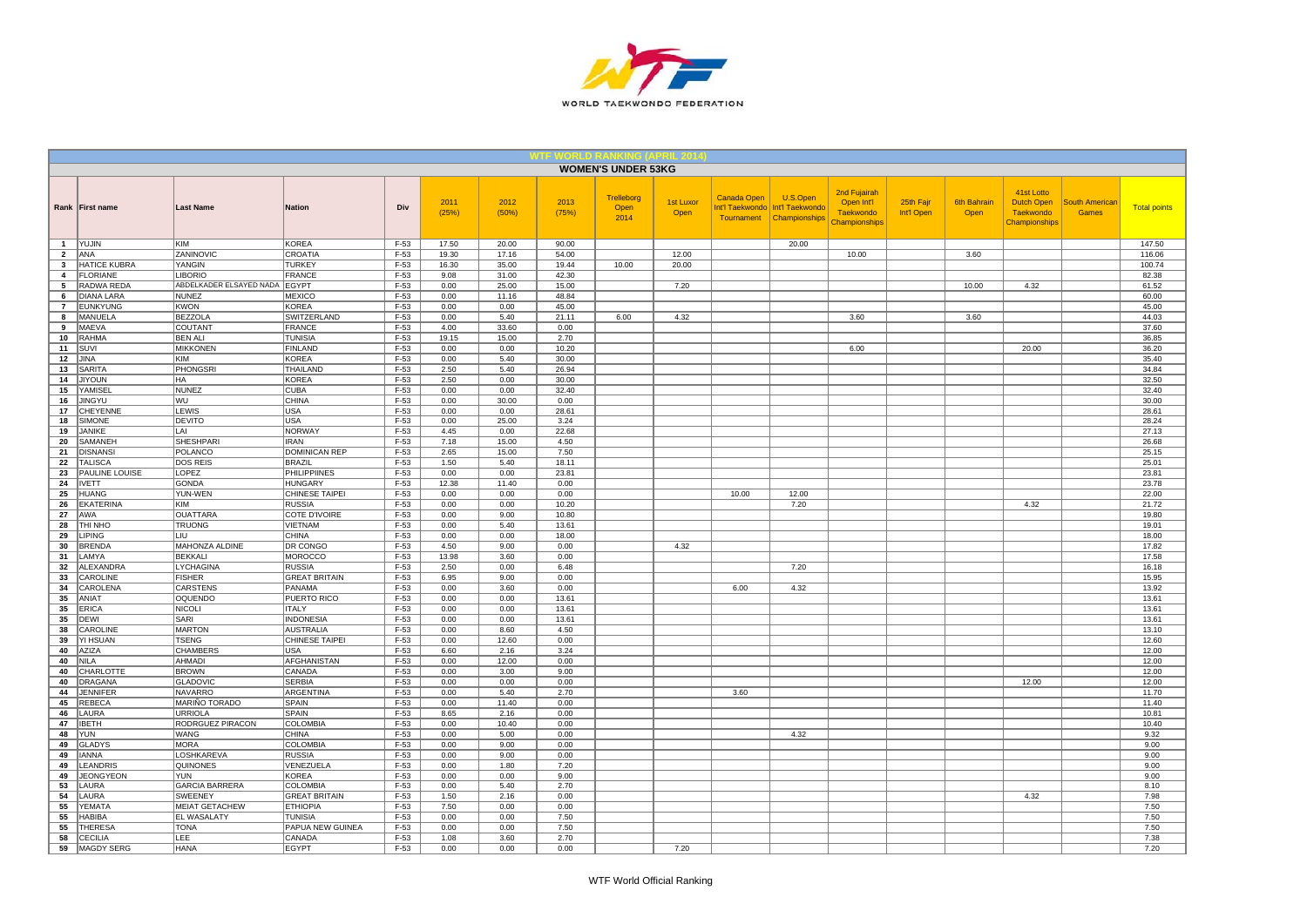

|            |                                            |                                       |                                 |                  |               |               |               | <b>WOMEN'S UNDER 53KG</b>  |                          |             |                                                                           |                                                          |                         |                     |                                                               |                                       |                     |
|------------|--------------------------------------------|---------------------------------------|---------------------------------|------------------|---------------|---------------|---------------|----------------------------|--------------------------|-------------|---------------------------------------------------------------------------|----------------------------------------------------------|-------------------------|---------------------|---------------------------------------------------------------|---------------------------------------|---------------------|
|            | Rank   First name                          | <b>Last Name</b>                      | <b>Nation</b>                   | Div              | 2011<br>(25%) | 2012<br>(50%) | 2013<br>(75%) | Trelleborg<br>Open<br>2014 | <b>1st Luxor</b><br>Open | Canada Open | U.S.Open<br>Int'l Taekwondo   Int'l Taekwondo<br>Tournament Championships | 2nd Fujairah<br>Open Int'l<br>Taekwondo<br>Championships | 25th Fajr<br>Int'l Open | 6th Bahrain<br>Open | 41st Lotto<br>Dutch Open<br><b>Taekwondo</b><br>Championships | <b>South American</b><br><b>Games</b> | <b>Total points</b> |
| 59         | KUBRA DURDANE                              | <b>CAKIR</b>                          | <b>TURKEY</b>                   | $F-53$           | 0.00          | 0.00          | 0.00          |                            |                          |             |                                                                           |                                                          |                         |                     | 7.20                                                          |                                       | 7.20                |
| 59         | <b>SEDANUR</b>                             | YUMURCALI                             | <b>TURKEY</b>                   | F-53             | 0.00          | 0.00          | 0.00          |                            |                          |             |                                                                           |                                                          |                         |                     | 7.20                                                          |                                       | 7.20                |
| 62         | <b>GUZAL</b>                               | NARBABAEVA<br>KIM                     | <b>UZBEKISTAN</b><br>KOREA      | F-53<br>$F-53$   | 2.65          | 0.00<br>5.40  | 4.50<br>0.00  |                            |                          |             |                                                                           |                                                          |                         |                     |                                                               |                                       | 7.15                |
| 63<br>64   | <b>HYEJEONG</b><br><b>BRIGITTE</b>         | YAGUE ENRIQUE                         | SPAIN                           | $F-53$           | 1.50<br>0.00  | 0.00          | 6.48          |                            |                          |             |                                                                           |                                                          |                         |                     |                                                               |                                       | 6.90<br>6.48        |
| 65         | <b>ANGELICA</b>                            | <b>BERTUCCA</b>                       | CANADA                          | $F-53$           | 0.00          | 0.00          | 2.70          |                            |                          | 3.60        |                                                                           |                                                          |                         |                     |                                                               |                                       | 6.30                |
| 65         | PAULINE                                    | LOVGREN                               | SWEDEN                          | F-53             | 0.00          | 0.00          | 2.70          | 3.60                       |                          |             |                                                                           |                                                          |                         |                     |                                                               |                                       | 6.30                |
| 67         | <b>HYEYOUNG</b>                            | LEE                                   | <b>KOREA</b>                    | $F-53$           | 6.30          | 0.00          | 0.00          |                            |                          |             |                                                                           |                                                          |                         |                     |                                                               |                                       | 6.30                |
| 68         | SABINA                                     | MIKAYILOVA                            | AZERBAIJAN                      | $F-53$           | 0.00          | 0.00          | 0.00          |                            |                          |             |                                                                           |                                                          |                         | 6.00                |                                                               |                                       | 6.00                |
| 69         | <b>JIE</b>                                 | LEL                                   | <b>CHINA</b>                    | $F-53$           | 5.94          | 0.00          | 0.00          |                            |                          |             |                                                                           |                                                          |                         |                     |                                                               |                                       | 5.94                |
| 70         | ANNIE-PIER                                 | <b>TURCOTTE</b>                       | CANADA                          | F-53             | 0.90          | 5.00          | 0.00          |                            |                          |             |                                                                           |                                                          |                         |                     |                                                               |                                       | 5.90                |
| 71         | DEIREANNE                                  | <b>MORALES</b>                        | <b>USA</b>                      | $F-53$           | 0.00          | 5.76          | 0.00          |                            |                          |             |                                                                           |                                                          |                         |                     |                                                               |                                       | 5.76                |
| 72         | <b>BRANCA</b>                              | <b>BERNADETTE</b>                     | <b>AUSTRALIA</b>                | $F-53$           | 2.65          | 3.00          | 0.00          |                            |                          |             |                                                                           |                                                          |                         |                     |                                                               |                                       | 5.65                |
| 73         | <b>BODINE</b>                              | <b>SCHOENMAKERS</b>                   | <b>NETHERLANDS</b>              | $F-53$           | 2.50          | 3.00          | 0.00          |                            |                          |             |                                                                           |                                                          |                         |                     |                                                               |                                       | 5.50                |
| 74         | KATSIARYNA                                 | LIS                                   | <b>BELARUS</b>                  | $F-53$           | 0.00          | 5.40          | 0.00          |                            |                          |             |                                                                           |                                                          |                         |                     |                                                               |                                       | 5.40                |
| 74<br>74   | NIAINA BETTY HARA<br><b>FEDERICA</b>       | MARIANNE NIRINA<br><b>MASTRANTONI</b> | MADAGASCAR<br><b>ITALY</b>      | F-53<br>F-53     | 0.00<br>0.00  | 5.40<br>5.40  | 0.00<br>0.00  |                            |                          |             |                                                                           |                                                          |                         |                     |                                                               |                                       | 5.40<br>5.40        |
| 74         | <b>JING RONG</b>                           | LU                                    | <b>MACAO</b>                    | $F-53$           | 0.00          | 5.40          | 0.00          |                            |                          |             |                                                                           |                                                          |                         |                     |                                                               |                                       | 5.40                |
| 74         | NARGIZA                                    | <b>BAKAEVA</b>                        | <b>UZBEKISTAN</b>               | $F-53$           | 0.00          | 5.40          | 0.00          |                            |                          |             |                                                                           |                                                          |                         |                     |                                                               |                                       | 5.40                |
| 74         | <b>KATHERINE</b>                           | <b>GUADALUPE</b>                      | <b>EL SALVADOR</b>              | $F-53$           | 0.00          | 5.40          | 0.00          |                            |                          |             |                                                                           |                                                          |                         |                     |                                                               |                                       | 5.40                |
| 74         | AMINATA CISSE                              | <b>DIEDHOU</b>                        | SENEGAL                         | $F-53$           | 0.00          | 5.40          | 0.00          |                            |                          |             |                                                                           |                                                          |                         |                     |                                                               |                                       | 5.40                |
| 74         | <b>MONICA</b>                              | <b>OLARTE CANSINO</b>                 | COLOMBIA                        | $F-53$           | 0.00          | 5.40          | 0.00          |                            |                          |             |                                                                           |                                                          |                         |                     |                                                               |                                       | 5.40                |
| 74         | <b>FIDELIA</b>                             | <b>IBINGA MIHINDOU</b>                | <b>GABON</b>                    | $F-53$           | 0.00          | 5.40          | 0.00          |                            |                          |             |                                                                           |                                                          |                         |                     |                                                               |                                       | 5.40                |
| 83         | <b>MINJUNG</b>                             | <b>KIM</b>                            | <b>KOREA</b>                    | F-53             | 0.00          | 0.00          | 5.40          |                            |                          |             |                                                                           |                                                          |                         |                     |                                                               |                                       | 5.40                |
| 83         | YEONGMI                                    | CHOI                                  | <b>KOREA</b>                    | $F-53$           | 0.00          | 0.00          | 5.40          |                            |                          |             |                                                                           |                                                          |                         |                     |                                                               |                                       | 5.40                |
| 83         | CHRISTINA                                  | SCHOENEGGER                           | <b>AUSTRIA</b>                  | F-53             | 1.80          | 0.00          | 0.00          | 3.60                       |                          |             |                                                                           |                                                          |                         |                     |                                                               |                                       | 5.40                |
| 86         | <b>SHAHD</b>                               | <b>TARMAN</b>                         | <b>JORDAN</b>                   | F-53             | 5.28          | 0.00          | 0.00          |                            |                          |             |                                                                           |                                                          |                         |                     |                                                               |                                       | 5.28                |
| 87<br>87   | <b>JANIRA</b><br>CARISSA                   | RIVERA GARCIA                         | <b>SPAIN</b><br><b>USA</b>      | $F-53$<br>$F-53$ | 0.90<br>0.90  | 4.32<br>0.00  | 0.00<br>0.00  |                            |                          |             | 4.32                                                                      |                                                          |                         |                     |                                                               |                                       | 5.22                |
| 89         | <b>HSING HUA</b>                           | FU<br>LEE                             | CHINESE TAIPEI                  | F-53             | 5.00          | 0.00          | 0.00          |                            |                          |             |                                                                           |                                                          |                         |                     |                                                               |                                       | 5.22<br>5.00        |
| 89         | LESLIE                                     | DE LEON                               | <b>BAHRAIN</b>                  | F-53             | 0.00          | 5.00          | 0.00          |                            |                          |             |                                                                           |                                                          |                         |                     |                                                               |                                       | 5.00                |
| 89         | PARISA                                     | <b>GHORBANI</b>                       | <b>IRAN</b>                     | $F-53$           | 0.00          | 5.00          | 0.00          |                            |                          |             |                                                                           |                                                          |                         |                     |                                                               |                                       | 5.00                |
| 92         | <b>SABRINA</b>                             | <b>NOELP</b>                          | <b>GERMANY</b>                  | $F-53$           | 0.00          | 4.80          | 0.00          |                            |                          |             |                                                                           |                                                          |                         |                     |                                                               |                                       | 4.80                |
| 93         | <b>AMINATA MAKOU</b>                       | TRAORE                                | MALI                            | $F-53$           | 0.00          | 0.00          | 4.54          |                            |                          |             |                                                                           |                                                          |                         |                     |                                                               |                                       | 4.54                |
| 94         | <b>DIVINE</b>                              | AIDE OMO                              | <b>NIGERIA</b>                  | F-53             | 4.50          | 0.00          | 0.00          |                            |                          |             |                                                                           |                                                          |                         |                     |                                                               |                                       | 4.50                |
| 94         | <b>GUNAY</b>                               | AGHAYEVA                              | AZERBAIJAN                      | F-53             | 1.80          | 0.00          | 2.70          |                            |                          |             |                                                                           |                                                          |                         |                     |                                                               |                                       | 4.50                |
| 94         | DAYANE                                     | GUTIERREZ BARRON                      | <b>MEXICO</b>                   | $F-53$           | 1.80          | 0.00          | 2.70          |                            |                          |             |                                                                           |                                                          |                         |                     |                                                               |                                       | 4.50                |
| 94         | HANEEN AHMED                               | AL BOSTA                              | <b>BAHRAIN</b>                  | $F-53$           | 0.00          | 0.00          | 4.50          |                            |                          |             |                                                                           |                                                          |                         |                     |                                                               |                                       | 4.50                |
| 94<br>94   | AYGUL                                      | ABDULLAYEVA<br>GAVIN                  | AZERBAIJAN                      | $F-53$           | 0.00          | 0.00<br>0.00  | 4.50<br>4.50  |                            |                          |             |                                                                           |                                                          |                         |                     |                                                               |                                       | 4.50                |
| 94         | LINDSAY<br><b>THANH</b>                    | THAO NGUYEN                           | NEW CALEDONIA<br><b>VIETNAM</b> | F-53<br>$F-53$   | 0.00<br>0.00  | 0.00          | 4.50          |                            |                          |             |                                                                           |                                                          |                         |                     |                                                               |                                       | 4.50<br>4.50        |
| 101        | VANIAMOVA                                  | <b>EKATERINA</b>                      | <b>RUSSIA</b>                   | $F-53$           | 0.00          | 0.00          | 0.00          |                            | 4.32                     |             |                                                                           |                                                          |                         |                     |                                                               |                                       | 4.32                |
| 101        | CELIA                                      | TORTOSA CABRERA                       | <b>SPAIN</b>                    | $F-53$           | 0.00          | 0.00          | 0.00          |                            | 4.32                     |             |                                                                           |                                                          |                         |                     |                                                               |                                       | 4.32                |
| 101        | <b>MEYER</b>                               | <b>RACHEL</b>                         | <b>USA</b>                      | F-53             | 0.00          | 0.00          | 0.00          |                            |                          |             | 4.32                                                                      |                                                          |                         |                     |                                                               |                                       | 4.32                |
| 101        | <b>JULIA</b>                               | <b>RONKEN</b>                         | <b>GERMANY</b>                  | $F-53$           | 0.00          | 0.00          | 0.00          |                            |                          |             |                                                                           |                                                          |                         |                     | 4.32                                                          |                                       | 4.32                |
| 105        | DARIA                                      | ZHURAVLEVA                            | <b>RUSSIA</b>                   | $F-53$           | 0.90          | 3.00          | 0.00          |                            |                          |             |                                                                           |                                                          |                         |                     |                                                               |                                       | 3.90                |
| 106        | <b>VIRGINA</b>                             | <b>DELLAN MORAO</b>                   | VENEZUELA                       | $F-53$           | 0.00          | 3.78          | 0.00          |                            |                          |             |                                                                           |                                                          |                         |                     |                                                               |                                       | 3.78                |
| 106        | <b>EMILIANA</b>                            | <b>MACHADO</b>                        | VENEZUELA                       | $F-53$           | 0.00          | 3.78          | 0.00          |                            |                          |             |                                                                           |                                                          |                         |                     |                                                               |                                       | 3.78                |
| 106        | CHARLOTTE                                  | CRAIG                                 | <b>USA</b>                      | F-53             | 0.00          | 3.78          | 0.00          |                            |                          |             |                                                                           |                                                          |                         |                     |                                                               |                                       | 3.78                |
| 109<br>109 | <b>CATHERINE SEULKI</b><br><b>CHHIEUNG</b> | KANG<br>PUTHEARIM                     | CENTRAL AFRICA<br>CAMBODIA      | $F-53$<br>F-53   | 0.00<br>0.90  | 3.60<br>0.00  | 0.00<br>2.70  |                            |                          |             |                                                                           |                                                          |                         |                     |                                                               |                                       | 3.60<br>3.60        |
| 109        | <b>BYEOL</b>                               | <b>JANG</b>                           | <b>KOREA</b>                    | $F-53$           | 0.00          | 0.00          | 0.00          |                            |                          |             |                                                                           | 3.60                                                     |                         |                     |                                                               |                                       | 3.60                |
| 112        | <b>SIV ANJA</b>                            | MIENNA                                | <b>NORWAY</b>                   | $F-53$           | 0.00          | 0.00          | 3.24          |                            |                          |             |                                                                           |                                                          |                         |                     |                                                               |                                       | 3.24                |
| 112        | <b>JOHANNA</b>                             | <b>PETTERSSON</b>                     | SWEDEN                          | $F-53$           | 3.24          | 0.00          | 0.00          |                            |                          |             |                                                                           |                                                          |                         |                     |                                                               |                                       | 3.24                |
| 112        | <b>HAKYONG</b>                             | lім                                   | <b>KOREA</b>                    | $F-53$           | 0.00          | 0.00          | 3.24          |                            |                          |             |                                                                           |                                                          |                         |                     |                                                               |                                       | 3.24                |
| 112        | SUJI                                       | CHOI                                  | <b>KOREA</b>                    | $F-53$           | 0.00          | 0.00          | 3.24          |                            |                          |             |                                                                           |                                                          |                         |                     |                                                               |                                       | 3.24                |
| 112        | <b>HYUNA</b>                               | <b>PARK</b>                           | <b>KOREA</b>                    | $F-53$           | 0.00          | 0.00          | 3.24          |                            |                          |             |                                                                           |                                                          |                         |                     |                                                               |                                       | 3.24                |
| 112        | KIYOKO                                     | <b>NAGANO</b>                         | <b>JAPAN</b>                    | F-53             | 0.00          | 0.00          | 3.24          |                            |                          |             |                                                                           |                                                          |                         |                     |                                                               |                                       | 3.24                |
|            | 118 SHIH HAN                               | <b>HUNG</b>                           | <b>CHINESE TAIPEI</b>           | $F-53$           | 3.00          | 0.00          | 0.00          |                            |                          |             |                                                                           |                                                          |                         |                     |                                                               |                                       | 3.00                |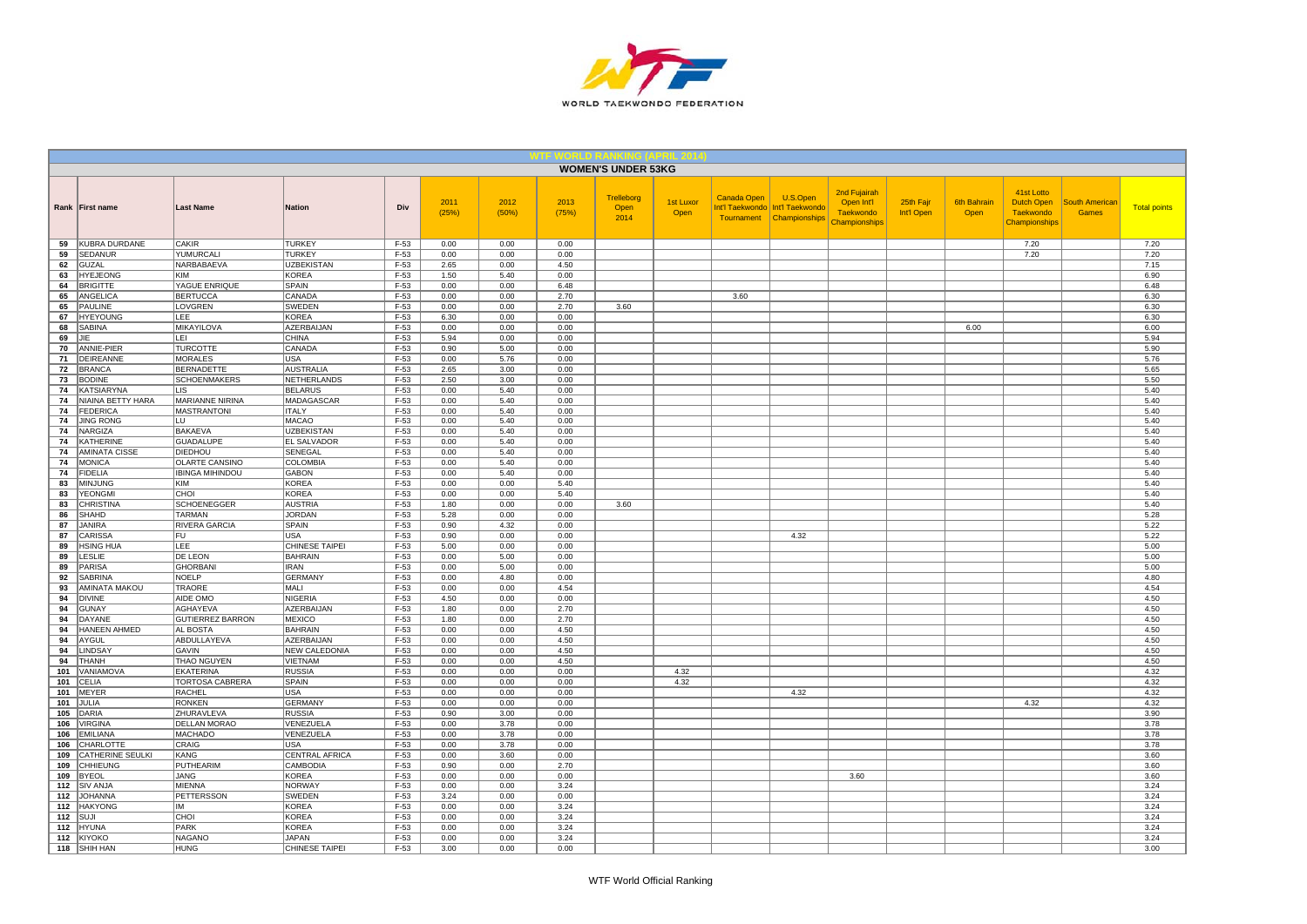

|            |                             |                                          |                                 |                  |               |               |               | <b>WOMEN'S UNDER 53KG</b>  |                          |             |                                                                           |                                                                 |                         |                     |                                                               |                                       |                     |
|------------|-----------------------------|------------------------------------------|---------------------------------|------------------|---------------|---------------|---------------|----------------------------|--------------------------|-------------|---------------------------------------------------------------------------|-----------------------------------------------------------------|-------------------------|---------------------|---------------------------------------------------------------|---------------------------------------|---------------------|
|            | Rank First name             | <b>Last Name</b>                         | Nation                          | Div              | 2011<br>(25%) | 2012<br>(50%) | 2013<br>(75%) | Trelleborg<br>Open<br>2014 | <b>1st Luxor</b><br>Open | Canada Open | U.S.Open<br>Int'l Taekwondo   Int'l Taekwondo<br>Tournament Championships | 2nd Fujairah<br>Open Int'l<br><b>Taekwondo</b><br>Championships | 25th Fajr<br>Int'l Open | 6th Bahrain<br>Open | 41st Lotto<br>Dutch Open<br><b>Taekwondo</b><br>Championships | <b>South American</b><br><b>Games</b> | <b>Total points</b> |
|            | <b>118 WAFA</b>             | KHALID ALMERBATI                         | <b>BAHRAIN</b>                  | $F-53$           | 0.00          | 3.00          | 0.00          |                            |                          |             |                                                                           |                                                                 |                         |                     |                                                               |                                       | 3.00                |
|            | <b>120 YENY</b><br>KAMAL    | CONTRERAS LOYOLA<br><b>BASSANT</b>       | CHILE                           | F-53             | 0.00          | 0.00          | 2.70          |                            |                          |             |                                                                           |                                                                 |                         |                     |                                                               |                                       | 2.70                |
| 120        | 120 MILKA                   | <b>AKINYI</b>                            | EGYPT<br>KENYA                  | $F-53$<br>$F-53$ | 2.70<br>2.70  | 0.00<br>0.00  | 0.00<br>0.00  |                            |                          |             |                                                                           |                                                                 |                         |                     |                                                               |                                       | 2.70<br>2.70        |
|            | 120 DIAHARA                 | <b>TOURE</b>                             | MALI                            | $F-53$           | 2.70          | 0.00          | 0.00          |                            |                          |             |                                                                           |                                                                 |                         |                     |                                                               |                                       | 2.70                |
|            | 120 VANESSA                 | <b>JARISSE</b>                           | MOZAMBIQUE                      | $F-53$           | 2.70          | 0.00          | 0.00          |                            |                          |             |                                                                           |                                                                 |                         |                     |                                                               |                                       | 2.70                |
| 120        | <b>EBRU</b>                 | <b>ASKAR</b>                             | <b>GERMANY</b>                  | $F-53$           | 0.90          | 1.80          | 0.00          |                            |                          |             |                                                                           |                                                                 |                         |                     |                                                               |                                       | 2.70                |
| 120        | NOORA                       | ADEL                                     | <b>BAHRAIN</b>                  | $F-53$           | 0.00          | 0.00          | 2.70          |                            |                          |             |                                                                           |                                                                 |                         |                     |                                                               |                                       | 2.70                |
|            | 120   FATIMA MOHAMAD        | JAWAD                                    | <b>BAHRAIN</b>                  | $F-53$           | 0.00          | 0.00          | 2.70          |                            |                          |             |                                                                           |                                                                 |                         |                     |                                                               |                                       | 2.70                |
|            | 120 VALERIA                 | <b>STULIKOVA</b>                         | <b>RUSSIA</b>                   | $F-53$           | 0.00          | 0.00          | 2.70          |                            |                          |             |                                                                           |                                                                 |                         |                     |                                                               |                                       | 2.70                |
|            | 120 AUGUSTINE               | <b>SIMONA</b>                            | VANUATU                         | $F-53$           | 0.00          | 0.00          | 2.70          |                            |                          |             |                                                                           |                                                                 |                         |                     |                                                               |                                       | 2.70                |
| 120        | LAURE<br>120 SAMANTHA ELENA | LARGERON<br><b>GARCIA SUAREZ</b>         | <b>TAHITI</b><br>MEXICO         | $F-53$<br>$F-53$ | 0.00<br>0.00  | 0.00<br>0.00  | 2.70<br>2.70  |                            |                          |             |                                                                           |                                                                 |                         |                     |                                                               |                                       | 2.70<br>2.70        |
|            | 120 TUNCER                  | <b>SEYMA</b>                             | <b>TURKEY</b>                   | $F-53$           | 0.00          | 0.00          | 2.70          |                            |                          |             |                                                                           |                                                                 |                         |                     |                                                               |                                       | 2.70                |
| 120        | SHAHARUDDIN                 | NUR DHIA LIYANA                          | MALAYSIA                        | $F-53$           | 0.00          | 0.00          | 2.70          |                            |                          |             |                                                                           |                                                                 |                         |                     |                                                               |                                       | 2.70                |
|            | 120 WENDY                   | MARROQUIN                                | <b>EL SALVADOR</b>              | $F-53$           | 0.00          | 0.00          | 2.70          |                            |                          |             |                                                                           |                                                                 |                         |                     |                                                               |                                       | 2.70                |
| 120        | HERNANDEZ                   | <b>MARLENE</b>                           | PANAMA                          | $F-53$           | 0.00          | 0.00          | 2.70          |                            |                          |             |                                                                           |                                                                 |                         |                     |                                                               |                                       | 2.70                |
|            | 136 AIKATERINI              | PIPERAKI                                 | GREECE                          | $F-53$           | 2.65          | 0.00          | 0.00          |                            |                          |             |                                                                           |                                                                 |                         |                     |                                                               |                                       | 2.65                |
|            | $137$ ANNA                  | <b>DROZDOVA</b>                          | <b>RUSSIA</b>                   | $F-53$           | 2.50          | 0.00          | 0.00          |                            |                          |             |                                                                           |                                                                 |                         |                     |                                                               |                                       | 2.50                |
| 137        | 137 TIFFANY<br>NURUL        | KHUU<br>NADIA MAHMAT                     | <b>USA</b>                      | $F-53$<br>$F-53$ | 2.50<br>2.50  | 0.00<br>0.00  | 0.00<br>0.00  |                            |                          |             |                                                                           |                                                                 |                         |                     |                                                               |                                       | 2.50<br>2.50        |
|            | 137 YILING                  | $\blacksquare$                           | <b>MALAYSIA</b><br><b>CHINA</b> | F-53             | 2.50          | 0.00          | 0.00          |                            |                          |             |                                                                           |                                                                 |                         |                     |                                                               |                                       | 2.50                |
|            | 141   MELANIE               | <b>HARTUNG</b>                           | <b>GERMANY</b>                  | $F-53$           | 2.40          | 0.00          | 0.00          |                            |                          |             |                                                                           |                                                                 |                         |                     |                                                               |                                       | 2.40                |
|            | <b>142 WEN</b>              | <b>KUAN</b>                              | <b>CHINESE TAIPEI</b>           | $F-53$           | 2.16          | 0.00          | 0.00          |                            |                          |             |                                                                           |                                                                 |                         |                     |                                                               |                                       | 2.16                |
|            | 142 KARLA JANE              | <b>ALAVA</b>                             | PHILIPPIINES                    | $F-53$           | 0.00          | 2.16          | 0.00          |                            |                          |             |                                                                           |                                                                 |                         |                     |                                                               |                                       | 2.16                |
|            | 142 ALMIRA                  | YESMYRZAYEVA                             | <b>KAZAKHSTAN</b>               | $F-53$           | 2.16          | 0.00          | 0.00          |                            |                          |             |                                                                           |                                                                 |                         |                     |                                                               |                                       | 2.16                |
|            | 142 JONNA                   | <b>SJOMAN KIVI</b>                       | <b>SWEDEN</b>                   | $F-53$           | 0.00          | 2.16          | 0.00          |                            |                          |             |                                                                           |                                                                 |                         |                     |                                                               |                                       | 2.16                |
|            | 142 NASIKAN                 | <b>DETKEAOSITTINON</b>                   | THAILAND                        | $F-53$           | 0.00          | 2.16          | 0.00          |                            |                          |             |                                                                           |                                                                 |                         |                     |                                                               |                                       | 2.16                |
|            | $142$ ELIF                  | KALEM                                    | <b>TURKEY</b>                   | $F-53$           | 0.00          | 2.16          | 0.00          |                            |                          |             |                                                                           |                                                                 |                         |                     |                                                               |                                       | 2.16                |
|            | <b>142</b> NAN              | <b>WANG</b>                              | <b>CHINA</b>                    | F-53             | 0.00          | 2.16          | 0.00          |                            |                          |             |                                                                           |                                                                 |                         |                     |                                                               |                                       | 2.16                |
|            | 149 DANIELLE<br>149 SAULE   | PELHAM<br><b>SARDAROVA</b>               | <b>USA</b><br>KAZAKHSTAN        | $F-53$<br>$F-53$ | 0.00<br>0.00  | 1.80<br>1.80  | 0.00<br>0.00  |                            |                          |             |                                                                           |                                                                 |                         |                     |                                                               |                                       | 1.80<br>1.80        |
|            | 149 YASMINA                 | AZIEZ                                    | FRANCE                          | $F-53$           | 0.00          | 1.80          | 0.00          |                            |                          |             |                                                                           |                                                                 |                         |                     |                                                               |                                       | 1.80                |
|            | 149 MAUDE                   | <b>DUFOUR</b>                            | CANADA                          | $F-53$           | 1.80          | 0.00          | 0.00          |                            |                          |             |                                                                           |                                                                 |                         |                     |                                                               |                                       | 1.80                |
| 149        | ANASTASIYA                  | lı i                                     | <b>RUSSIA</b>                   | $F-53$           | 1.80          | 0.00          | 0.00          |                            |                          |             |                                                                           |                                                                 |                         |                     |                                                               |                                       | 1.80                |
| 149        | NAEEMA                      | <b>DAWWOD YOUSIF</b>                     | <b>BAHRAIN</b>                  | F-53             | 0.00          | 1.80          | 0.00          |                            |                          |             |                                                                           |                                                                 |                         |                     |                                                               |                                       | 1.80                |
| 149        | NAJWA                       | SAAD MAHBOOB                             | <b>BAHRAIN</b>                  | $F-53$           | 0.00          | 1.80          | 0.00          |                            |                          |             |                                                                           |                                                                 |                         |                     |                                                               |                                       | 1.80                |
| 149        | KENYA                       | <b>CHUNG</b>                             | CANADA                          | $F-53$           | 0.00          | 1.80          | 0.00          |                            |                          |             |                                                                           |                                                                 |                         |                     |                                                               |                                       | 1.80                |
| 149        | <b>BIANCA</b>               | DANDRILLI                                | AUSTRALIA                       | $F-53$           | 0.00          | 1.80          | 0.00          |                            |                          |             |                                                                           |                                                                 |                         |                     |                                                               |                                       | 1.80                |
| 149        | HWA TIEN                    | LIN                                      | AUSTRALIA                       | $F-53$           | 0.00          | 1.80          | 0.00          |                            |                          |             |                                                                           |                                                                 |                         |                     |                                                               |                                       | 1.80                |
| 149        | SOMAYA<br>149 AREZO         | <b>GHULAMI</b>                           | AFGHANISTAN                     | $F-53$           | 0.00<br>0.00  | 1.80<br>1.80  | 0.00<br>0.00  |                            |                          |             |                                                                           |                                                                 |                         |                     |                                                               |                                       | 1.80                |
|            | $161$ SARI                  | SAYED MOSA<br><b>SISKA PERMATA</b>       | AFGHANISTAN<br><b>INDONESIA</b> | $F-53$<br>$F-53$ | 1.50          | 0.00          | 0.00          |                            |                          |             |                                                                           |                                                                 |                         |                     |                                                               |                                       | 1.80<br>1.50        |
| 161        | MARIJA                      | <b>VICIC</b>                             | <b>CROATIA</b>                  | F-53             | 1.50          | 0.00          | 0.00          |                            |                          |             |                                                                           |                                                                 |                         |                     |                                                               |                                       | 1.50                |
|            | 161 YUVAL                   | <b>LUSTIGER</b>                          | <b>ISRAEL</b>                   | $F-53$           | 1.50          | 0.00          | 0.00          |                            |                          |             |                                                                           |                                                                 |                         |                     |                                                               |                                       | 1.50                |
|            | 161   OXANA                 | <b>SOBOLEVA</b>                          | <b>RUSSIA</b>                   | $F-53$           | 1.50          | 0.00          | 0.00          |                            |                          |             |                                                                           |                                                                 |                         |                     |                                                               |                                       | 1.50                |
|            | 165 LIVIA                   | <b>MIRANDA</b>                           | <b>BRAZIL</b>                   | $F-53$           | 1.08          | 0.00          | 0.00          |                            |                          |             |                                                                           |                                                                 |                         |                     |                                                               |                                       | 1.08                |
|            | 165 ANGELINA                | <b>KAUPP</b>                             | <b>GERMANY</b>                  | $F-53$           | 1.08          | 0.00          | 0.00          |                            |                          |             |                                                                           |                                                                 |                         |                     |                                                               |                                       | 1.08                |
|            | 165 KATRIN                  | <b>KIMMLING</b>                          | <b>GERMANY</b>                  | $F-53$           | 1.08          | 0.00          | 0.00          |                            |                          |             |                                                                           |                                                                 |                         |                     |                                                               |                                       | 1.08                |
|            | 165 ALEXXIS                 | <b>GROSSO</b>                            | <b>USA</b>                      | $F-53$           | 1.08          | 0.00          | 0.00          |                            |                          |             |                                                                           |                                                                 |                         |                     |                                                               |                                       | 1.08                |
|            | 169 NIGAR                   | HAJIYEVA                                 | AZERBAIJAN                      | F-53             | 0.90          | 0.00          | 0.00          |                            |                          |             |                                                                           |                                                                 |                         |                     |                                                               |                                       | 0.90                |
|            | 169 MENA<br>MAHIN           | <b>DARWESH</b>                           | <b>EGYPT</b><br><b>IRAN</b>     | $F-53$<br>$F-53$ | 0.90          | 0.00<br>0.00  | 0.00<br>0.00  |                            |                          |             |                                                                           |                                                                 |                         |                     |                                                               |                                       | 0.90                |
| 169<br>169 | KATHY                       | <b>ESMAEIL NEJAD</b><br><b>RODRIGUEZ</b> | CANADA                          | $F-53$           | 0.90<br>0.90  | 0.00          | 0.00          |                            |                          |             |                                                                           |                                                                 |                         |                     |                                                               |                                       | 0.90<br>0.90        |
| 169        | JULIE                       | LEMASSON                                 | FRANCE                          | $F-53$           | 0.90          | 0.00          | 0.00          |                            |                          |             |                                                                           |                                                                 |                         |                     |                                                               |                                       | 0.90                |
|            | 169 NINO                    | <b>BERIDZE</b>                           | <b>GEORGIA</b>                  | $F-53$           | 0.90          | 0.00          | 0.00          |                            |                          |             |                                                                           |                                                                 |                         |                     |                                                               |                                       | 0.90                |
| 169        | JENNY                       | <b>HURLEY</b>                            | <b>IRELAND</b>                  | $F-53$           | 0.90          | 0.00          | 0.00          |                            |                          |             |                                                                           |                                                                 |                         |                     |                                                               |                                       | 0.90                |
|            | 169 BYEOL                   | <b>JEONG</b>                             | <b>KOREA</b>                    | $F-53$           | 0.90          | 0.00          | 0.00          |                            |                          |             |                                                                           |                                                                 |                         |                     |                                                               |                                       | 0.90                |
|            | 169 HYUJUNG                 | <b>LIM</b>                               | <b>KOREA</b>                    | $F-53$           | 0.90          | 0.00          | 0.00          |                            |                          |             |                                                                           |                                                                 |                         |                     |                                                               |                                       | 0.90                |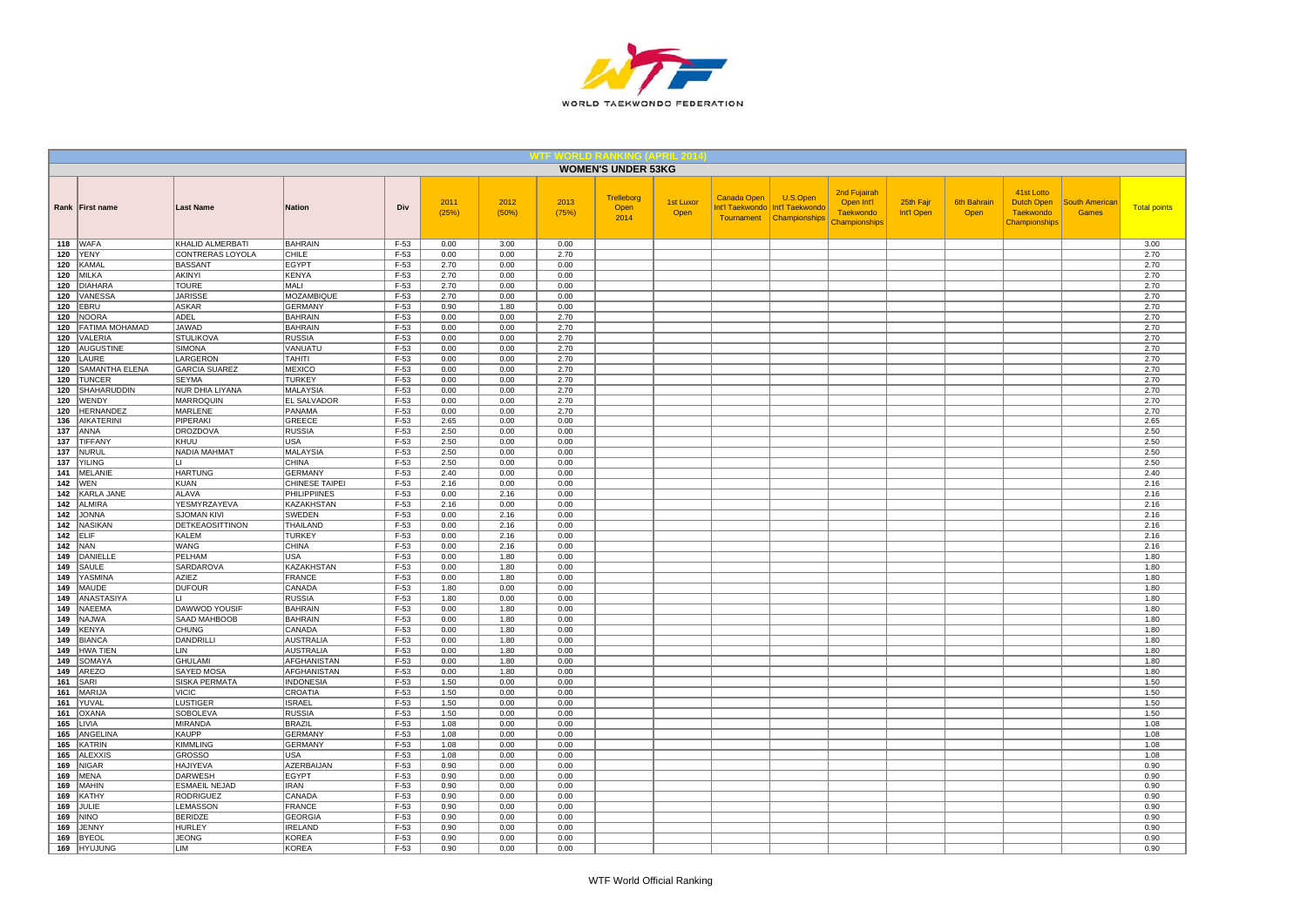

|                 |                  |                  |        |              |               |               | <b>WOMEN'S UNDER 53KG</b>         |                   |                                                      |                                                            |                                                                |                         |                     |                                                                      |                         |                     |
|-----------------|------------------|------------------|--------|--------------|---------------|---------------|-----------------------------------|-------------------|------------------------------------------------------|------------------------------------------------------------|----------------------------------------------------------------|-------------------------|---------------------|----------------------------------------------------------------------|-------------------------|---------------------|
| Rank First name | <b>Last Name</b> | Nation           | Div    | 2011<br>(25% | 2012<br>(50%) | 2013<br>(75%) | <b>Trelleborg</b><br>Open<br>2014 | 1st Luxor<br>Open | Canada Open<br>าt'l Taekwondo l<br><b>Tournament</b> | U.S.Open<br><b>Int'l Taekwondo</b><br><b>Championships</b> | 2nd Fujairah<br>Open Int'l<br>aekwondo<br><b>Championships</b> | 25th Fair<br>Int'l Open | 6th Bahrair<br>Open | 41st Lotto<br>Dutch Open<br><b>Taekwondo</b><br><b>Championships</b> | South American<br>Games | <b>Total points</b> |
| 169 SOYOUNG     | $ -$             | <b>KOREA</b>     | $F-53$ | 0.90         | 0.00          | 0.00          |                                   |                   |                                                      |                                                            |                                                                |                         |                     |                                                                      |                         | 0.90                |
| 169 JENNERIE    | <b>VAN INGEN</b> | NETHERLANDS      | F-53   | 0.90         | 0.00          | 0.00          |                                   |                   |                                                      |                                                            |                                                                |                         |                     |                                                                      |                         | 0.90                |
| 169 SAMIYA      | NA <sub>7</sub>  | PAKISTAN         | $F-53$ | 0.90         | 0.00          | 0.00          |                                   |                   |                                                      |                                                            |                                                                |                         |                     |                                                                      |                         | 0.90                |
| 169 NURUL       | <b>SHAFINAS</b>  | <b>SINGAPORE</b> | $F-53$ | 0.90         | 0.00          | 0.00          |                                   |                   |                                                      |                                                            |                                                                |                         |                     |                                                                      |                         | 0.90                |
| 169 HUONG GIANG | <b>DOAN THI</b>  | VIETNAM          | $F-53$ | 0.90         | 0.00          | 0.00          |                                   |                   |                                                      |                                                            |                                                                |                         |                     |                                                                      |                         | 0.90                |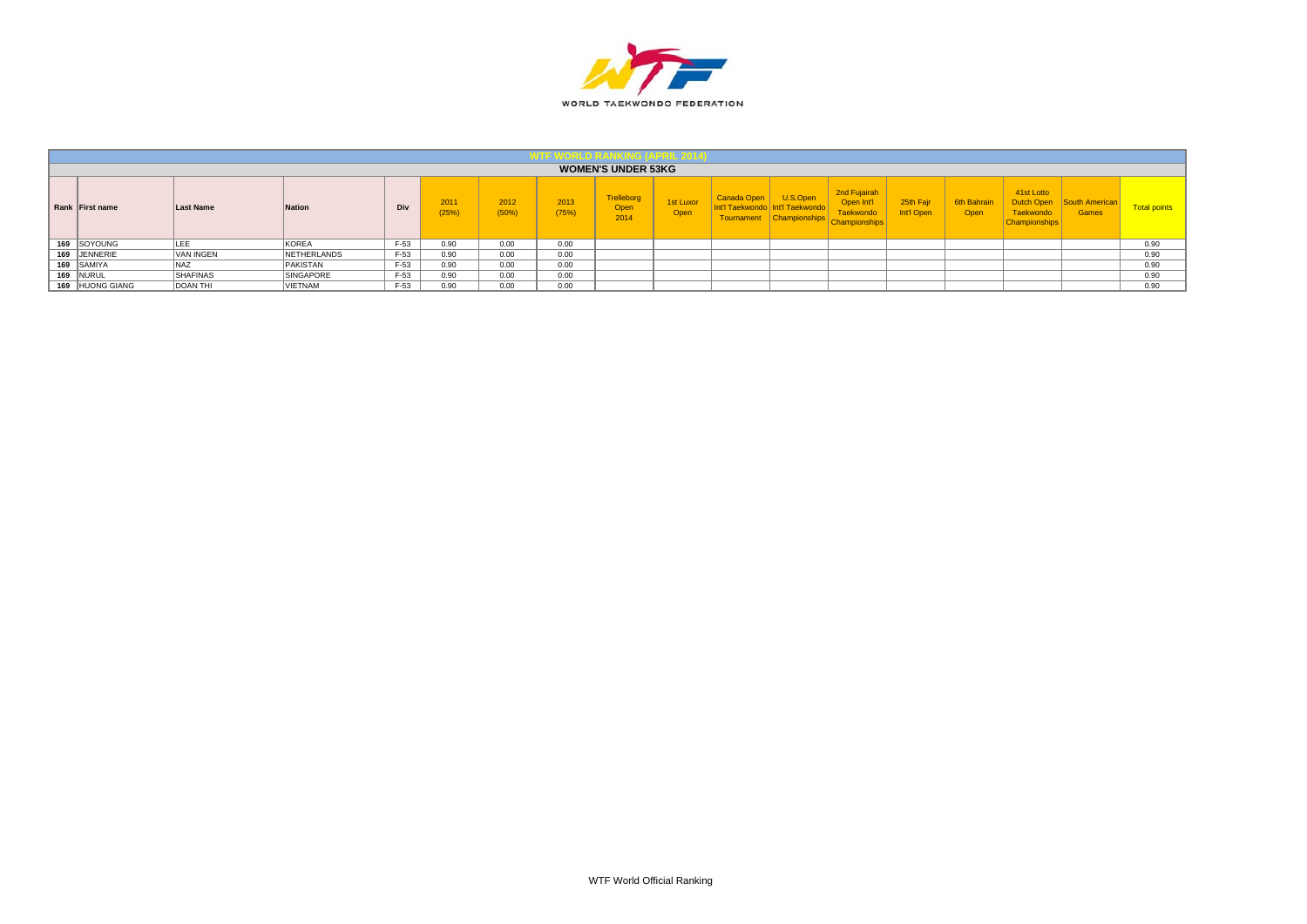

|                 |                                |                                |                                 |                  |               |                |               | <b>WOMEN'S UNDER 57KG</b>  |                          |             |                                                                           |                                                                 |                         |                            |                                                                      |                                       |                     |
|-----------------|--------------------------------|--------------------------------|---------------------------------|------------------|---------------|----------------|---------------|----------------------------|--------------------------|-------------|---------------------------------------------------------------------------|-----------------------------------------------------------------|-------------------------|----------------------------|----------------------------------------------------------------------|---------------------------------------|---------------------|
|                 | Rank   First name              | <b>Last Name</b>               | <b>Nation</b>                   | Div              | 2011<br>(25%) | 2012<br>(50%)  | 2013<br>(75%) | Trelleborg<br>Open<br>2014 | 1st Luxor<br><b>Open</b> | Canada Open | U.S.Open<br>Int'l Taekwondo   Int'l Taekwondo<br>Tournament Championships | 2nd Fujairah<br>Open Int'l<br><b>Taekwondo</b><br>Championships | 25th Fajr<br>Int'l Open | <b>6th Bahrain</b><br>Open | 41st Lotto<br><b>Dutch Open</b><br><b>Taekwondo</b><br>Championships | <b>South Americar</b><br><b>Games</b> | <b>Total points</b> |
| $\mathbf{1}$    | JADE                           | <b>JONES</b>                   | <b>GREAT BRITAIN</b>            | $F-57$           | 17.50         | 62.00          | 55.44         |                            | 12.00                    |             |                                                                           | 10.00                                                           |                         |                            | 20.00                                                                |                                       | 176.94              |
| $\overline{2}$  | YUZHUO                         | HOU                            | <b>CHINA</b>                    | F-57             | 34.90         | 46.80          | 41.04         |                            |                          |             |                                                                           |                                                                 |                         |                            |                                                                      |                                       | 122.74              |
| $\mathbf{3}$    | <b>EVA</b>                     | <b>CALVO GOMEZ</b>             | <b>SPAIN</b>                    | $F-57$           | 0.00          | 0.00           | 99.90         |                            | 7.20                     |             |                                                                           |                                                                 |                         |                            | 7.20                                                                 |                                       | 114.30              |
| $\overline{4}$  | <b>HEDAYA AHMED</b>            | <b>MALAK WAHBA</b>             | <b>EGYPT</b>                    | $F-57$           | 27.50         | 31.29          | 12.96         |                            | 20.00                    |             |                                                                           |                                                                 |                         | 10.00                      | 12.00                                                                |                                       | 113.75              |
| $5\overline{5}$ | SOHEE                          | KIM                            | <b>KOREA</b>                    | $F-57$           | 3.60          | 0.00           | 102.96        |                            |                          |             |                                                                           |                                                                 |                         |                            |                                                                      |                                       | 106.56              |
| 6               | MAYU                           | <b>HAMADA</b>                  | <b>JAPAN</b>                    | $F-57$           | 8.28          | 19.80          | 54.00         |                            |                          |             |                                                                           |                                                                 |                         |                            |                                                                      |                                       | 82.08               |
| $\overline{7}$  | <b>NIKITA</b>                  | GLASNOVIC                      | SWEDEN                          | $F-57$           | 0.00          | 9.60           | 51.11         | 3.60                       | 7.20                     |             |                                                                           | 6.00                                                            |                         | 3.60                       |                                                                      |                                       | 81.11               |
| 8<br>9          | LI CHENG<br><b>FLORIANE</b>    | <b>TSENG</b><br><b>LIBORIO</b> | CHINESE TAIPEI<br><b>FRANCE</b> | $F-57$<br>$F-57$ | 23.39<br>3.00 | 51.16<br>31.00 | 0.00<br>32.40 |                            |                          |             | 4.32                                                                      |                                                                 |                         |                            |                                                                      |                                       | 78.87<br>66.40      |
| 10              | <b>BINETA</b>                  | DIEDHIOU                       | SENEGAL                         | $F-57$           | 18.78         | 28.71          | 13.61         |                            |                          |             |                                                                           |                                                                 |                         |                            |                                                                      |                                       | 61.09               |
| 11              | MARLENE                        | <b>HARNOIS</b>                 | FRANCE                          | $F-57$           | 30.65         | 28.00          | 0.00          |                            |                          |             |                                                                           |                                                                 |                         |                            |                                                                      |                                       | 58.65               |
| 12              | <b>YUN</b>                     | WANG                           | CHINA                           | $F-57$           | 0.90          | 30.00          | 18.00         |                            |                          |             |                                                                           |                                                                 |                         |                            |                                                                      |                                       | 48.90               |
| 13              | <b>JESSICA RENEE</b>           | <b>CHAVEZ RIVERA</b>           | <b>MEXICO</b>                   | $F-57$           | 0.00          | 11.16          | 36.11         |                            |                          |             |                                                                           |                                                                 |                         |                            |                                                                      |                                       | 47.27               |
| 14              | EVELYN                         | GONDA                          | CANADA                          | $F-57$           | 0.00          | 31.60          | 0.00          |                            |                          | 3.60        | 12.00                                                                     |                                                                 |                         |                            |                                                                      |                                       | 47.20               |
| 15              | <b>CHEYENNE MARIE</b>          | <b>LEWIS</b>                   | USA                             | $F-57$           | 0.00          | 10.00          | 15.66         |                            |                          |             | 20.00                                                                     |                                                                 |                         |                            |                                                                      |                                       | 45.66               |
| 16              | <b>GUNAY</b>                   | AGHAKISHIYEVA                  | AZERBAIJAN                      | F-57             | 4.15          | 1.80           | 28.44         |                            |                          |             |                                                                           |                                                                 |                         | 6.00                       | 4.32                                                                 |                                       | 44.71               |
| 17              | DARIA                          | ZHURAVLEVA                     | <b>RUSSIA</b>                   | $F-57$           | 0.00          | 9.00           | 25.92         |                            |                          |             | 4.32                                                                      |                                                                 |                         |                            | 4.32                                                                 |                                       | 43.56               |
| 18              | <b>EMELY</b>                   | CARTAGENA                      | PUERTO RICO                     | $F-57$           | 2.70          | 10.40          | 28.61         |                            |                          |             |                                                                           |                                                                 |                         |                            |                                                                      |                                       | 41.71               |
| 19              | ANNA-LENA                      | <b>FROEMMING</b>               | <b>GERMANY</b>                  | $F-57$           | 0.00          | 0.00           | 32.40         |                            |                          |             |                                                                           | 3.60                                                            |                         |                            | 4.32                                                                 |                                       | 40.32               |
| 20              | <b>MARTINA</b>                 | <b>ZUBCIC</b>                  | CROATIA                         | $F-57$           | 0.00          | 18.00          | 16.31         |                            | 4.32                     |             |                                                                           |                                                                 |                         |                            |                                                                      |                                       | 38.63               |
| 21              | <b>DORIS</b>                   | PATINO MARIN                   | COLOMBIA                        | $F-57$           | 11.24         | 14.40          | 9.90          |                            |                          |             |                                                                           |                                                                 |                         |                            |                                                                      |                                       | 35.54               |
| 22              | ANDREA                         | PAOLI                          | LEBANON                         | $F-57$           | 13.08         | 10.69          | 10.20         |                            |                          |             |                                                                           |                                                                 |                         |                            |                                                                      |                                       | 33.97               |
| 23              | <b>CHYNEA</b>                  | LANG                           | <b>AUSTRALIA</b>                | $F-57$           | 0.00          | 30.00          | 3.24          |                            |                          |             |                                                                           |                                                                 |                         |                            |                                                                      |                                       | 33.24               |
| 24              | YENY                           | <b>CONTRERAS</b>               | CHILE                           | F-57             | 12.00         | 18.71          | 0.00          |                            |                          |             |                                                                           |                                                                 |                         |                            |                                                                      |                                       | 30.71               |
| 25              | <b>HYERIN</b>                  | CHO                            | <b>KOREA</b>                    | F-57             | 0.00          | 0.00           | 30.00         |                            |                          |             |                                                                           |                                                                 |                         |                            |                                                                      |                                       | 30.00               |
| 26              | <b>DIANA</b><br><b>NICOLE</b>  | LOPEZ<br>PALMA                 | <b>USA</b><br><b>USA</b>        | $F-57$<br>$F-57$ | 6.35<br>9.50  | 7.56<br>2.16   | 0.00<br>13.61 |                            |                          |             | 7.20                                                                      |                                                                 |                         |                            | 4.32                                                                 |                                       | 25.43<br>25.27      |
| 27<br>28        | <b>LIPING</b>                  | <b>LIU</b>                     | <b>CHINA</b>                    | $F-57$           | 0.00          | 25.00          | 0.00          |                            |                          |             |                                                                           |                                                                 |                         |                            |                                                                      |                                       | 25.00               |
| 28              | ZHAO Y                         | lu.                            | <b>CHINA</b>                    | $F-57$           | 0.00          | 25.00          | 0.00          |                            |                          |             |                                                                           |                                                                 |                         |                            |                                                                      |                                       | 25.00               |
| 30              | <b>EDINA</b>                   | KOTSIS                         | <b>HUNGARY</b>                  | F-57             | 1.89          | 15.00          | 0.00          |                            | 4.32                     |             |                                                                           | 3.60                                                            |                         |                            |                                                                      |                                       | 24.81               |
| 31              | <b>BANASSA</b>                 | <b>DIOMANDE</b>                | <b>COTE D'IVOIRE</b>            | $F-57$           | 4.50          | 9.00           | 10.80         |                            |                          |             |                                                                           |                                                                 |                         |                            |                                                                      |                                       | 24.30               |
| 32              | SOUSAN                         | <b>HAJI POUR GOLI</b>          | <b>IRAN</b>                     | $F-57$           | 6.53          | 0.00           | 7.50          |                            |                          |             |                                                                           |                                                                 | 10.00                   |                            |                                                                      |                                       | 24.03               |
| 33              | <b>BAT-EL</b>                  | GATTERER                       | <b>ISRAEL</b>                   | $F-57$           | 9.83          | 0.00           | 7.50          | 6.00                       |                          |             |                                                                           |                                                                 |                         |                            |                                                                      |                                       | 23.33               |
| 34              | LUCIANA                        | ANGIOLILLO                     | ARGENTINA                       | $F-57$           | 0.00          | 5.40           | 10.20         |                            |                          | 3.60        |                                                                           |                                                                 |                         |                            |                                                                      | 3.60                                  | 22.80               |
| 35              | <b>NIDIA</b>                   | MUNOZ                          | <b>CUBA</b>                     | $F-57$           | 15.20         | 7.31           | 0.00          |                            |                          |             |                                                                           |                                                                 |                         |                            |                                                                      |                                       | 22.51               |
| 36              | <b>RAFAELA</b>                 | ARAUJO                         | <b>BRAZIL</b>                   | $F-57$           | 3.24          | 7.56           | 11.70         |                            |                          |             |                                                                           |                                                                 |                         |                            |                                                                      |                                       | 22.50               |
| 37              | SUVI                           | <b>MIKKONEN</b>                | <b>FINLAND</b>                  | $F-57$           | 9.35          | 12.96          | 0.00          |                            |                          |             |                                                                           |                                                                 |                         |                            |                                                                      |                                       | 22.31               |
| 38              | ANA                            | ZANINOVIC                      | CROATIA                         | F-57             | 8.80          | 12.71          | 0.00          |                            |                          |             |                                                                           |                                                                 |                         |                            |                                                                      |                                       | 21.51               |
| 39              | <b>DRAGANA</b>                 | GLADOVIC                       | <b>SERBIA</b>                   | $F-57$           | 12.50         | 7.56           | 0.00          |                            |                          |             |                                                                           |                                                                 |                         |                            |                                                                      |                                       | 20.06               |
| 40              | SHAHD                          | <b>TARMAN</b>                  | <b>JORDAN</b>                   | $F-57$           | 0.00          | 0.00           | 16.31         |                            |                          |             |                                                                           |                                                                 |                         | 3.60                       |                                                                      |                                       | 19.91               |
| 41              | <b>ANDREA</b>                  | <b>RICA TABOADI</b>            | <b>SPAIN</b>                    | $F-57$           | 2.65          | 9.00           | 6.48          |                            |                          |             |                                                                           |                                                                 |                         |                            |                                                                      |                                       | 18.13               |
| 42              | <b>JINGYU</b>                  | lwu.                           | <b>CHINA</b>                    | $F-57$           | 0.00          | 0.00           | 18.00         |                            |                          |             |                                                                           |                                                                 |                         |                            |                                                                      |                                       | 18.00               |
| 43              | <b>JOSIANE</b>                 | <b>LIMA</b>                    | <b>BRAZIL</b>                   | $F-57$           | 3.40          | 1.80           | 12.00         |                            |                          |             |                                                                           |                                                                 |                         |                            |                                                                      |                                       | 17.20               |
| 44<br>45        | <b>DILOBAR</b><br><b>ROBIN</b> | SAYDULLAEVA<br><b>CHEONG</b>   | <b>UZBEKISTAN</b>               | $F-57$<br>$F-57$ | 1.89<br>12.50 | 14.40<br>3.71  | 0.00          |                            |                          |             |                                                                           |                                                                 |                         |                            |                                                                      |                                       | 16.29<br>16.21      |
| 45              | <b>RANGSIYA</b>                | <b>NISAISOM</b>                | <b>NEW ZEALAND</b><br>THAILAND  | $F-57$           | 12.50         | 3.71           | 0.00<br>0.00  |                            |                          |             |                                                                           |                                                                 |                         |                            |                                                                      |                                       | 16.21               |
| 47              | CAROLINE                       | AMASIS YOUSRY                  | <b>EGYPT</b>                    | $F-57$           | 0.00          | 15.00          | 0.00          |                            |                          |             |                                                                           |                                                                 |                         |                            |                                                                      |                                       | 15.00               |
| 47              | LINDSAY                        | GAVIN                          | <b>NEW CALEDONIA</b>            | $F-57$           | 0.00          | 15.00          | 0.00          |                            |                          |             |                                                                           |                                                                 |                         |                            |                                                                      |                                       | 15.00               |
| 47              | AHREUM                         | LEE                            | <b>KOREA</b>                    | $F-57$           | 0.00          | 0.00           | 15.00         |                            |                          |             |                                                                           |                                                                 |                         |                            |                                                                      |                                       | 15.00               |
| 50              | <b>KALTHAM</b>                 | <b>JASIM JAWHER</b>            | <b>BAHRAIN</b>                  | $F-57$           | 4.39          | 10.40          | 0.00          |                            |                          |             |                                                                           |                                                                 |                         |                            |                                                                      |                                       | 14.79               |
| 51              | <b>RASTOVIC</b>                | <b>TANJA</b>                   | CROATIA                         | $F-57$           | 0.00          | 0.00           | 7.50          |                            |                          |             |                                                                           |                                                                 |                         |                            | 7.20                                                                 |                                       | 14.70               |
| 52              | <b>IRMA EDITH</b>              | CONTRERAS RODRIGUEZ            | <b>MEXICO</b>                   | F-57             | 14.66         | 0.00           | 0.00          |                            |                          |             |                                                                           |                                                                 |                         |                            |                                                                      |                                       | 14.66               |
| 53              | DEBORAH                        | LOUZ                           | NETHERLANDS                     | F-57             | 8.89          | 5.40           | 0.00          |                            |                          |             |                                                                           |                                                                 |                         |                            |                                                                      |                                       | 14.29               |
| 54              | <b>LAURA VANESSA</b>           | VASQUEZ RIVAS                  | EL SALVADOR                     | $F-57$           | 12.09         | 2.16           | 0.00          |                            |                          |             |                                                                           |                                                                 |                         |                            |                                                                      |                                       | 14.25               |
| 55              | EVANGELIA                      | VETSIOU                        | GREECE                          | $F-57$           | 0.00          | 0.00           | 13.61         |                            |                          |             |                                                                           |                                                                 |                         |                            |                                                                      |                                       | 13.61               |
| 56              | <b>ELIZABETH</b>               | ALVARADO BAYLON                | PERU                            | F-57             | 1.89          | 0.00           | 7.50          |                            |                          |             |                                                                           |                                                                 |                         |                            |                                                                      | 3.60                                  | 12.99               |
| 57              | YUJIN                          | <b>KIM</b>                     | KOREA                           | $F-57$           | 0.00          | 0.00           | 12.96         |                            |                          |             |                                                                           |                                                                 |                         |                            |                                                                      |                                       | 12.96               |
| 58              | <b>ADRIANA CAROLINA</b>        | <b>MARTINEZ MORALES</b>        | VENEZUELA                       | $F-57$           | 0.00          | 6.78           | 0.00          |                            |                          |             |                                                                           |                                                                 |                         |                            |                                                                      | 6.00                                  | 12.78               |
| 59              | CAROLINE                       | <b>MARTON</b>                  | <b>AUSTRALIA</b>                | $F-57$           | 7.50          | 0.00           | 0.00          |                            |                          |             | 4.32                                                                      |                                                                 |                         |                            |                                                                      |                                       | 11.82               |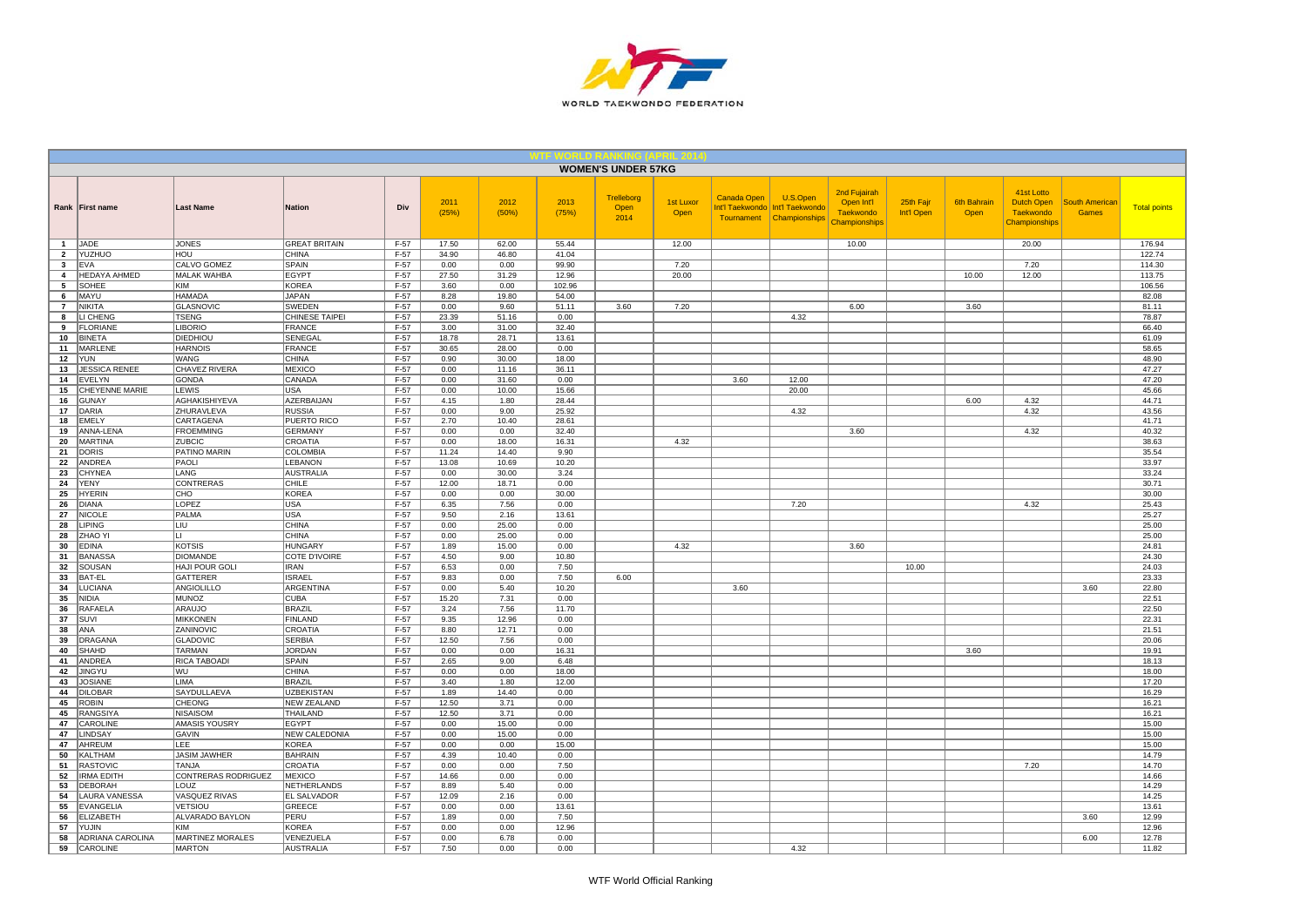

|              |                                       |                                     |                                |                  |               |               |               | <b>WOMEN'S UNDER 57KG</b>  |                          |                    |                                                                           |                                                                 |                         |                            |                                                               |                                       |                     |
|--------------|---------------------------------------|-------------------------------------|--------------------------------|------------------|---------------|---------------|---------------|----------------------------|--------------------------|--------------------|---------------------------------------------------------------------------|-----------------------------------------------------------------|-------------------------|----------------------------|---------------------------------------------------------------|---------------------------------------|---------------------|
|              | Rank   First name                     | <b>Last Name</b>                    | Nation                         | Div              | 2011<br>(25%) | 2012<br>(50%) | 2013<br>(75%) | Trelleborg<br>Open<br>2014 | <b>1st Luxor</b><br>Open | <b>Canada Open</b> | U.S.Open<br>Int'l Taekwondo   Int'l Taekwondo<br>Tournament Championships | 2nd Fujairah<br>Open Int'l<br><b>Taekwondo</b><br>Championships | 25th Fajr<br>Int'l Open | <b>6th Bahrain</b><br>Open | 41st Lotto<br>Dutch Open<br><b>Taekwondo</b><br>Championships | <b>South American</b><br><b>Games</b> | <b>Total points</b> |
| 60           | <b>SUJEONG</b>                        | LIM                                 | <b>KOREA</b>                   | $F-57$           | 6.30          | 5.40          | 0.00          |                            |                          |                    |                                                                           |                                                                 |                         |                            |                                                               |                                       | 11.70               |
| 60           | <b>ELEY SEPHORA</b>                   | BAELENGE                            | DR CONGO                       | F-57             | 2.70          | 9.00          | 0.00          |                            |                          |                    |                                                                           |                                                                 |                         |                            |                                                               |                                       | 11.70               |
| 60<br>63     | <b>PAULINA</b><br><b>JIYOUN</b>       | <b>ARMERIA VECHI</b><br>HA          | <b>MEXICO</b><br><b>KOREA</b>  | $F-57$<br>$F-57$ | 0.00<br>0.00  | 0.00<br>11.40 | 4.50<br>0.00  |                            |                          |                    | 7.20                                                                      |                                                                 |                         |                            |                                                               |                                       | 11.70<br>11.40      |
| 64           | <b>ANASTASIA</b>                      | PANKINA                             | <b>RUSSIA</b>                  | $F-57$           | 0.00          | 0.00          | 10.98         |                            |                          |                    |                                                                           |                                                                 |                         |                            |                                                               |                                       | 10.98               |
| 65           | <b>ALBA VELIA</b>                     | <b>MACARIO CRUZ</b>                 | <b>MEXICO</b>                  | $F-57$           | 0.00          | 0.00          | 10.80         |                            |                          |                    |                                                                           |                                                                 |                         |                            |                                                               |                                       | 10.80               |
| 66           | WORAWONG                              | PONGPAINT                           | THAILAND                       | F-57             | 2.50          | 3.00          | 4.50          |                            |                          |                    |                                                                           |                                                                 |                         |                            |                                                               |                                       | 10.00               |
| 66           | ALTUNEL                               | <b>DURDANE</b>                      | <b>TURKEY</b>                  | $F-57$           | 0.00          | 0.00          | 0.00          | 10.00                      |                          |                    |                                                                           |                                                                 |                         |                            |                                                               |                                       | 10.00               |
| 66           | <b>KUAN</b>                           | I-WAN                               | CHINESE TAIPEI                 | $F-57$           | 0.00          | 0.00          | 0.00          |                            |                          | 10.00              |                                                                           |                                                                 |                         |                            |                                                               |                                       | 10.00               |
| 66           | CAROLENA                              | CARSTENS                            | PANAMA                         | $F-57$           | 0.00          | 0.00          | 0.00          |                            |                          |                    |                                                                           |                                                                 |                         |                            |                                                               | 10.00                                 | 10.00               |
| 70           | <b>NAYEON</b>                         | KIM                                 | <b>KOREA</b>                   | $F-57$           | 0.00          | 0.00          | 9.90          |                            |                          |                    |                                                                           |                                                                 |                         |                            |                                                               |                                       | 9.90                |
| 71           | JADE                                  | <b>ZAFRA</b>                        | <b>PHILIPPINES</b>             | F-57             | 0.00          | 2.16          | 7.50          |                            |                          |                    |                                                                           |                                                                 |                         |                            |                                                               |                                       | 9.66                |
| 72           | NANA-OR                               | GOUNDO                              | CONGO                          | $F-57$           | 4.50          | 5.00          | 0.00          |                            |                          |                    |                                                                           |                                                                 |                         |                            |                                                               |                                       | 9.50                |
| 73           | <b>HAJIBA</b>                         | <b>ENNAHARI</b><br><b>KIM</b>       | <b>MOROCCO</b>                 | $F-57$           | 6.78          | 0.00          | 2.70          |                            |                          |                    |                                                                           |                                                                 |                         |                            |                                                               |                                       | 9.48                |
| 74<br>75     | EKATERINA<br><b>JENNIFER</b>          | <b>AGREN</b>                        | <b>RUSSIA</b><br><b>SWEDEN</b> | $F-57$<br>F-57   | 3.78<br>0.00  | 5.40<br>0.00  | 0.00<br>9.00  |                            |                          |                    |                                                                           |                                                                 |                         |                            |                                                               |                                       | 9.18<br>9.00        |
| 75           | <b>YELISSA</b>                        | <b>MONTES</b>                       | <b>DOMINICAN REP</b>           | $F-57$           | 0.00          | 9.00          | 0.00          |                            |                          |                    |                                                                           |                                                                 |                         |                            |                                                               |                                       | 9.00                |
| 75           | JELENA                                | <b>IVANCIC</b>                      | <b>CROATIA</b>                 | $F-57$           | 0.00          | 9.00          | 0.00          |                            |                          |                    |                                                                           |                                                                 |                         |                            |                                                               |                                       | 9.00                |
| 75           | ANGELA                                | <b>JONES</b>                        | PAPUA NEW GUINEA               | $F-57$           | 0.00          | 9.00          | 0.00          |                            |                          |                    |                                                                           |                                                                 |                         |                            |                                                               |                                       | 9.00                |
| 75           | <b>JENNY</b>                          | <b>DABIN</b>                        | <b>NEW CALEDONIA</b>           | $F-57$           | 0.00          | 9.00          | 0.00          |                            |                          |                    |                                                                           |                                                                 |                         |                            |                                                               |                                       | 9.00                |
| 75           | <b>BYEOL</b>                          | <b>JANG</b>                         | <b>KOREA</b>                   | F-57             | 0.00          | 0.00          | 9.00          |                            |                          |                    |                                                                           |                                                                 |                         |                            |                                                               |                                       | 9.00                |
| 81           | RUXANDRA                              | <b>RODGERS</b>                      | CANADA                         | $F-57$           | 0.00          | 0.00          | 2.70          |                            |                          | 6.00               |                                                                           |                                                                 |                         |                            |                                                               |                                       | 8.70                |
| 82           | ANASTASIA                             | <b>MOGILNIKOVA</b>                  | <b>RUSSIA</b>                  | F-57             | 0.00          | 7.56          | 0.00          |                            |                          |                    |                                                                           |                                                                 |                         |                            |                                                               |                                       | 7.56                |
| 83           | <b>FATMA</b>                          | SARIDOGAN                           | <b>TURKEY</b>                  | $F-57$           | 0.00          | 0.00          | 7.50          |                            |                          |                    |                                                                           |                                                                 |                         |                            |                                                               |                                       | 7.50                |
| 83           | YARDEN                                | <b>SHARABI</b>                      | <b>ISRAEL</b>                  | F-57             | 0.00          | 0.00          | 7.50          |                            |                          |                    |                                                                           |                                                                 |                         |                            |                                                               |                                       | 7.50                |
| 85<br>86     | <b>PAULINE</b><br>MARIA               | ZAWANDI<br>MAVRINA                  | <b>KENYA</b><br><b>RUSSIA</b>  | F-57<br>$F-57$   | 7.20<br>0.00  | 0.00<br>0.00  | 0.00<br>2.70  |                            |                          |                    | 4.32                                                                      |                                                                 |                         |                            |                                                               |                                       | 7.20<br>7.02        |
| 87           | <b>REIHANEH</b>                       | MOHAMMADI                           | <b>IRAN</b>                    | $F-57$           | 0.00          | 3.00          | 0.00          |                            |                          |                    |                                                                           |                                                                 | 3.60                    |                            |                                                               |                                       | 6.60                |
| 88           | <b>KRISTINA</b>                       | <b>KHAFIZOVA</b>                    | <b>RUSSIA</b>                  | $F-57$           | 0.00          | 0.00          | 6.48          |                            |                          |                    |                                                                           |                                                                 |                         |                            |                                                               |                                       | 6.48                |
| 89           | YEKATERINA                            | <b>DMITRIYEVA</b>                   | KAZAKHSTAN                     | F-57             | 0.90          | 5.40          | 0.00          |                            |                          |                    |                                                                           |                                                                 |                         |                            |                                                               |                                       | 6.30                |
| 90           | SANAZ                                 | <b>BAHRI</b>                        | <b>IRAN</b>                    | F-57             | 0.00          | 0.00          | 0.00          |                            |                          |                    |                                                                           |                                                                 | 6.00                    |                            |                                                               |                                       | 6.00                |
| 91           | <b>EUDA MARIA</b>                     | <b>CARIAS MORALES</b>               | <b>GUATEMALA</b>               | $F-57$           | 5.49          | 0.00          | 0.00          |                            |                          |                    |                                                                           |                                                                 |                         |                            |                                                               |                                       | 5.49                |
| 92           | CRISTINA                              | <b>GASPA</b>                        | <b>ITALY</b>                   | $F-57$           | 0.00          | 5.40          | 0.00          |                            |                          |                    |                                                                           |                                                                 |                         |                            |                                                               |                                       | 5.40                |
| 92           | <b>FENG</b>                           | XIAO                                | <b>CHINA</b>                   | $F-57$           | 0.00          | 5.40          | 0.00          |                            |                          |                    |                                                                           |                                                                 |                         |                            |                                                               |                                       | 5.40                |
| 92           | RARI                                  | OH                                  | <b>KOREA</b>                   | F-57             | 0.00          | 5.40          | 0.00          |                            |                          |                    |                                                                           |                                                                 |                         |                            |                                                               |                                       | 5.40                |
| 92<br>92     | YOONSU<br><b>STELY</b>                | SHIN<br><b>MEKUI M'DOU</b>          | <b>KOREA</b><br><b>GABON</b>   | $F-57$<br>$F-57$ | 0.00<br>0.00  | 5.40<br>5.40  | 0.00<br>0.00  |                            |                          |                    |                                                                           |                                                                 |                         |                            |                                                               |                                       | 5.40<br>5.40        |
| 92           | ARIJ                                  | SAIDI                               | <b>TUNISIA</b>                 | $F-57$           | 0.00          | 5.40          | 0.00          |                            |                          |                    |                                                                           |                                                                 |                         |                            |                                                               |                                       | 5.40                |
| 98           | <b>EKATERINA</b>                      | <b>MUSIKHINA</b>                    | <b>RUSSIA</b>                  | F-57             | 5.40          | 0.00          | 0.00          |                            |                          |                    |                                                                           |                                                                 |                         |                            |                                                               |                                       | 5.40                |
| 98           | <b>JINAH</b>                          | <b>NAM</b>                          | <b>KOREA</b>                   | $F-57$           | 0.00          | 0.00          | 5.40          |                            |                          |                    |                                                                           |                                                                 |                         |                            |                                                               |                                       | 5.40                |
| 100          | <b>BERNADETTE</b>                     | <b>BRANCA</b>                       | <b>AUSTRALIA</b>               | $F-57$           | 0.00          | 5.40          | 0.00          |                            |                          |                    |                                                                           |                                                                 |                         |                            |                                                               |                                       | 5.40                |
| 100          | <b>SUSAN</b>                          | LAPITAN                             | <b>GUAM</b>                    | $F-57$           | 0.00          | 5.40          | 0.00          |                            |                          |                    |                                                                           |                                                                 |                         |                            |                                                               |                                       | 5.40                |
| 102          | <b>EMILIA</b>                         | <b>MORROW</b>                       | <b>USA</b>                     | $F-57$           | 0.00          | 1.80          | 3.24          |                            |                          |                    |                                                                           |                                                                 |                         |                            |                                                               |                                       | 5.04                |
| 103          | WANHUI                                | п.                                  | <b>CHINA</b>                   | F-57             | 5.00          | 0.00          | 0.00          |                            |                          |                    |                                                                           |                                                                 |                         |                            |                                                               |                                       | 5.00                |
| $103$<br>103 | QIMING<br>ALEKSANDRA                  | <b>SONG</b><br>LYCHAGINA            | <b>CHINA</b><br><b>RUSSIA</b>  | $F-57$<br>$F-57$ | 0.00<br>0.00  | 5.00<br>5.00  | 0.00<br>0.00  |                            |                          |                    |                                                                           |                                                                 |                         |                            |                                                               |                                       | 5.00<br>5.00        |
| 103          | <b>ESTELLE</b>                        | VANDER ZWALM                        | <b>FRANCE</b>                  | $F-57$           | 0.00          | 5.00          | 0.00          |                            |                          |                    |                                                                           |                                                                 |                         |                            |                                                               |                                       | 5.00                |
| 103          | SAMANEH                               | REZAEI                              | <b>IRAN</b>                    | $F-57$           | 0.00          | 5.00          | 0.00          |                            |                          |                    |                                                                           |                                                                 |                         |                            |                                                               |                                       | 5.00                |
| 108          | <b>VINCIANE</b>                       | <b>DOUET</b>                        | <b>FRANCE</b>                  | F-57             | 4.98          | 0.00          | 0.00          |                            |                          |                    |                                                                           |                                                                 |                         |                            |                                                               |                                       | 4.98                |
| 109          | <b>MYRLLAM</b>                        | <b>VARGAS TAVAREZ</b>               | PUERTO RICO                    | $F-57$           | 2.50          | 2.16          | 0.00          |                            |                          |                    |                                                                           |                                                                 |                         |                            |                                                               |                                       | 4.66                |
| 110          | <b>SIMONE</b>                         | <b>DEVITO</b>                       | <b>USA</b>                     | F-57             | 0.00          | 0.00          | 4.54          |                            |                          |                    |                                                                           |                                                                 |                         |                            |                                                               |                                       | 4.54                |
| 110          | <b>STEPHANIE</b>                      | <b>BECKEL</b>                       | <b>USA</b>                     | $F-57$           | 0.00          | 0.00          | 4.54          |                            |                          |                    |                                                                           |                                                                 |                         |                            |                                                               |                                       | 4.54                |
| 112          | MARIE CHRISTELLE                      | <b>GBAGBI RUTH</b>                  | <b>COTE D'IVOIRE</b>           | $F-57$           | 4.50          | 0.00          | 0.00          |                            |                          |                    |                                                                           |                                                                 |                         |                            |                                                               |                                       | 4.50                |
| 112          | <b>HATICE</b>                         | <b>ILGUN</b>                        | <b>TURKEY</b>                  | F-57             | 0.00          | 0.00          | 4.50          |                            |                          |                    |                                                                           |                                                                 |                         |                            |                                                               |                                       | 4.50                |
| 112          | <b>MARTA</b>                          | CALVO                               | <b>SPAIN</b>                   | $F-57$           | 0.00          | 0.00          | 4.50          |                            |                          |                    |                                                                           |                                                                 |                         |                            |                                                               |                                       | 4.50                |
| 112<br>112   | <b>ALYSSA</b><br><b>CORALIA LUCIA</b> | <b>ROSENBERG</b><br>ABADIA SANDOVAL | USA<br><b>GUATEMALA</b>        | $F-57$<br>$F-57$ | 0.00<br>0.00  | 0.00<br>0.00  | 4.50<br>4.50  |                            |                          |                    |                                                                           |                                                                 |                         |                            |                                                               |                                       | 4.50<br>4.50        |
| 117          | <b>TUNCER</b>                         | <b>SEYMA</b>                        | <b>TURKEY</b>                  | $F-57$           | 0.00          | 0.00          | 0.00          |                            | 4.32                     |                    |                                                                           |                                                                 |                         |                            |                                                               |                                       | 4.32                |
|              | 117 KOSIMOVA                          | ZARIYA                              | <b>UZBEKISTAN</b>              | $F-57$           | 0.00          | 0.00          | 0.00          |                            | 4.32                     |                    |                                                                           |                                                                 |                         |                            |                                                               |                                       | 4.32                |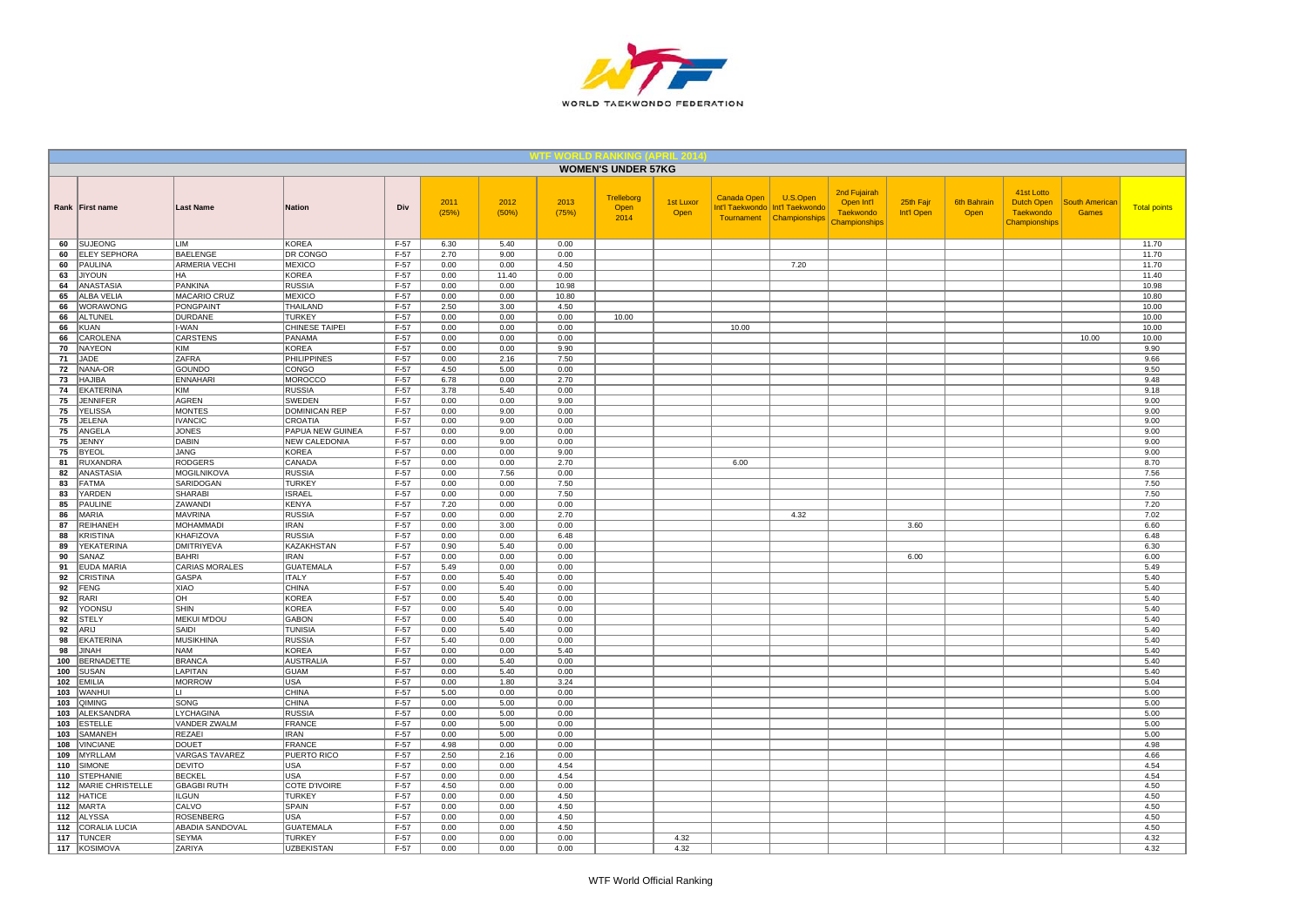

|            |                                     |                                    |                                    |                  |               |               |               | <b>WOMEN'S UNDER 57KG</b>  |                   |             |                                                                           |                                                                 |                         |                     |                                                               |                                       |                     |
|------------|-------------------------------------|------------------------------------|------------------------------------|------------------|---------------|---------------|---------------|----------------------------|-------------------|-------------|---------------------------------------------------------------------------|-----------------------------------------------------------------|-------------------------|---------------------|---------------------------------------------------------------|---------------------------------------|---------------------|
|            | Rank   First name                   | <b>Last Name</b>                   | <b>Nation</b>                      | Div              | 2011<br>(25%) | 2012<br>(50%) | 2013<br>(75%) | Trelleborg<br>Open<br>2014 | 1st Luxor<br>Open | Canada Open | U.S.Open<br>Int'l Taekwondo   Int'l Taekwondo<br>Tournament Championships | 2nd Fujairah<br>Open Int'l<br><b>Taekwondo</b><br>Championships | 25th Fajr<br>Int'l Open | 6th Bahrain<br>Open | 41st Lotto<br>Dutch Open<br><b>Taekwondo</b><br>Championships | <b>South American</b><br><b>Games</b> | <b>Total points</b> |
|            | 119 MANUELA                         | <b>BEZZOLA</b>                     | SWITZERLAND                        | $F-57$           | 1.08          | 0.00          | 2.70          |                            |                   |             |                                                                           |                                                                 |                         |                     |                                                               |                                       | 3.78                |
|            | 120   MARGARITA                     | <b>MICHAILIDOU</b>                 | <b>GREECE</b>                      | $F-57$           | 3.78          | 0.00<br>3.78  | 0.00          |                            |                   |             |                                                                           |                                                                 |                         |                     |                                                               |                                       | 3.78<br>3.78        |
|            | 120 LEANDRIS<br>122 DARYA           | <b>QUINONES</b><br><b>ZUBOVICH</b> | VENEZUELA<br><b>BELARUS</b>        | F-57<br>$F-57$   | 0.00<br>3.74  | 0.00          | 0.00<br>0.00  |                            |                   |             |                                                                           |                                                                 |                         |                     |                                                               |                                       | 3.74                |
|            | 123 KATIA                           | CALVAR MARTINEZ                    | SPAIN                              | F-57             | 0.00          | 3.60          | 0.00          |                            |                   |             |                                                                           |                                                                 |                         |                     |                                                               |                                       | 3.60                |
| 123        | <b>THORSOE</b>                      | <b>FRIDA RONJA</b>                 | <b>NORWAY</b>                      | $F-57$           | 0.00          | 0.00          | 0.00          | 3.60                       |                   |             |                                                                           |                                                                 |                         |                     |                                                               |                                       | 3.60                |
|            | 123 OUESLTI                         | <b>HABIBA</b>                      | <b>TUNISIA</b>                     | $F-57$           | 0.00          | 0.00          | 0.00          |                            |                   |             |                                                                           |                                                                 | 3.60                    |                     |                                                               |                                       | 3.60                |
|            | 126 YULIANA                         | <b>PODOLIAN</b>                    | <b>UKRAINE</b>                     | $F-57$           | 3.55          | 0.00          | 0.00          |                            |                   |             |                                                                           |                                                                 |                         |                     |                                                               |                                       | 3.55                |
|            | 127 FARAH                           | AL ASSAD                           | <b>JORDAN</b>                      | $F-57$           | 1.50          | 1.80          | 0.00          |                            |                   |             |                                                                           |                                                                 |                         |                     |                                                               |                                       | 3.30                |
| 127<br>129 | <b>LIA KARINA</b><br>AUDREE         | <b>MANSUR</b><br><b>GIGUERE</b>    | <b>INDONESIA</b><br>CANADA         | $F-57$<br>$F-57$ | 1.50<br>0.00  | 1.80<br>0.00  | 0.00<br>3.24  |                            |                   |             |                                                                           |                                                                 |                         |                     |                                                               |                                       | 3.30<br>3.24        |
|            | 129 SAMANTHA                        | LEIDEL                             | USA                                | $F-57$           | 0.00          | 0.00          | 3.24          |                            |                   |             |                                                                           |                                                                 |                         |                     |                                                               |                                       | 3.24                |
|            | 129 SEOYUN                          | LEE                                | <b>KOREA</b>                       | $F-57$           | 0.00          | 0.00          | 3.24          |                            |                   |             |                                                                           |                                                                 |                         |                     |                                                               |                                       | 3.24                |
|            | $129$ SUJI                          | <b>JUNG</b>                        | KOREA                              | F-57             | 0.00          | 0.00          | 3.24          |                            |                   |             |                                                                           |                                                                 |                         |                     |                                                               |                                       | 3.24                |
|            | 129 DONNA                           | <b>BOWTON</b>                      | USA                                | $F-57$           | 0.00          | 0.00          | 3.24          |                            |                   |             |                                                                           |                                                                 |                         |                     |                                                               |                                       | 3.24                |
|            | 129 HYEJIN                          | <b>LEE</b>                         | <b>KOREA</b>                       | $F-57$           | 0.00          | 0.00          | 3.24          |                            |                   |             |                                                                           |                                                                 |                         |                     |                                                               |                                       | 3.24                |
|            | 135 JESSICA<br>135 NAJMA M          | <b>JORDAN</b><br><b>BU ALLAI</b>   | <b>AUSTRALIA</b><br><b>BAHRAIN</b> | $F-57$<br>$F-57$ | 0.00<br>0.00  | 3.00<br>3.00  | 0.00<br>0.00  |                            |                   |             |                                                                           |                                                                 |                         |                     |                                                               |                                       | 3.00<br>3.00        |
| 137        | SAMIRA                              | SAAD                               | <b>EGYPT</b>                       | $F-57$           | 0.00          | 0.00          | 2.70          |                            |                   |             |                                                                           |                                                                 |                         |                     |                                                               |                                       | 2.70                |
| 137        | EYENGA                              | JOSSELINE F.                       | <b>CAMEROON</b>                    | $F-57$           | 2.70          | 0.00          | 0.00          |                            |                   |             |                                                                           |                                                                 |                         |                     |                                                               |                                       | 2.70                |
|            | 137 CHHIEUNG                        | <b>PUTHEARIM</b>                   | <b>CAMBODIA</b>                    | $F-57$           | 2.70          | 0.00          | 0.00          |                            |                   |             |                                                                           |                                                                 |                         |                     |                                                               |                                       | 2.70                |
|            | 137 JUDITH                          | OLUA                               | UGANDA                             | $F-57$           | 2.70          | 0.00          | 0.00          |                            |                   |             |                                                                           |                                                                 |                         |                     |                                                               |                                       | 2.70                |
|            | 137 AMINATA OUMOU                   | <b>TRAORE</b>                      | MALI                               | $F-57$           | 2.70          | 0.00          | 0.00          |                            |                   |             |                                                                           |                                                                 |                         |                     |                                                               |                                       | 2.70                |
|            | 137 BEGASHAW                        | NETSANET                           | <b>ETHIOPIA</b>                    | $F-57$           | 2.70          | 0.00          | 0.00          |                            |                   |             |                                                                           |                                                                 |                         |                     |                                                               |                                       | 2.70                |
|            | 137 KELEKU                          | <b>LUKUSA</b>                      | <b>DR CONGO</b>                    | $F-57$           | 2.70          | 0.00<br>0.00  | 0.00          |                            |                   |             |                                                                           |                                                                 |                         |                     |                                                               |                                       | 2.70                |
|            | 137 <b>DISNANSI</b><br>137 HOMAIRA  | POLANCO<br><b>MOHAMADI</b>         | DOMINICAN REP<br>AFGHANISTAN       | $F-57$<br>$F-57$ | 2.70<br>0.90  | 1.80          | 0.00<br>0.00  |                            |                   |             |                                                                           |                                                                 |                         |                     |                                                               |                                       | 2.70<br>2.70        |
|            | 137 MARAH                           | ZEYAD                              | UAE                                | $F-57$           | 0.00          | 0.00          | 2.70          |                            |                   |             |                                                                           |                                                                 |                         |                     |                                                               |                                       | 2.70                |
| 137        | <b>HAJER</b>                        | <b>ALSAYFI</b>                     | OMAN                               | $F-57$           | 0.00          | 0.00          | 2.70          |                            |                   |             |                                                                           |                                                                 |                         |                     |                                                               |                                       | 2.70                |
|            | 137 ISLAH                           | <b>HASSAN</b>                      | <b>SUDAN</b>                       | $F-57$           | 0.00          | 0.00          | 2.70          |                            |                   |             |                                                                           |                                                                 |                         |                     |                                                               |                                       | 2.70                |
|            | 137   NOURAN                        | GAMAL                              | <b>EGYPT</b>                       | F-57             | 0.00          | 0.00          | 2.70          |                            |                   |             |                                                                           |                                                                 |                         |                     |                                                               |                                       | 2.70                |
|            | 137 LAMYAA                          | <b>BEKKALI</b>                     | <b>MOROCCO</b><br><b>ISRAEL</b>    | $F-57$           | 0.00          | 0.00          | 2.70          |                            |                   |             |                                                                           |                                                                 |                         |                     |                                                               |                                       | 2.70                |
| 137        | 137 NOA<br>SHIRA                    | LEVY<br><b>DADASH</b>              | <b>ISRAEL</b>                      | $F-57$<br>$F-57$ | 0.00<br>0.00  | 0.00<br>0.00  | 2.70<br>2.70  |                            |                   |             |                                                                           |                                                                 |                         |                     |                                                               |                                       | 2.70<br>2.70        |
|            | 137   MARINA                        | <b>DROZDOVA</b>                    | <b>RUSSIA</b>                      | $F-57$           | 0.00          | 0.00          | 2.70          |                            |                   |             |                                                                           |                                                                 |                         |                     |                                                               |                                       | 2.70                |
|            | 137   IRIDIA                        | SALAZAR                            | <b>BLANCO</b>                      | F-57             | 0.00          | 0.00          | 2.70          |                            |                   |             |                                                                           |                                                                 |                         |                     |                                                               |                                       | 2.70                |
|            | 137 ALINE                           | DOSSOU GBETE                       | <b>FRANCE</b>                      | $F-57$           | 0.00          | 0.00          | 2.70          |                            |                   |             |                                                                           |                                                                 |                         |                     |                                                               |                                       | 2.70                |
| 137   WAI  |                                     | MAR SOE                            | <b>MYANMAR</b>                     | $F-57$           | 0.00          | 0.00          | 2.70          |                            |                   |             |                                                                           |                                                                 |                         |                     |                                                               |                                       | 2.70                |
|            | <b>137 THI HA</b>                   | THANH LAM                          | VIETNAM                            | F-57             | 0.00          | 0.00          | 2.70          |                            |                   |             |                                                                           |                                                                 |                         |                     |                                                               |                                       | 2.70                |
|            | 137 PEREZ<br>137 MADDOCK            | MARY<br>CHARLIE                    | PANAMA<br><b>GREAT BRITAIN</b>     | $F-57$           | 0.00<br>0.00  | 0.00<br>0.00  | 2.70<br>2.70  |                            |                   |             |                                                                           |                                                                 |                         |                     |                                                               |                                       | 2.70<br>2.70        |
|            | 160 SILA RUMEYSA                    | <b>OLCEK</b>                       | <b>TURKEY</b>                      | $F-57$<br>$F-57$ | 2.65          | 0.00          | 0.00          |                            |                   |             |                                                                           |                                                                 |                         |                     |                                                               |                                       | 2.65                |
| 161        | <b>HAEREE</b>                       | WANG                               | <b>KOREA</b>                       | $F-57$           | 2.50          | 0.00          | 0.00          |                            |                   |             |                                                                           |                                                                 |                         |                     |                                                               |                                       | 2.50                |
| 161        | <b>TANJA</b>                        | <b>TANACKOVIC</b>                  | <b>SERBIA</b>                      | F-57             | 2.50          | 0.00          | 0.00          |                            |                   |             |                                                                           |                                                                 |                         |                     |                                                               |                                       | 2.50                |
| 161        | <b>JASMINE</b>                      | <b>KLUMPP</b>                      | AUSTRALIA                          | $F-57$           | 2.50          | 0.00          | 0.00          |                            |                   |             |                                                                           |                                                                 |                         |                     |                                                               |                                       | 2.50                |
| 164        | <b>SHAINA</b>                       | <b>KRAUSE</b>                      | <b>USA</b>                         | $F-57$           | 2.16          | 0.00          | 0.00          |                            |                   |             |                                                                           |                                                                 |                         |                     |                                                               |                                       | 2.16                |
| 164        | SEDANUR                             | YUMRUCALI                          | <b>TURKEY</b>                      | $F-57$           | 0.00          | 2.16          | 0.00          |                            |                   |             |                                                                           |                                                                 |                         |                     |                                                               |                                       | 2.16                |
| 164        | <b>SUNOK</b>                        | LEE                                | <b>KOREA</b>                       | $F-57$           | 0.00<br>0.00  | 2.16          | 0.00<br>0.00  |                            |                   |             |                                                                           |                                                                 |                         |                     |                                                               |                                       | 2.16                |
| 164        | VALENTINA<br>164   LAE YEE MON      | <b>VONY DIAN</b><br><b>HNIN</b>    | <b>INDONESIA</b><br>MYANMAR        | $F-57$<br>$F-57$ | 0.00          | 2.16<br>2.16  | 0.00          |                            |                   |             |                                                                           |                                                                 |                         |                     |                                                               |                                       | 2.16<br>2.16        |
|            | 164 NATALIE                         | <b>VISCARDI</b>                    | <b>AUSTRALIA</b>                   | $F-57$           | 0.00          | 2.16          | 0.00          |                            |                   |             |                                                                           |                                                                 |                         |                     |                                                               |                                       | 2.16                |
|            | 170   MARIANA MALINA                | MIHAILA                            | <b>ROMANIA</b>                     | F-57             | 1.89          | 0.00          | 0.00          |                            |                   |             |                                                                           |                                                                 |                         |                     |                                                               |                                       | 1.89                |
|            | 170 AYASHA                          | <b>SHAKYA</b>                      | <b>NEPAL</b>                       | $F-57$           | 1.89          | 0.00          | 0.00          |                            |                   |             |                                                                           |                                                                 |                         |                     |                                                               |                                       | 1.89                |
|            | 170 DESPINA                         | <b>PILAVAKI</b>                    | <b>CYPRUS</b>                      | $F-57$           | 1.89          | 0.00          | 0.00          |                            |                   |             |                                                                           |                                                                 |                         |                     |                                                               |                                       | 1.89                |
|            | 170 SOMAYA                          | <b>GHULAMI</b>                     | AFGHANISTAN                        | $F-57$           | 1.89          | 0.00          | 0.00          |                            |                   |             |                                                                           |                                                                 |                         |                     |                                                               |                                       | 1.89                |
|            | <b>174   MONA</b><br>175   NIKOLINA | SOLHEIM<br><b>KURSAR</b>           | <b>NORWAY</b><br><b>NORWAY</b>     | F-57<br>F-57     | 1.85<br>1.80  | 0.00<br>0.00  | 0.00<br>0.00  |                            |                   |             |                                                                           |                                                                 |                         |                     |                                                               |                                       | 1.85<br>1.80        |
|            | 175   MAYAN                         | <b>MAHMOUD</b>                     | <b>BAHRAIN</b>                     | $F-57$           | 0.00          | 1.80          | 0.00          |                            |                   |             |                                                                           |                                                                 |                         |                     |                                                               |                                       | 1.80                |
|            | $175$ ZAIN                          | <b>SALAH RASHID</b>                | <b>BAHRAIN</b>                     | $F-57$           | 0.00          | 1.80          | 0.00          |                            |                   |             |                                                                           |                                                                 |                         |                     |                                                               |                                       | 1.80                |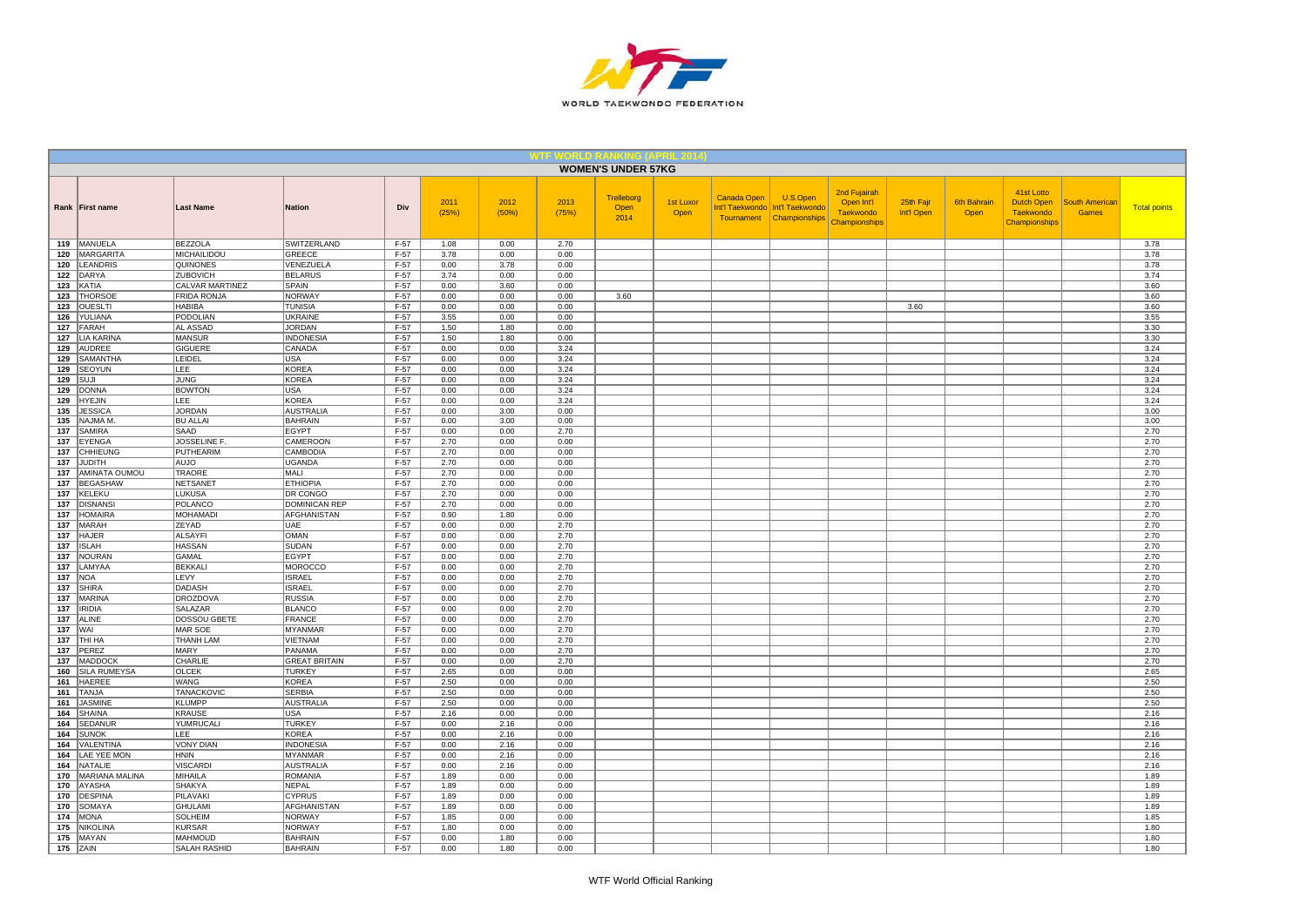

|     |                      |                       |                    |        |               |               |               | <b>WOMEN'S UNDER 57KG</b>  |                   |                           |                                                              |                                                                 |                         |                     |                                                               |                                |                     |
|-----|----------------------|-----------------------|--------------------|--------|---------------|---------------|---------------|----------------------------|-------------------|---------------------------|--------------------------------------------------------------|-----------------------------------------------------------------|-------------------------|---------------------|---------------------------------------------------------------|--------------------------------|---------------------|
|     | Rank First name      | Last Name             | <b>Nation</b>      | Div    | 2011<br>(25%) | 2012<br>(50%) | 2013<br>(75%) | Trelleborg<br>Open<br>2014 | 1st Luxor<br>Open | Canada Open<br>Tournament | U.S.Open<br>Int'l Taekwondo Int'l Taekwondo<br>Championships | 2nd Fujairah<br>Open Int'l<br>Taekwondo<br><b>Championships</b> | 25th Fajr<br>Int'l Open | 6th Bahrair<br>Open | 41st Lotto<br>Dutch Open<br>Taekwondo<br><b>Championships</b> | <b>South American</b><br>Games | <b>Total points</b> |
| 175 | ALEXANDRA            | <b>CUTTING</b>        | <b>AUSTRALIA</b>   | $F-57$ | 0.00          | 1.80          | 0.00          |                            |                   |                           |                                                              |                                                                 |                         |                     |                                                               |                                | 1.80                |
|     | 175 EMILY            | <b>WILSON</b>         | <b>AUSTRALIA</b>   | $F-57$ | 0.00          | 1.80          | 0.00          |                            |                   |                           |                                                              |                                                                 |                         |                     |                                                               |                                | 1.80                |
|     | 175 DARIA            | <b>GORBACHEVA</b>     | <b>RUSSIA</b>      | F-57   | 0.00          | 1.80          | 0.00          |                            |                   |                           |                                                              |                                                                 |                         |                     |                                                               |                                | 1.80                |
|     | 175 DARIA            | <b>SILUTINA</b>       | <b>RUSSIA</b>      | $F-57$ | 0.00          | 1.80          | 0.00          |                            |                   |                           |                                                              |                                                                 |                         |                     |                                                               |                                | 1.80                |
| 175 | <b>LINA MOHAMAD</b>  | <b>NABY</b>           | <b>AFGHANISTAN</b> | $F-57$ | 0.00          | 1.80          | 0.00          |                            |                   |                           |                                                              |                                                                 |                         |                     |                                                               |                                | 1.80                |
|     | 183 SNEHAL           | KHARADE               | <b>INDIA</b>       | $F-57$ | 1.50          | 0.00          | 0.00          |                            |                   |                           |                                                              |                                                                 |                         |                     |                                                               |                                | 1.50                |
|     | 183 JESSICA          | FERRER                | VENEZUELA          | $F-57$ | 1.50          | 0.00          | 0.00          |                            |                   |                           |                                                              |                                                                 |                         |                     |                                                               |                                | 1.50                |
| 183 | <b>STEPHANIE</b>     | FISHER                | UAE                | $F-57$ | 1.50          | 0.00          | 0.00          |                            |                   |                           |                                                              |                                                                 |                         |                     |                                                               |                                | 1.50                |
| 183 | <b>HATICE KUBRA</b>  | YANGIN                | <b>TURKEY</b>      | $F-57$ | 1.50          | 0.00          | 0.00          |                            |                   |                           |                                                              |                                                                 |                         |                     |                                                               |                                | 1.50                |
| 187 | <b>ANASTASIA</b>     | <b>GURSKAYA</b>       | <b>RUSSIA</b>      | $F-57$ | 1.08          | 0.00          | 0.00          |                            |                   |                           |                                                              |                                                                 |                         |                     |                                                               |                                | 1.08                |
| 187 | <b>ROSA EMMA</b>     | <b>REYNA PENALOZA</b> | <b>MEXICO</b>      | $F-57$ | 1.08          | 0.00          | 0.00          |                            |                   |                           |                                                              |                                                                 |                         |                     |                                                               |                                | 1.08                |
|     | 187 MAKAYLA          | PHILLIPS              | USA                | $F-57$ | 1.08          | 0.00          | 0.00          |                            |                   |                           |                                                              |                                                                 |                         |                     |                                                               |                                | 1.08                |
| 187 | MONICA               | <b>CHAVEZ RIVERA</b>  | <b>MEXICO</b>      | $F-57$ | 1.08          | 0.00          | 0.00          |                            |                   |                           |                                                              |                                                                 |                         |                     |                                                               |                                | 1.08                |
| 191 | THI HOAI THU         | NGUYEN                | <b>VIETNAM</b>     | $F-57$ | 0.90          | 0.00          | 0.00          |                            |                   |                           |                                                              |                                                                 |                         |                     |                                                               |                                | 0.90                |
|     | 191 JENNIFER         | KOEPF                 | <b>GERMANY</b>     | $F-57$ | 0.90          | 0.00          | 0.00          |                            |                   |                           |                                                              |                                                                 |                         |                     |                                                               |                                | 0.90                |
| 191 | <b>HADEEL HESHAM</b> | <b>FAWZY</b>          | <b>QATAR</b>       | $F-57$ | 0.90          | 0.00          | 0.00          |                            |                   |                           |                                                              |                                                                 |                         |                     |                                                               |                                | 0.90                |
| 191 | MARAH JAMAL          | MOHAMMAD AL SQOUR     | <b>JORDAN</b>      | $F-57$ | 0.90          | 0.00          | 0.00          |                            |                   |                           |                                                              |                                                                 |                         |                     |                                                               |                                | 0.90                |
|     | 191 KARLA JANE       | <b>ALAVA</b>          | <b>PHILIPPINES</b> | $F-57$ | 0.90          | 0.00          | 0.00          |                            |                   |                           |                                                              |                                                                 |                         |                     |                                                               |                                | 0.90                |
|     | 191 ZULEMA           | DIAZ                  | SPAIN              | $F-57$ | 0.90          | 0.00          | 0.00          |                            |                   |                           |                                                              |                                                                 |                         |                     |                                                               |                                | 0.90                |
|     | 191 ADREANNA         | UBANDO                | USA                | $F-57$ | 0.90          | 0.00          | 0.00          |                            |                   |                           |                                                              |                                                                 |                         |                     |                                                               |                                | 0.90                |
|     | 191 ALEXA            | PRIM                  | USA                | $F-57$ | 0.90          | 0.00          | 0.00          |                            |                   |                           |                                                              |                                                                 |                         |                     |                                                               |                                | 0.90                |
|     | 191 ZAINAB CHASBI    | <b>ZADEH</b>          | UAE                | $F-57$ | 0.90          | 0.00          | 0.00          |                            |                   |                           |                                                              |                                                                 |                         |                     |                                                               |                                | 0.90                |
| 191 | <b>ALEKSANDRA</b>    | <b>USCINSKA</b>       | POLAND             | $F-57$ | 0.90          | 0.00          | 0.00          |                            |                   |                           |                                                              |                                                                 |                         |                     |                                                               |                                | 0.90                |
|     | 191 CHANDRAN         | <b>NAYANA</b>         | <b>INDIA</b>       | $F-57$ | 0.90          | 0.00          | 0.00          |                            |                   |                           |                                                              |                                                                 |                         |                     |                                                               |                                | 0.90                |
| 191 | KANIKA               | <b>BISHT</b>          | <b>INDIA</b>       | $F-57$ | 0.90          | 0.00          | 0.00          |                            |                   |                           |                                                              |                                                                 |                         |                     |                                                               |                                | 0.90                |
|     | 191 SARA LATIF       | <b>AL ANSARI</b>      | <b>BAHRAIN</b>     | $F-57$ | 0.90          | 0.00          | 0.00          |                            |                   |                           |                                                              |                                                                 |                         |                     |                                                               |                                | 0.90                |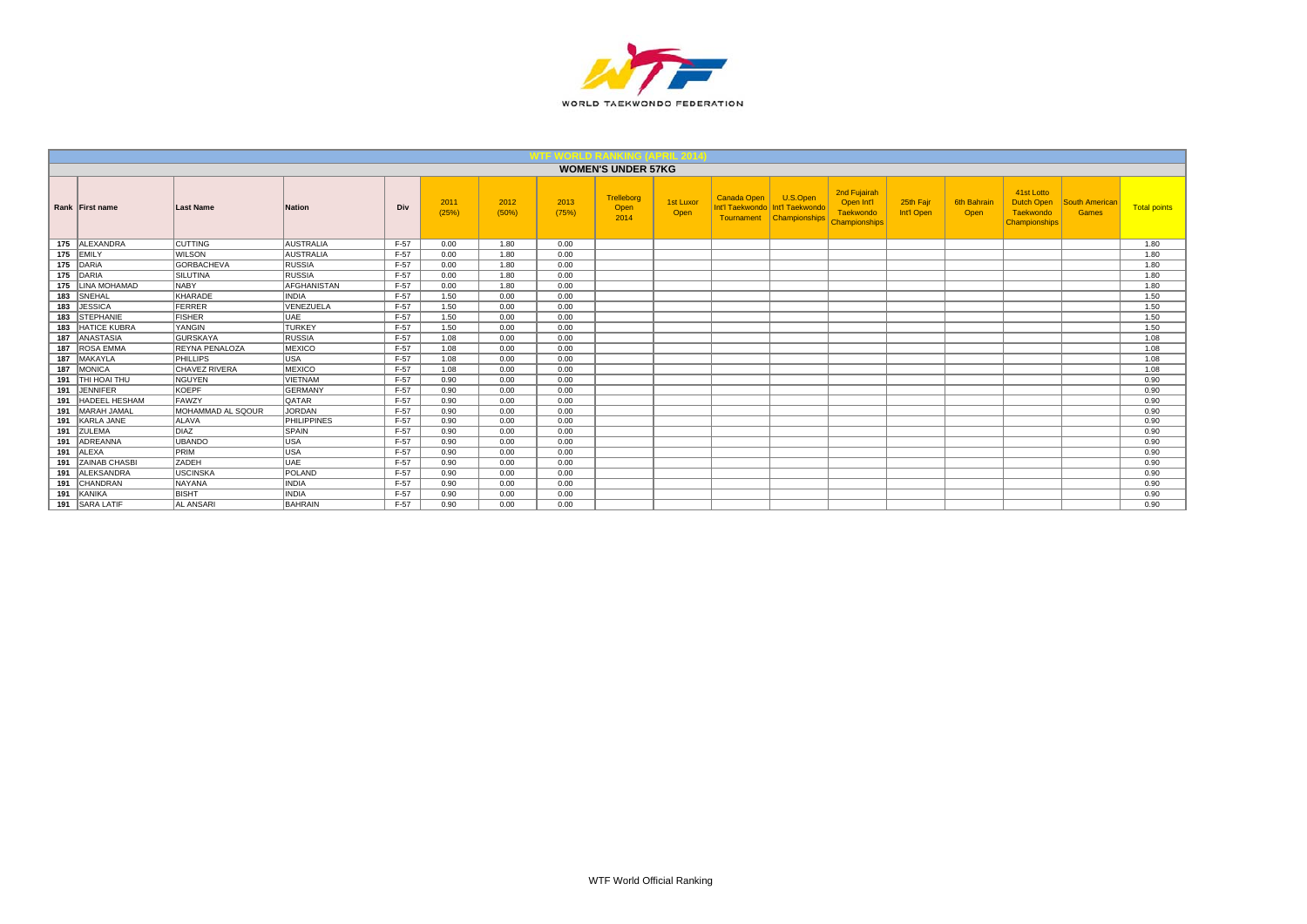

|                                |                                     |                                 |                                      |                  |               |                |                | <b>WOMEN'S UNDER 62KG</b>         |                   |                                                            |                                              |                                                                        |                         |                            |                                                               |                                       |                     |
|--------------------------------|-------------------------------------|---------------------------------|--------------------------------------|------------------|---------------|----------------|----------------|-----------------------------------|-------------------|------------------------------------------------------------|----------------------------------------------|------------------------------------------------------------------------|-------------------------|----------------------------|---------------------------------------------------------------|---------------------------------------|---------------------|
|                                | Rank First name                     | <b>Last Name</b>                | <b>Nation</b>                        | Div              | 2011<br>(25%) | 2012<br>(50%)  | 2013<br>(75%)  | <b>Trelleborg</b><br>Open<br>2014 | 1st Luxor<br>Open | <b>Canada Open</b><br>Int'l Taekwondo<br><b>Tournament</b> | U.S.Open<br>Int'l Taekwondo<br>Championships | 2nd Fujairah<br>Open Int'l<br><b>Taekwondo</b><br><b>Championships</b> | 25th Fajr<br>Int'l Open | <b>6th Bahrain</b><br>Open | 41st Lotto<br><b>Dutch Open</b><br>Taekwondo<br>Championships | <b>South American</b><br><b>Games</b> | <b>Total points</b> |
| $\mathbf{1}$                   | <b>CARMEN</b>                       | <b>MARTON</b>                   | <b>AUSTRALIA</b>                     | $F-62$           | 17.50         | 0.00           | 94.50          |                                   |                   | 3.60                                                       | 4.32                                         |                                                                        |                         |                            |                                                               |                                       | 119.92              |
| $\overline{2}$<br>$\mathbf{3}$ | <b>HUA</b><br><b>NINA</b>           | ZHANG<br><b>KLAEY</b>           | <b>CHINA</b>                         | $F-62$           | 5.00<br>7.81  | 60.00<br>3.00  | 18.00<br>39.90 | 3.60                              | 7.20              |                                                            | 20.00                                        | 10.00                                                                  |                         | 10.00                      | 12.00                                                         |                                       | 103.00<br>93.51     |
| $\overline{4}$                 | <b>MARINA</b>                       | <b>SUMIC</b>                    | <b>SWITZERLAND</b><br><b>CROATIA</b> | $F-62$<br>$F-62$ | 10.50         | 24.00          | 7.50           |                                   | 20.00             |                                                            |                                              |                                                                        |                         |                            | 7.20                                                          |                                       | 69.20               |
| 5                              | <b>HWILANG</b>                      | <b>KIM</b>                      | <b>KOREA</b>                         | $F-62$           | 3.78          | 0.00           | 54.00          |                                   |                   |                                                            | 7.20                                         |                                                                        |                         |                            |                                                               |                                       | 64.98               |
| 6                              | <b>ALINE</b>                        | DOSSOU GBETE                    | <b>FRANCE</b>                        | $F-62$           | 4.30          | 26.40          | 24.84          |                                   |                   |                                                            |                                              | 3.60                                                                   |                         | 3.60                       |                                                               |                                       | 62.74               |
| $\overline{7}$                 | <b>RABIA</b>                        | <b>GUELEC</b>                   | <b>GERMANY</b>                       | $F-62$           | 1.50          | 1.80           | 35.10          |                                   | 12.00             |                                                            |                                              | 3.60                                                                   |                         |                            |                                                               |                                       | 54.00               |
| 8                              | <b>MAGDA</b>                        | WIET                            | FRANCE                               | $F-62$           | 0.00          | 25.00          | 12.00          |                                   | 7.20              |                                                            |                                              | 6.00                                                                   |                         |                            |                                                               |                                       | 50.20               |
| 9<br>10                        | <b>MELISSA</b><br>MARINA            | OVIEDO CARDENAS<br>CHESHUINA    | <b>MEXICO</b><br><b>RUSSIA</b>       | $F-62$<br>$F-62$ | 0.00<br>6.13  | 0.00<br>9.00   | 35.51<br>22.79 |                                   |                   |                                                            | 7.20<br>4.32                                 |                                                                        |                         |                            |                                                               |                                       | 42.71<br>42.23      |
| 11                             | MARLENE                             | <b>HARNOIS</b>                  | <b>FRANCE</b>                        | $F-62$           | 1.08          | 40.00          | 0.00           |                                   |                   |                                                            |                                              |                                                                        |                         |                            |                                                               |                                       | 41.08               |
| 12                             | <b>ELIN</b>                         | <b>JOHANSSON</b>                | <b>SWEDEN</b>                        | $F-62$           | 2.65          | 0.00           | 34.44          |                                   |                   |                                                            |                                              |                                                                        |                         |                            |                                                               |                                       | 37.09               |
| 13                             | RUTH MARIE CHRISTELLE               | <b>GBAGBI</b>                   | COTE D'IVOIRE                        | $F-62$           | 0.00          | 25.00          | 10.80          |                                   |                   |                                                            |                                              |                                                                        |                         |                            |                                                               |                                       | 35.80               |
| 14                             | <b>KRISTINA</b>                     | KHAFIZOVA                       | <b>RUSSIA</b>                        | $F-62$           | 6.16          | 9.96           | 15.24          |                                   |                   |                                                            | 4.32                                         |                                                                        |                         |                            |                                                               |                                       | 35.68               |
| 15<br>16                       | JULIA<br><b>DURDANE</b>             | VASCONCELOS SANTOS<br>ALTUNEL   | <b>BRAZIL</b><br><b>TURKEY</b>       | $F-62$<br>$F-62$ | 1.80<br>7.20  | 9.00<br>6.00   | 19.44<br>21.11 |                                   |                   |                                                            | 4.32                                         |                                                                        |                         |                            |                                                               |                                       | 34.56<br>34.31      |
| 17                             | <b>HEDAYA</b>                       | <b>MALAK</b>                    | <b>EGYPT</b>                         | $F-62$           | 0.00          | 5.40           | 28.44          |                                   |                   |                                                            |                                              |                                                                        |                         |                            |                                                               |                                       | 33.84               |
| 18                             | RANGSIYA                            | <b>NISAISOM</b>                 | THAILAND                             | $F-62$           | 17.50         | 0.00           | 16.31          |                                   |                   |                                                            |                                              |                                                                        |                         |                            |                                                               |                                       | 33.81               |
| 19                             | <b>JADE</b>                         | <b>TAILLON</b>                  | CANADA                               | $F-62$           | 0.00          | 25.00          | 0.00           |                                   |                   | 6.00                                                       |                                              |                                                                        |                         |                            |                                                               |                                       | 31.00               |
| 20                             | <b>MIKYUNG</b>                      | <b>KIM</b>                      | KOREA                                | $F-62$           | 0.00          | 0.00           | 30.00          |                                   |                   |                                                            |                                              |                                                                        |                         |                            |                                                               |                                       | 30.00               |
| 21                             | <b>EVA</b>                          | CALVO GOMEZ                     | SPAIN                                | $F-62$           | 6.00          | 13.60          | 6.48           |                                   |                   |                                                            |                                              |                                                                        |                         |                            |                                                               |                                       | 26.08               |
| 22<br>22                       | <b>EUNSIL</b><br><b>JING</b>        | <b>NOH</b><br>LIU               | <b>KOREA</b><br><b>CHINA</b>         | $F-62$<br>$F-62$ | 10.00<br>0.00 | 0.00<br>25.00  | 15.00<br>0.00  |                                   |                   |                                                            |                                              |                                                                        |                         |                            |                                                               |                                       | 25.00<br>25.00      |
| 22                             | YUE                                 | ш                               | <b>CHINA</b>                         | $F-62$           | 0.00          | 25.00          | 0.00           |                                   |                   |                                                            |                                              |                                                                        |                         |                            |                                                               |                                       | 25.00               |
| 22                             | <b>TING</b>                         | GUO                             | <b>CHINA</b>                         | $F-62$           | 0.00          | 25.00          | 0.00           |                                   |                   |                                                            |                                              |                                                                        |                         |                            |                                                               |                                       | 25.00               |
| 22                             | WAN HUI                             |                                 | <b>CHINA</b>                         | $F-62$           | 0.00          | 25.00          | 0.00           |                                   |                   |                                                            |                                              |                                                                        |                         |                            |                                                               |                                       | 25.00               |
| 22                             | QIMING<br><b>ASHLEY</b>             | SONG<br>KRAAYEVELD              | <b>CHINA</b><br>CANADA               | $F-62$<br>$F-62$ | 0.00<br>2.50  | 25.00<br>5.00  | 0.00<br>5.40   |                                   |                   |                                                            | 12.00                                        |                                                                        |                         |                            |                                                               |                                       | 25.00<br>24.90      |
| 28<br>29                       | SAMANTHA                            | LEIDEL                          | <b>USA</b>                           | $F-62$           | 0.00          | 0.00           | 14.74          |                                   |                   | 10.00                                                      |                                              |                                                                        |                         |                            |                                                               |                                       | 24.74               |
| 30                             | <b>URGENCE</b>                      | <b>MOUEGA MOUEGA</b>            | <b>GABON</b>                         | $F-62$           | 12.50         | 9.00           | 0.00           |                                   |                   |                                                            |                                              |                                                                        |                         |                            |                                                               |                                       | 21.50               |
| 31                             | <b>ESTELLE</b>                      | <b>VANDER ZWALM</b>             | FRANCE                               | $F-62$           | 0.00          | 0.00           | 10.80          |                                   | 4.32              |                                                            |                                              |                                                                        |                         | 6.00                       |                                                               |                                       | 21.12               |
| 32                             | YUDY                                | PEREZ                           | COLOMBIA                             | $F-62$           | 0.00          | 0.00           | 21.11          |                                   |                   |                                                            |                                              |                                                                        |                         |                            |                                                               |                                       | 21.11               |
| 33                             | <b>EKATERINA</b>                    | <b>MITROFANOVA</b>              | RUSSIA                               | $F-62$           | 0.00          | 9.00           | 10.74          |                                   |                   |                                                            |                                              |                                                                        |                         |                            |                                                               |                                       | 19.74               |
| 34<br>35                       | JOYCE<br>CARLA                      | VAN BAAREN<br><b>SALINAS</b>    | NETHERLANDS<br>ARGENTINA             | $F-62$<br>$F-62$ | 7.18<br>0.00  | 12.00<br>15.00 | 0.00<br>3.24   |                                   |                   |                                                            |                                              |                                                                        |                         |                            |                                                               |                                       | 19.18<br>18.24      |
| 36                             | <b>FENG</b>                         | <b>OAIX</b>                     | <b>CHINA</b>                         | $F-62$           | 0.00          | 0.00           | 18.00          |                                   |                   |                                                            |                                              |                                                                        |                         |                            |                                                               |                                       | 18.00               |
| 36                             | YUZHUO                              | <b>HOU</b>                      | <b>CHINA</b>                         | $F-62$           | 0.00          | 0.00           | 18.00          |                                   |                   |                                                            |                                              |                                                                        |                         |                            |                                                               |                                       | 18.00               |
| 38                             | <b>HABY</b>                         | NIARE                           | <b>FRANCE</b>                        | $F-62$           | 2.50          | 15.00          | 0.00           |                                   |                   |                                                            |                                              |                                                                        |                         |                            |                                                               |                                       | 17.50               |
| 39                             | PAULINA                             | <b>BALINAS IIRA</b>             | <b>MEXICO</b>                        | $F-62$           | 0.00          | 9.00           | 7.50           |                                   |                   |                                                            |                                              |                                                                        |                         |                            |                                                               |                                       | 16.50               |
| 40<br>41                       | JULYANA<br><b>SABINA</b>            | AL-SADEQ<br>MIKAYILOVA          | <b>JORDAN</b><br>AZERBAIJAN          | $F-62$<br>$F-62$ | 0.00<br>3.24  | 0.00<br>9.72   | 16.31<br>2.70  |                                   |                   |                                                            |                                              |                                                                        |                         |                            |                                                               |                                       | 16.31<br>15.66      |
| 42                             | CHIA-CHIA                           | <b>CHUANG</b>                   | <b>CHINESE TAIPEI</b>                | $F-62$           | 0.00          | 15.00          | 0.00           |                                   |                   |                                                            |                                              |                                                                        |                         |                            |                                                               |                                       | 15.00               |
| 42                             | <b>COUMBA</b>                       | <b>DIOP NDEYE</b>               | SENEGAL                              | $F-62$           | 0.00          | 15.00          | 0.00           |                                   |                   |                                                            |                                              |                                                                        |                         |                            |                                                               |                                       | 15.00               |
| 44                             | <b>MANSUR</b>                       | LIA KARINA                      | <b>INDONESIA</b>                     | $F-62$           | 0.00          | 0.00           | 13.61          |                                   |                   |                                                            |                                              |                                                                        |                         |                            |                                                               |                                       | 13.61               |
| 44                             | <b>LUCIANA</b>                      | <b>ANGIOLILLO</b>               | ARGENTINA                            | $F-62$           | 0.00          | 0.00           | 13.61          |                                   |                   |                                                            |                                              |                                                                        |                         |                            |                                                               |                                       | 13.61               |
| 46<br>47                       | <b>ADANYS</b><br><b>BRENDA</b>      | <b>CORDERO</b><br>ROMERO ROBLES | VENEZUELA<br><b>MEXICO</b>           | $F-62$<br>$F-62$ | 0.00<br>0.00  | 3.78<br>10.00  | 9.00<br>2.70   |                                   |                   |                                                            |                                              |                                                                        |                         |                            |                                                               |                                       | 12.78<br>12.70      |
| 48                             | THANH THAO                          | <b>NGUYEN</b>                   | VIETNAM                              | $F-62$           | 1.50          | 10.80          | 0.00           |                                   |                   |                                                            |                                              |                                                                        |                         |                            |                                                               |                                       | 12.30               |
| 49                             | <b>KRYSTAL</b>                      | <b>ALMODOVAR</b>                | <b>PUERTO RICO</b>                   | $F-62$           | 0.00          | 12.20          | 0.00           |                                   |                   |                                                            |                                              |                                                                        |                         |                            |                                                               |                                       | 12.20               |
| 50                             | CARLA                               | <b>SUMMERHILL</b>               | <b>GREAT BRITAIN</b>                 | $F-62$           | 2.50          | 3.60           | 0.00           | 6.00                              |                   |                                                            |                                              |                                                                        |                         |                            |                                                               |                                       | 12.10               |
| 51                             | FERNANDA SOARES                     | DE SOUZA                        | <b>BRAZIL</b>                        | $F-62$           | 0.00          | 1.80           | 2.70           |                                   |                   |                                                            |                                              |                                                                        |                         |                            | 7.20                                                          |                                       | 11.70               |
| 52                             | <b>STEPHANIE</b>                    | <b>BECKEL</b>                   | <b>USA</b>                           | $F-62$           | 1.80          | 9.18           | 0.00           |                                   |                   |                                                            |                                              |                                                                        |                         |                            |                                                               |                                       | 10.98               |
| 53<br>54                       | <b>MARIA CAMILLE</b><br><b>GEMA</b> | MANALO<br><b>ARMESTO</b>        | PHILIPPINES<br>SPAIN                 | $F-62$<br>$F-62$ | 5.15<br>0.00  | 5.40<br>10.00  | 0.00<br>0.00   |                                   |                   |                                                            |                                              |                                                                        |                         |                            |                                                               |                                       | 10.55<br>10.00      |
| 54                             | <b>FROEMMING</b>                    | ANNA-LENA                       | <b>GERMANY</b>                       | $F-62$           | 0.00          | 0.00           | 0.00           | 10.00                             |                   |                                                            |                                              |                                                                        |                         |                            |                                                               |                                       | 10.00               |
| 56                             | ZHADYRA                             | <b>OTEMIS</b>                   | KAZAKHSTAN                           | $F-62$           | 0.00          | 9.00           | 0.00           |                                   |                   |                                                            |                                              |                                                                        |                         |                            |                                                               |                                       | 9.00                |
| 56                             | ANNA                                | <b>ALESHINA</b>                 | <b>RUSSIA</b>                        | $F-62$           | 0.00          | 9.00           | 0.00           |                                   |                   |                                                            |                                              |                                                                        |                         |                            |                                                               |                                       | 9.00                |
| 56                             | <b>ANASTASIA</b>                    | LOZHKINA                        | <b>RUSSIA</b>                        | $F-62$           | 0.00          | 9.00           | 0.00           |                                   |                   |                                                            |                                              |                                                                        |                         |                            |                                                               |                                       | 9.00                |
| 56                             | <b>DARIA</b>                        | <b>IVANOVA</b>                  | <b>RUSSIA</b>                        | $F-62$           | 0.00          | 9.00           | 0.00           |                                   |                   |                                                            |                                              |                                                                        |                         |                            |                                                               |                                       | 9.00                |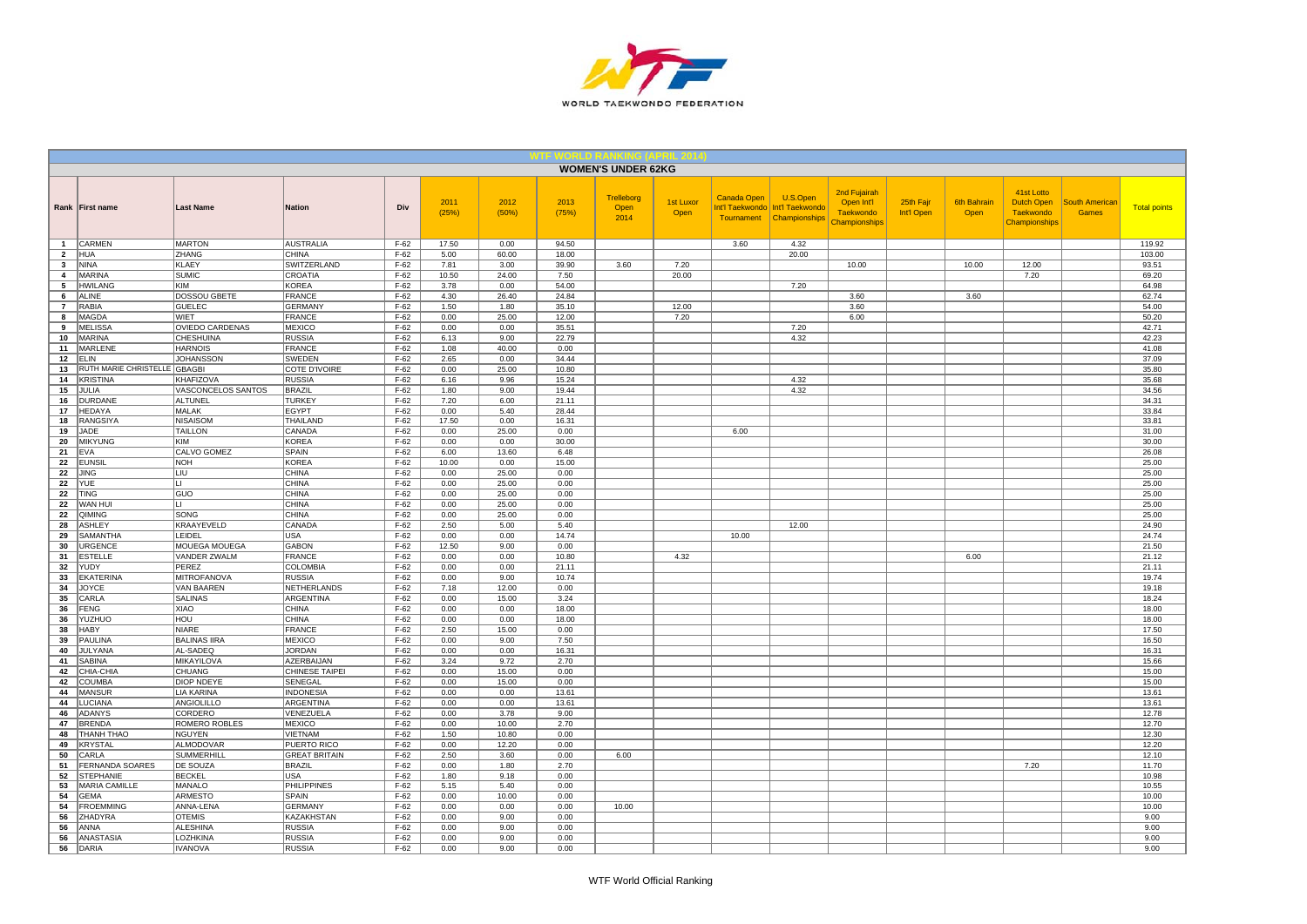

|            |                                |                                   |                                 |                  |               |               |               | <b>WOMEN'S UNDER 62KG</b>  |                   |             |                                                                           |                                                                 |                         |                            |                                                               |                                       |                     |
|------------|--------------------------------|-----------------------------------|---------------------------------|------------------|---------------|---------------|---------------|----------------------------|-------------------|-------------|---------------------------------------------------------------------------|-----------------------------------------------------------------|-------------------------|----------------------------|---------------------------------------------------------------|---------------------------------------|---------------------|
|            | Rank First name                | <b>Last Name</b>                  | <b>Nation</b>                   | Div              | 2011<br>(25%) | 2012<br>(50%) | 2013<br>(75%) | Trelleborg<br>Open<br>2014 | 1st Luxor<br>Open | Canada Open | U.S.Open<br>Int'l Taekwondo   Int'l Taekwondo<br>Tournament Championships | 2nd Fujairah<br>Open Int'l<br><b>Taekwondo</b><br>Championships | 25th Fajr<br>Int'l Open | <b>6th Bahrain</b><br>Open | 41st Lotto<br>Dutch Open<br><b>Taekwondo</b><br>Championships | <b>South American</b><br><b>Games</b> | <b>Total points</b> |
| 56         | GRADI                          | KAMUANYA MPOYI                    | DR CONGO                        | $F-62$           | 0.00          | 9.00          | 0.00          |                            |                   |             |                                                                           |                                                                 |                         |                            |                                                               |                                       | 9.00                |
| 56         | <b>VICTORIIA</b>               | <b>IAKOVLEVA</b>                  | <b>RUSSIA</b>                   | $F-62$           | 0.00          | 9.00          | 0.00          |                            |                   |             |                                                                           |                                                                 |                         |                            |                                                               |                                       | 9.00                |
| 56         | ANASTASIA                      | <b>SKIPINA</b>                    | <b>RUSSIA</b>                   | $F-62$           | 0.00          | 9.00          | 0.00          |                            |                   |             |                                                                           |                                                                 |                         |                            |                                                               |                                       | 9.00                |
| 56<br>56   | <b>ANTONIJA</b><br><b>SORA</b> | ZERAVICA<br><b>LIM</b>            | CROATIA<br><b>KOREA</b>         | $F-62$<br>$F-62$ | 0.00<br>0.00  | 9.00<br>0.00  | 0.00<br>9.00  |                            |                   |             |                                                                           |                                                                 |                         |                            |                                                               |                                       | 9.00<br>9.00        |
| 65         | <b>DIANA</b>                   | LOPEZ                             | <b>USA</b>                      | $F-62$           | 0.00          | 3.78          | 4.54          |                            |                   |             |                                                                           |                                                                 |                         |                            |                                                               |                                       | 8.32                |
| 66         | <b>TASHA</b>                   | PRUTER                            | <b>USA</b>                      | $F-62$           | 0.00          | 0.00          | 4.54          |                            |                   | 3.60        |                                                                           |                                                                 |                         |                            |                                                               |                                       | 8.14                |
| 67         | KARINE                         | <b>SERGERIE</b>                   | CANADA                          | $F-62$           | 8.10          | 0.00          | 0.00          |                            |                   |             |                                                                           |                                                                 |                         |                            |                                                               |                                       | 8.10                |
| 67         | <b>VICTORIA</b>                |                                   | <b>MYANMAR</b>                  | $F-62$           | 0.00          | 3.60          | 4.50          |                            |                   |             |                                                                           |                                                                 |                         |                            |                                                               |                                       | 8.10                |
| 69         | KAREM                          | <b>DOS SANTOS</b>                 | <b>BRAZIL</b>                   | $F-62$           | 0.00          | 0.00          | 7.74          |                            |                   |             |                                                                           |                                                                 |                         |                            |                                                               |                                       | 7.74                |
| 70         | <b>BEGASHAW</b>                | NETSANET FEKADU                   | <b>ETHIOPIA</b>                 | $F-62$           | 7.50          | 0.00          | 0.00          |                            |                   |             |                                                                           |                                                                 |                         |                            |                                                               |                                       | 7.50                |
| 70         | ARRUEM                         | KIM                               | <b>KOREA</b>                    | $F-62$           | 0.00          | 0.00          | 7.50          |                            |                   |             |                                                                           |                                                                 |                         |                            |                                                               |                                       | 7.50                |
| 70         | WAFAA                          | <b>BLAR</b>                       | <b>TUNISIA</b>                  | $F-62$           | 0.00          | 0.00          | 7.50          |                            |                   |             |                                                                           |                                                                 |                         |                            |                                                               |                                       | 7.50                |
| 70         | <b>URARIMAROTINI</b>           | <b>HUMBLIN</b>                    | <b>TAHITI</b>                   | $F-62$           | 0.00          | 0.00          | 7.50          |                            |                   |             |                                                                           |                                                                 |                         |                            |                                                               |                                       | 7.50                |
| 70         | THI THU                        | <b>HIEN PHAM</b>                  | <b>VIETNAM</b>                  | $F-62$           | 0.00          | 0.00          | 7.50          |                            |                   |             |                                                                           |                                                                 |                         |                            |                                                               |                                       | 7.50                |
| 75         | <b>HAMIDI</b>                  | <b>SOHAILA</b>                    | <b>AFGHANISTAN</b>              | $F-62$           | 0.00          | 7.20          | 0.00          |                            |                   |             |                                                                           |                                                                 |                         |                            |                                                               |                                       | 7.20                |
| 76         | <b>KADIATOU</b>                | <b>DIALLO</b>                     | MALI                            | $F-62$           | 2.52          | 0.00          | 4.54          |                            |                   |             |                                                                           |                                                                 |                         |                            |                                                               |                                       | 7.06                |
| 77         | <b>TALITA</b>                  | <b>DJALMA</b>                     | <b>BRAZIL</b>                   | $F-62$           | 0.00          | 3.60          | 3.24<br>0.00  |                            |                   |             |                                                                           |                                                                 |                         |                            |                                                               |                                       | 6.84                |
| 78         | PAIGE<br><b>NAIMA</b>          | <b>MCPHERSON</b><br><b>BEKKAL</b> | <b>USA</b><br><b>MOROCCO</b>    | $F-62$<br>$F-62$ | 3.00<br>6.13  | 3.78<br>0.00  | 0.00          |                            |                   |             |                                                                           |                                                                 |                         |                            |                                                               |                                       | 6.78<br>6.13        |
| 79<br>80   | LEAH                           | <b>SHIPCHACK</b>                  | <b>USA</b>                      | $F-62$           | 0.00          | 6.00          | 0.00          |                            |                   |             |                                                                           |                                                                 |                         |                            |                                                               |                                       | 6.00                |
| 81         | <b>NICOLE</b>                  | PALMA                             | <b>USA</b>                      | $F-62$           | 0.00          | 5.94          | 0.00          |                            |                   |             |                                                                           |                                                                 |                         |                            |                                                               |                                       | 5.94                |
| 82         | <b>IRENE</b>                   | OSULA                             | <b>NIGERIA</b>                  | $F-62$           | 2.52          | 3.00          | 0.00          |                            |                   |             |                                                                           |                                                                 |                         |                            |                                                               |                                       | 5.52                |
| 83         | <b>MARGARITA</b>               | MICHAILIDOU                       | GREECE                          | $F-62$           | 0.00          | 5.40          | 0.00          |                            |                   |             |                                                                           |                                                                 |                         |                            |                                                               |                                       | 5.40                |
| 83         | MARAH JAMAL                    | MOHAMMAD AL SQOUR                 | <b>JORDAN</b>                   | $F-62$           | 0.00          | 5.40          | 0.00          |                            |                   |             |                                                                           |                                                                 |                         |                            |                                                               |                                       | 5.40                |
| 83         | SARA                           | <b>ROJAS</b>                      | <b>COLOMBIA</b>                 | $F-62$           | 0.00          | 5.40          | 0.00          |                            |                   |             |                                                                           |                                                                 |                         |                            |                                                               |                                       | 5.40                |
| 83         | DARYA                          | ZUBOVICH                          | <b>BELARUS</b>                  | $F-62$           | 0.00          | 5.40          | 0.00          |                            |                   |             |                                                                           |                                                                 |                         |                            |                                                               |                                       | 5.40                |
| 83         | <b>FATEMEH</b>                 | ROUHANI                           | <b>IRAN</b>                     | $F-62$           | 0.00          | 5.40          | 0.00          |                            |                   |             |                                                                           |                                                                 |                         |                            |                                                               |                                       | 5.40                |
| 83         | CRISTIANA                      | RIZZELLI                          | <b>ITALY</b>                    | $F-62$           | 0.00          | 5.40          | 0.00          |                            |                   |             |                                                                           |                                                                 |                         |                            |                                                               |                                       | 5.40                |
| 83         | CONSTANZA                      | <b>SCHOBER</b>                    | CHILE                           | $F-62$           | 0.00          | 5.40          | 0.00          |                            |                   |             |                                                                           |                                                                 |                         |                            |                                                               |                                       | 5.40                |
| 83         | ABIR                           | <b>LACHKAME</b>                   | <b>TUNISIA</b>                  | $F-62$           | 0.00          | 5.40          | 0.00          |                            |                   |             |                                                                           |                                                                 |                         |                            |                                                               |                                       | 5.40                |
| 83         | SANDRA                         | VANEGAS VALDERRAMA                | <b>COLOMBIA</b><br><b>KOREA</b> | $F-62$           | 0.00          | 5.40          | 0.00          |                            |                   |             |                                                                           |                                                                 |                         |                            |                                                               |                                       | 5.40                |
| 83<br>83   | <b>HYEYEONG</b><br>HAEREE      | <b>SEONG</b><br>WANG              | <b>KOREA</b>                    | $F-62$<br>$F-62$ | 0.00<br>0.00  | 5.40<br>5.40  | 0.00<br>0.00  |                            |                   |             |                                                                           |                                                                 |                         |                            |                                                               |                                       | 5.40<br>5.40        |
| 83         | KATHERINE                      | <b>DUMAR PORTACIO</b>             | <b>COLOMBIA</b>                 | $F-62$           | 0.00          | 5.40          | 0.00          |                            |                   |             |                                                                           |                                                                 |                         |                            |                                                               |                                       | 5.40                |
| 95         | AYTAN                          | <b>SAMADLI</b>                    | AZERBAIJAN                      | $F-62$           | 0.90          | 0.00          | 4.50          |                            |                   |             |                                                                           |                                                                 |                         |                            |                                                               |                                       | 5.40                |
| 95         | <b>MYEONGHWA</b>               | <b>WOO</b>                        | <b>KOREA</b>                    | $F-62$           | 0.00          | 0.00          | 5.40          |                            |                   |             |                                                                           |                                                                 |                         |                            |                                                               |                                       | 5.40                |
| 95         | AHREUM                         | KIM                               | <b>KOREA</b>                    | $F-62$           | 0.00          | 0.00          | 5.40          |                            |                   |             |                                                                           |                                                                 |                         |                            |                                                               |                                       | 5.40                |
| 98         | <b>RAHELEH</b>                 | <b>ASEMANI</b>                    | <b>IRAN</b>                     | $F-62$           | 5.15          | 0.00          | 0.00          |                            |                   |             |                                                                           |                                                                 |                         |                            |                                                               |                                       | 5.15                |
| 98         | <b>ESTEFANIA</b>               | <b>HERNANDEZ GARCIA</b>           | <b>SPAIN</b>                    | $F-62$           | 5.15          | 0.00          | 0.00          |                            |                   |             |                                                                           |                                                                 |                         |                            |                                                               |                                       | 5.15                |
| 100        | JADE                           | <b>JONES</b>                      | <b>GREAT BRITAIN</b>            | $F-62$           | 5.00          | 0.00          | 0.00          |                            |                   |             |                                                                           |                                                                 |                         |                            |                                                               |                                       | 5.00                |
| 100        | SOUSAN                         | <b>HAJIPOUR</b>                   | <b>IRAN</b>                     | $F-62$           | 5.00          | 0.00          | 0.00          |                            |                   |             |                                                                           |                                                                 |                         |                            |                                                               |                                       | 5.00                |
| 100        | RAIHAU                         | <b>TAUOTAHA</b>                   | <b>TAHITI</b>                   | $F-62$           | 5.00          | 0.00          | 0.00          |                            |                   |             |                                                                           |                                                                 |                         |                            |                                                               |                                       | 5.00                |
| 100        | <b>SOLMAZ</b>                  | <b>TEYMOURI</b>                   | <b>IRAN</b>                     | $F-62$           | 0.00          | 5.00          | 0.00          |                            |                   |             |                                                                           |                                                                 |                         |                            |                                                               |                                       | 5.00                |
| 100        | <b>MASHAEL</b>                 | <b>KHALIFA ALI</b>                | <b>BAHRAIN</b>                  | $F-62$           | 0.00          | 5.00          | 0.00          |                            |                   |             |                                                                           |                                                                 |                         |                            |                                                               |                                       | 5.00                |
| 100        | <b>ENISE</b>                   | AYANLAR                           | <b>AUSTRALIA</b>                | $F-62$           | 0.00          | 5.00          | 0.00          |                            |                   |             |                                                                           |                                                                 |                         |                            |                                                               |                                       | 5.00                |
| 106        | MARIAM                         | <b>DIARRA</b>                     | MALI                            | $F-62$           | 0.00          | 0.00          | 4.54          |                            |                   |             |                                                                           |                                                                 |                         |                            |                                                               |                                       | 4.54                |
| 107<br>107 | <b>MARIE LOUISE</b><br>SARAH   | NGO EBEM<br><b>NJOKI</b>          | CAMEROON<br><b>KENYA</b>        | $F-62$<br>$F-62$ | 4.50<br>4.50  | 0.00<br>0.00  | 0.00<br>0.00  |                            |                   |             |                                                                           |                                                                 |                         |                            |                                                               |                                       | 4.50<br>4.50        |
| 107        | PETRA                          | <b>BUTALA</b>                     | CROATIA                         | $F-62$           | 0.00          | 0.00          | 4.50          |                            |                   |             |                                                                           |                                                                 |                         |                            |                                                               |                                       | 4.50                |
| 107        | LARYSA                         | <b>GERSHONOUK</b>                 | <b>ISRAEL</b>                   | $F-62$           | 0.00          | 0.00          | 4.50          |                            |                   |             |                                                                           |                                                                 |                         |                            |                                                               |                                       | 4.50                |
| 107        | <b>MATAHEITINI</b>             | RAIHAUTI                          | <b>TAHITI</b>                   | $F-62$           | 0.00          | 0.00          | 4.50          |                            |                   |             |                                                                           |                                                                 |                         |                            |                                                               |                                       | 4.50                |
| $112$      | <b>REFAEI</b>                  | RAWAN                             | <b>EGYPT</b>                    | $F-62$           | 0.00          | 0.00          | 0.00          |                            | 4.32              |             |                                                                           |                                                                 |                         |                            |                                                               |                                       | 4.32                |
| 112        | <b>ELIEVA</b>                  | <b>DILDORA</b>                    | <b>UZBEKISTAN</b>               | $F-62$           | 0.00          | 0.00          | 0.00          |                            | 4.32              |             |                                                                           |                                                                 |                         |                            |                                                               |                                       | 4.32                |
| 112        | <b>MARTA</b>                   | CALVO GOMEZ                       | SPAIN                           | $F-62$           | 0.00          | 0.00          | 0.00          |                            | 4.32              |             |                                                                           |                                                                 |                         |                            |                                                               |                                       | 4.32                |
| 112        | CLARA                          | MALLIEN                           | <b>FRANCE</b>                   | $F-62$           | 0.00          | 0.00          | 0.00          |                            |                   |             |                                                                           |                                                                 |                         |                            | 4.32                                                          |                                       | 4.32                |
| 112        | KATIA                          | CALVAR MARTINEZ                   | SPAIN                           | $F-62$           | 0.00          | 0.00          | 0.00          |                            |                   |             |                                                                           |                                                                 |                         |                            | 4.32                                                          |                                       | 4.32                |
| 112        | <b>MARIJA</b>                  | <b>STETIC</b>                     | CROATIA                         | $F-62$           | 0.00          | 0.00          | 0.00          |                            |                   |             |                                                                           |                                                                 |                         |                            | 4.32                                                          |                                       | 4.32                |
|            | 112 RACHELLE                   | <b>BOOTH</b>                      | <b>GREAT BRITAIN</b>            | $F-62$           | 0.00          | 0.00          | 0.00          |                            |                   |             |                                                                           |                                                                 |                         |                            | 4.32                                                          |                                       | 4.32                |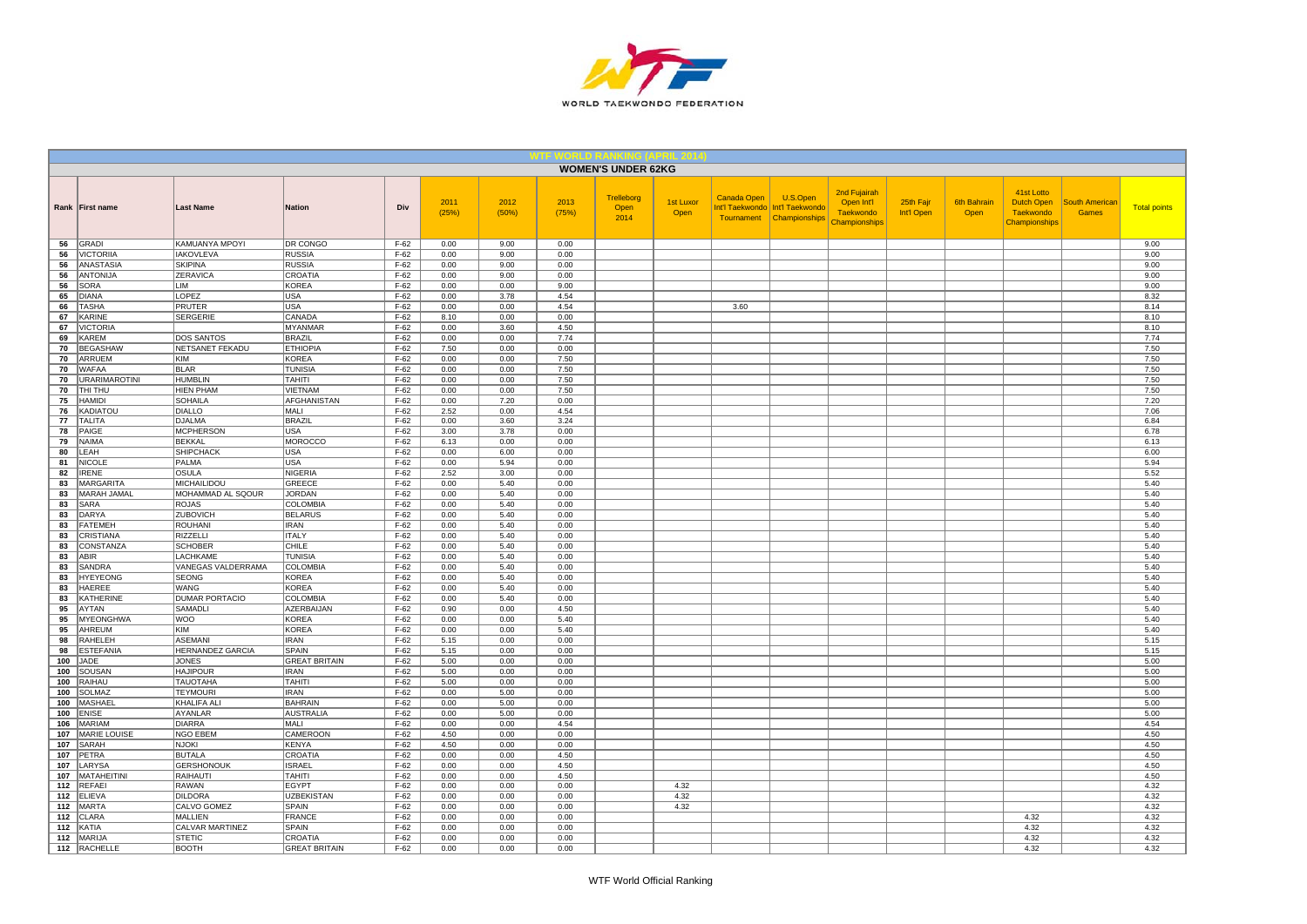

|            |                                      |                                                      |                                        |                  |               |               |               | <b>WOMEN'S UNDER 62KG</b>  |                   |             |                                                                         |                                                                        |                         |                            |                                                                      |                                       |                     |
|------------|--------------------------------------|------------------------------------------------------|----------------------------------------|------------------|---------------|---------------|---------------|----------------------------|-------------------|-------------|-------------------------------------------------------------------------|------------------------------------------------------------------------|-------------------------|----------------------------|----------------------------------------------------------------------|---------------------------------------|---------------------|
|            | Rank First name                      | <b>Last Name</b>                                     | <b>Nation</b>                          | Div              | 2011<br>(25%) | 2012<br>(50%) | 2013<br>(75%) | Trelleborg<br>Open<br>2014 | 1st Luxor<br>Open | Canada Open | U.S.Open<br>Int'l Taekwondo Int'l Taekwondo<br>Tournament Championships | 2nd Fujairah<br>Open Int'l<br><b>Taekwondo</b><br><b>Championships</b> | 25th Fajr<br>Int'l Open | <b>6th Bahrain</b><br>Open | 41st Lotto<br><b>Dutch Open</b><br><b>Taekwondo</b><br>Championships | <b>South American</b><br><b>Games</b> | <b>Total points</b> |
|            | 119 JO WEI                           | LIN                                                  | CHINESE TAIPEI                         | $F-62$           | 3.78          | 0.00          | 0.00          |                            |                   |             |                                                                         |                                                                        |                         |                            |                                                                      |                                       | 3.78                |
| 119        | DEIREANNE                            | <b>MORALES</b>                                       | <b>USA</b>                             | $F-62$           | 0.00          | 3.78          | 0.00          |                            |                   |             |                                                                         |                                                                        |                         |                            |                                                                      |                                       | 3.78                |
| 121<br>121 | <b>AURORA</b><br><b>EDINA</b>        | <b>ROMAN</b><br><b>KOTSIS</b>                        | <b>PUERTO RICO</b><br><b>HUNGARY</b>   | $F-62$<br>$F-62$ | 0.90<br>3.60  | 0.00<br>0.00  | 2.70<br>0.00  |                            |                   |             |                                                                         |                                                                        |                         |                            |                                                                      |                                       | 3.60<br>3.60        |
| 121        | SOHEE                                | <b>KIM</b>                                           | <b>KOREA</b>                           | $F-62$           | 0.00          | 3.60          | 0.00          |                            |                   |             |                                                                         |                                                                        |                         |                            |                                                                      |                                       | 3.60                |
| 121        | KENDALI                              | YOUNT                                                | <b>USA</b>                             | $F-62$           | 0.00          | 3.60          | 0.00          |                            |                   |             |                                                                         |                                                                        |                         |                            |                                                                      |                                       | 3.60                |
| 121        | <b>SEUNGA</b>                        | LEE                                                  | <b>KOREA</b>                           | $F-62$           | 0.00          | 3.60          | 0.00          |                            |                   |             |                                                                         |                                                                        |                         |                            |                                                                      |                                       | 3.60                |
| 121        | KADAN                                | <b>CHAFRIR</b>                                       | <b>ISRAEL</b>                          | $F-62$           | 0.90          | 0.00          | 2.70          |                            |                   |             |                                                                         |                                                                        |                         |                            |                                                                      |                                       | 3.60                |
| 121        | <b>JIRANKOVA</b>                     | <b>IVETA</b>                                         | <b>CZECH REP</b>                       | $F-62$           | 0.00          | 0.00          | 0.00          | 3.60                       |                   |             |                                                                         |                                                                        |                         |                            |                                                                      |                                       | 3.60                |
| 121        | <b>INCI</b>                          | SONMEZ                                               | AZERBAIJAN                             | $F-62$           | 0.00          | 0.00          | 0.00          |                            |                   |             |                                                                         |                                                                        |                         | 3.60                       |                                                                      |                                       | 3.60                |
| 129        | SHAHANAZ                             | KHATUN                                               | <b>BANGLADESH</b>                      | $F-62$           | 1.50          | 1.80          | 0.00          |                            |                   |             |                                                                         |                                                                        |                         |                            |                                                                      |                                       | 3.30                |
| 130        | <b>BOHYEON</b>                       | KANG                                                 | KANG                                   | $F-62$           | 0.00          | 0.00          | 3.24          |                            |                   |             |                                                                         |                                                                        |                         |                            |                                                                      |                                       | 3.24                |
| 130        | JIEJIN                               | <b>JANG</b>                                          | <b>KOREA</b>                           | $F-62$           | 0.00          | 0.00          | 3.24          |                            |                   |             |                                                                         |                                                                        |                         |                            |                                                                      |                                       | 3.24                |
| 130        | SOYOUNG                              | SEO                                                  | <b>KOREA</b>                           | $F-62$           | 0.00          | 0.00          | 3.24          |                            |                   |             |                                                                         |                                                                        |                         |                            |                                                                      |                                       | 3.24                |
| 133<br>133 | MERYL<br><b>AFAF M</b>               | <b>MONAWA</b><br><b>BU ALLAI</b>                     | <b>NEW CALEDONIA</b><br><b>BAHRAIN</b> | $F-62$<br>$F-62$ | 3.00<br>0.00  | 0.00<br>3.00  | 0.00<br>0.00  |                            |                   |             |                                                                         |                                                                        |                         |                            |                                                                      |                                       | 3.00<br>3.00        |
| 133        | RAYA                                 | AL-MUFLEH                                            | <b>JORDAN</b>                          | $F-62$           | 0.00          | 3.00          | 0.00          |                            |                   |             |                                                                         |                                                                        |                         |                            |                                                                      |                                       | 3.00                |
| 133        | <b>BUSRA</b>                         | HASAN                                                | AUSTRALIA                              | $F-62$           | 0.00          | 3.00          | 0.00          |                            |                   |             |                                                                         |                                                                        |                         |                            |                                                                      |                                       | 3.00                |
| 133        | SANAZ                                | <b>BAHRI</b>                                         | <b>IRAN</b>                            | $F-62$           | 0.00          | 3.00          | 0.00          |                            |                   |             |                                                                         |                                                                        |                         |                            |                                                                      |                                       | 3.00                |
| 138        | <b>ANTONINA</b>                      | SAVVON                                               | <b>RUSSIA</b>                          | $F-62$           | 0.90          | 1.80          | 0.00          |                            |                   |             |                                                                         |                                                                        |                         |                            |                                                                      |                                       | 2.70                |
| 138        | <b>DARYA</b>                         | YAKOVLEVA                                            | <b>UKRAINE</b>                         | $F-62$           | 0.00          | 0.00          | 2.70          |                            |                   |             |                                                                         |                                                                        |                         |                            |                                                                      |                                       | 2.70                |
| 138        | <b>RAWAN</b>                         | AL MULLAH                                            | <b>BAHRAIN</b>                         | $F-62$           | 0.00          | 0.00          | 2.70          |                            |                   |             |                                                                         |                                                                        |                         |                            |                                                                      |                                       | 2.70                |
| 138        | <b>FAJER ALI</b>                     | AL BANAILI                                           | <b>BAHRAIN</b>                         | $F-62$           | 0.00          | 0.00          | 2.70          |                            |                   |             |                                                                         |                                                                        |                         |                            |                                                                      |                                       | 2.70                |
| 138        | <b>HAHRA</b>                         | MOSSA HASAN                                          | UAE                                    | $F-62$           | 0.00          | 0.00          | 2.70          |                            |                   |             |                                                                         |                                                                        |                         |                            |                                                                      |                                       | 2.70                |
| 138        | ANASTASIE                            | <b>YOSSA</b>                                         | CAMEROON                               | $F-62$           | 0.00          | 0.00          | 2.70          |                            |                   |             |                                                                         |                                                                        |                         |                            |                                                                      |                                       | 2.70                |
| 138<br>138 | ADI<br><b>TATIANA</b>                | <b>MARGALIT</b><br><b>SKRYPNIKOVA</b>                | <b>ISRAEL</b><br><b>RUSSIA</b>         | $F-62$<br>$F-62$ | 0.00<br>0.00  | 0.00<br>0.00  | 2.70<br>2.70  |                            |                   |             |                                                                         |                                                                        |                         |                            |                                                                      |                                       | 2.70<br>2.70        |
| 138        | ANNE                                 | <b>CLEMENT</b>                                       | PAPUA NEW GUINEA                       | $F-62$           | 0.00          | 0.00          | 2.70          |                            |                   |             |                                                                         |                                                                        |                         |                            |                                                                      |                                       | 2.70                |
| 138        | <b>STEPHANIE</b>                     | KOMBO                                                | PAPUA NEW GUINEA                       | $F-62$           | 0.00          | 0.00          | 2.70          |                            |                   |             |                                                                         |                                                                        |                         |                            |                                                                      |                                       | 2.70                |
| 138        | <b>PARISA</b>                        | <b>FARSHIDI</b>                                      | <b>IRAN</b>                            | $F-62$           | 0.00          | 0.00          | 2.70          |                            |                   |             |                                                                         |                                                                        |                         |                            |                                                                      |                                       | 2.70                |
| 138        | <b>MINEVER</b>                       | <b>OMER OGLU</b>                                     | GREECE                                 | $F-62$           | 0.00          | 0.00          | 2.70          |                            |                   |             |                                                                         |                                                                        |                         |                            |                                                                      |                                       | 2.70                |
| 138        | CAROLINE                             | PERSSON                                              | SWEDEN                                 | $F-62$           | 0.00          | 0.00          | 2.70          |                            |                   |             |                                                                         |                                                                        |                         |                            |                                                                      |                                       | 2.70                |
| 138        | <b>ATZAYANS</b>                      | ANDERSON                                             | PANAMA                                 | $F-62$           | 0.00          | 0.00          | 2.70          |                            |                   |             |                                                                         |                                                                        |                         |                            |                                                                      |                                       | 2.70                |
| 138        | <b>SUSANA</b>                        | <b>GRAMAJO CRUZ</b>                                  | <b>GUATEMALA</b>                       | $F-62$           | 0.00          | 0.00          | 2.70          |                            |                   |             |                                                                         |                                                                        |                         |                            |                                                                      |                                       | 2.70                |
| 138        | THIDASAVNH                           | <b>SCOTTHACHT</b>                                    | LAOS                                   | $F-62$           | 0.00          | 0.00          | 2.70          |                            |                   |             |                                                                         |                                                                        |                         |                            |                                                                      |                                       | 2.70                |
| 138<br>138 | <b>GARCIA PAULINI</b><br><b>DIAZ</b> | YOSSELYN WINNY<br>YOJAIRA                            | PERU<br><b>DOMINICAN REP</b>           | $F-62$<br>$F-62$ | 0.00<br>0.00  | 0.00<br>0.00  | 2.70<br>2.70  |                            |                   |             |                                                                         |                                                                        |                         |                            |                                                                      |                                       | 2.70<br>2.70        |
| 156        | THI DUONG                            | <b>NGUYEN</b>                                        | VIETNAM                                | $F-62$           | 2.65          | 0.00          | 0.00          |                            |                   |             |                                                                         |                                                                        |                         |                            |                                                                      |                                       | 2.65                |
| 157        | SAMANEH                              | REZAEI                                               | <b>IRAN</b>                            | $F-62$           | 2.58          | 0.00          | 0.00          |                            |                   |             |                                                                         |                                                                        |                         |                            |                                                                      |                                       | 2.58                |
| 158        | CAROLE                               | TOH IRIKA                                            | COTE D'IVOIRE                          | $F-62$           | 2.52          | 0.00          | 0.00          |                            |                   |             |                                                                         |                                                                        |                         |                            |                                                                      |                                       | 2.52                |
| 158        | ANA                                  | NAIENE                                               | MOZAMBIQUE                             | $F-62$           | 2.52          | 0.00          | 0.00          |                            |                   |             |                                                                         |                                                                        |                         |                            |                                                                      |                                       | 2.52                |
| 160        | SAEROM                               | <b>KIM</b>                                           | <b>KOREA</b>                           | $F-62$           | 2.50          | 0.00          | 0.00          |                            |                   |             |                                                                         |                                                                        |                         |                            |                                                                      |                                       | 2.50                |
| 160        | VALERIA                              | KHRIPUSHINA                                          | <b>RUSSIA</b>                          | $F-62$           | 2.50          | 0.00          | 0.00          |                            |                   |             |                                                                         |                                                                        |                         |                            |                                                                      |                                       | 2.50                |
| 160        | NIHEL                                | <b>BORJI</b>                                         | <b>TUNISIA</b>                         | $F-62$           | 2.50          | 0.00          | 0.00          |                            |                   |             |                                                                         |                                                                        |                         |                            |                                                                      |                                       | 2.50                |
| 163        | <b>ZEREMA</b>                        | <b>OSMANOVA</b>                                      | <b>RUSSIA</b>                          | $F-62$           | 2.40          | 0.00<br>2.16  | 0.00          |                            |                   |             |                                                                         |                                                                        |                         |                            |                                                                      |                                       | 2.40                |
| 164<br>164 | MONICA ANDREA<br><b>YING</b>         | CHAVEZ RIVERA<br>PAN                                 | <b>MEXICO</b><br>CHINESE TAIPEI        | $F-62$<br>$F-62$ | 0.00<br>0.00  | 2.16          | 0.00<br>0.00  |                            |                   |             |                                                                         |                                                                        |                         |                            |                                                                      |                                       | 2.16<br>2.16        |
| 164        | <b>ENKHTAIVAN</b>                    | <b>KHISHGEE</b>                                      | <b>MONGOLIA</b>                        | $F-62$           | 2.16          | 0.00          | 0.00          |                            |                   |             |                                                                         |                                                                        |                         |                            |                                                                      |                                       | 2.16                |
| 164        | <b>NICLOE</b>                        | <b>MEN</b>                                           | <b>AUSTRALIA</b>                       | $F-62$           | 0.00          | 2.16          | 0.00          |                            |                   |             |                                                                         |                                                                        |                         |                            |                                                                      |                                       | 2.16                |
| 164        | PAULET                               | LOZANO                                               | MEXICO                                 | $F-62$           | 0.00          | 2.16          | 0.00          |                            |                   |             |                                                                         |                                                                        |                         |                            |                                                                      |                                       | 2.16                |
| 164        | <b>KRISTINA</b>                      | <b>UKALOVIC</b>                                      | SWEDEN                                 | $F-62$           | 0.00          | 2.16          | 0.00          |                            |                   |             |                                                                         |                                                                        |                         |                            |                                                                      |                                       | 2.16                |
| 164        | <b>KUBRA</b>                         | <b>BAYRAK</b>                                        | <b>TURKEY</b>                          | $F-62$           | 0.00          | 2.16          | 0.00          |                            |                   |             |                                                                         |                                                                        |                         |                            |                                                                      |                                       | 2.16                |
| 164        | TANSU                                | <b>BURAK</b>                                         | <b>TURKEY</b>                          | $F-62$           | 0.00          | 2.16          | 0.00          |                            |                   |             |                                                                         |                                                                        |                         |                            |                                                                      |                                       | 2.16                |
| 164        | CHLOE                                | PAGANO-STALZER                                       | <b>USA</b>                             | $F-62$           | 0.00          | 2.16          | 0.00          |                            |                   |             |                                                                         |                                                                        |                         |                            |                                                                      |                                       | 2.16                |
| 173        | <b>VONY DIAN</b>                     | PERMATASARI                                          | <b>INDONESIA</b>                       | $F-62$           | 1.80          | 0.00          | 0.00          |                            |                   |             |                                                                         |                                                                        |                         |                            |                                                                      |                                       | 1.80                |
| 173        | NOELYNE                              | <b>HETANA</b><br>LEALOFISAOLEFALEFALEOMALIETOA SAMOA | PAPUA NEW GUINEA                       | $F-62$           | 1.80          | 0.00          | 0.00          |                            |                   |             |                                                                         |                                                                        |                         |                            |                                                                      |                                       | 1.80                |
| 173<br>173 | <b>MAVAEAO</b><br><b>FATIMA</b>      | <b>EBRAHIM ABDULLA</b>                               | <b>BAHRAIN</b>                         | $F-62$<br>$F-62$ | 1.80<br>0.00  | 0.00<br>1.80  | 0.00<br>0.00  |                            |                   |             |                                                                         |                                                                        |                         |                            |                                                                      |                                       | 1.80<br>1.80        |
|            | 173 REEM                             | <b>AL AMAREY</b>                                     | <b>BAHRAIN</b>                         | $F-62$           | 0.00          | 1.80          | 0.00          |                            |                   |             |                                                                         |                                                                        |                         |                            |                                                                      |                                       | 1.80                |
|            |                                      |                                                      |                                        |                  |               |               |               |                            |                   |             |                                                                         |                                                                        |                         |                            |                                                                      |                                       |                     |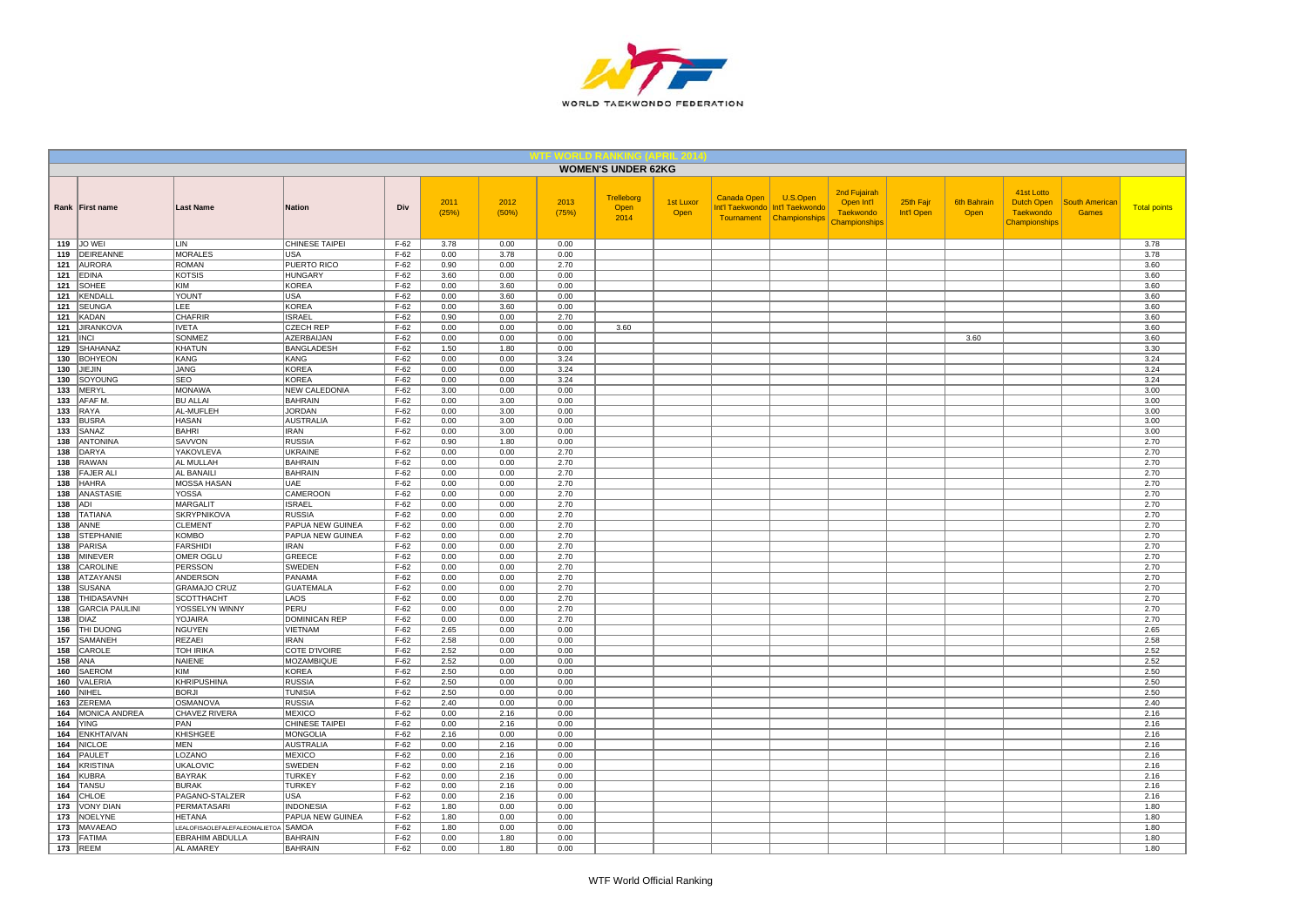

|     |                   |                       |                      |        |               |               |               | <b>WOMEN'S UNDER 62KG</b>  |                          |                                              |                                                     |                                                          |                         |                     |                                                        |                         |                     |
|-----|-------------------|-----------------------|----------------------|--------|---------------|---------------|---------------|----------------------------|--------------------------|----------------------------------------------|-----------------------------------------------------|----------------------------------------------------------|-------------------------|---------------------|--------------------------------------------------------|-------------------------|---------------------|
|     | Rank First name   | <b>Last Name</b>      | <b>Nation</b>        | Div    | 2011<br>(25%) | 2012<br>(50%) | 2013<br>(75%) | Trelleborg<br>Open<br>2014 | <b>1st Luxor</b><br>Open | Canada Open<br>Int'l Taekwondo<br>Tournament | U.S.Open<br>Int'l Taekwondo<br><b>Championships</b> | 2nd Fujairah<br>Open Int'l<br>Taekwondo<br>Championships | 25th Fajr<br>Int'l Open | 6th Bahrair<br>Open | 41st Lotto<br>Dutch Open<br>Taekwondo<br>Championships | South American<br>Games | <b>Total points</b> |
| 173 | LAUREN            | <b>THOM</b>           | <b>AUSTRALIA</b>     | $F-62$ | 0.00          | 1.80          | 0.00          |                            |                          |                                              |                                                     |                                                          |                         |                     |                                                        |                         | 1.80                |
| 173 | <b>ALICIA</b>     | <b>COVINO</b>         | <b>AUSTRALIA</b>     | $F-62$ | 0.00          | 1.80          | 0.00          |                            |                          |                                              |                                                     |                                                          |                         |                     |                                                        |                         | 1.80                |
| 180 | <b>SAMIRA</b>     | <b>SAAD</b>           | <b>EGYPT</b>         | $F-62$ | 1.50          | 0.00          | 0.00          |                            |                          |                                              |                                                     |                                                          |                         |                     |                                                        |                         | 1.50                |
| 180 | <b>SHADEN</b>     | <b>THWEIB</b>         | <b>JORDAN</b>        | $F-62$ | 1.50          | 0.00          | 0.00          |                            |                          |                                              |                                                     |                                                          |                         |                     |                                                        |                         | 1.50                |
| 180 | APARECIDA         | <b>SANTANA SOARES</b> | BRAZIL               | $F-62$ | 1.50          | 0.00          | 0.00          |                            |                          |                                              |                                                     |                                                          |                         |                     |                                                        |                         | 1.50                |
| 180 | <b>ANNA</b>       | <b>ALYOSHINA</b>      | <b>RUSSIA</b>        | $F-62$ | 1.50          | 0.00          | 0.00          |                            |                          |                                              |                                                     |                                                          |                         |                     |                                                        |                         | 1.50                |
| 180 | MARIA             | <b>CHUGAEVA</b>       | <b>RUSSIA</b>        | $F-62$ | 1.50          | 0.00          | 0.00          |                            |                          |                                              |                                                     |                                                          |                         |                     |                                                        |                         | 1.50                |
| 180 | <b>HYEMI</b>      | KIM                   | <b>KOREA</b>         | $F-62$ | 1.50          | 0.00          | 0.00          |                            |                          |                                              |                                                     |                                                          |                         |                     |                                                        |                         | 1.50                |
| 186 | FEGAN             | DECORDOVA             | CANADA               | $F-62$ | 1.08          | 0.00          | 0.00          |                            |                          |                                              |                                                     |                                                          |                         |                     |                                                        |                         | 1.08                |
| 186 | <b>KATHERINE</b>  | <b>PAES</b>           | <b>GREAT BRITAIN</b> | $F-62$ | 1.08          | 0.00          | 0.00          |                            |                          |                                              |                                                     |                                                          |                         |                     |                                                        |                         | 1.08                |
| 186 | MAISE             | LARGE                 | <b>GREAT BRITAIN</b> | $F-62$ | 1.08          | 0.00          | 0.00          |                            |                          |                                              |                                                     |                                                          |                         |                     |                                                        |                         | 1.08                |
| 189 | CAROLINA          | <b>ACOSTA ALVAREZ</b> | <b>MEXICO</b>        | $F-62$ | 0.90          | 0.00          | 0.00          |                            |                          |                                              |                                                     |                                                          |                         |                     |                                                        |                         | 0.90                |
| 189 | <b>STEPHANIE</b>  | <b>OLLIVE</b>         | FRANCE               | $F-62$ | 0.90          | 0.00          | 0.00          |                            |                          |                                              |                                                     |                                                          |                         |                     |                                                        |                         | 0.90                |
| 189 | <b>KUBRA</b>      | BARBARI               | <b>AFGHANISTAN</b>   | $F-62$ | 0.90          | 0.00          | 0.00          |                            |                          |                                              |                                                     |                                                          |                         |                     |                                                        |                         | 0.90                |
| 189 | <b>NARGES</b>     | RASOOLI               | <b>AFGHANISTAN</b>   | $F-62$ | 0.90          | 0.00          | 0.00          |                            |                          |                                              |                                                     |                                                          |                         |                     |                                                        |                         | 0.90                |
| 189 | <b>ROCHELLE</b>   | <b>SMALL</b>          | <b>AUSTRALIA</b>     | $F-62$ | 0.90          | 0.00          | 0.00          |                            |                          |                                              |                                                     |                                                          |                         |                     |                                                        |                         | 0.90                |
| 189 | FARGANA           | <b>GURBANOVA</b>      | <b>AZERBAIJAN</b>    | $F-62$ | 0.90          | 0.00          | 0.00          |                            |                          |                                              |                                                     |                                                          |                         |                     |                                                        |                         | 0.90                |
|     | 189 SEV MEY       | <b>SORN</b>           | <b>CAMBODIA</b>      | $F-62$ | 0.90          | 0.00          | 0.00          |                            |                          |                                              |                                                     |                                                          |                         |                     |                                                        |                         | 0.90                |
| 189 | <b>TUGBA</b>      | <b>UCAK</b>           | <b>GERMANY</b>       | $F-62$ | 0.90          | 0.00          | 0.00          |                            |                          |                                              |                                                     |                                                          |                         |                     |                                                        |                         | 0.90                |
| 189 | REKHA DEVI        | l n                   | <b>INDIA</b>         | $F-62$ | 0.90          | 0.00          | 0.00          |                            |                          |                                              |                                                     |                                                          |                         |                     |                                                        |                         | 0.90                |
| 189 | ELEONORA          | <b>PLATANIA</b>       | <b>ITALY</b>         | $F-62$ | 0.90          | 0.00          | 0.00          |                            |                          |                                              |                                                     |                                                          |                         |                     |                                                        |                         | 0.90                |
| 189 | <b>ALEKSANDRA</b> | <b>USCINSKA</b>       | POLAND               | $F-62$ | 0.90          | 0.00          | 0.00          |                            |                          |                                              |                                                     |                                                          |                         |                     |                                                        |                         | 0.90                |
|     | 189 AISHA         | <b>AL MANSOURI</b>    | <b>QATAR</b>         | $F-62$ | 0.90          | 0.00          | 0.00          |                            |                          |                                              |                                                     |                                                          |                         |                     |                                                        |                         | 0.90                |
|     | 189 DARIA         | GORBACHEVA            | RUSSIA               | $F-62$ | 0.90          | 0.00          | 0.00          |                            |                          |                                              |                                                     |                                                          |                         |                     |                                                        |                         | 0.90                |
| 189 | TANG CHARLOTTE    | <b>XUE TING</b>       | <b>SINGAPORE</b>     | $F-62$ | 0.90          | 0.00          | 0.00          |                            |                          |                                              |                                                     |                                                          |                         |                     |                                                        |                         | 0.90                |
| 189 | DIANA             | <b>VAZQUEZ</b>        | SPAIN                | $F-62$ | 0.90          | 0.00          | 0.00          |                            |                          |                                              |                                                     |                                                          |                         |                     |                                                        |                         | 0.90                |
| 189 | DANIELLE          | <b>GAY</b>            | USA                  | $F-62$ | 0.90          | 0.00          | 0.00          |                            |                          |                                              |                                                     |                                                          |                         |                     |                                                        |                         | 0.90                |
| 189 | SHELBY            | CAGGIANO              | USA                  | $F-62$ | 0.90          | 0.00          | 0.00          |                            |                          |                                              |                                                     |                                                          |                         |                     |                                                        |                         | 0.90                |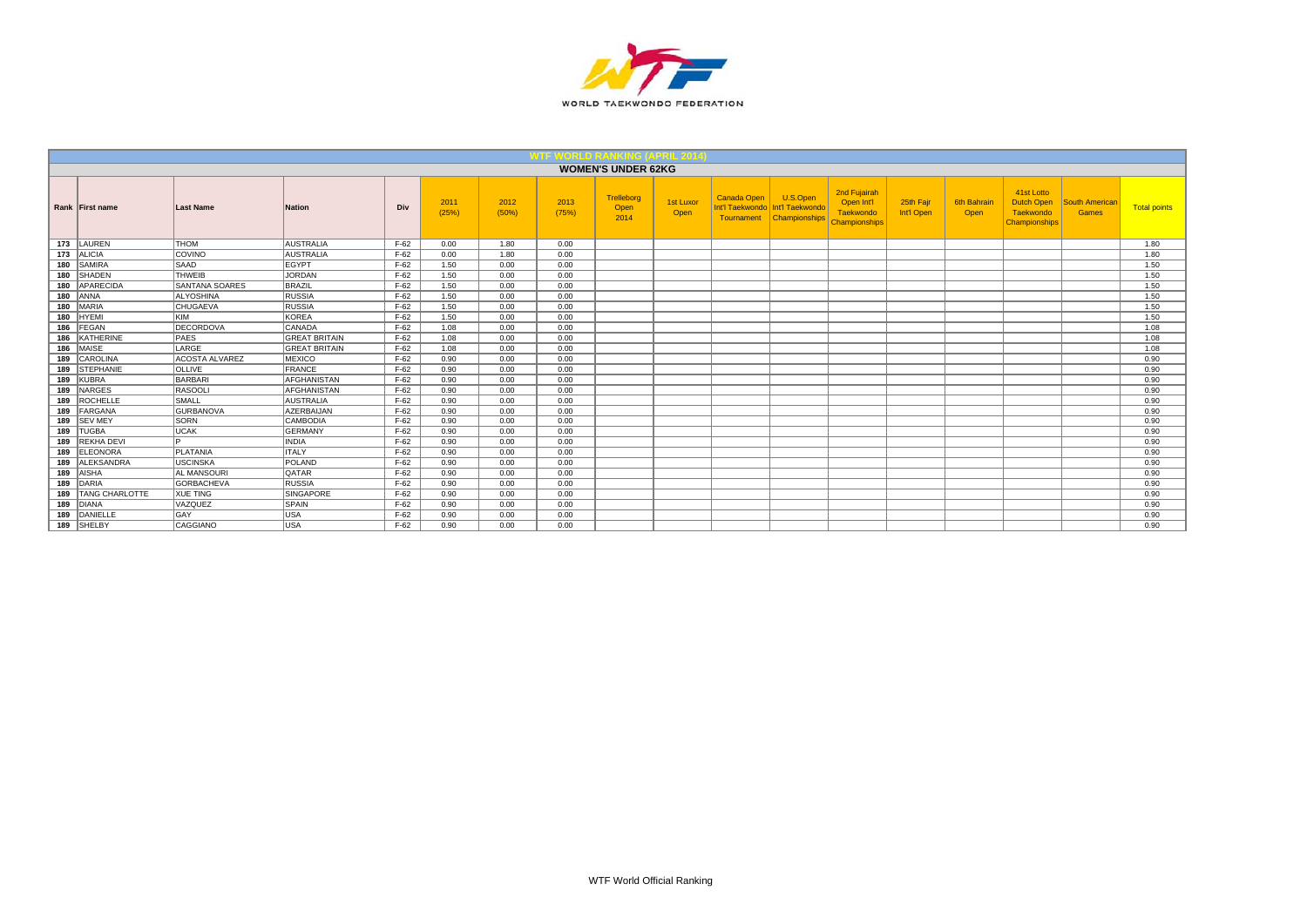

|                                         |                                      |                                              |                                    |                  |                |               |                | <b>WOMEN'S UNDER 67KG</b>  |                          |                                                     |                                              |                                                                 |                         |                            |                                                               |                                |                     |
|-----------------------------------------|--------------------------------------|----------------------------------------------|------------------------------------|------------------|----------------|---------------|----------------|----------------------------|--------------------------|-----------------------------------------------------|----------------------------------------------|-----------------------------------------------------------------|-------------------------|----------------------------|---------------------------------------------------------------|--------------------------------|---------------------|
|                                         | Rank First name                      | <b>Last Name</b>                             | <b>Nation</b>                      | Div              | 2011<br>(25%)  | 2012<br>(50%) | 2013<br>(75%)  | Trelleborg<br>Open<br>2014 | <b>1st Luxor</b><br>Open | <b>Canada Open</b><br>Int'l Taekwondo<br>Tournament | U.S.Open<br>Int'l Taekwondo<br>Championships | 2nd Fujairah<br>Open Int'l<br>Taekwondo<br><b>Championships</b> | 25th Fajr<br>Int'l Open | <b>6th Bahrain</b><br>Open | 41st Lotto<br><b>Dutch Open</b><br>Taekwondo<br>Championships | <b>South American</b><br>Games | <b>Total points</b> |
| $\mathbf{1}$                            | <b>HABY</b>                          | <b>NIARE</b>                                 | <b>FRANCE</b>                      | $F-67$           | 17.50          | 37.16         | 135.00         |                            | 7.20                     |                                                     |                                              | 10.00                                                           |                         |                            | 7.20                                                          |                                | 214.06              |
| $\overline{2}$                          | <b>ELIN</b>                          | <b>JOHANSSON</b>                             | <b>SWEDEN</b>                      | $F-67$           | 8.80           | 16.45         | 82.50          | 10.00                      |                          | 3.60                                                | 4.32                                         |                                                                 |                         |                            | 7.20                                                          |                                | 132.87              |
| $\mathbf{3}$<br>$\overline{\mathbf{4}}$ | <b>NUR</b><br>FARIDA                 | <b>TATAR</b><br><b>AZIZOVA</b>               | <b>TURKEY</b><br><b>AZERBAIJAN</b> | $F-67$<br>$F-67$ | 14.48<br>15.50 | 56.80<br>9.71 | 21.11<br>52.86 | 3.60                       | 4.32<br>20.00            |                                                     |                                              |                                                                 |                         | 6.00                       | 12.00<br>4.32                                                 |                                | 112.31<br>108.39    |
| 5                                       | <b>SEHAM</b>                         | <b>EL SAWALHY</b>                            | <b>EGYPT</b>                       | $F-67$           | 33.28          | 44.71         | 12.90          |                            | 12.00                    |                                                     |                                              |                                                                 |                         | 3.60                       |                                                               |                                | 106.49              |
| 6                                       | <b>KYUNGSEON</b>                     | <b>HWANG</b>                                 | <b>KOREA</b>                       | $F-67$           | 6.30           | 65.00         | 30.00          |                            |                          |                                                     | 4.32                                         |                                                                 |                         |                            |                                                               |                                | 105.62              |
| $\overline{7}$                          | CHIA CHIA                            | <b>CHUANG</b>                                | CHINESE TAIPEI                     | $F-67$           | 0.00           | 0.00          | 90.00          |                            |                          | 10.00                                               |                                              |                                                                 |                         |                            |                                                               |                                | 100.00              |
| 8                                       | PAIGE                                | <b>McPHERSON</b>                             | <b>USA</b>                         | $F-67$           | 20.63          | 18.00         | 35.57          |                            |                          | 3.60                                                | 12.00                                        |                                                                 |                         |                            |                                                               |                                | 89.80               |
| 9                                       | <b>FRANKA</b>                        | ANIC                                         | <b>SLOVENIA</b>                    | $F-67$           | 6.90           | 12.60         | 47.40          |                            |                          |                                                     |                                              |                                                                 |                         |                            |                                                               |                                | 66.90               |
| 10                                      | <b>PETRA</b>                         | <b>MATIJASEVIC</b>                           | CROATIA                            | $F-67$           | 2.50           | 21.20         | 19.44          |                            | 4.32                     |                                                     |                                              | 6.00                                                            |                         | 10.00                      |                                                               |                                | 63.46               |
| 11                                      | <b>KATHERINE</b><br><b>ANASTASIA</b> | <b>DUMAR PORTACIO</b><br><b>BARYSHNIKOVA</b> | COLOMBIA<br>RUSSIA                 | $F-67$<br>$F-67$ | 2.70<br>0.00   | 25.00<br>0.00 | 17.70<br>28.08 |                            |                          |                                                     | 7.20                                         |                                                                 |                         |                            | 20.00                                                         | 10.00                          | 55.40<br>55.28      |
| 12<br>13                                | <b>MELISSA</b>                       | <b>PAGNOTTA</b>                              | CANADA                             | $F-67$           | 18.40          | 14.00         | 9.00           |                            |                          | 6.00                                                | 4.32                                         |                                                                 |                         |                            |                                                               |                                | 51.72               |
| 14                                      | HYERI                                | OH                                           | KOREA                              | $F-67$           | 0.00           | 0.00          | 30.00          |                            |                          |                                                     | 20.00                                        |                                                                 |                         |                            |                                                               |                                | 50.00               |
| 15                                      | <b>HELENA</b>                        | <b>FROMM</b>                                 | <b>GERMANY</b>                     | $F-67$           | 23.35          | 25.32         | 0.00           |                            |                          |                                                     |                                              |                                                                 |                         |                            |                                                               |                                | 48.67               |
| 16                                      | YUN FEI                              | <b>GUO</b>                                   | <b>CHINA</b>                       | $F-67$           | 20.50          | 0.00          | 19.44          |                            |                          |                                                     |                                              |                                                                 |                         |                            |                                                               |                                | 39.94               |
| 17                                      | <b>LUA MARIA</b>                     | PIÑEIRO DEVESA                               | <b>SPAIN</b>                       | $F-67$           | 3.58           | 5.40          | 25.92          |                            |                          |                                                     |                                              |                                                                 |                         |                            | 4.32                                                          |                                | 39.22               |
| 18                                      | <b>KATHERINE</b>                     | <b>ALVARADO</b>                              | <b>COSTA RICA</b>                  | F-67             | 2.70           | 5.40          | 22.25          |                            |                          |                                                     | 4.32                                         |                                                                 |                         |                            |                                                               |                                | 34.67               |
| 19<br>20                                | CARMEN<br><b>HYEMI</b>               | <b>MARTON</b><br>PARK                        | <b>AUSTRALIA</b><br><b>KOREA</b>   | $F-67$<br>$F-67$ | 12.50<br>0.00  | 21.60<br>0.00 | 0.00<br>33.24  |                            |                          |                                                     |                                              |                                                                 |                         |                            |                                                               |                                | 34.10<br>33.24      |
| 21                                      | <b>JINKYUNG</b>                      | KIM                                          | KOREA                              | $F-67$           | 0.00           | 0.00          | 30.00          |                            |                          |                                                     |                                              |                                                                 |                         |                            |                                                               |                                | 30.00               |
| 22                                      | NATHALIE                             | <b>ILIESCO</b>                               | CANADA                             | F-67             | 0.00           | 5.16          | 24.35          |                            |                          |                                                     |                                              |                                                                 |                         |                            |                                                               |                                | 29.51               |
| 23                                      | SOUSAN                               | <b>HAJIPOURGOLI</b>                          | <b>IRAN</b>                        | $F-67$           | 12.50          | 12.71         | 0.00           |                            |                          |                                                     |                                              |                                                                 |                         |                            |                                                               |                                | 25.21               |
| 24                                      | YANN-YEU                             | CHEN                                         | CHINESE TAIPEI                     | $F-67$           | 0.00           | 25.00         | 0.00           |                            |                          |                                                     |                                              |                                                                 |                         |                            |                                                               |                                | 25.00               |
| 24                                      | <b>ENISE</b>                         | AYANLAR                                      | AUSTRALIA                          | $F-67$           | 0.00           | 25.00         | 0.00           |                            |                          |                                                     |                                              |                                                                 |                         |                            |                                                               |                                | 25.00               |
| 26                                      | HAKIMA                               | <b>MESLAHY</b>                               | MOROCCO                            | $F-67$           | 13.64          | 1.80          | 9.00           |                            |                          |                                                     |                                              |                                                                 |                         |                            |                                                               |                                | 24.44               |
| 27                                      | SARAH                                | <b>STEVENSON</b><br>SHOKRANEH                | <b>GREAT BRITAIN</b>               | $F-67$           | 17.50          | 3.71<br>0.00  | 0.00           |                            |                          |                                                     |                                              |                                                                 |                         |                            |                                                               |                                | 21.21               |
| 28<br>29                                | <b>IZADI</b><br>SANAZ                | SHAHBAZI                                     | <b>IRAN</b><br><b>USA</b>          | $F-67$<br>$F-67$ | 0.00<br>1.08   | 15.00         | 21.11<br>4.54  |                            |                          |                                                     |                                              |                                                                 |                         |                            |                                                               |                                | 21.11<br>20.62      |
| 30                                      | <b>KARINE</b>                        | <b>SERGERIE</b>                              | CANADA                             | $F-67$           | 15.15          | 5.29          | 0.00           |                            |                          |                                                     |                                              |                                                                 |                         |                            |                                                               |                                | 20.44               |
| 31                                      | LARISSA                              | KONAN AMOIN                                  | COTE D'IVOIRE                      | $F-67$           | 0.00           | 9.00          | 10.80          |                            |                          |                                                     |                                              |                                                                 |                         |                            |                                                               |                                | 19.80               |
| 32                                      | QING                                 | LIU                                          | <b>MACAO</b>                       | $F-67$           | 0.00           | 0.00          | 19.44          |                            |                          |                                                     |                                              |                                                                 |                         |                            |                                                               |                                | 19.44               |
| 33                                      | HOANG DIEU LINH                      | CHU                                          | VIETNAM                            | $F-67$           | 8.40           | 10.91         | 0.00           |                            |                          |                                                     |                                              |                                                                 |                         |                            |                                                               |                                | 19.31               |
| 34                                      | <b>GULNAFIS</b>                      | <b>AITKUKHAMBETOVA</b>                       | <b>KAZAKHSTAN</b>                  | $F-67$           | 9.00           | 9.11          | 0.00           |                            |                          |                                                     |                                              |                                                                 |                         |                            |                                                               |                                | 18.10               |
| 35<br>36                                | ANDREA<br><b>RABIA</b>               | ST. BERNARD<br><b>GUELEC</b>                 | GRENADA<br><b>GERMANY</b>          | F-67<br>$F-67$   | 6.35<br>0.00   | 11.52<br>2.16 | 0.00<br>15.66  |                            |                          |                                                     |                                              |                                                                 |                         |                            |                                                               |                                | 17.87<br>17.82      |
| 37                                      | VICTORIA CATARINA                    | <b>HEREDIA TAMEZ</b>                         | <b>MEXICO</b>                      | $F-67$           | 0.00           | 0.00          | 17.70          |                            |                          |                                                     |                                              |                                                                 |                         |                            |                                                               |                                | 17.70               |
| 38                                      | <b>MBASSA</b>                        | <b>SAKHO</b>                                 | SENEGAL                            | $F-67$           | 0.00           | 15.00         | 2.70           |                            |                          |                                                     |                                              |                                                                 |                         |                            |                                                               |                                | 17.70               |
| 39                                      | <b>MIKYUNG</b>                       | KIM                                          | <b>KOREA</b>                       | $F-67$           | 17.50          | 0.00          | 0.00           |                            |                          |                                                     |                                              |                                                                 |                         |                            |                                                               |                                | 17.50               |
| 40                                      | <b>VIKTORYIA</b>                     | BELANOUSKAYA                                 | <b>BELARUS</b>                     | $F-67$           | 10.13          | 5.40          | 0.00           |                            |                          |                                                     |                                              |                                                                 |                         |                            |                                                               |                                | 15.53               |
| 41                                      | <b>RUTH MARIE</b>                    | <b>GBAGBI</b>                                | COTE D'IVOIRE                      | $F-67$           | 7.50           | 7.56          | 0.00           |                            |                          |                                                     |                                              |                                                                 |                         |                            |                                                               |                                | 15.06               |
| 42<br>42                                | ALANA<br><b>JIE</b>                  | PERALDI<br><b>CHEN</b>                       | NEW CALEDONIA<br><b>CHINA</b>      | $F-67$<br>$F-67$ | 0.00           | 15.00<br>0.00 | 0.00           |                            |                          |                                                     |                                              |                                                                 |                         |                            |                                                               |                                | 15.00               |
| 44                                      | <b>CHEYENNE</b>                      | CAMERON                                      | <b>AUSTRALIA</b>                   | $F-67$           | 0.00<br>0.00   | 14.00         | 15.00<br>0.00  |                            |                          |                                                     |                                              |                                                                 |                         |                            |                                                               |                                | 15.00<br>14.00      |
| 45                                      | <b>KATARZYNA</b>                     | WIECZOREK                                    | POLAND                             | $F-67$           | 7.33           | 2.16          | 0.00           |                            |                          |                                                     |                                              |                                                                 |                         |                            | 4.32                                                          |                                | 13.81               |
| 46                                      | <b>DAJANA</b>                        | <b>PERISIC</b>                               | <b>SERBIA</b>                      | $F-67$           | 0.00           | 0.00          | 13.61          |                            |                          |                                                     |                                              |                                                                 |                         |                            |                                                               |                                | 13.61               |
| 46                                      | JANDI                                | KIM                                          | KOREA                              | $F-67$           | 0.00           | 0.00          | 13.61          |                            |                          |                                                     |                                              |                                                                 |                         |                            |                                                               |                                | 13.61               |
| 46                                      | <b>ANASTASIA</b>                     | <b>DELIDIMITRI</b>                           | <b>GREECE</b>                      | $F-67$           | 0.00           | 0.00          | 13.61          |                            |                          |                                                     |                                              |                                                                 |                         |                            |                                                               |                                | 13.61               |
| 49                                      | RAPHAELLA GALACHO                    | PIMENTEL PEREIRA                             | BRAZIL                             | $F-67$           | 4.20           | 6.60          | 2.70           |                            |                          |                                                     |                                              |                                                                 |                         |                            |                                                               |                                | 13.50               |
| 49                                      | <b>ISABELLE</b>                      | N'DRI AHOU NADEGE                            | <b>COTE D'IVOIRE</b>               | $F-67$           | 2.70           | 0.00          | 10.80          |                            |                          |                                                     |                                              |                                                                 |                         |                            |                                                               |                                | 13.50               |
| 51<br>52                                | YANNA<br>HWILANG                     | <b>SCHNEIDER</b><br>KIM                      | GERMANY<br>KOREA                   | $F-67$<br>$F-67$ | 0.00<br>0.00   | 0.00<br>0.00  | 2.70<br>12.96  | 6.00                       | 4.32                     |                                                     |                                              |                                                                 |                         |                            |                                                               |                                | 13.02<br>12.96      |
| 53                                      | ALEXIS DANIELA                       | ARNOLD                                       | ARGENTINA                          | $F-67$           | 0.00           | 9.00          | 0.00           |                            |                          |                                                     |                                              |                                                                 |                         |                            |                                                               | 3.60                           | 12.60               |
| 53                                      | <b>WAFA</b>                          | <b>BELLAR</b>                                | <b>TUNISIA</b>                     | $F-67$           | 0.00           | 9.00          | 0.00           |                            |                          |                                                     |                                              |                                                                 | 3.60                    |                            |                                                               |                                | 12.60               |
| 55                                      | <b>RESHMIE</b>                       | <b>OOGINK</b>                                | NETHERLANDS                        | $F-67$           | 1.80           | 10.40         | 0.00           |                            |                          |                                                     |                                              |                                                                 |                         |                            |                                                               |                                | 12.20               |
| 56                                      | <b>GLADYS NGENDO</b>                 | <b>MWANIKI</b>                               | KENYA                              | $F-67$           | 12.00          | 0.00          | 0.00           |                            |                          |                                                     |                                              |                                                                 |                         |                            |                                                               |                                | 12.00               |
| 57                                      | <b>SITA</b>                          | SANOGO                                       | COTE D'IVOIRE                      | $F-67$           | 0.00           | 0.00          | 10.80          |                            |                          |                                                     |                                              |                                                                 |                         |                            |                                                               |                                | 10.80               |
| 57                                      | <b>MAGDA</b>                         | <b>WIET</b>                                  | <b>FRANCE</b>                      | $F-67$           | 0.00           | 0.00          | 10.80          |                            |                          |                                                     |                                              |                                                                 |                         |                            |                                                               |                                | 10.80               |
| 59                                      | <b>NINA</b>                          | <b>KLAEY</b>                                 | <b>SWITZERLAND</b>                 | $F-67$           | 4.54           | 3.00          | 2.70           |                            |                          |                                                     |                                              |                                                                 |                         |                            |                                                               |                                | 10.24               |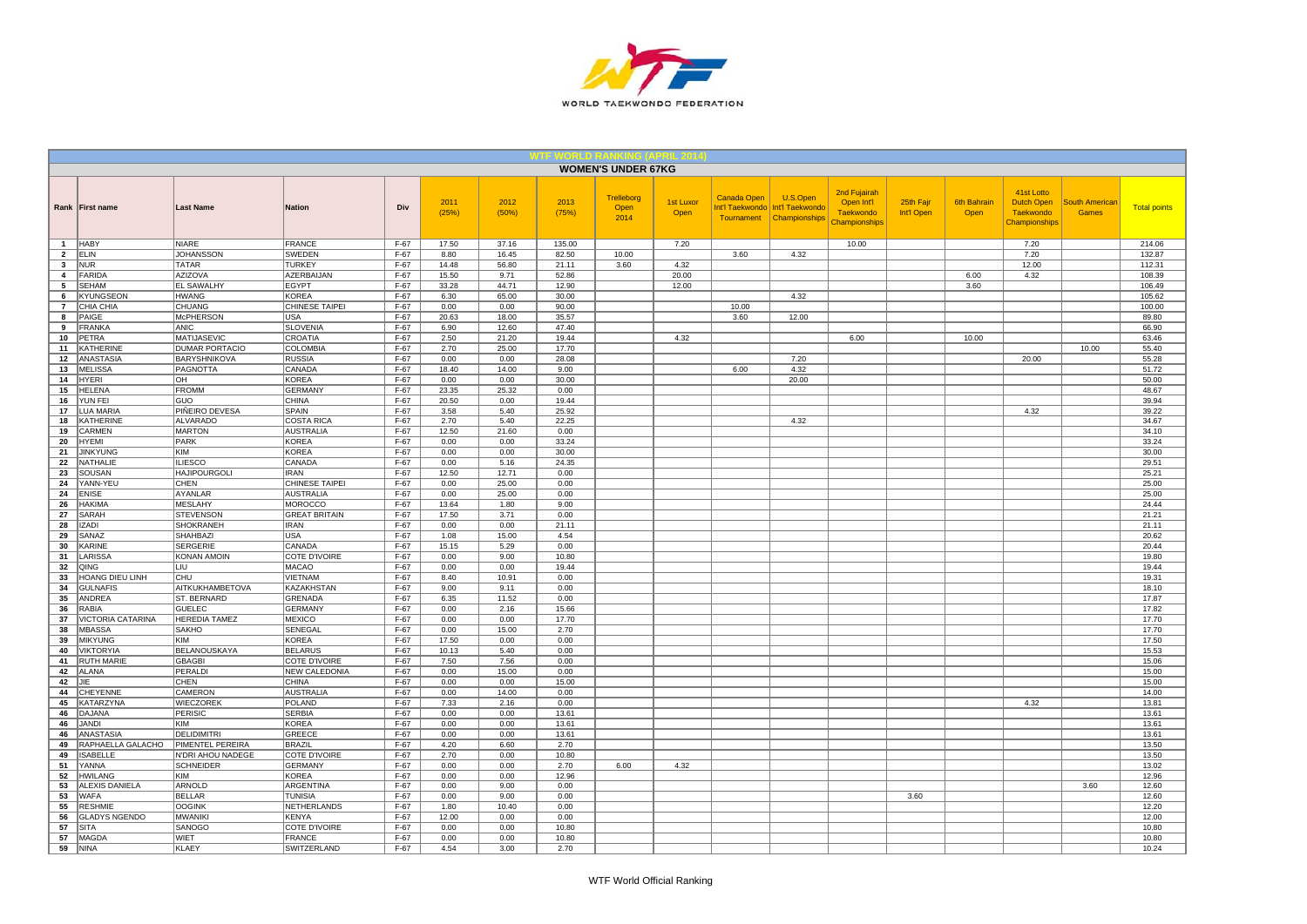

|            |                                     |                                    |                                       |                  |               |               |               | <b>WOMEN'S UNDER 67KG</b>  |                          |             |                                                                           |                                                                 |                         |                            |                                                               |                                       |                     |
|------------|-------------------------------------|------------------------------------|---------------------------------------|------------------|---------------|---------------|---------------|----------------------------|--------------------------|-------------|---------------------------------------------------------------------------|-----------------------------------------------------------------|-------------------------|----------------------------|---------------------------------------------------------------|---------------------------------------|---------------------|
|            | Rank First name                     | <b>Last Name</b>                   | <b>Nation</b>                         | Div              | 2011<br>(25%) | 2012<br>(50%) | 2013<br>(75%) | Trelleborg<br>Open<br>2014 | <b>1st Luxor</b><br>Open | Canada Open | U.S.Open<br>Int'l Taekwondo   Int'l Taekwondo<br>Tournament Championships | 2nd Fujairah<br>Open Int'l<br><b>Taekwondo</b><br>Championships | 25th Fajr<br>Int'l Open | <b>6th Bahrain</b><br>Open | 41st Lotto<br>Dutch Open<br><b>Taekwondo</b><br>Championships | <b>South American</b><br><b>Games</b> | <b>Total points</b> |
| 60         | <b>TASHA</b>                        | PRUTER                             | <b>USA</b>                            | $F-67$           | 3.24          | 0.00          | 3.24          | 3.60                       |                          |             |                                                                           |                                                                 |                         |                            |                                                               |                                       | 10.08               |
| 61<br>61   | <b>XIAO FEI</b><br>FATEMEH          | <b>WANG</b><br><b>ROOHANI</b>      | <b>CHINA</b><br><b>IRAN</b>           | $F-67$<br>$F-67$ | 0.00<br>0.00  | 10.00<br>0.00 | 0.00<br>0.00  |                            |                          |             |                                                                           |                                                                 | 10.00                   |                            |                                                               |                                       | 10.00<br>10.00      |
| 63         | QUING                               | LIU                                | <b>MACAO</b>                          | $F-67$           | 0.00          | 9.00          | 0.00          |                            |                          |             |                                                                           |                                                                 |                         |                            |                                                               |                                       | 9.00                |
| 63         | SARAHI                              | PEREZ HERNANDEZ                    | <b>MEXICO</b>                         | $F-67$           | 0.00          | 9.00          | 0.00          |                            |                          |             |                                                                           |                                                                 |                         |                            |                                                               |                                       | 9.00                |
| 63         | <b>RHIANNON</b>                     | <b>O'NEILL</b>                     | <b>NEW ZEALAND</b>                    | $F-67$           | 0.00          | 9.00          | 0.00          |                            |                          |             |                                                                           |                                                                 |                         |                            |                                                               |                                       | 9.00                |
| 63         | KAITLIN                             | BLANKENAU                          | CANADA                                | $F-67$           | 0.00          | 0.00          | 9.00          |                            |                          |             |                                                                           |                                                                 |                         |                            |                                                               |                                       | 9.00                |
| 67         | <b>PARISA</b>                       | FARSHIDI                           | <b>IRAN</b>                           | $F-67$           | 2.50          | 5.00          | 0.00          |                            |                          |             |                                                                           |                                                                 |                         |                            |                                                               |                                       | 7.50                |
| 67         | <b>HAYLEY</b>                       | <b>SCHOFIELD</b>                   | <b>NEW ZEALAND</b>                    | $F-67$           | 7.50          | 0.00          | 0.00          |                            |                          |             |                                                                           |                                                                 |                         |                            |                                                               |                                       | 7.50                |
| 67         | <b>POORUEM</b>                      | LEE                                | <b>KOREA</b>                          | F-67             | 0.00          | 0.00          | 7.50          |                            |                          |             |                                                                           |                                                                 |                         |                            |                                                               |                                       | 7.50                |
| 67<br>67   | MEHIANA<br>CASSANDRA                | <b>TUFARIUA</b><br><b>HALLER</b>   | <b>TAHITI</b><br>THAILAND             | $F-67$<br>$F-67$ | 0.00<br>0.00  | 0.00<br>0.00  | 7.50<br>7.50  |                            |                          |             |                                                                           |                                                                 |                         |                            |                                                               |                                       | 7.50<br>7.50        |
| 67         | VANDER ZWALM                        | <b>ESTELLE</b>                     | <b>FRANCE</b>                         | $F-67$           | 0.00          | 0.00          | 7.50          |                            |                          |             |                                                                           |                                                                 |                         |                            |                                                               |                                       | 7.50                |
| 73         | SANELE                              | GININDZA                           | SWAZILAND                             | $F-67$           | 7.20          | 0.00          | 0.00          |                            |                          |             |                                                                           |                                                                 |                         |                            |                                                               |                                       | 7.20                |
| 73         | <b>ISHCHENKO</b>                    | DARYA                              | <b>RUSSIA</b>                         | $F-67$           | 0.00          | 0.00          | 0.00          |                            | 7.20                     |             |                                                                           |                                                                 |                         |                            |                                                               |                                       | 7.20                |
| 73         | <b>ZHANG</b>                        | <b>JING</b>                        | <b>CHINA</b>                          | $F-67$           | 0.00          | 0.00          | 0.00          |                            |                          |             | 7.20                                                                      |                                                                 |                         |                            |                                                               |                                       | 7.20                |
| 73         | AMANBAYEVA                          | ZHULDYZ                            | <b>KAZAKHSTAN</b>                     | $F-67$           | 0.00          | 0.00          | 0.00          |                            |                          |             |                                                                           | 3.60                                                            |                         | 3.60                       |                                                               |                                       | 7.20                |
| 77         | <b>PARTICIA ANDREA</b>              | <b>FIGUEROA PINTO</b>              | <b>CHILE</b>                          | F-67             | 0.00          | 0.00          | 7.20          |                            |                          |             |                                                                           |                                                                 |                         |                            |                                                               |                                       | 7.20                |
| 77         | <b>MARINA</b>                       | <b>SUMIC</b>                       | CROATIA                               | $F-67$           | 0.00          | 0.00          | 7.20          |                            |                          |             |                                                                           |                                                                 |                         |                            |                                                               |                                       | 7.20                |
| 79         | MARINA                              | CHESHUINA<br>MITROFANOVA           | <b>RUSSIA</b>                         | $F-67$           | 0.00          | 6.80          | 0.00          |                            |                          |             |                                                                           |                                                                 |                         |                            |                                                               |                                       | 6.80                |
| 80<br>81   | <b>EKATERINA</b><br><b>ASUNCION</b> | OCASIO RODRIGUEZ                   | <b>RUSSIA</b><br>PUERTO RICO          | $F-67$<br>F-67   | 0.00<br>6.44  | 0.00<br>0.00  | 6.48<br>0.00  |                            |                          |             |                                                                           |                                                                 |                         |                            |                                                               |                                       | 6.48<br>6.44        |
| 82         | <b>DAYANA PATRICIA</b>              | <b>FOLLECO MINA</b>                | <b>ECUADOR</b>                        | $F-67$           | 1.89          | 0.00          | 4.50          |                            |                          |             |                                                                           |                                                                 |                         |                            |                                                               |                                       | 6.39                |
| 83         | <b>NATALYA</b>                      | <b>MAMATOVA</b>                    | <b>UZBEKISTAN</b>                     | $F-67$           | 0.90          | 5.40          | 0.00          |                            |                          |             |                                                                           |                                                                 |                         |                            |                                                               |                                       | 6.30                |
| 84         | <b>FURKAN ASENA</b>                 | AYDIN                              | <b>TURKEY</b>                         | $F-67$           | 6.00          | 0.00          | 0.00          |                            |                          |             |                                                                           |                                                                 |                         |                            |                                                               |                                       | 6.00                |
| 84         | SOYOUNG                             | <b>SEO</b>                         | <b>KOREA</b>                          | $F-67$           | 0.00          | 6.00          | 0.00          |                            |                          |             |                                                                           |                                                                 |                         |                            |                                                               |                                       | 6.00                |
| 84         | SANDRA                              | LORENZO RODELAS                    | SPAIN                                 | $F-67$           | 0.00          | 6.00          | 0.00          |                            |                          |             |                                                                           |                                                                 |                         |                            |                                                               |                                       | 6.00                |
| 84         | SAMANEH                             | REZAEI                             | <b>IRAN</b>                           | $F-67$           | 0.00          | 0.00          | 0.00          |                            |                          |             |                                                                           |                                                                 | 6.00                    |                            |                                                               |                                       | 6.00                |
| 84         | JULIA                               | VASCONSELOS DOS SANTOS             | BRAZIL                                | $F-67$           | 0.00          | 0.00          | 0.00          |                            |                          |             |                                                                           |                                                                 |                         |                            |                                                               | 6.00                                  | 6.00                |
| 89         | YWET                                | <b>WAHHTUN</b>                     | <b>MYANMAR</b>                        | $F-67$           | 0.90          | 2.16          | 2.70          |                            |                          |             |                                                                           |                                                                 |                         |                            |                                                               |                                       | 5.76                |
| 89         | <b>GULIM</b>                        | <b>BIBLAYEVA</b>                   | KAZAKHSTAN                            | F-67             | 0.00          | 2.16          | 0.00          |                            |                          |             |                                                                           | 3.60                                                            |                         |                            |                                                               |                                       | 5.76                |
| 91<br>91   | <b>DEBORA</b><br><b>BIANCA</b>      | <b>DA SILVA NUNES</b><br>WALKDEN   | <b>BRAZIL</b><br><b>GREAT BRITAIN</b> | $F-67$<br>$F-67$ | 0.00<br>0.00  | 5.40<br>5.40  | 0.00<br>0.00  |                            |                          |             |                                                                           |                                                                 |                         |                            |                                                               |                                       | 5.40<br>5.40        |
| 91         | <b>BORGAYAREY</b>                   | SANGITA                            | <b>INDIA</b>                          | $F-67$           | 0.00          | 5.40          | 0.00          |                            |                          |             |                                                                           |                                                                 |                         |                            |                                                               |                                       | 5.40                |
| 91         | MAKARENA                            | NARANJO                            | CHILE                                 | $F-67$           | 0.00          | 5.40          | 0.00          |                            |                          |             |                                                                           |                                                                 |                         |                            |                                                               |                                       | 5.40                |
| 95         | <b>SEORI</b>                        | <b>JEONG</b>                       | <b>KOREA</b>                          | F-67             | 0.00          | 0.00          | 5.40          |                            |                          |             |                                                                           |                                                                 |                         |                            |                                                               |                                       | 5.40                |
| 95         | YEONSUH                             | SHIN                               | <b>KOREA</b>                          | $F-67$           | 0.00          | 0.00          | 5.40          |                            |                          |             |                                                                           |                                                                 |                         |                            |                                                               |                                       | 5.40                |
| 97         | <b>NIAKU</b>                        | VEATUPU                            | <b>TONGA</b>                          | $F-67$           | 0.00          | 5.40          | 0.00          |                            |                          |             |                                                                           |                                                                 |                         |                            |                                                               |                                       | 5.40                |
| 98         | AVERII                              | GATIEN                             | <b>TAHITI</b>                         | $F-67$           | 5.00          | 0.00          | 0.00          |                            |                          |             |                                                                           |                                                                 |                         |                            |                                                               |                                       | 5.00                |
| 98         | н                                   | CHEN                               | <b>CHINA</b>                          | $F-67$           | 0.00          | 5.00          | 0.00          |                            |                          |             |                                                                           |                                                                 |                         |                            |                                                               |                                       | 5.00                |
| 100        | <b>SOLOBA</b>                       | <b>KAMATE</b>                      | <b>RUSSIA</b>                         | $F-67$           | 0.00          | 0.00          | 4.54          |                            |                          |             |                                                                           |                                                                 |                         |                            |                                                               |                                       | 4.54                |
| 101<br>101 | <b>TAIMI</b><br>SAMAU LEALOFISAOLE  | CASTELLANOS ESTRADA<br>FALEMALITOA | <b>CUBA</b><br><b>SAMOA</b>           | $F-67$<br>$F-67$ | 4.50<br>4.50  | 0.00<br>0.00  | 0.00<br>0.00  |                            |                          |             |                                                                           |                                                                 |                         |                            |                                                               |                                       | 4.50<br>4.50        |
| 101        | <b>KATHERINE</b>                    | RODRIGUEZ PEGUERO                  | <b>DOMINICAN REP</b>                  | F-67             | 4.50          | 0.00          | 0.00          |                            |                          |             |                                                                           |                                                                 |                         |                            |                                                               |                                       | 4.50                |
| 101        | <b>SANDRA</b>                       | <b>ANTONIO</b>                     | ANGOLA                                | $F-67$           | 4.50          | 0.00          | 0.00          |                            |                          |             |                                                                           |                                                                 |                         |                            |                                                               |                                       | 4.50                |
| 101        | <b>NADIA DARLEY</b>                 | <b>SACKITEY</b>                    | <b>GHANA</b>                          | $F-67$           | 4.50          | 0.00          | 0.00          |                            |                          |             |                                                                           |                                                                 |                         |                            |                                                               |                                       | 4.50                |
| 101        | RAWAN MOHAMAD                       | <b>ABDEL FATAH</b>                 | <b>EGYPT</b>                          | $F-67$           | 0.00          | 0.00          | 4.50          |                            |                          |             |                                                                           |                                                                 |                         |                            |                                                               |                                       | 4.50                |
| 101        | <b>OLGHTA</b>                       | <b>ALZAHHOURI</b>                  | UAE                                   | F-67             | 0.00          | 0.00          | 4.50          |                            |                          |             |                                                                           |                                                                 |                         |                            |                                                               |                                       | 4.50                |
| 101        | AMANY                               | SAKRY                              | <b>TUNISIA</b>                        | $F-67$           | 0.00          | 0.00          | 4.50          |                            |                          |             |                                                                           |                                                                 |                         |                            |                                                               |                                       | 4.50                |
| 101        | AMANDA                              | <b>BLUFORD</b>                     | <b>USA</b>                            | $F-67$           | 0.00          | 0.00          | 4.50          |                            |                          |             |                                                                           |                                                                 |                         |                            |                                                               |                                       | 4.50                |
| 101        | <b>HUA</b>                          | <b>ZHANG</b>                       | CHINA                                 | $F-67$           | 0.00          | 0.00          | 4.50          |                            |                          |             |                                                                           |                                                                 |                         |                            |                                                               |                                       | 4.50                |
| 101        | ANASTASIA                           | <b>GURSKAYA</b><br>KOKIN           | <b>RUSSIA</b>                         | $F-67$           | 0.00          | 0.00          | 4.50          |                            |                          |             |                                                                           |                                                                 |                         |                            |                                                               |                                       | 4.50                |
| 101<br>101 | FRANCILLIA<br><b>THANH</b>          | <b>HIEN NGUYEN</b>                 | PAPUA NEW GUINEA<br>VIETNAM           | $F-67$<br>$F-67$ | 0.00<br>0.00  | 0.00<br>0.00  | 4.50<br>4.50  |                            |                          |             |                                                                           |                                                                 |                         |                            |                                                               |                                       | 4.50<br>4.50        |
| 114        | SIMONA                              | <b>HRADILOVA</b>                   | <b>CZECH REP</b>                      | $F-67$           | 4.39          | 0.00          | 0.00          |                            |                          |             |                                                                           |                                                                 |                         |                            |                                                               |                                       | 4.39                |
| 115        | SHAW                                | <b>TAYLOR</b>                      | <b>GREAT BRITAIN</b>                  | F-67             | 0.00          | 0.00          | 0.00          |                            | 4.32                     |             |                                                                           |                                                                 |                         |                            |                                                               |                                       | 4.32                |
| 115        | AYLIN                               | AKDENIZ                            | NETHERLANDS                           | F-67             | 0.00          | 0.00          | 0.00          |                            |                          |             |                                                                           |                                                                 |                         |                            | 4.32                                                          |                                       | 4.32                |
| 117        | MARJOLYN                            | <b>ABBINK</b>                      | <b>NETHERLANDS</b>                    | $F-67$           | 4.15          | 0.00          | 0.00          |                            |                          |             |                                                                           |                                                                 |                         |                            |                                                               |                                       | 4.15                |
|            | 118 ALEXANDRA                       | POTAPOVA                           | <b>RUSSIA</b>                         | F-67             | 0.90          | 3.00          | 0.00          |                            |                          |             |                                                                           |                                                                 |                         |                            |                                                               |                                       | 3.90                |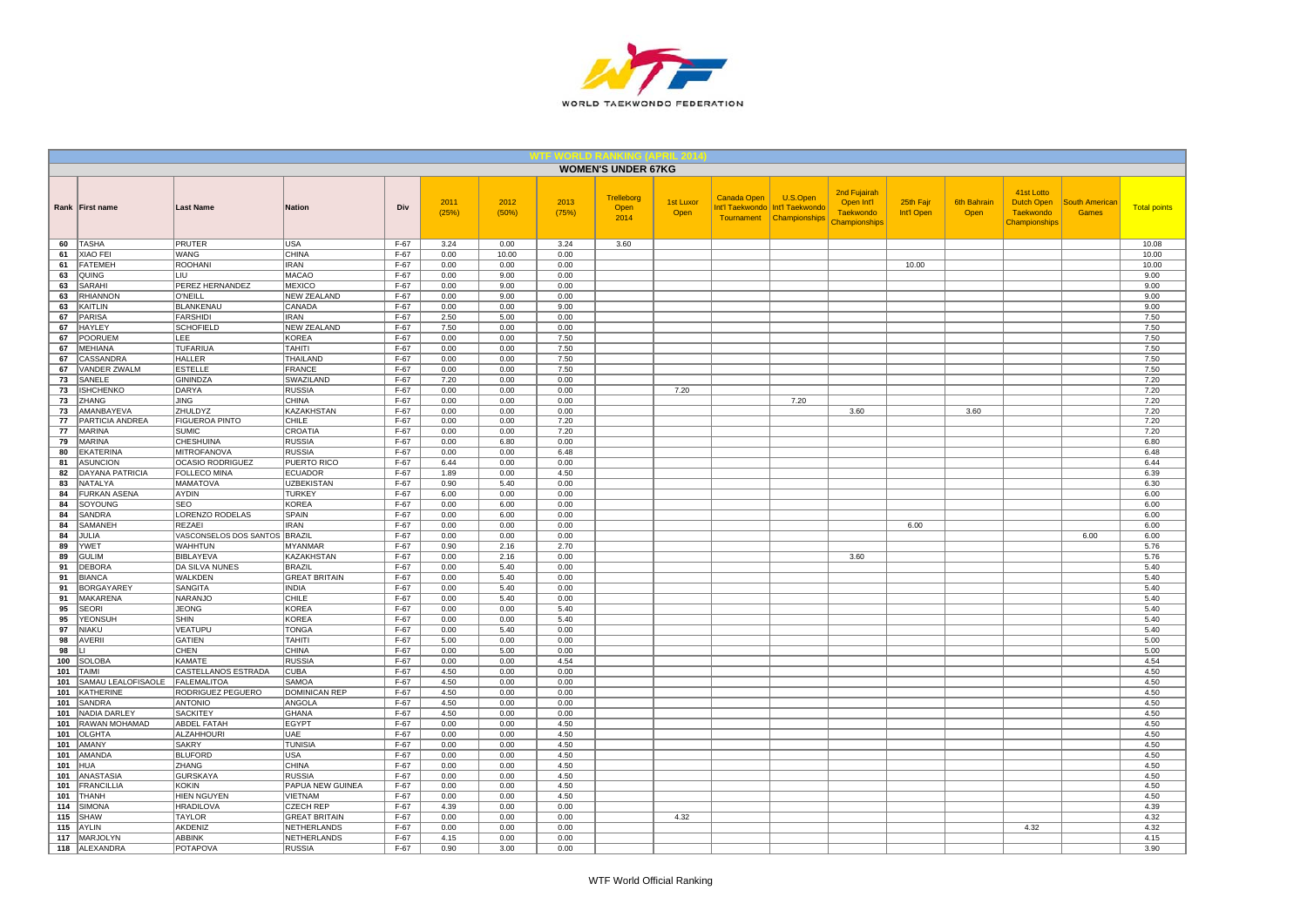

|          |                                  |                                       |                                 |                  |               |               |               | <b>WOMEN'S UNDER 67KG</b>  |                          |             |                                                                           |                                                                 |                         |                     |                                                               |                                       |                     |
|----------|----------------------------------|---------------------------------------|---------------------------------|------------------|---------------|---------------|---------------|----------------------------|--------------------------|-------------|---------------------------------------------------------------------------|-----------------------------------------------------------------|-------------------------|---------------------|---------------------------------------------------------------|---------------------------------------|---------------------|
|          | Rank First name                  | <b>Last Name</b>                      | Nation                          | Div              | 2011<br>(25%) | 2012<br>(50%) | 2013<br>(75%) | Trelleborg<br>Open<br>2014 | <b>1st Luxor</b><br>Open | Canada Open | U.S.Open<br>Int'l Taekwondo   Int'l Taekwondo<br>Tournament Championships | 2nd Fujairah<br>Open Int'l<br><b>Taekwondo</b><br>Championships | 25th Fajr<br>Int'l Open | 6th Bahrain<br>Open | 41st Lotto<br>Dutch Open<br><b>Taekwondo</b><br>Championships | <b>South American</b><br><b>Games</b> | <b>Total points</b> |
|          | 118 ZAHRA                        | <b>MOZAFFARI</b>                      | <b>IRAN</b>                     | $F-67$           | 0.90          | 3.00          | 0.00          |                            |                          |             |                                                                           |                                                                 |                         |                     |                                                               |                                       | 3.90                |
|          | 120 JOYCE                        | VAN BAAREN                            | NETHERLANDS                     | F-67             | 1.85          | 1.80          | 0.00          |                            |                          |             |                                                                           |                                                                 |                         |                     |                                                               |                                       | 3.65                |
|          | 121 SEUMI                        | <b>WOO</b><br><b>HARNOIS</b>          | <b>KOREA</b><br>FRANCE          | $F-67$<br>$F-67$ | 3.60<br>0.00  | 0.00<br>3.60  | 0.00<br>0.00  |                            |                          |             |                                                                           |                                                                 |                         |                     |                                                               |                                       | 3.60<br>3.60        |
|          | 121   MARLENE<br>121 FATEMEH     | <b>REZAEIAN</b>                       | <b>IRAN</b>                     | $F-67$           | 0.00          | 0.00          | 0.00          |                            |                          |             |                                                                           |                                                                 | 3.60                    |                     |                                                               |                                       | 3.60                |
|          | 121 ADANYS                       | CORDERO                               | VENEZUELA                       | $F-67$           | 0.00          | 0.00          | 0.00          |                            |                          |             |                                                                           |                                                                 |                         |                     |                                                               | 3.60                                  | 3.60                |
|          | 125 DUBJA                        | <b>LEMAJIC</b>                        | <b>SLOVENIA</b>                 | $F-67$           | 0.00          | 0.00          | 3.24          |                            |                          |             |                                                                           |                                                                 |                         |                     |                                                               |                                       | 3.24                |
| 125      | DASOL                            | KIM                                   | KOREA                           | $F-67$           | 0.00          | 0.00          | 3.24          |                            |                          |             |                                                                           |                                                                 |                         |                     |                                                               |                                       | 3.24                |
|          | 125 SOYOUNG                      | PARK                                  | <b>KOREA</b>                    | $F-67$           | 0.00          | 0.00          | 3.24          |                            |                          |             |                                                                           |                                                                 |                         |                     |                                                               |                                       | 3.24                |
|          | 125 HYERIN                       | CHO                                   | <b>KOREA</b>                    | $F-67$           | 0.00          | 0.00          | 3.24          |                            |                          |             |                                                                           |                                                                 |                         |                     |                                                               |                                       | 3.24                |
|          | 129 DORIANNE                     | GOHE                                  | <b>NEW CALEDONIA</b>            | $F-67$           | 3.00          | 0.00          | 0.00          |                            |                          |             |                                                                           |                                                                 |                         |                     |                                                               |                                       | 3.00                |
| 129      | CAROLINE                         | <b>GRAFFE</b>                         | FRANCE                          | $F-67$           | 3.00          | 0.00          | 0.00          |                            |                          |             |                                                                           |                                                                 |                         |                     |                                                               |                                       | 3.00                |
|          | 129 ZHANNA                       | SATTSAEVA                             | NEW ZEALAND                     | $F-67$           | 0.00          | 3.00          | 0.00          |                            |                          |             |                                                                           |                                                                 |                         |                     |                                                               |                                       | 3.00                |
|          | 132 MARIE                        | NGO EBEM                              | <b>CAMEROON</b>                 | $F-67$           | 2.70          | 0.00          | 0.00          |                            |                          |             |                                                                           |                                                                 |                         |                     |                                                               |                                       | 2.70                |
|          | 132 GRACE EMMANUELLA             | <b>IBOGNI NZAMBA</b>                  | <b>GABON</b>                    | $F-67$           | 2.70          | 0.00          | 0.00          |                            |                          |             |                                                                           |                                                                 |                         |                     |                                                               |                                       | 2.70                |
| 132      | 132   URGENCE<br><b>CAROLINA</b> | <b>MOUEGA MOUEGA</b><br><b>ACOSTA</b> | <b>GABON</b><br><b>MEXICO</b>   | F-67<br>$F-67$   | 2.70          | 0.00<br>0.00  | 0.00<br>0.00  |                            |                          |             |                                                                           |                                                                 |                         |                     |                                                               |                                       | 2.70                |
|          | 132 JUSSARA                      | <b>DIAS</b>                           | MOZAMBIQUE                      | $F-67$           | 2.70<br>2.70  | 0.00          | 0.00          |                            |                          |             |                                                                           |                                                                 |                         |                     |                                                               |                                       | 2.70<br>2.70        |
|          | 132 MANITA                       | SAHI                                  | NEPAL                           | $F-67$           | 2.70          | 0.00          | 0.00          |                            |                          |             |                                                                           |                                                                 |                         |                     |                                                               |                                       | 2.70                |
|          | 132 MARILYN                      | MANGOTO                               | ZIMBABWE                        | $F-67$           | 2.70          | 0.00          | 0.00          |                            |                          |             |                                                                           |                                                                 |                         |                     |                                                               |                                       | 2.70                |
| 132      | MOMENA                           | REZAI                                 | AFGHANISTAN                     | $F-67$           | 0.90          | 1.80          | 0.00          |                            |                          |             |                                                                           |                                                                 |                         |                     |                                                               |                                       | 2.70                |
|          | 132 KATERIN                      | <b>PORTACIO</b>                       | <b>COLOMBIA</b>                 | $F-67$           | 0.00          | 0.00          | 2.70          |                            |                          |             |                                                                           |                                                                 |                         |                     |                                                               |                                       | 2.70                |
|          | 132 JOWANA                       | <b>MOHAMAD</b>                        | <b>BAHRAIN</b>                  | $F-67$           | 0.00          | 0.00          | 2.70          |                            |                          |             |                                                                           |                                                                 |                         |                     |                                                               |                                       | 2.70                |
|          | 132   NOORA MOHAMAD              | JARSH AL SUWAIDI                      | <b>BAHRAIN</b>                  | $F-67$           | 0.00          | 0.00          | 2.70          |                            |                          |             |                                                                           |                                                                 |                         |                     |                                                               |                                       | 2.70                |
|          | <b>132 NOOR</b>                  | <b>ALBULOSHY</b>                      | OMAN                            | $F-67$           | 0.00          | 0.00          | 2.70          |                            |                          |             |                                                                           |                                                                 |                         |                     |                                                               |                                       | 2.70                |
|          | 132 SHAIKHA                      | ALHAMOUDI                             | <b>UAE</b>                      | $F-67$           | 0.00          | 0.00          | 2.70          |                            |                          |             |                                                                           |                                                                 |                         |                     |                                                               |                                       | 2.70                |
|          | $132$ VIVIAN                     | AGIKUKO                               | NIGERIA                         | $F-67$           | 0.00          | 0.00          | 2.70          |                            |                          |             |                                                                           |                                                                 |                         |                     |                                                               |                                       | 2.70                |
|          | $132$ DYNA                       | <b>EHAB</b>                           | EGYPT                           | $F-67$           | 0.00          | 0.00          | 2.70<br>2.70  |                            |                          |             |                                                                           |                                                                 |                         |                     |                                                               |                                       | 2.70                |
| 132      | 132 ALEXANDRA<br>HEDAYA          | CINQUE<br>MALAK                       | <b>USA</b><br>EGYPT             | $F-67$<br>F-67   | 0.00<br>0.00  | 0.00<br>0.00  | 2.70          |                            |                          |             |                                                                           |                                                                 |                         |                     |                                                               |                                       | 2.70<br>2.70        |
|          | 132 ALENA                        | <b>ZAKHRIAMINA</b>                    | <b>RUSSIA</b>                   | F-67             | 0.00          | 0.00          | 2.70          |                            |                          |             |                                                                           |                                                                 |                         |                     |                                                               |                                       | 2.70                |
|          | 132 ANASTASIA                    | <b>DIDENKO</b>                        | <b>RUSSIA</b>                   | $F-67$           | 0.00          | 0.00          | 2.70          |                            |                          |             |                                                                           |                                                                 |                         |                     |                                                               |                                       | 2.70                |
|          | $132$ LOLI                       | <b>LUTRISHIA</b>                      | VANUATU                         | $F-67$           | 0.00          | 0.00          | 2.70          |                            |                          |             |                                                                           |                                                                 |                         |                     |                                                               |                                       | 2.70                |
|          | 132 GRAMMATIKI                   | CHRISTIDOU                            | <b>GREECE</b>                   | $F-67$           | 0.00          | 0.00          | 2.70          |                            |                          |             |                                                                           |                                                                 |                         |                     |                                                               |                                       | 2.70                |
| 132      | REFAEL                           | <b>REWAN</b>                          | <b>EGYPT</b>                    | $F-67$           | 0.00          | 0.00          | 2.70          |                            |                          |             |                                                                           |                                                                 |                         |                     |                                                               |                                       | 2.70                |
| 132      | <b>VICTORIA ABRIL</b>            | AVILA                                 | <b>MEXICO</b>                   | $F-67$           | 0.00          | 0.00          | 2.70          |                            |                          |             |                                                                           |                                                                 |                         |                     |                                                               |                                       | 2.70                |
|          | 132 JENNY FONG                   | MEE SOH                               | <b>MALAYSIA</b>                 | $F-67$           | 0.00          | 0.00          | 2.70          |                            |                          |             |                                                                           |                                                                 |                         |                     |                                                               |                                       | 2.70                |
|          | 132 FREITEZ MARIN                | TAMARA ALEJANDRA                      | VENEZUELA                       | $F-67$           | 0.00          | 0.00          | 2.70          |                            |                          |             |                                                                           |                                                                 |                         |                     |                                                               |                                       | 2.70                |
|          | 157 CHLOE ROSE                   | <b>IRIYADI</b>                        | AUSTRALIA                       | $F-67$           | 2.65          | 0.00          | 0.00          |                            |                          |             |                                                                           |                                                                 |                         |                     |                                                               |                                       | 2.65                |
| 157      | RAQUEL                           | <b>MENENDEZ</b>                       | SPAIN                           | $F-67$           | 2.65          | 0.00          | 0.00          |                            |                          |             |                                                                           |                                                                 |                         |                     |                                                               |                                       | 2.65                |
| 159      | <b>TINA MYRIL</b><br>159 NANCY   | CENON<br>ABU BADER                    | <b>BAHRAIN</b><br><b>JORDAN</b> | $F-67$<br>$F-67$ | 2.50<br>2.50  | 0.00<br>0.00  | 0.00<br>0.00  |                            |                          |             |                                                                           |                                                                 |                         |                     |                                                               |                                       | 2.50<br>2.50        |
| 159      | PREMWHAEW                        | DHUNYANUN                             | <b>THAILAND</b>                 | $F-67$           | 2.50          | 0.00          | 0.00          |                            |                          |             |                                                                           |                                                                 |                         |                     |                                                               |                                       | 2.50                |
|          | 162   MANTING                    | CHANG                                 | <b>CHINESE TAIPEI</b>           | F-67             | 2.16          | 0.00          | 0.00          |                            |                          |             |                                                                           |                                                                 |                         |                     |                                                               |                                       | 2.16                |
|          | 162 ALINA                        | SMAILIEVA                             | <b>RUSSIA</b>                   | $F-67$           | 2.16          | 0.00          | 0.00          |                            |                          |             |                                                                           |                                                                 |                         |                     |                                                               |                                       | 2.16                |
|          | 162 PAULET                       | LOZANO                                | MEXICO                          | F-67             | 0.00          | 2.16          | 0.00          |                            |                          |             |                                                                           |                                                                 |                         |                     |                                                               |                                       | 2.16                |
|          | 162 EFSA                         | <b>KARACA</b>                         | <b>TURKEY</b>                   | $F-67$           | 0.00          | 2.16          | 0.00          |                            |                          |             |                                                                           |                                                                 |                         |                     |                                                               |                                       | 2.16                |
|          | $162$ TUBA                       | <b>ABUS</b>                           | <b>TURKEY</b>                   | $F-67$           | 0.00          | 2.16          | 0.00          |                            |                          |             |                                                                           |                                                                 |                         |                     |                                                               |                                       | 2.16                |
|          | 162 YAPRAK                       | <b>ERIS</b>                           | <b>TURKEY</b>                   | $F-67$           | 0.00          | 2.16          | 0.00          |                            |                          |             |                                                                           |                                                                 |                         |                     |                                                               |                                       | 2.16                |
|          | 162 YUJIA                        | ZHAO                                  | <b>CHINA</b>                    | $F-67$           | 0.00          | 2.16          | 0.00          |                            |                          |             |                                                                           |                                                                 |                         |                     |                                                               |                                       | 2.16                |
|          | 162 RAFAELLE                     | NARA JANE                             | PHILIPPINES                     | $F-67$           | 0.00          | 2.16          | 0.00          |                            |                          |             |                                                                           |                                                                 |                         |                     |                                                               |                                       | 2.16                |
|          | 170 BATOOL                       | ASIA                                  | PAKISTAN                        | $F-67$           | 1.89          | 0.00          | 0.00          |                            |                          |             |                                                                           |                                                                 |                         |                     |                                                               |                                       | 1.89                |
|          | 170 DEMA<br>170 ELISAVET         | <b>KARMA</b><br><b>MYSTAKIDOU</b>     | <b>BHUTAN</b><br><b>GREECE</b>  | $F-67$<br>$F-67$ | 1.89<br>1.89  | 0.00<br>0.00  | 0.00<br>0.00  |                            |                          |             |                                                                           |                                                                 |                         |                     |                                                               |                                       | 1.89<br>1.89        |
| 170 F.K. |                                  | SUHAIL                                | <b>SRI LANKA</b>                | $F-67$           | 1.89          | 0.00          | 0.00          |                            |                          |             |                                                                           |                                                                 |                         |                     |                                                               |                                       | 1.89                |
|          | 174 RAHELEH                      | <b>ASEMANI</b>                        | <b>IRAN</b>                     | $F-67$           | 1.85          | 0.00          | 0.00          |                            |                          |             |                                                                           |                                                                 |                         |                     |                                                               |                                       | 1.85                |
|          | 174   IULIA                      | LATUS                                 | <b>MOLDOVA</b>                  | $F-67$           | 1.85          | 0.00          | 0.00          |                            |                          |             |                                                                           |                                                                 |                         |                     |                                                               |                                       | 1.85                |
| 176 NIA  |                                  | ABDALLAH                              | <b>USA</b>                      | $F-67$           | 1.80          | 0.00          | 0.00          |                            |                          |             |                                                                           |                                                                 |                         |                     |                                                               |                                       | 1.80                |
|          | 176 VERONICA                     | <b>CALABRESE</b>                      | <b>ITALY</b>                    | $F-67$           | 1.80          | 0.00          | 0.00          |                            |                          |             |                                                                           |                                                                 |                         |                     |                                                               |                                       | 1.80                |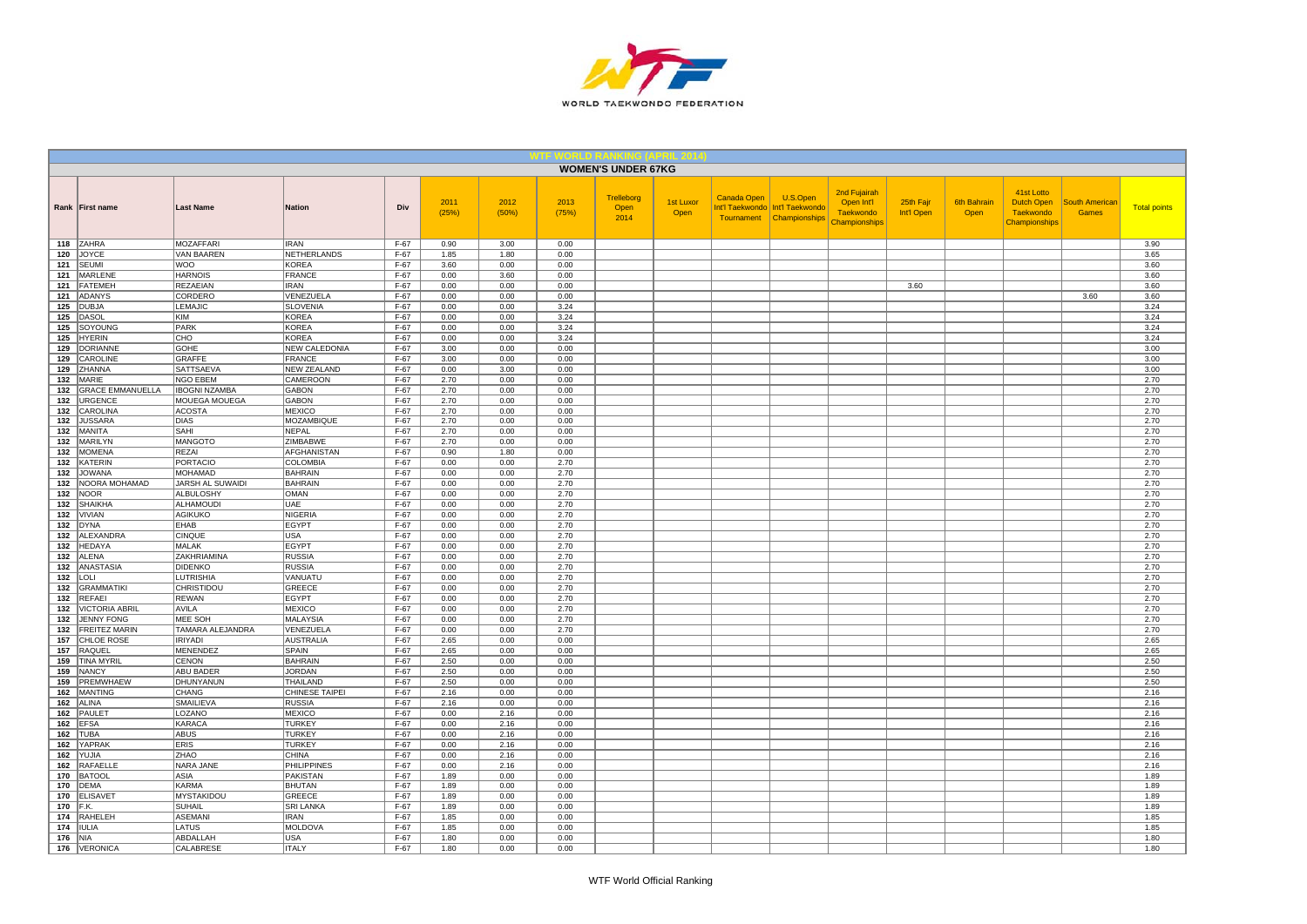

|     |                       |                         |                        |        |               |               |               | <b>WOMEN'S UNDER 67KG</b>  |                   |                                                |                                      |                                                                 |                         |                     |                                                                      |                         |                     |
|-----|-----------------------|-------------------------|------------------------|--------|---------------|---------------|---------------|----------------------------|-------------------|------------------------------------------------|--------------------------------------|-----------------------------------------------------------------|-------------------------|---------------------|----------------------------------------------------------------------|-------------------------|---------------------|
|     | Rank First name       | Last Name               | <b>Nation</b>          | Div    | 2011<br>(25%) | 2012<br>(50%) | 2013<br>(75%) | Trelleborg<br>Open<br>2014 | 1st Luxor<br>Open | Canada Open<br>Int'l Taekwondo Int'l Taekwondo | U.S.Open<br>Tournament Championships | 2nd Fujairah<br>Open Int'l<br>Taekwondo<br><b>Championships</b> | 25th Fajr<br>Int'l Open | 6th Bahrair<br>Open | 41st Lotto<br><b>Dutch Open</b><br>Taekwondo<br><b>Championships</b> | South American<br>Games | <b>Total points</b> |
|     | 176 ELISABETH         | <b>TOLIMAN ROTTAH</b>   | PAPUA NEW GUINEA       | $F-67$ | 1.80          | 0.00          | 0.00          |                            |                   |                                                |                                      |                                                                 |                         |                     |                                                                      |                         | 1.80                |
|     | <b>176 MIKA</b>       | <b>TALIAIA</b>          | <b>SAMOA</b>           | $F-67$ | 1.80          | 0.00          | 0.00          |                            |                   |                                                |                                      |                                                                 |                         |                     |                                                                      |                         | 1.80                |
|     | 176 FADIMA            | ADEN                    | <b>AUSTRALIA</b>       | $F-67$ | 0.00          | 1.80          | 0.00          |                            |                   |                                                |                                      |                                                                 |                         |                     |                                                                      |                         | 1.80                |
|     | 176 DIANA             | <b>KASAD</b>            | <b>AUSTRALIA</b>       | $F-67$ | 0.00          | 1.80          | 0.00          |                            |                   |                                                |                                      |                                                                 |                         |                     |                                                                      |                         | 1.80                |
| 176 | YULIYA                | KOLENKOVA               | <b>RUSSIA</b>          | $F-67$ | 0.00          | 1.80          | 0.00          |                            |                   |                                                |                                      |                                                                 |                         |                     |                                                                      |                         | 1.80                |
| 176 | <b>TAMANA</b>         | <b>MOHDSHAFIE</b>       | <b>AFGHANISTAN</b>     | $F-67$ | 0.00          | 1.80          | 0.00          |                            |                   |                                                |                                      |                                                                 |                         |                     |                                                                      |                         | 1.80                |
| 184 | HEND                  | <b>MOSTAFA</b>          | <b>EGYPT</b>           | $F-67$ | 1.50          | 0.00          | 0.00          |                            |                   |                                                |                                      |                                                                 |                         |                     |                                                                      |                         | 1.50                |
| 184 | ANWAR                 | <b>JALAL</b>            | JORDAN                 | $F-67$ | 1.50          | 0.00          | 0.00          |                            |                   |                                                |                                      |                                                                 |                         |                     |                                                                      |                         | 1.50                |
| 184 | <b>SORA</b>           | <b>LIM</b>              | <b>KOREA</b>           | $F-67$ | 1.50          | 0.00          | 0.00          |                            |                   |                                                |                                      |                                                                 |                         |                     |                                                                      |                         | 1.50                |
| 184 | VALY                  | <b>MATHMANISONE</b>     | LAOS                   | $F-67$ | 1.50          | 0.00          | 0.00          |                            |                   |                                                |                                      |                                                                 |                         |                     |                                                                      |                         | 1.50                |
|     | 184 OLGA              | <b>IVANOVA</b>          | RUSSIA                 | $F-67$ | 1.50          | 0.00          | 0.00          |                            |                   |                                                |                                      |                                                                 |                         |                     |                                                                      |                         | 1.50                |
| 184 | <b>TATIANA</b>        | <b>FRANCISCHETTI</b>    | USA                    | $F-67$ | 1.50          | 0.00          | 0.00          |                            |                   |                                                |                                      |                                                                 |                         |                     |                                                                      |                         | 1.50                |
| 190 | JACQUELINE ROSE       | <b>GALLOWAY SANCHEZ</b> | <b>USA</b>             | $F-67$ | 1.08          | 0.00          | 0.00          |                            |                   |                                                |                                      |                                                                 |                         |                     |                                                                      |                         | 1.08                |
|     | 190 SHADEN            | <b>THWEIB</b>           | JORDAN                 | $F-67$ | 1.08          | 0.00          | 0.00          |                            |                   |                                                |                                      |                                                                 |                         |                     |                                                                      |                         | 1.08                |
| 190 | <b>EMILY MARGARET</b> | <b>KWOAETOLO</b>        | <b>SOLOMON ISLANDS</b> | $F-67$ | 1.08          | 0.00          | 0.00          |                            |                   |                                                |                                      |                                                                 |                         |                     |                                                                      |                         | 1.08                |
|     | $190$ EVA             | <b>CALVO GOMEZ</b>      | SPAIN                  | $F-67$ | 1.08          | 0.00          | 0.00          |                            |                   |                                                |                                      |                                                                 |                         |                     |                                                                      |                         | 1.08                |
| 194 | MARIAM                | RAMDAN MOHAMAD          | SUDAN                  | $F-67$ | 0.90          | 0.00          | 0.00          |                            |                   |                                                |                                      |                                                                 |                         |                     |                                                                      |                         | 0.90                |
|     | 194 EKATERINA         | <b>ZENKINA</b>          | <b>RUSSIA</b>          | $F-67$ | 0.90          | 0.00          | 0.00          |                            |                   |                                                |                                      |                                                                 |                         |                     |                                                                      |                         | 0.90                |
|     | 194 ALINE             | DOSSOU GBETE            | FRANCE                 | $F-67$ | 0.90          | 0.00          | 0.00          |                            |                   |                                                |                                      |                                                                 |                         |                     |                                                                      |                         | 0.90                |
|     | $194$ JIAO            | <b>HONG</b>             | <b>CHINA</b>           | $F-67$ | 0.90          | 0.00          | 0.00          |                            |                   |                                                |                                      |                                                                 |                         |                     |                                                                      |                         | 0.90                |
|     | $194$ LANA            | <b>CAKTAS</b>           | CROATIA                | $F-67$ | 0.90          | 0.00          | 0.00          |                            |                   |                                                |                                      |                                                                 |                         |                     |                                                                      |                         | 0.90                |
| 194 | FAIZA                 | <b>TAOUSSARA</b>        | FRANCE                 | $F-67$ | 0.90          | 0.00          | 0.00          |                            |                   |                                                |                                      |                                                                 |                         |                     |                                                                      |                         | 0.90                |
| 194 | <b>HALA AHMAD</b>     | <b>HENA</b>             | JORDAN                 | $F-67$ | 0.90          | 0.00          | 0.00          |                            |                   |                                                |                                      |                                                                 |                         |                     |                                                                      |                         | 0.90                |
| 194 | SARAH                 | ADAME                   | UAE                    | $F-67$ | 0.90          | 0.00          | 0.00          |                            |                   |                                                |                                      |                                                                 |                         |                     |                                                                      |                         | 0.90                |
| 194 | FERNANDA              | <b>GONCALVES</b>        | USA                    | $F-67$ | 0.90          | 0.00          | 0.00          |                            |                   |                                                |                                      |                                                                 |                         |                     |                                                                      |                         | 0.90                |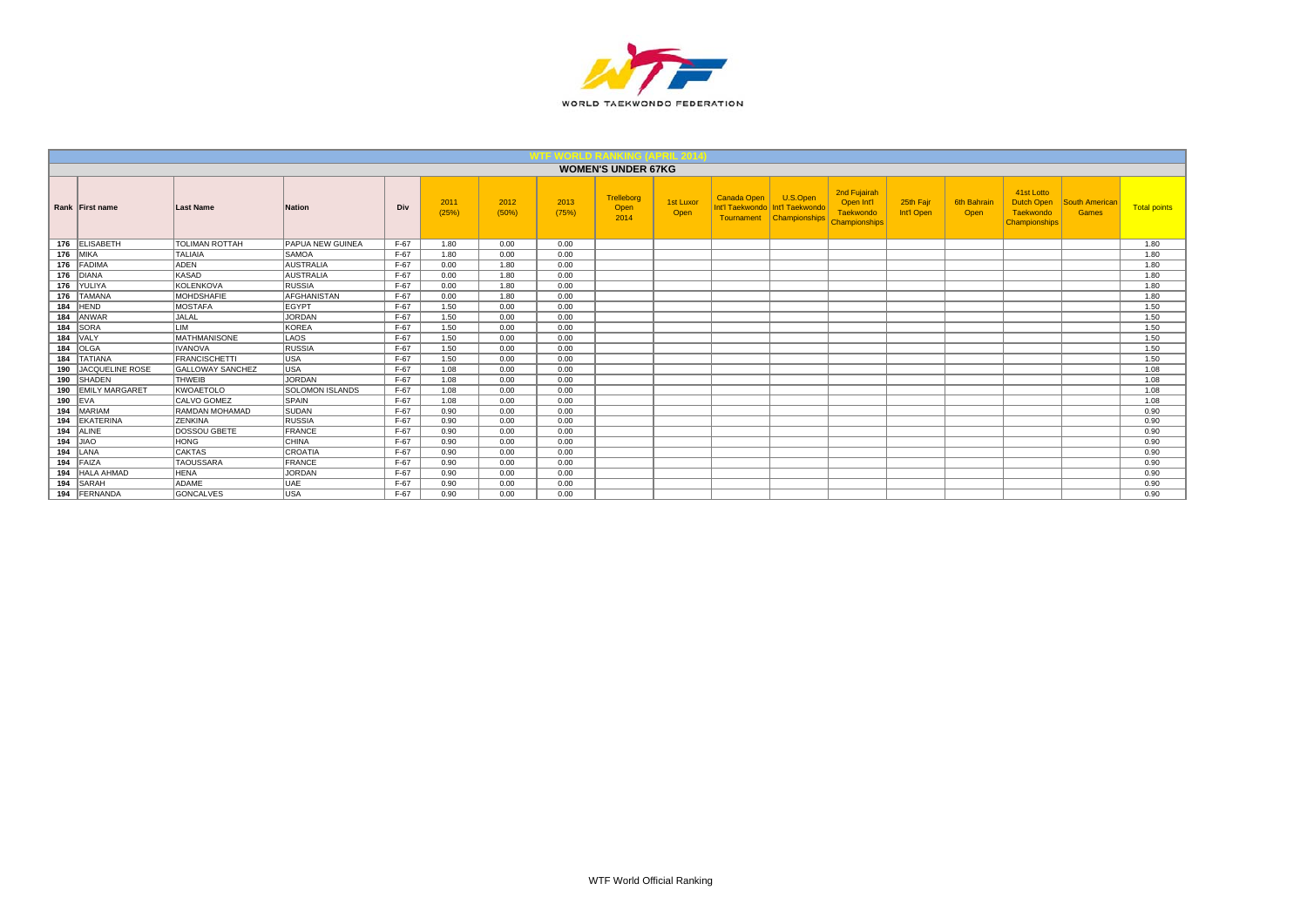

|                     |                                     |                                        |                                       |                  |               |                |                | <b>WOMEN'S UNDER 73KG</b>         |                   |                                                     |                                              |                                                                        |                         |                            |                                                               |                                |                     |
|---------------------|-------------------------------------|----------------------------------------|---------------------------------------|------------------|---------------|----------------|----------------|-----------------------------------|-------------------|-----------------------------------------------------|----------------------------------------------|------------------------------------------------------------------------|-------------------------|----------------------------|---------------------------------------------------------------|--------------------------------|---------------------|
|                     | Rank First name                     | <b>Last Name</b>                       | <b>Nation</b>                         | Div              | 2011<br>(25%) | 2012<br>(50%)  | 2013<br>(75%)  | <b>Trelleborg</b><br>Open<br>2014 | 1st Luxor<br>Open | <b>Canada Open</b><br>Int'l Taekwondo<br>Tournament | U.S.Open<br>Int'l Taekwondo<br>Championships | 2nd Fujairah<br>Open Int'l<br><b>Taekwondo</b><br><b>Championships</b> | 25th Fajr<br>Int'l Open | <b>6th Bahrain</b><br>Open | 41st Lotto<br><b>Dutch Open</b><br>Taekwondo<br>Championships | <b>South American</b><br>Games | <b>Total points</b> |
| $\mathbf{1}$        | <b>GLENHIS</b>                      | <b>HERNANDEZ</b>                       | <b>CUBA</b>                           | F-73             | 17.50         | 0.00           | 90.00          |                                   |                   |                                                     |                                              |                                                                        |                         |                            |                                                               |                                | 107.50              |
| $\overline{2}$      | <b>MILICA</b>                       | <b>MANDIC</b>                          | <b>SERBIA</b>                         | F-73             | 8.80          | 15.00          | 26.94          |                                   | 20.00             |                                                     |                                              | 3.60                                                                   |                         | 10.00                      | 7.20                                                          |                                | 91.54               |
| $\mathbf{3}$        | <b>INJONG</b>                       | LEE                                    | KOREA                                 | $F-73$           | 0.00          | 25.00          | 54.00          |                                   |                   |                                                     | 12.00                                        |                                                                        |                         |                            |                                                               |                                | 91.00               |
| $\overline{a}$      | LAUREN                              | <b>CAHOON HAMON</b><br><b>ESPINOZA</b> | USA<br><b>MEXICO</b>                  | F-73<br>$F-73$   | 0.00          | 32.80<br>21.80 | 27.54<br>19.50 |                                   |                   | 6.00                                                |                                              |                                                                        |                         | 3.60                       | 4.32                                                          |                                | 74.26<br>72.58      |
| 5                   | MARIA DEL ROSARIO<br><b>RESHMIE</b> |                                        |                                       |                  | 11.28<br>6.48 |                |                | 10.00                             | 4.32              |                                                     | 20.00                                        |                                                                        |                         |                            |                                                               |                                |                     |
| 6<br>$\overline{7}$ | CASANDRA                            | <b>OOGINK</b><br><b>IKONEN</b>         | NETHERLANDS<br><b>SWEDEN</b>          | F-73<br>F-73     | 0.00          | 0.00<br>5.40   | 16.31<br>36.90 | 3.60                              | 4.32              |                                                     |                                              | 10.00<br>6.00                                                          |                         | 3.60                       | 20.00                                                         |                                | 67.11<br>59.82      |
| 8                   | <b>JASMINE</b>                      | <b>VOKEY</b>                           | CANADA                                | $F-73$           | 0.00          | 7.20           | 43.14          |                                   |                   |                                                     |                                              |                                                                        |                         |                            |                                                               |                                | 50.34               |
| 9                   | MAEVA                               | <b>MELLIER</b>                         | FRANCE                                | $F-73$           | 2.50          | 18.60          | 10.80          |                                   | 7.20              |                                                     |                                              | 3.60                                                                   |                         |                            | 7.20                                                          |                                | 49.90               |
| 10                  | DONGHUA                             | Н.                                     | <b>CHINA</b>                          | $F-73$           | 0.00          | 2.16           | 33.00          |                                   |                   |                                                     | 7.20                                         |                                                                        |                         |                            |                                                               |                                | 42.36               |
| 11                  | JACQUELINE ROSE                     | GALLOWAY SANCHEZ                       | <b>USA</b>                            | F-73             | 0.00          | 5.76           | 25.74          |                                   |                   | 10.00                                               |                                              |                                                                        |                         |                            |                                                               |                                | 41.50               |
| 12                  | SANDRA JULIETH                      | VANEGAS VALDERAMA                      | COLOMBIA                              | $F-73$           | 0.00          | 9.00           | 31.01          |                                   |                   |                                                     |                                              |                                                                        |                         |                            |                                                               |                                | 40.01               |
| 13                  | <b>ANASTASIA</b>                    | <b>BARYSHNIKOVA</b>                    | <b>RUSSIA</b>                         | $F-73$           | 9.70          | 30.00          | 0.00           |                                   |                   |                                                     |                                              |                                                                        |                         |                            |                                                               |                                | 39.70               |
| 14                  | ELENA                               | <b>GOMEZ MARTINEZ</b>                  | SPAIN                                 | $F-73$           | 5.10          | 9.72           | 20.09          |                                   | 4.32              |                                                     |                                              |                                                                        |                         |                            |                                                               |                                | 39.23               |
| 15                  | KIRSTIE ELAINE                      | <b>ALORA</b>                           | PHILIPPINES                           | F-73             | 0.00          | 9.00           | 19.44          |                                   |                   |                                                     |                                              |                                                                        |                         |                            |                                                               |                                | 28.44               |
| 16<br>17            | <b>MELDA</b><br><b>HYERI</b>        | <b>AKCAN</b><br>OH                     | GERMANY<br>KOREA                      | F-73<br>$F-73$   | 8.35<br>10.50 | 18.60<br>6.00  | 0.00<br>9.00   |                                   |                   |                                                     |                                              |                                                                        |                         |                            |                                                               |                                | 26.95<br>25.50      |
| 18                  | <b>NIKKI</b>                        | <b>MARTINEZ</b>                        | PUERTO RICO                           | F-73             | 1.08          | 0.00           | 19.44          |                                   |                   | 3.60                                                |                                              |                                                                        |                         |                            |                                                               |                                | 24.12               |
| 19                  | <b>GUZEL</b>                        | <b>KURBANOVA</b>                       | <b>RUSSIA</b>                         | $F-73$           | 0.00          | 6.00           | 13.61          |                                   |                   |                                                     | 4.32                                         |                                                                        |                         |                            |                                                               |                                | 23.93               |
| 19                  | <b>MARINA</b>                       | TEDEEVA                                | AZERBAIJAN                            | F-73             | 0.00          | 0.00           | 13.61          |                                   | 4.32              |                                                     |                                              |                                                                        |                         | 6.00                       |                                                               |                                | 23.93               |
| 21                  | <b>DAYSI</b>                        | <b>MONTES</b>                          | DOMINICAN REP                         | $F-73$           | 0.00          | 15.00          | 7.74           |                                   |                   |                                                     |                                              |                                                                        |                         |                            |                                                               |                                | 22.74               |
| 22                  | <b>ELPIDA MARINA</b>                | <b>DIMITROPOULOU</b>                   | GREECE                                | $F-73$           | 0.00          | 5.40           | 13.61          | 3.60                              |                   |                                                     |                                              |                                                                        |                         |                            |                                                               |                                | 22.61               |
| 23                  | <b>GULNAFIS</b>                     | AITMUKHKAMBETOVA                       | KAZAKHSTAN                            | $F-73$           | 0.00          | 0.00           | 22.61          |                                   |                   |                                                     |                                              |                                                                        |                         |                            |                                                               |                                | 22.61               |
| 24                  | <b>GWLADYS</b>                      | EPANGUE                                | FRANCE                                | $F-73$           | 20.00         | 0.00           | 0.00           |                                   |                   |                                                     |                                              |                                                                        |                         |                            |                                                               |                                | 20.00               |
| 25                  | <b>SHUYING</b>                      | ZHENG                                  | <b>CHINA</b>                          | F-73             | 0.00          | 0.00           | 18.00          |                                   |                   |                                                     |                                              |                                                                        |                         |                            |                                                               |                                | 18.00               |
| 26<br>27            | <b>ALIMATOU</b><br>RIMA ABDEL KARIM | <b>DIALLO</b><br>ANANBEH               | SENEGAL<br><b>JORDAN</b>              | $F-73$<br>$F-73$ | 12.50<br>1.50 | 2.16<br>15.00  | 3.24<br>0.00   |                                   |                   |                                                     |                                              |                                                                        |                         |                            |                                                               |                                | 17.90<br>16.50      |
| 27                  | <b>IVA</b>                          | RADOS                                  | CROATIA                               | $F-73$           | 0.00          | 0.00           | 4.50           |                                   |                   |                                                     |                                              |                                                                        |                         |                            | 12.00                                                         |                                | 16.50               |
| 29                  | MIYEON                              | PARK                                   | KOREA                                 | F-73             | 6.00          | 10.00          | 0.00           |                                   |                   |                                                     |                                              |                                                                        |                         |                            |                                                               |                                | 16.00               |
| 30                  | <b>KIARA</b>                        | PENA-SANCHEZ                           | <b>PUERTO RICO</b>                    | F-73             | 4.63          | 10.56          | 0.00           |                                   |                   |                                                     |                                              |                                                                        |                         |                            |                                                               |                                | 15.19               |
| 31                  | <b>HA THI</b>                       | <b>NGUYEN</b>                          | <b>VIETNAM</b>                        | $F-73$           | 5.15          | 9.00           | 0.00           |                                   |                   |                                                     |                                              |                                                                        |                         |                            |                                                               |                                | 14.15               |
| 32                  | AMINATA                             | <b>DOUMBIA</b>                         | MALI                                  | $F-73$           | 9.30          | 0.00           | 4.54           |                                   |                   |                                                     |                                              |                                                                        |                         |                            |                                                               |                                | 13.84               |
| 33                  | <b>MAMINA</b>                       | <b>KONE</b>                            | COTE D'IVOIRE                         | F-73             | 0.00          | 3.00           | 10.80          |                                   |                   |                                                     |                                              |                                                                        |                         |                            |                                                               |                                | 13.80               |
| 34<br>35            | EVE<br>RAFAELA                      | <b>EMBER</b><br>SOUZA                  | <b>AUSTRALIA</b><br>BRAZIL            | F-73<br>$F-73$   | 0.00          | 0.00<br>5.40   | 13.61<br>5.40  |                                   |                   |                                                     |                                              |                                                                        |                         |                            |                                                               |                                | 13.61<br>13.45      |
| 36                  | <b>FURKAN ASENA</b>                 | AYDIN                                  | <b>TURKEY</b>                         | $F-73$           | 2.65<br>5.28  | 2.16           | 0.00           | 6.00                              |                   |                                                     |                                              |                                                                        |                         |                            |                                                               |                                | 13.44               |
| 37                  | <b>ALISON</b>                       | <b>WOOKEY</b>                          | CANADA                                | $F-73$           | 3.58          | 5.00           | 4.50           |                                   |                   |                                                     |                                              |                                                                        |                         |                            |                                                               |                                | 13.08               |
| 38                  | ABDULLAEVA                          | UMIDA                                  | <b>UZBEKISTAN</b>                     | $F-73$           | 0.00          | 0.00           | 0.00           |                                   | 12.00             |                                                     |                                              |                                                                        |                         |                            |                                                               |                                | 12.00               |
| 39                  | <b>FERUZA</b>                       | YERGESHOVA                             | KAZAKHSTAN                            | F-73             | 2.65          | 9.00           | 0.00           |                                   |                   |                                                     |                                              |                                                                        |                         |                            |                                                               |                                | 11.65               |
| 40                  | <b>GUADALUPE</b>                    | <b>RUIZ LOPEZ</b>                      | MEXICO                                | $F-73$           | 0.00          | 0.00           | 7.20           |                                   |                   |                                                     | 4.32                                         |                                                                        |                         |                            |                                                               |                                | 11.52               |
| 41                  | <b>NATALIA</b>                      | <b>FORCADA</b>                         | ARGENTINA                             | $F-73$           | 2.65          | 5.40           | 2.70           |                                   |                   |                                                     |                                              |                                                                        |                         |                            |                                                               |                                | 10.75               |
| 42                  | CANSEL                              | DENIZ                                  | <b>TURKEY</b>                         | $F-73$           | 3.06          | 0.00           | 7.50           |                                   |                   |                                                     |                                              |                                                                        |                         |                            |                                                               |                                | 10.56               |
| 43<br>44            | CAROLINA                            | <b>FERNANDEZ</b>                       | VENEZUELA                             | $F-73$           | 0.00          | 0.00           | 10.20          |                                   |                   |                                                     |                                              |                                                                        |                         |                            |                                                               |                                | 10.20               |
| 44                  | CHIA CHIA<br><b>HAILING</b>         | <b>CHUANG</b>                          | <b>CHINESE TAIPEI</b><br><b>CHINA</b> | F-73<br>$F-73$   | 10.00<br>0.00 | 0.00<br>10.00  | 0.00<br>0.00   |                                   |                   |                                                     |                                              |                                                                        |                         |                            |                                                               |                                | 10.00<br>10.00      |
| 46                  | ALEKSANDRA                          | <b>KRZEMIENIECKA</b>                   | POLAND                                | $F-73$           | 0.00          | 0.00           | 2.70           |                                   | 7.20              |                                                     |                                              |                                                                        |                         |                            |                                                               |                                | 9.90                |
| 47                  | SANOGO                              | <b>AFFOUE</b>                          | <b>COTE D'IVOIRE</b>                  | F-73             | 4.50          | 5.00           | 0.00           |                                   |                   |                                                     |                                              |                                                                        |                         |                            |                                                               |                                | 9.50                |
| 48                  | ZEYNEP                              | SONMEZ                                 | <b>TURKEY</b>                         | $F-73$           | 0.00          | 9.00           | 0.00           |                                   |                   |                                                     |                                              |                                                                        |                         |                            |                                                               |                                | 9.00                |
| 48                  | NATALI                              | <b>HERNANDEZ CORREA</b>                | MEXICO                                | $F-73$           | 0.00          | 9.00           | 0.00           |                                   |                   |                                                     |                                              |                                                                        |                         |                            |                                                               |                                | 9.00                |
| 48                  | <b>SOLMI</b>                        | KIM                                    | KOREA                                 | $F-73$           | 0.00          | 0.00           | 9.00           |                                   |                   |                                                     |                                              |                                                                        |                         |                            |                                                               |                                | 9.00                |
| 48                  | <b>JEHABUT</b>                      | <b>SELVIANA</b>                        | <b>INDONESIA</b>                      | F-73             | 0.00          | 0.00           | 9.00           |                                   |                   |                                                     |                                              |                                                                        |                         |                            |                                                               |                                | 9.00                |
| 52                  | ZHDANOVA                            | KARINA                                 | <b>RUSSIA</b>                         | $F-73$           | 0.00          | 0.00           | 0.00           |                                   |                   |                                                     | 4.32                                         |                                                                        |                         |                            | 4.32                                                          |                                | 8.64                |
| 53<br>53            | <b>CHANMI</b><br><b>ROUHANI</b>     | KIM<br><b>FATEMEH</b>                  | KOREA<br><b>IRAN</b>                  | F-73<br>$F-73$   | 0.00<br>0.00  | 0.00<br>0.00   | 7.50<br>7.50   |                                   |                   |                                                     |                                              |                                                                        |                         |                            |                                                               |                                | 7.50<br>7.50        |
| 53                  | <b>SEAVMEY</b>                      | <b>SOREN</b>                           | CAMBODIA                              | $F-73$           | 0.00          | 0.00           | 7.50           |                                   |                   |                                                     |                                              |                                                                        |                         |                            |                                                               |                                | 7.50                |
| 56                  | ANNE CAROLINE                       | <b>GRAFFE</b>                          | FRANCE                                | $F-73$           | 3.60          | 3.60           | 0.00           |                                   |                   |                                                     |                                              |                                                                        |                         |                            |                                                               |                                | 7.20                |
| 56                  | <b>TING HSIA</b>                    | МA                                     | CHINESE TAIPEI                        | $F-73$           | 0.00          | 0.00           | 0.00           |                                   |                   |                                                     | 7.20                                         |                                                                        |                         |                            |                                                               |                                | 7.20                |
| 58                  | ANDJEDA                             | POPOVIC                                | <b>MONTENEGRO</b>                     | F-73             | 0.00          | 0.00           | 7.20           |                                   |                   |                                                     |                                              |                                                                        |                         |                            |                                                               |                                | 7.20                |
| 59                  | <b>NUSA</b>                         | RAJHER                                 | <b>SLOVENIA</b>                       | $F-73$           | 6.95          | 0.00           | 0.00           |                                   |                   |                                                     |                                              |                                                                        |                         |                            |                                                               |                                | 6.95                |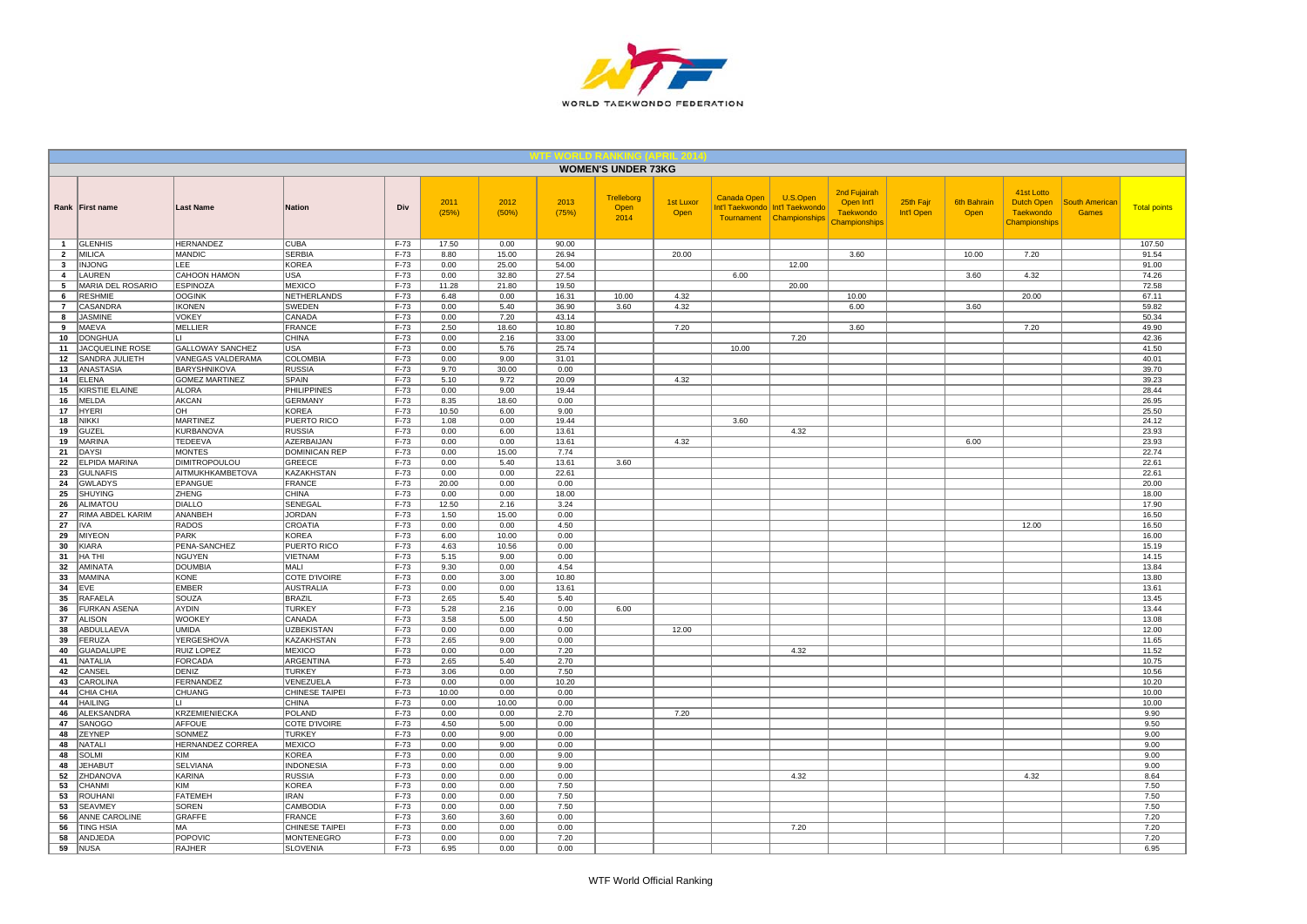

|            |                                       |                                     |                                     |                  |               |               |               | <b>WOMEN'S UNDER 73KG</b>  |                   |             |                                                                           |                                                                 |                         |                            |                                                               |                                       |                     |
|------------|---------------------------------------|-------------------------------------|-------------------------------------|------------------|---------------|---------------|---------------|----------------------------|-------------------|-------------|---------------------------------------------------------------------------|-----------------------------------------------------------------|-------------------------|----------------------------|---------------------------------------------------------------|---------------------------------------|---------------------|
|            | Rank   First name                     | <b>Last Name</b>                    | <b>Nation</b>                       | Div              | 2011<br>(25%) | 2012<br>(50%) | 2013<br>(75%) | Trelleborg<br>Open<br>2014 | 1st Luxor<br>Open | Canada Open | U.S.Open<br>Int'l Taekwondo   Int'l Taekwondo<br>Tournament Championships | 2nd Fujairah<br>Open Int'l<br><b>Taekwondo</b><br>Championships | 25th Fajr<br>Int'l Open | <b>6th Bahrain</b><br>Open | 41st Lotto<br>Dutch Open<br><b>Taekwondo</b><br>Championships | <b>South American</b><br><b>Games</b> | <b>Total points</b> |
| 60         | DAVIN                                 | <b>SORN</b>                         | CAMBODIA                            | $F-73$           | 1.50          | 5.40          | 0.00          |                            |                   |             |                                                                           |                                                                 |                         |                            |                                                               |                                       | 6.90                |
| 61         | ROSANA                                | <b>SIMON ALAMO</b>                  | <b>SPAIN</b>                        | $F-73$           | 0.00          | 0.00          | 6.48          |                            |                   |             |                                                                           |                                                                 |                         |                            |                                                               |                                       | 6.48                |
| 62<br>63   | NAJIA<br><b>FATEMEH</b>               | <b>RASOOL</b><br><b>ROHANI</b>      | PAKISTAN<br><b>IRAN</b>             | F-73<br>$F-73$   | 0.90<br>5.90  | 5.40<br>0.00  | 0.00<br>0.00  |                            |                   |             |                                                                           |                                                                 |                         |                            |                                                               |                                       | 6.30<br>5.90        |
| 64         | <b>SHRADDHA</b>                       | SHRIRANG BHAT                       | <b>INDIA</b>                        | F-73             | 0.00          | 5.40          | 0.00          |                            |                   |             |                                                                           |                                                                 |                         |                            |                                                               |                                       | 5.40                |
| 65         | <b>SEGYEONG</b>                       | PARK                                | <b>KOREA</b>                        | $F-73$           | 0.00          | 0.00          | 5.40          |                            |                   |             |                                                                           |                                                                 |                         |                            |                                                               |                                       | 5.40                |
| 66         | <b>DEOLINDA</b>                       | CHACHINE                            | <b>MOZAMBIQUE</b>                   | $F-73$           | 5.35          | 0.00          | 0.00          |                            |                   |             |                                                                           |                                                                 |                         |                            |                                                               |                                       | 5.35                |
| 67         | <b>FATIMA</b>                         | <b>REDA BELAL</b>                   | <b>BAHRAIN</b>                      | $F-73$           | 0.00          | 5.00          | 0.00          |                            |                   |             |                                                                           |                                                                 |                         |                            |                                                               |                                       | 5.00                |
| 67         | <b>JESSICA</b>                        | <b>BRAVO</b>                        | COLOMBIA                            | $F-73$           | 0.00          | 5.00          | 0.00          |                            |                   |             |                                                                           |                                                                 |                         |                            |                                                               |                                       | 5.00                |
| 67         | SHOKRANEH                             | <b>IZADI</b>                        | <b>IRAN</b>                         | F-73             | 0.00          | 5.00          | 0.00          |                            |                   |             |                                                                           |                                                                 |                         |                            |                                                               |                                       | 5.00                |
| 70         | <b>NATALIA</b>                        | <b>FALAVIGNA SILVA</b>              | <b>BRAZIL</b>                       | $F-73$           | 0.00          | 2.16          | 2.70          |                            |                   |             |                                                                           |                                                                 |                         |                            |                                                               |                                       | 4.86                |
| 71         | <b>TINA ROE</b>                       | <b>SKAAR</b>                        | <b>NORWAY</b>                       | F-73             | 4.80          | 0.00          | 0.00          |                            |                   |             |                                                                           |                                                                 |                         |                            |                                                               |                                       | 4.80                |
| 72<br>73   | <b>IWONA</b><br>GUZEL                 | <b>KOSIOREK</b><br>ABDULLAEVA       | <b>POLAND</b><br><b>RUSSIA</b>      | $F-73$<br>$F-73$ | 4.68<br>4.66  | 0.00<br>0.00  | 0.00<br>0.00  |                            |                   |             |                                                                           |                                                                 |                         |                            |                                                               |                                       | 4.68<br>4.66        |
| 74         | <b>LEKA MINI</b>                      | BARIDAM                             | <b>NIGERIA</b>                      | $F-73$           | 4.50          | 0.00          | 0.00          |                            |                   |             |                                                                           |                                                                 |                         |                            |                                                               |                                       | 4.50                |
| 74         | <b>MOUNA</b>                          | ZAKINI                              | <b>UAE</b>                          | $F-73$           | 0.00          | 0.00          | 4.50          |                            |                   |             |                                                                           |                                                                 |                         |                            |                                                               |                                       | 4.50                |
| 76         | SLETTEVOLD                            | VILDE                               | <b>NORWAY</b>                       | F-73             | 0.00          | 0.00          | 0.00          |                            |                   |             | 4.32                                                                      |                                                                 |                         |                            |                                                               |                                       | 4.32                |
| 76         | YAPRAK                                | <b>ERIS</b>                         | <b>TURKEY</b>                       | F-73             | 0.00          | 0.00          | 0.00          |                            |                   |             |                                                                           |                                                                 |                         |                            | 4.32                                                          |                                       | 4.32                |
| 76         | <b>ALINA</b>                          | <b>IKAEVA</b>                       | <b>RUSSIA</b>                       | $F-73$           | 0.00          | 0.00          | 0.00          |                            |                   |             |                                                                           |                                                                 |                         |                            | 4.32                                                          |                                       | 4.32                |
| 79         | ABRAR                                 | AL FAHAD                            | <b>KUWAIT</b>                       | $F-73$           | 0.90          | 0.00          | 3.24          |                            |                   |             |                                                                           |                                                                 |                         |                            |                                                               |                                       | 4.14                |
| 80         | <b>SUNG CHIANG</b>                    | YEH                                 | CHINESE TAIPEI                      | $F-73$           | 0.00          | 3.96          | 0.00          |                            |                   |             |                                                                           |                                                                 |                         |                            |                                                               |                                       | 3.96                |
| 80         | KELLIE                                | <b>FAIRBANKS</b>                    | <b>USA</b>                          | F-73             | 0.00          | 3.96          | 0.00          |                            |                   |             |                                                                           |                                                                 |                         |                            |                                                               |                                       | 3.96                |
| 82<br>82   | CHRYSTELLE<br>NAHLA                   | NAAMI YANG<br>KHAIRY                | CAMEROON<br><b>EGYPT</b>            | $F-73$<br>F-73   | 3.60          | 0.00<br>0.00  | 0.00<br>0.00  |                            |                   |             |                                                                           |                                                                 |                         |                            |                                                               |                                       | 3.60<br>3.60        |
| 82         | PENG                                  | CHIA-HWI                            | CHINESE TAIPEI                      | F-73             | 3.60<br>0.00  | 0.00          | 0.00          |                            |                   | 3.60        |                                                                           |                                                                 |                         |                            |                                                               |                                       | 3.60                |
| 85         | <b>JEONGA</b>                         | SHIN                                | <b>KOREA</b>                        | $F-73$           | 0.00          | 0.00          | 3.24          |                            |                   |             |                                                                           |                                                                 |                         |                            |                                                               |                                       | 3.24                |
| 85         | <b>JINKYOUNG</b>                      | <b>KIM</b>                          | <b>KOREA</b>                        | $F-73$           | 0.00          | 0.00          | 3.24          |                            |                   |             |                                                                           |                                                                 |                         |                            |                                                               |                                       | 3.24                |
| 85         | KRRIM                                 | LEE                                 | <b>KOREA</b>                        | F-73             | 0.00          | 0.00          | 3.24          |                            |                   |             |                                                                           |                                                                 |                         |                            |                                                               |                                       | 3.24                |
| 88         | LIE                                   | <b>KYLBORN</b>                      | SWEDEN                              | F-73             | 3.00          | 0.00          | 0.00          |                            |                   |             |                                                                           |                                                                 |                         |                            |                                                               |                                       | 3.00                |
| 88         | <b>REEM</b>                           | ABDULLA MOHAMAD                     | <b>BAHRAIN</b>                      | $F-73$           | 0.00          | 3.00          | 0.00          |                            |                   |             |                                                                           |                                                                 |                         |                            |                                                               |                                       | 3.00                |
| 88         | <b>NARGES</b>                         | <b>BAGHERI</b>                      | <b>IRAN</b>                         | $F-73$           | 0.00          | 3.00          | 0.00          |                            |                   |             |                                                                           |                                                                 |                         |                            |                                                               |                                       | 3.00                |
| 91         | <b>RISPER</b>                         | WANJIRU MWANGI                      | <b>KENYA</b>                        | F-73             | 2.70          | 0.00          | 0.00          |                            |                   |             |                                                                           |                                                                 |                         |                            |                                                               |                                       | 2.70                |
| 91<br>91   | <b>TINA MERYLL</b><br>CHARIHAM RIFAAI | SALUDARES<br><b>MAHMOUD</b>         | <b>BAHRAIN</b><br><b>EGYPT</b>      | $F-73$<br>F-73   | 0.00<br>0.00  | 0.00<br>0.00  | 2.70<br>2.70  |                            |                   |             |                                                                           |                                                                 |                         |                            |                                                               |                                       | 2.70<br>2.70        |
| 91         | ZAYNAB                                | OTHMAN                              | OMAN                                | $F-73$           | 0.00          | 0.00          | 2.70          |                            |                   |             |                                                                           |                                                                 |                         |                            |                                                               |                                       | 2.70                |
| 91         | ANA                                   | SOUZA                               | <b>BRAZIL</b>                       | F-73             | 0.00          | 0.00          | 2.70          |                            |                   |             |                                                                           |                                                                 |                         |                            |                                                               |                                       | 2.70                |
| 91         | <b>SVETLANA</b>                       | <b>TOLKUNOVA</b>                    | <b>RUSSIA</b>                       | F-73             | 0.00          | 0.00          | 2.70          |                            |                   |             |                                                                           |                                                                 |                         |                            |                                                               |                                       | 2.70                |
| 91         | ANNA                                  | ALYOSHINA                           | <b>RUSSIA</b>                       | F-73             | 0.00          | 0.00          | 2.70          |                            |                   |             |                                                                           |                                                                 |                         |                            |                                                               |                                       | 2.70                |
| 91         | <b>BRENDA GABRIELA</b>                | <b>LEAL</b>                         | <b>MEXICO</b>                       | $F-73$           | 0.00          | 0.00          | 2.70          |                            |                   |             |                                                                           |                                                                 |                         |                            |                                                               |                                       | 2.70                |
| 91         | SHRABONI                              | <b>BISWAS</b>                       | BANGLADESH                          | $F-73$           | 0.00          | 0.00          | 2.70          |                            |                   |             |                                                                           |                                                                 |                         |                            |                                                               |                                       | 2.70                |
| 91         | <b>MOUNA</b>                          | BENABDERRASSOUL                     | <b>MOROCCO</b>                      | F-73             | 0.00          | 0.00          | 2.70          |                            |                   |             |                                                                           |                                                                 |                         |                            |                                                               |                                       | 2.70                |
| 91<br>91   | NURULAIN<br>JANE                      | MD JA'AFAR<br>RAFAELLE NARRA        | <b>BRUNEI</b><br><b>PHILIPPINES</b> | $F-73$<br>$F-73$ | 0.00          | 0.00<br>0.00  | 2.70<br>2.70  |                            |                   |             |                                                                           |                                                                 |                         |                            |                                                               |                                       | 2.70<br>2.70        |
| 91         | VELASQUEZ DEL ROSARI BRENDA LUZ       |                                     | PERU                                | F-73             | 0.00<br>0.00  | 0.00          | 2.70          |                            |                   |             |                                                                           |                                                                 |                         |                            |                                                               |                                       | 2.70                |
| 104        | <b>SAMATHA</b>                        | <b>WEBER</b>                        | <b>AUSTRALIA</b>                    | $F-73$           | 2.50          | 0.00          | 0.00          |                            |                   |             |                                                                           |                                                                 |                         |                            |                                                               |                                       | 2.50                |
| 104        | <b>DEBORA</b>                         | <b>NUNES</b>                        | <b>BRAZIL</b>                       | F-73             | 2.50          | 0.00          | 0.00          |                            |                   |             |                                                                           |                                                                 |                         |                            |                                                               |                                       | 2.50                |
| 104        | SAEMI                                 | OH                                  | <b>KOREA</b>                        | $F-73$           | 2.50          | 0.00          | 0.00          |                            |                   |             |                                                                           |                                                                 |                         |                            |                                                               |                                       | 2.50                |
| 104        | KHAOULA                               | <b>BEN HAMZA</b>                    | <b>TUNISIA</b>                      | F-73             | 2.50          | 0.00          | 0.00          |                            |                   |             |                                                                           |                                                                 |                         |                            |                                                               |                                       | 2.50                |
| 108        | JIE LIN JACQUELINE                    | QUEK                                | SINGAPORE                           | $F-73$           | 2.40          | 0.00          | 0.00          |                            |                   |             |                                                                           |                                                                 |                         |                            |                                                               |                                       | 2.40                |
| 109        | <b>HEND MOHAMED</b>                   | <b>MOSA</b>                         | EGYPT                               | $F-73$           | 0.00          | 2.16          | 0.00          |                            |                   |             |                                                                           |                                                                 |                         |                            |                                                               |                                       | 2.16                |
| 109        | SARA                                  | <b>GUEVARA</b>                      | <b>AUSTRALIA</b>                    | $F-73$           | 2.16          | 0.00          | 0.00          |                            |                   |             |                                                                           |                                                                 |                         |                            |                                                               |                                       | 2.16                |
| 109        | <b>BURENBAATAR</b>                    | <b>TUYASAIKHAN</b>                  | <b>MONGOLIA</b>                     | $F-73$           | 2.16          | 0.00          | 0.00          |                            |                   |             |                                                                           |                                                                 |                         |                            |                                                               |                                       | 2.16                |
| 109<br>109 | <b>BLANCA</b><br><b>NOELIA</b>        | <b>QUEZADA</b><br><b>RUIZ BRAVO</b> | USA<br>SPAIN                        | F-73<br>$F-73$   | 0.00<br>0.00  | 2.16<br>2.16  | 0.00<br>0.00  |                            |                   |             |                                                                           |                                                                 |                         |                            |                                                               |                                       | 2.16<br>2.16        |
| 109        | <b>RUKIYE</b>                         | ALACAYAKA                           | <b>TURKEY</b>                       | F-73             | 0.00          | 2.16          | 0.00          |                            |                   |             |                                                                           |                                                                 |                         |                            |                                                               |                                       | 2.16                |
| 109        | <b>MICHELLE</b>                       | <b>SILVA</b>                        | USA                                 | F-73             | 0.00          | 2.16          | 0.00          |                            |                   |             |                                                                           |                                                                 |                         |                            |                                                               |                                       | 2.16                |
| 116        | <b>ASHLEY</b>                         | KRAAYEVELD                          | CANADA                              | F-73             | 1.80          | 0.00          | 0.00          |                            |                   |             |                                                                           |                                                                 |                         |                            |                                                               |                                       | 1.80                |
| 116        | AMAL                                  | ABDULLA                             | <b>BAHRAIN</b>                      | F-73             | 0.00          | 1.80          | 0.00          |                            |                   |             |                                                                           |                                                                 |                         |                            |                                                               |                                       | 1.80                |
|            | 116 AYSHA                             | <b>SALEM SALEM</b>                  | <b>BAHRAIN</b>                      | $F-73$           | 0.00          | 1.80          | 0.00          |                            |                   |             |                                                                           |                                                                 |                         |                            |                                                               |                                       | 1.80                |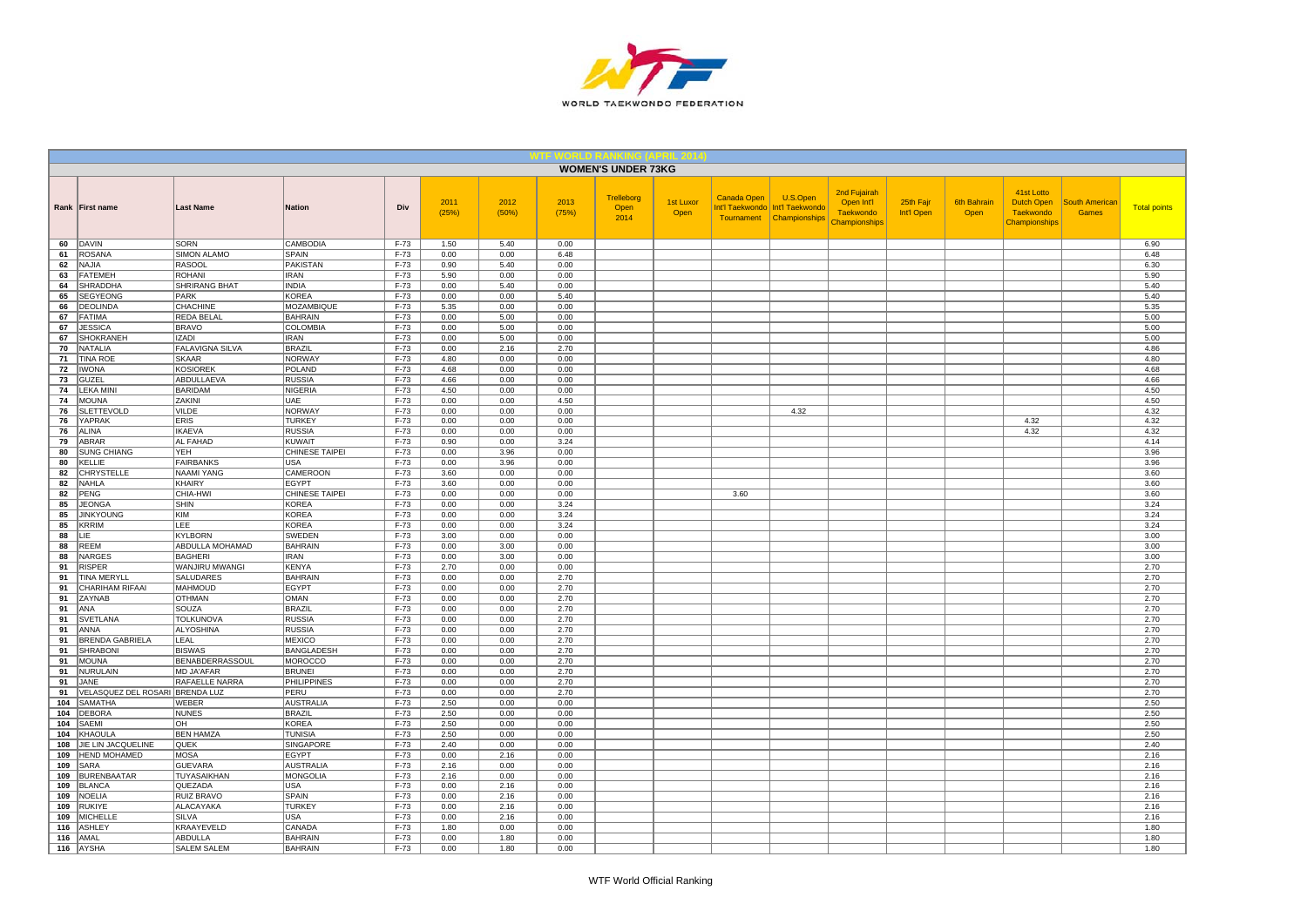

|     |                   |                    |                      |        |               |               |               | <b>WOMEN'S UNDER 73KG</b>  |                   |             |                                                                           |                                                          |                         |                     |                                                                      |                                |                     |
|-----|-------------------|--------------------|----------------------|--------|---------------|---------------|---------------|----------------------------|-------------------|-------------|---------------------------------------------------------------------------|----------------------------------------------------------|-------------------------|---------------------|----------------------------------------------------------------------|--------------------------------|---------------------|
|     | Rank First name   | Last Name          | <b>Nation</b>        | Div    | 2011<br>(25%) | 2012<br>(50%) | 2013<br>(75%) | Trelleborg<br>Open<br>2014 | 1st Luxor<br>Open | Canada Open | U.S.Open<br>Int'l Taekwondo   Int'l Taekwondo<br>Tournament Championships | 2nd Fujairah<br>Open Int'l<br>Taekwondo<br>Championships | 25th Fair<br>Int'l Open | 6th Bahrair<br>Open | 41st Lotto<br><b>Dutch Open</b><br>Taekwondo<br><b>Championships</b> | <b>South American</b><br>Games | <b>Total points</b> |
|     | 116 KERRY         | <b>MCRAE</b>       | CANADA               | F-73   | 0.00          | 1.80          | 0.00          |                            |                   |             |                                                                           |                                                          |                         |                     |                                                                      |                                | 1.80                |
|     | 116   VU AU THUY  | KIM LINH           | <b>VIETNAM</b>       | F-73   | 0.00          | 1.80          | 0.00          |                            |                   |             |                                                                           |                                                          |                         |                     |                                                                      |                                | 1.80                |
|     | 116 FRESHTA       | <b>HOSAINI</b>     | <b>AFGHANISTAN</b>   | F-73   | 0.00          | 1.80          | 0.00          |                            |                   |             |                                                                           |                                                          |                         |                     |                                                                      |                                | 1.80                |
|     | 116 FARMESK       | <b>HATAM SAEED</b> | <b>IRAQ</b>          | $F-73$ | 0.00          | 1.80          | 0.00          |                            |                   |             |                                                                           |                                                          |                         |                     |                                                                      |                                | 1.80                |
| 123 | YING YING         | <b>HAN</b>         | CHINA                | $F-73$ | 1.50          | 0.00          | 0.00          |                            |                   |             |                                                                           |                                                          |                         |                     |                                                                      |                                | 1.50                |
|     | 123 JINKYUNG      | KIM                | <b>KOREA</b>         | $F-73$ | 1.50          | 0.00          | 0.00          |                            |                   |             |                                                                           |                                                          |                         |                     |                                                                      |                                | 1.50                |
|     | 123 SOHEILA       | <b>SAYAHI</b>      | <b>IRAN</b>          | $F-73$ | 1.50          | 0.00          | 0.00          |                            |                   |             |                                                                           |                                                          |                         |                     |                                                                      |                                | 1.50                |
| 123 | <b>TRICIA</b>     | PRIEST             | USA                  | $F-73$ | 1.50          | 0.00          | 0.00          |                            |                   |             |                                                                           |                                                          |                         |                     |                                                                      |                                | 1.50                |
|     | 123 SAYALA        | BAYRAMOVA          | <b>AZERBAIJAN</b>    | $F-73$ | 1.50          | 0.00          | 0.00          |                            |                   |             |                                                                           |                                                          |                         |                     |                                                                      |                                | 1.50                |
|     | 123 YULIA         | PANTELEEVA         | <b>RUSSIA</b>        | $F-73$ | 1.50          | 0.00          | 0.00          |                            |                   |             |                                                                           |                                                          |                         |                     |                                                                      |                                | 1.50                |
|     | 129 NAYEREH       | <b>ROSTAMI</b>     | <b>IRAN</b>          | $F-73$ | 1.08          | 0.00          | 0.00          |                            |                   |             |                                                                           |                                                          |                         |                     |                                                                      |                                | 1.08                |
|     | 129 STELLA        | WHITEHEAD          | <b>GREAT BRITAIN</b> | F-73   | 1.08          | 0.00          | 0.00          |                            |                   |             |                                                                           |                                                          |                         |                     |                                                                      |                                | 1.08                |
|     | 129 JODIE         | <b>SIMPSON</b>     | <b>GREAT BRITAIN</b> | $F-73$ | 1.08          | 0.00          | 0.00          |                            |                   |             |                                                                           |                                                          |                         |                     |                                                                      |                                | 1.08                |
|     | 129 ANNA          | <b>BIDINGER</b>    | <b>LUXEMBOURG</b>    | $F-73$ | 1.08          | 0.00          | 0.00          |                            |                   |             |                                                                           |                                                          |                         |                     |                                                                      |                                | 1.08                |
| 129 | ALEXANDRA         | CREEL              | <b>USA</b>           | $F-73$ | 1.08          | 0.00          | 0.00          |                            |                   |             |                                                                           |                                                          |                         |                     |                                                                      |                                | 1.08                |
| 134 | <b>SANDRA</b>     | LORENZO RODELAS    | <b>SPAIN</b>         | $F-73$ | 0.90          | 0.00          | 0.00          |                            |                   |             |                                                                           |                                                          |                         |                     |                                                                      |                                | 0.90                |
| 134 | <b>CATUR YUNI</b> | <b>RIYANINGSIH</b> | <b>INDONESIA</b>     | F-73   | 0.90          | 0.00          | 0.00          |                            |                   |             |                                                                           |                                                          |                         |                     |                                                                      |                                | 0.90                |
| 134 | LIVERA            | <b>CHAIKLEIA</b>   | <b>CYPRUS</b>        | $F-73$ | 0.90          | 0.00          | 0.00          |                            |                   |             |                                                                           |                                                          |                         |                     |                                                                      |                                | 0.90                |
| 134 | GULSHAD           | <b>GULIYEVA</b>    | <b>AZERBAIJAN</b>    | $F-73$ | 0.90          | 0.00          | 0.00          |                            |                   |             |                                                                           |                                                          |                         |                     |                                                                      |                                | 0.90                |
| 134 | SABINA            | <b>VASILYEVA</b>   | <b>AZERBAIJAN</b>    | $F-73$ | 0.90          | 0.00          | 0.00          |                            |                   |             |                                                                           |                                                          |                         |                     |                                                                      |                                | 0.90                |
|     | 134 DEVI          | <b>M SOMORANI</b>  | <b>INDIA</b>         | $F-73$ | 0.90          | 0.00          | 0.00          |                            |                   |             |                                                                           |                                                          |                         |                     |                                                                      |                                | 0.90                |
| 134 | PARISA            | KIANPOUR           | <b>IRAN</b>          | $F-73$ | 0.90          | 0.00          | 0.00          |                            |                   |             |                                                                           |                                                          |                         |                     |                                                                      |                                | 0.90                |
| 134 | <b>AHRONG</b>     | <b>LEE</b>         | <b>KOREA</b>         | $F-73$ | 0.90          | 0.00          | 0.00          |                            |                   |             |                                                                           |                                                          |                         |                     |                                                                      |                                | 0.90                |
| 134 | YULIYA            | LEBEDEVA           | RUSSIA               | $F-73$ | 0.90          | 0.00          | 0.00          |                            |                   |             |                                                                           |                                                          |                         |                     |                                                                      |                                | 0.90                |
|     | $134$ AMIE        | <b>SZYMANSKI</b>   | USA                  | $F-73$ | 0.90          | 0.00          | 0.00          |                            |                   |             |                                                                           |                                                          |                         |                     |                                                                      |                                | 0.90                |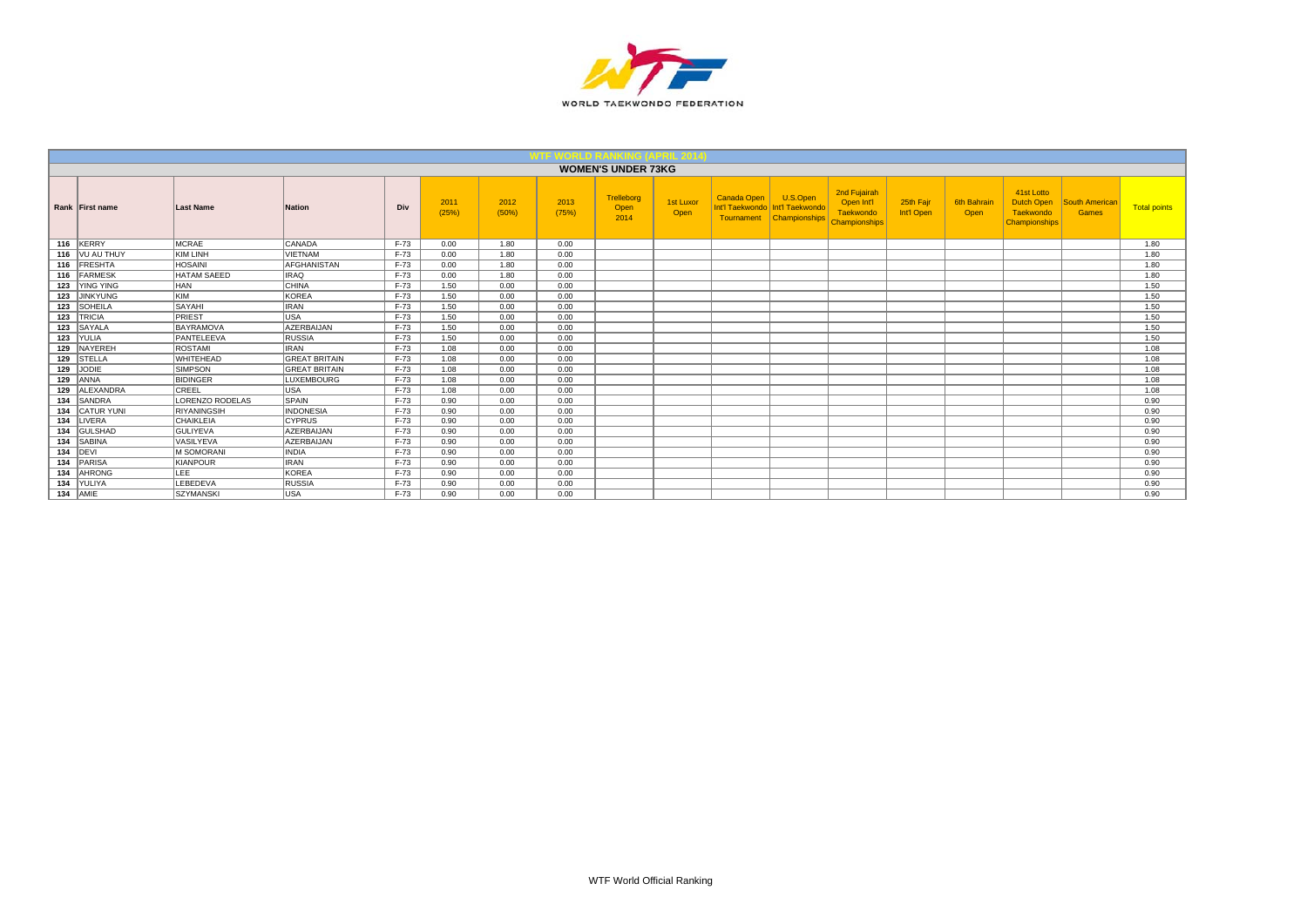

|                                |                              |                                        |                                  |                  |                |                |                 | <b>WOMEN'S OVER 73KG</b>   |                   |                                              |                                              |                                                                 |                         |                     |                                                               |                                |                     |
|--------------------------------|------------------------------|----------------------------------------|----------------------------------|------------------|----------------|----------------|-----------------|----------------------------|-------------------|----------------------------------------------|----------------------------------------------|-----------------------------------------------------------------|-------------------------|---------------------|---------------------------------------------------------------|--------------------------------|---------------------|
|                                | Rank First name              | <b>Last Name</b>                       | Nation                           | Div              | 2011<br>(25%)  | 2012<br>(50%)  | 2013<br>(75%)   | Trelleborg<br>Open<br>2014 | 1st Luxor<br>Open | Canada Open<br>Int'l Taekwondo<br>Tournament | U.S.Open<br>Int'l Taekwondo<br>Championships | 2nd Fujairah<br>Open Int'l<br><b>Taekwondo</b><br>Championships | 25th Fajr<br>Int'l Open | 6th Bahrain<br>Open | 41st Lotto<br>Dutch Open<br><b>Taekwondo</b><br>Championships | South American<br><b>Games</b> | <b>Total points</b> |
| $\mathbf{1}$                   | <b>ANNE-CAROLINE</b>         | GRAFFE                                 | <b>FRANCE</b>                    | $F+73$           | 23.00          | 81.00          | 64.86           |                            | 20.00             |                                              |                                              | 3.60                                                            |                         | 6.00                | 20.00                                                         |                                | 218.46              |
| $\overline{2}$                 | <b>OLGA</b>                  | <b>IVANOVA</b>                         | <b>RUSSIA</b>                    | $F+73$           | 17.50          | 17.00          | 154.50          |                            |                   |                                              | 20.00                                        |                                                                 |                         |                     |                                                               |                                | 209.00              |
| $\mathbf{3}$<br>$\overline{4}$ | <b>BRICEIDA</b><br>GWLADYS   | <b>ACOSTA BALAREZO</b><br>EPANGUE      | <b>MEXICO</b><br><b>FRANCE</b>   | $F+73$<br>$F+73$ | 6.28<br>32.50  | 16.00<br>1.80  | 118.50<br>29.46 |                            | 7.20              | 10.00                                        | 12.00                                        | 10.00                                                           |                         | 3.60                | 7.20<br>12.00                                                 |                                | 169.98<br>96.56     |
| 5                              | MILICA                       | MANDIC                                 | <b>SERBIA</b>                    | $F+73$           | 9.35           | 53.60          | 17.46           |                            |                   |                                              |                                              |                                                                 |                         |                     |                                                               |                                | 80.41               |
| 6                              | <b>BIANCA</b>                | <b>WALKDEN</b>                         | <b>GREAT BRITAIN</b>             | $F+73$           | 7.65           | 5.00           | 21.11           | 6.00                       | 4.32              |                                              |                                              | 6.00                                                            |                         | 10.00               | 7.20                                                          |                                | 67.27               |
| $\overline{7}$                 | <b>ROSANA</b>                | <b>SIMON ALAMO</b>                     | SPAIN                            | $F+73$           | 15.31          | 17.16          | 22.14           |                            | 12.00             |                                              |                                              |                                                                 |                         |                     |                                                               |                                | 66.61               |
| 8                              | SAEBOM                       | lan                                    | <b>KOREA</b>                     | $F+73$           | 22.62          | 10.00          | 27.96           |                            |                   |                                              |                                              |                                                                 |                         |                     |                                                               |                                | 60.58               |
| 9                              | <b>EDINES</b>                | KURTOVIC                               | <b>AUSTRIA</b>                   | $F+73$           | 7.04           | 13.80          | 32.81           |                            |                   |                                              | 4.32                                         |                                                                 |                         |                     |                                                               |                                | 57.97               |
| 10                             | <b>MARYNA</b>                | KONIEVA                                | <b>UKRAINE</b>                   | $F+73$           | 13.40          | 12.49          | 19.44           |                            | 7.20              |                                              |                                              |                                                                 |                         |                     |                                                               |                                | 52.53               |
| 11                             | <b>GUADALUPE</b>             | <b>RUIZ LOPEZ</b>                      | <b>MEXICO</b>                    | $F+73$           | 6.30           | 30.76          | 9.90            |                            |                   |                                              |                                              |                                                                 |                         |                     |                                                               |                                | 46.96               |
| 12<br>13                       | <b>INJONG</b><br>ANA         | LEE<br><b>BAJIC</b>                    | <b>KOREA</b><br><b>SERBIA</b>    | $F+73$<br>$F+73$ | 0.00<br>0.00   | 10.80<br>0.00  | 36.00<br>36.90  |                            |                   |                                              |                                              | 3.60                                                            |                         |                     | 4.32                                                          |                                | 46.80<br>44.82      |
| 14                             | <b>NADIN</b>                 | DAWANI                                 | <b>JORDAN</b>                    | $F+73$           | 13.40          | 28.71          | 0.00            |                            |                   |                                              |                                              |                                                                 |                         |                     |                                                               |                                | 42.11               |
| 15                             | NUSA                         | RAJHER                                 | <b>SLOVENIA</b>                  | $F+73$           | 7.15           | 10.45          | 19.44           |                            |                   |                                              |                                              |                                                                 |                         |                     |                                                               |                                | 37.04               |
| 16                             | WIAM                         | <b>DISLAM</b>                          | <b>MOROCCO</b>                   | $F+73$           | 27.43          | 9.47           | 0.00            |                            |                   |                                              |                                              |                                                                 |                         |                     |                                                               |                                | 36.89               |
| 17                             | <b>KATHERINE</b>             | <b>RODRIGUEZ</b>                       | <b>DOMINICAN REP</b>             | $F+73$           | 0.00           | 15.00          | 21.11           |                            |                   |                                              |                                              |                                                                 |                         |                     |                                                               |                                | 36.11               |
| 18                             | CANSEL                       | DENIZ                                  | <b>TURKEY</b>                    | $F+73$           | 0.00           | 0.00           | 23.94           | 3.60                       | 4.32              |                                              |                                              |                                                                 |                         |                     |                                                               |                                | 31.86               |
| 19<br>20                       | MARIA DEL ROSARIO            | <b>ESPINOZA</b><br><b>BARYSHNIKOVA</b> | <b>MEXICO</b>                    | $F+73$           | 10.15<br>10.80 | 18.00<br>18.00 | 2.70<br>0.00    |                            |                   |                                              |                                              |                                                                 |                         |                     |                                                               |                                | 30.85<br>28.80      |
| 20                             | ANASTASIA<br><b>RESHMIE</b>  | <b>OOGINK</b>                          | <b>RUSSIA</b><br>NETHERLANDS     | $F+73$<br>$F+73$ | 0.00           | 1.80           | 27.00           |                            |                   |                                              |                                              |                                                                 |                         |                     |                                                               |                                | 28.80               |
| 22                             | <b>GLENHIS</b>               | HERNANDEZ                              | <b>CUBA</b>                      | $F+73$           | 17.00          | 10.80          | 0.00            |                            |                   |                                              |                                              |                                                                 |                         |                     |                                                               |                                | 27.80               |
| 23                             | RACHELLE-MARIE               | CARUSO                                 | CANADA                           | $F+73$           | 0.00           | 8.40           | 13.61           |                            |                   | 3.60                                         |                                              |                                                                 |                         |                     |                                                               |                                | 25.61               |
| 24                             | LAUREN                       | CAHOON HAMON                           | <b>USA</b>                       | $F+73$           | 9.36           | 0.00           | 9.04            |                            |                   |                                              | 7.20                                         |                                                                 |                         |                     |                                                               |                                | 25.60               |
| 25                             | <b>NAHLA</b>                 | KHAIRY EL WAKIL                        | <b>EGYPT</b>                     | $F+73$           | 0.00           | 25.00          | 0.00            |                            |                   |                                              |                                              |                                                                 |                         |                     |                                                               |                                | 25.00               |
| 25                             | <b>TASSYA</b>                | <b>STEVENS</b>                         | <b>AUSTRALIA</b>                 | $F+73$           | 0.00           | 25.00          | 0.00            |                            |                   |                                              |                                              |                                                                 |                         |                     |                                                               |                                | 25.00               |
| 27                             | NATALIA                      | <b>FALAVIGNA SILVA</b>                 | <b>BRAZIL</b>                    | $F+73$           | 15.20          | 3.71           | 0.00            |                            |                   |                                              |                                              |                                                                 |                         |                     |                                                               | 6.00                           | 24.91               |
| 28<br>29                       | KATHARINA                    | <b>WEISS</b>                           | <b>GERMANY</b><br><b>TUNISIA</b> | $F+73$           | 11.45          | 12.60<br>3.71  | 0.00<br>0.00    |                            |                   |                                              |                                              |                                                                 |                         |                     |                                                               |                                | 24.05<br>23.71      |
| 30                             | KHAOULA<br><b>SHUYING</b>    | <b>BEN HAMZA</b><br><b>ZHENG</b>       | <b>CHINA</b>                     | $F+73$<br>$F+73$ | 20.00<br>4.15  | 5.00           | 13.61           |                            |                   |                                              |                                              |                                                                 |                         |                     |                                                               |                                | 22.75               |
| 31                             | CRAWLEY                      | <b>TALITIGA</b>                        | SAMOA                            | $F+73$           | 12.50          | 7.56           | 0.00            |                            |                   |                                              |                                              |                                                                 |                         |                     |                                                               |                                | 20.06               |
| 32                             | <b>NIKKI GABRIEL</b>         | <b>MARTINEZ</b>                        | PUERTO RICO                      | $F+73$           | 9.39           | 9.36           | 0.00            |                            |                   |                                              |                                              |                                                                 |                         |                     |                                                               |                                | 18.75               |
| 33                             | LINDA                        | <b>EZZEDDINE</b>                       | <b>ALGERIA</b>                   | $F+73$           | 18.05          | 0.00           | 0.00            |                            |                   |                                              |                                              |                                                                 |                         |                     |                                                               |                                | 18.05               |
| 34                             | HELLORAYNE                   | PAIVA                                  | <b>BRAZIL</b>                    | $F+73$           | 1.08           | 16.16          | 0.00            |                            |                   |                                              |                                              |                                                                 |                         |                     |                                                               |                                | 17.24               |
| 35                             | LULU                         | FEL                                    | <b>CHINA</b>                     | $F+73$           | 0.00           | 17.16          | 0.00            |                            |                   |                                              |                                              |                                                                 |                         |                     |                                                               |                                | 17.16               |
| 36                             | SANDRA JULIETH               | VANEGAS VALDERAMA                      | <b>COLOMBIA</b>                  | $F+73$           | 6.44           | 0.00           | 0.00            |                            |                   |                                              |                                              |                                                                 |                         |                     |                                                               | 10.00                          | 16.44               |
| 37<br>38                       | KEYLA<br><b>EHIVET TENOR</b> | <b>AVILA RAMIREZ</b><br>YOUETO         | <b>HONDURAS</b><br>COTE D'IVOIRE | $F+73$<br>$F+73$ | 1.89<br>0.00   | 0.00<br>15.00  | 13.61<br>0.00   |                            |                   |                                              |                                              |                                                                 |                         |                     |                                                               |                                | 15.50<br>15.00      |
| 38                             | EVE                          | <b>EMBER</b>                           | <b>AUSTRALIA</b>                 | $F+73$           | 0.00           | 15.00          | 0.00            |                            |                   |                                              |                                              |                                                                 |                         |                     |                                                               |                                | 15.00               |
| 40                             | <b>HADJA</b>                 | <b>DJABATE</b>                         | COTE D'IVOIRE                    | $F+73$           | 0.00           | 0.00           | 13.61           |                            |                   |                                              |                                              |                                                                 |                         |                     |                                                               |                                | 13.61               |
| 40                             | KATE                         | MCADAM                                 | <b>AUSTRALIA</b>                 | $F+73$           | 0.00           | 0.00           | 13.61           |                            |                   |                                              |                                              |                                                                 |                         |                     |                                                               |                                | 13.61               |
| 42                             | MAEVA                        | MELLIER                                | <b>FRANCE</b>                    | $F+73$           | 5.92           | 0.00           | 7.50            |                            |                   |                                              |                                              |                                                                 |                         |                     |                                                               |                                | 13.42               |
| 43                             | DANESE                       | <b>JOSEPH</b>                          | <b>VIRGIN ISLANDS</b>            | $F+73$           | 1.89           | 5.00           | 5.94            |                            |                   |                                              |                                              |                                                                 |                         |                     |                                                               |                                | 12.83               |
| 44                             | PAULA ELIANA                 | <b>WEGSCHEIDER</b>                     | ARGENTINA                        | $F+73$           | 0.00           | 9.00           | 0.00            |                            |                   |                                              |                                              |                                                                 |                         |                     |                                                               | 3.60                           | 12.60               |
| 45                             | NATALYA                      | <b>MAMATOVA</b><br><b>SAHARA</b>       | <b>UZBEKISTAN</b>                | $F+73$<br>$F+73$ | 4.50           | 7.56<br>9.00   | 0.00            |                            |                   |                                              |                                              |                                                                 |                         |                     |                                                               |                                | 12.06<br>11.70      |
| 46<br>47                       | <b>EKA</b><br><b>FERUZA</b>  | <b>YERGESHOVA</b>                      | <b>INDONESIA</b><br>KAZAKHSTAN   | $F+73$           | 0.00<br>7.50   | 3.71           | 2.70<br>0.00    |                            |                   |                                              |                                              |                                                                 |                         |                     |                                                               |                                | 11.21               |
| 48                             | <b>YING</b>                  | LIU.                                   | CHINA                            | $F+73$           | 0.00           | 3.60           | 0.00            |                            |                   |                                              | 7.20                                         |                                                                 |                         |                     |                                                               |                                | 10.80               |
| 48                             | <b>STEPHANIE</b>             | ALLEN                                  | <b>GREAT BRITAIN</b>             | $F+73$           | 1.08           | 5.40           | 0.00            |                            |                   |                                              |                                              |                                                                 |                         |                     | 4.32                                                          |                                | 10.80               |
| 50                             | <b>HIRALDO</b>               | PRISCILLA                              | PUERTO RICO                      | $F+73$           | 0.00           | 0.00           | 0.00            |                            |                   | 6.00                                         | 4.32                                         |                                                                 |                         |                     |                                                               |                                | 10.32               |
| 51                             | NATALIA                      | <b>RYBARCZYK</b>                       | <b>POLAND</b>                    | $F+73$           | 5.05           | 5.00           | 0.00            |                            |                   |                                              |                                              |                                                                 |                         |                     |                                                               |                                | 10.05               |
| 52                             | YONG TONG                    | <b>ZHANG</b>                           | <b>CHINA</b>                     | $F+73$           | 10.00          | 0.00           | 0.00            |                            |                   |                                              |                                              |                                                                 |                         |                     |                                                               |                                | 10.00               |
| 52                             | KOVAC                        | <b>INES</b>                            | CROATIA                          | $F+73$           | 0.00           | 0.00           | 0.00            | 10.00                      |                   |                                              |                                              |                                                                 |                         |                     |                                                               |                                | 10.00               |
| 52                             | <b>SHOKRANEH</b>             | <b>IZADI</b>                           | <b>IRAN</b>                      | $F+73$           | 0.00           | 0.00           | 0.00            |                            |                   |                                              |                                              |                                                                 | 10.00                   |                     |                                                               |                                | 10.00               |
| 55<br>56                       | NAFISEH<br>CHANEL            | MOKHLESI<br><b>NGUYEN</b>              | <b>IRAN</b><br>USA               | $F+73$<br>$F+73$ | 0.90<br>0.00   | 9.00<br>9.00   | 0.00<br>0.00    |                            |                   |                                              |                                              |                                                                 |                         |                     |                                                               |                                | 9.90<br>9.00        |
| 56                             | <b>GRACE EMMANUELLA</b>      | <b>IBOGNI NZAMBA</b>                   | <b>GABON</b>                     | $F+73$           | 0.00           | 9.00           | 0.00            |                            |                   |                                              |                                              |                                                                 |                         |                     |                                                               |                                | 9.00                |
| 56                             | <b>AUDREY</b>                | <b>RANDRIAMANDRATO</b>                 | <b>MADAGASCAR</b>                | $F+73$           | 0.00           | 9.00           | 0.00            |                            |                   |                                              |                                              |                                                                 |                         |                     |                                                               |                                | 9.00                |
| 56                             | <b>WAIMARIEA</b>             | <b>SULLIVAN</b>                        | <b>NEW ZEALAND</b>               | $F+73$           | 0.00           | 9.00           | 0.00            |                            |                   |                                              |                                              |                                                                 |                         |                     |                                                               |                                | 9.00                |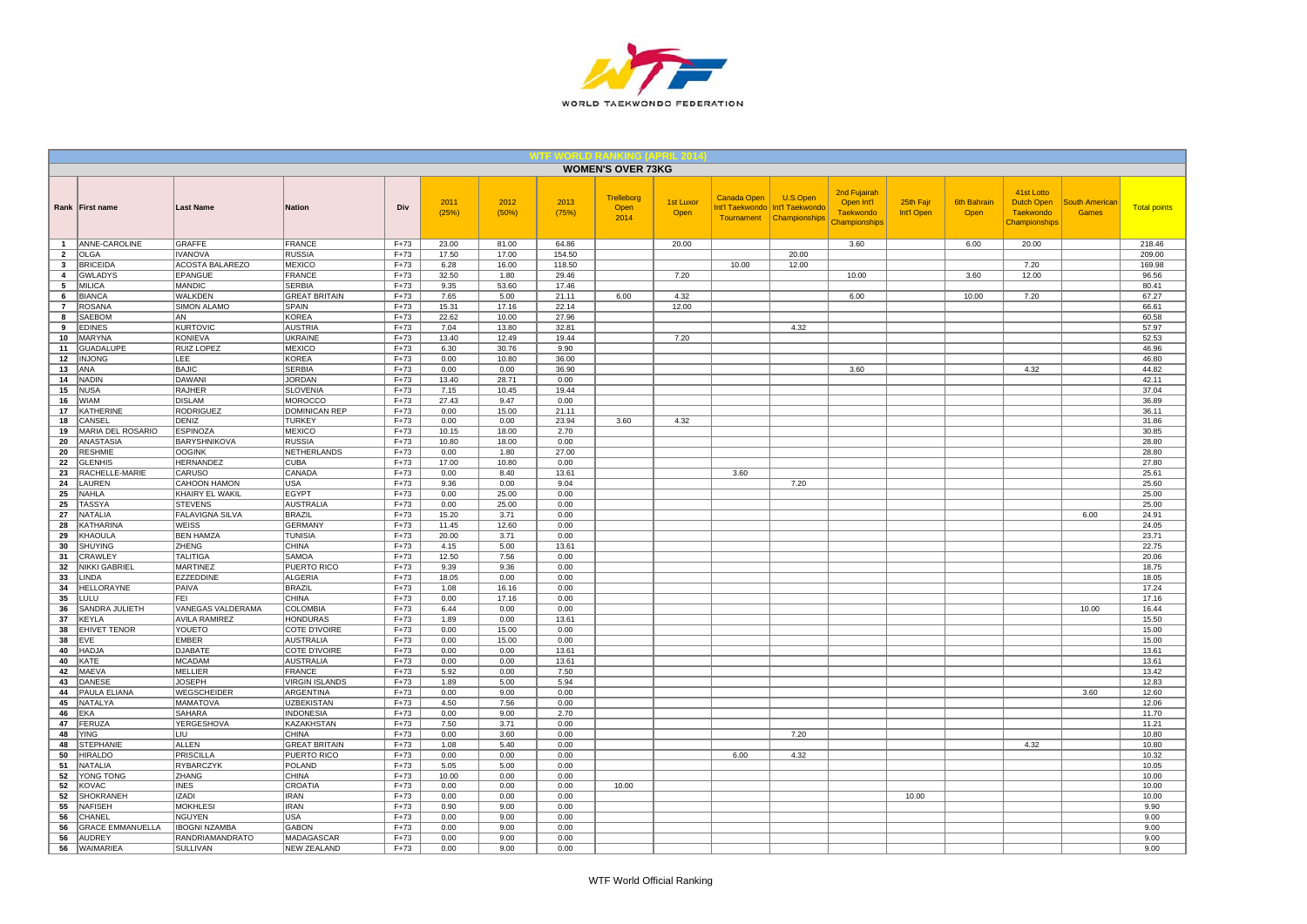

|            |                        |                                    |                                  |                    |               |               |               | <b>WOMEN'S OVER 73KG</b>   |                   |             |                                                                           |                                                                 |                         |                            |                                                                      |                                       |                     |
|------------|------------------------|------------------------------------|----------------------------------|--------------------|---------------|---------------|---------------|----------------------------|-------------------|-------------|---------------------------------------------------------------------------|-----------------------------------------------------------------|-------------------------|----------------------------|----------------------------------------------------------------------|---------------------------------------|---------------------|
|            | Rank   First name      | <b>Last Name</b>                   | <b>Nation</b>                    | Div                | 2011<br>(25%) | 2012<br>(50%) | 2013<br>(75%) | Trelleborg<br>Open<br>2014 | 1st Luxor<br>Open | Canada Open | U.S.Open<br>Int'l Taekwondo   Int'l Taekwondo<br>Tournament Championships | 2nd Fujairah<br>Open Int'l<br><b>Taekwondo</b><br>Championships | 25th Fajr<br>Int'l Open | <b>6th Bahrain</b><br>Open | 41st Lotto<br><b>Dutch Open</b><br><b>Taekwondo</b><br>Championships | <b>South American</b><br><b>Games</b> | <b>Total points</b> |
| 56         | <b>TAELE</b>           | <b>AFIOGA</b>                      | <b>NEW ZEALAND</b>               | $F + 73$           | 0.00          | 9.00          | 0.00          |                            |                   |             |                                                                           |                                                                 |                         |                            |                                                                      |                                       | 9.00                |
| 56         | <b>DONG</b>            | MEI                                | <b>CHINA</b>                     | $F+73$             | 0.00          | 0.00          | 9.00          |                            |                   |             |                                                                           |                                                                 |                         |                            |                                                                      |                                       | 9.00                |
| 62         | NUR                    | <b>TATAR</b>                       | <b>TURKEY</b>                    | $F+73$             | 8.93          | 0.00          | 0.00          |                            |                   |             |                                                                           |                                                                 |                         |                            |                                                                      |                                       | 8.93                |
| 63<br>64   | <b>MEREKE</b><br>AKRAM | <b>ZHUNUSSOVA</b><br>KHODABANEH    | <b>KAZAKHSTAN</b><br><b>IRAN</b> | $F+73$<br>$F+73$   | 0.00<br>1.08  | 1.80<br>0.00  | 3.24<br>7.50  |                            |                   |             |                                                                           |                                                                 |                         | 3.60                       |                                                                      |                                       | 8.64<br>8.58        |
| 65         | <b>CHIAHWI</b>         | PENG                               | CHINESE TAIPEI                   | $F + 73$           | 2.16          | 6.00          | 0.00          |                            |                   |             |                                                                           |                                                                 |                         |                            |                                                                      |                                       | 8.16                |
| 66         | <b>FRANCIS</b>         | <b>JIMENEZ</b>                     | VENEZUELA                        | $F+73$             | 0.00          | 0.00          | 8.10          |                            |                   |             |                                                                           |                                                                 |                         |                            |                                                                      |                                       | 8.10                |
| 67         | <b>JUNNAN</b>          | WANG                               | <b>MACAO</b>                     | $F + 73$           | 2.65          | 5.40          | 0.00          |                            |                   |             |                                                                           |                                                                 |                         |                            |                                                                      |                                       | 8.05                |
| 68         | <b>KOWALCZUK</b>       | ALEKSANDRA                         | <b>POLAND</b>                    | $F+73$             | 0.00          | 0.00          | 0.00          | 3.60                       |                   |             |                                                                           |                                                                 |                         |                            | 4.32                                                                 |                                       | 7.92                |
| 69         | <b>NAFIA</b>           | KUS                                | <b>TURKEY</b>                    | $F+73$             | 0.90          | 2.16          | 4.50          |                            |                   |             |                                                                           |                                                                 |                         |                            |                                                                      |                                       | 7.56                |
| 69         | ANIELA                 | GARDZIOLA                          | <b>USA</b>                       | $F+73$             | 0.00          | 0.00          | 3.24          |                            |                   |             | 4.32                                                                      |                                                                 |                         |                            |                                                                      |                                       | 7.56                |
| 69         | <b>VIOLETA</b>         | <b>BABIC</b>                       | <b>SERBIA</b>                    | $F+73$             | 0.00          | 0.00          | 3.24          |                            |                   |             |                                                                           |                                                                 |                         |                            | 4.32                                                                 |                                       | 7.56                |
| 72         | ABLA ABDEL             | MOHSEN                             | <b>EGYPT</b>                     | $F+73$             | 0.00          | 0.00          | 7.50          |                            |                   |             |                                                                           |                                                                 |                         |                            |                                                                      |                                       | 7.50                |
| 72         | <b>HYEJIN</b>          | <b>LEE</b>                         | <b>KOREA</b>                     | $F+73$             | 0.00          | 0.00          | 7.50          |                            |                   |             |                                                                           |                                                                 |                         |                            |                                                                      |                                       | 7.50                |
| 72         | <b>OMNIA</b>           | MOHAMED                            | <b>EGYPT</b>                     | $F+73$             | 0.00          | 0.00          | 7.50          |                            |                   |             |                                                                           |                                                                 |                         |                            |                                                                      |                                       | 7.50                |
| 72         | <b>MOEHAU</b>          | <b>FAAITE</b>                      | <b>TAHITI</b>                    | $F+73$             | 0.00          | 0.00          | 7.50          |                            |                   |             |                                                                           |                                                                 |                         |                            |                                                                      |                                       | 7.50                |
| 76         | <b>DAYSY MARIA</b>     | MONTES DE OCA                      | <b>DOMINICAN REP</b>             | $F+73$             | 7.25          | 0.00          | 0.00          |                            |                   |             |                                                                           |                                                                 |                         |                            |                                                                      |                                       | 7.25                |
| 77<br>78   | SITHANDILE<br>ADRIENNE | DLAMINI<br><b>IVEY</b>             | SWAZILAND                        | $F+73$<br>$F+73$   | 7.20<br>1.08  | 0.00<br>6.00  | 0.00<br>0.00  |                            |                   |             |                                                                           |                                                                 |                         |                            |                                                                      |                                       | 7.20<br>7.08        |
| 79         | <b>GABRIELE</b>        | SIQUEIRA                           | <b>USA</b><br><b>BRAZIL</b>      | $F+73$             | 0.90          | 5.76          | 0.00          |                            |                   |             |                                                                           |                                                                 |                         |                            |                                                                      |                                       | 6.66                |
| 80         | <b>EVGENIYA</b>        | KARIMOVA                           | <b>UZBEKISTAN</b>                | $F+73$             | 6.53          | 0.00          | 0.00          |                            |                   |             |                                                                           |                                                                 |                         |                            |                                                                      |                                       | 6.53                |
| 81         | KAROLINA               | KEDZIERSKA                         | SWEDEN                           | $F + 73$           | 6.46          | 0.00          | 0.00          |                            |                   |             |                                                                           |                                                                 |                         |                            |                                                                      |                                       | 6.46                |
| 82         | DAVIN                  | SORN                               | CAMBODIA                         | $F+73$             | 2.70          | 3.71          | 0.00          |                            |                   |             |                                                                           |                                                                 |                         |                            |                                                                      |                                       | 6.41                |
| 83         | <b>IVANA</b>           | ZAGAR                              | CROATIA                          | $F+73$             | 0.90          | 5.40          | 0.00          |                            |                   |             |                                                                           |                                                                 |                         |                            |                                                                      |                                       | 6.30                |
| 84         | <b>HEBA MAHMOOD</b>    | KHAMIS                             | <b>EGYPT</b>                     | $F+73$             | 1.50          | 0.00          | 4.50          |                            |                   |             |                                                                           |                                                                 |                         |                            |                                                                      |                                       | 6.00                |
| 84         | ZAHRA                  | MOZAFARI                           | <b>IRAN</b>                      | $F + 73$           | 0.00          | 0.00          | 0.00          |                            |                   |             |                                                                           |                                                                 | 6.00                    |                            |                                                                      |                                       | 6.00                |
| 86         | GUZEL                  | KURBANOVA                          | <b>RUSSIA</b>                    | $F + 73$           | 0.00          | 3.00          | 2.70          |                            |                   |             |                                                                           |                                                                 |                         |                            |                                                                      |                                       | 5.70                |
| 87         | SUZANNE                | <b>SAGBO</b>                       | CANADA                           | $F+73$             | 2.65          | 3.00          | 0.00          |                            |                   |             |                                                                           |                                                                 |                         |                            |                                                                      |                                       | 5.65                |
| 88         | LORENA                 | <b>DIAZ MORENO</b>                 | COLOMBIA                         | $F + 73$           | 0.00          | 5.40          | 0.00          |                            |                   |             |                                                                           |                                                                 |                         |                            |                                                                      |                                       | 5.40                |
| 89         | LULU                   | NIU                                | <b>CHINA</b>                     | $F+73$             | 0.00          | 0.00          | 5.40          |                            |                   |             |                                                                           |                                                                 |                         |                            |                                                                      |                                       | 5.40                |
| 89         | <b>BICHNA</b>          | KIM                                | <b>KOREA</b>                     | $F+73$             | 0.00          | 0.00          | 5.40          |                            |                   |             |                                                                           |                                                                 |                         |                            |                                                                      |                                       | 5.40                |
| 91         | <b>RENEE</b>           | LAFUTOVO                           | <b>TONGA</b>                     | $F + 73$           | 0.00          | 5.40          | 0.00          |                            |                   |             |                                                                           |                                                                 |                         |                            |                                                                      |                                       | 5.40                |
| 91<br>93   | ANDREA<br>ZAHRAA       | KOKIN                              | SAMOA<br><b>BAHRAIN</b>          | $F+73$<br>$F+73$   | 0.00          | 5.40<br>5.00  | 0.00<br>0.00  |                            |                   |             |                                                                           |                                                                 |                         |                            |                                                                      |                                       | 5.40                |
| 94         | AMINATA                | <b>SALMAN AL DALLAL</b><br>DOUMBIA | MALI                             | $F+73$             | 0.00<br>4.50  | 0.00          | 0.00          |                            |                   |             |                                                                           |                                                                 |                         |                            |                                                                      |                                       | 5.00<br>4.50        |
| 94         | JOSEPH JOYCE           | MALFIL                             | <b>NIGERIA</b>                   | $F+73$             | 4.50          | 0.00          | 0.00          |                            |                   |             |                                                                           |                                                                 |                         |                            |                                                                      |                                       | 4.50                |
| 94         | <b>MAREKE</b>          | <b>ZHUNUSSOVA</b>                  | <b>KAZAKHSTAN</b>                | $F+73$             | 0.00          | 0.00          | 4.50          |                            |                   |             |                                                                           |                                                                 |                         |                            |                                                                      |                                       | 4.50                |
| 94         | <b>HAGAR</b>           | OSSAMA                             | <b>EGYPT</b>                     | $F+73$             | 0.00          | 0.00          | 4.50          |                            |                   |             |                                                                           |                                                                 |                         |                            |                                                                      |                                       | 4.50                |
| 94         | <b>JESSICA</b>         | <b>BRAVO</b>                       | COLOMBIA                         | $F+73$             | 0.00          | 0.00          | 4.50          |                            |                   |             |                                                                           |                                                                 |                         |                            |                                                                      |                                       | 4.50                |
| 99         | <b>MAHER</b>           | MENATALLAH                         | <b>EGYPT</b>                     | $F+73$             | 0.00          | 0.00          | 0.00          |                            | 4.32              |             |                                                                           |                                                                 |                         |                            |                                                                      |                                       | 4.32                |
| 99         | PHILIPPOVA             | LADA                               | <b>RUSSIA</b>                    | $F + 73$           | 0.00          | 0.00          | 0.00          |                            | 4.32              |             |                                                                           |                                                                 |                         |                            |                                                                      |                                       | 4.32                |
| 99         | RAMIREZ                | <b>TAYLOR</b>                      | <b>USA</b>                       | $F+73$             | 0.00          | 0.00          | 0.00          |                            |                   |             | 4.32                                                                      |                                                                 |                         |                            |                                                                      |                                       | 4.32                |
| 102        | JIE LIN JACQUELINE     | <b>QUEK</b>                        | SINGAPORE                        | $F + 73$           | 1.89          | 1.80          | 0.00          |                            |                   |             |                                                                           |                                                                 |                         |                            |                                                                      |                                       | 3.69                |
| 103        | <b>INAAS</b>           | <b>HAGAR</b>                       | SUDAN                            | $F+73$             | 1.85          | 1.80          | 0.00          |                            |                   |             |                                                                           |                                                                 |                         |                            |                                                                      |                                       | 3.65                |
| 104        | <b>TUBA</b>            | <b>ABUS</b>                        | <b>TURKEY</b>                    | $F+73$             | 3.60          | 0.00          | 0.00          |                            |                   |             |                                                                           |                                                                 |                         |                            |                                                                      |                                       | 3.60                |
| 104<br>104 | <b>JANINE</b>          | <b>WATSON</b>                      | <b>AUSTRALIA</b>                 | $F + 73$           | 0.00          | 3.60          | 0.00          |                            |                   |             |                                                                           |                                                                 |                         |                            |                                                                      |                                       | 3.60                |
| 104        | POWER<br>ZAHRA         | MADELINE<br><b>EBRAHIMI</b>        | CANADA<br>AFGHANISTAN            | $F+73$             | 0.00          | 0.00          | 0.00          |                            |                   | 3.60        |                                                                           |                                                                 |                         |                            |                                                                      |                                       | 3.60                |
| 104        | <b>HANIEH</b>          | AKHLAGHI                           | <b>IRAN</b>                      | $F + 73$<br>$F+73$ | 0.00<br>0.00  | 0.00<br>0.00  | 0.00<br>0.00  |                            |                   |             |                                                                           |                                                                 | 3.60<br>3.60            |                            |                                                                      |                                       | 3.60<br>3.60        |
| 104        | CAROLINA               | FERNANDEZ                          | VENEZUELA                        | $F+73$             | 0.00          | 0.00          | 0.00          |                            |                   |             |                                                                           |                                                                 |                         |                            |                                                                      | 3.60                                  | 3.60                |
| 110        | <b>REBECCA</b>         | GARAND                             | CANADA                           | $F+73$             | 0.00          | 0.00          | 3.24          |                            |                   |             |                                                                           |                                                                 |                         |                            |                                                                      |                                       | 3.24                |
| 110        | SOYEON                 | <b>BANG</b>                        | <b>KOREA</b>                     | $F+73$             | 0.00          | 0.00          | 3.24          |                            |                   |             |                                                                           |                                                                 |                         |                            |                                                                      |                                       | 3.24                |
| 110        | SOL                    | LEE                                | <b>KOREA</b>                     | $F + 73$           | 0.00          | 0.00          | 3.24          |                            |                   |             |                                                                           |                                                                 |                         |                            |                                                                      |                                       | 3.24                |
| 110        | <b>SOLHA</b>           | l YU                               | <b>KOREA</b>                     | $F+73$             | 0.00          | 0.00          | 3.24          |                            |                   |             |                                                                           |                                                                 |                         |                            |                                                                      |                                       | 3.24                |
| 114        | ZEINAB                 | ALI REDAH                          | <b>BAHRAIN</b>                   | $F + 73$           | 0.00          | 3.00          | 0.00          |                            |                   |             |                                                                           |                                                                 |                         |                            |                                                                      |                                       | 3.00                |
| 115        | NATALIA                | FORCADA                            | ARGENTINA                        | $F+73$             | 2.70          | 0.00          | 0.00          |                            |                   |             |                                                                           |                                                                 |                         |                            |                                                                      |                                       | 2.70                |
| 115        | FLORE                  | <b>NAAMI YANG</b>                  | CAMEROON                         | $F+73$             | 2.70          | 0.00          | 0.00          |                            |                   |             |                                                                           |                                                                 |                         |                            |                                                                      |                                       | 2.70                |
| 115        | FEDERICA               | DEL COCO                           | <b>ITALY</b>                     | $F+73$             | 2.70          | 0.00          | 0.00          |                            |                   |             |                                                                           |                                                                 |                         |                            |                                                                      |                                       | 2.70                |
|            | 115 JENIFER            | <b>ACHIENG ODHIAMBO</b>            | <b>KENYA</b>                     | $F+73$             | 2.70          | 0.00          | 0.00          |                            |                   |             |                                                                           |                                                                 |                         |                            |                                                                      |                                       | 2.70                |